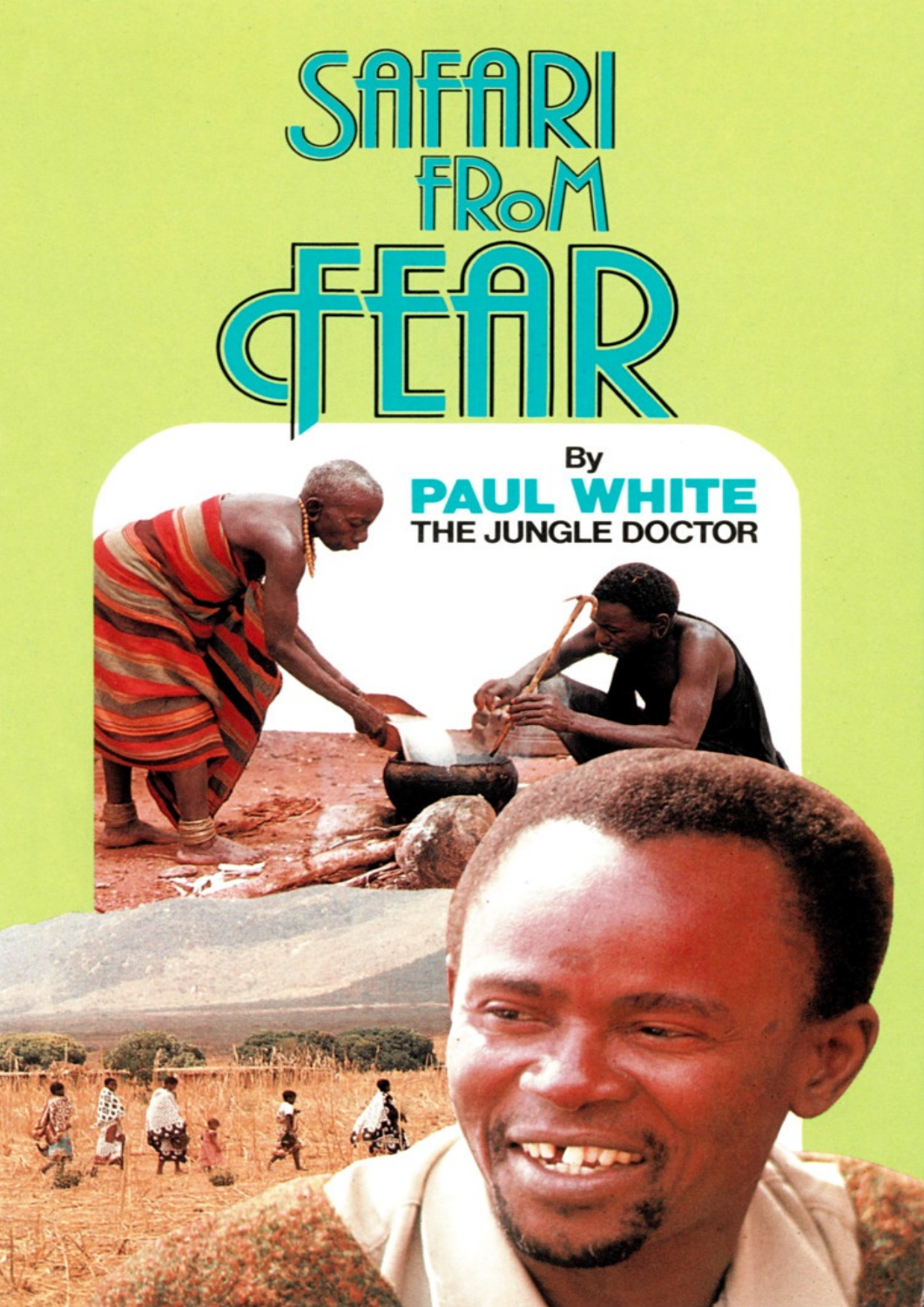# **Safari From Fear**

By Paul White.

[Copyright](mailto:books@zap.org.au) © 1984, by Paul White.

First published by ANZEA Publishers in 1984. This edition published by The ZAP Group, Sydney, Australia in 2017.

Paul White Productions, 4/1–5 Busaco Road, Marsfield, NSW, 2122, Australia.

The ZAP Group, Unit 6, 116 Woodburn Road, Berala, NSW, 2141, Australia.

books@zap.org.au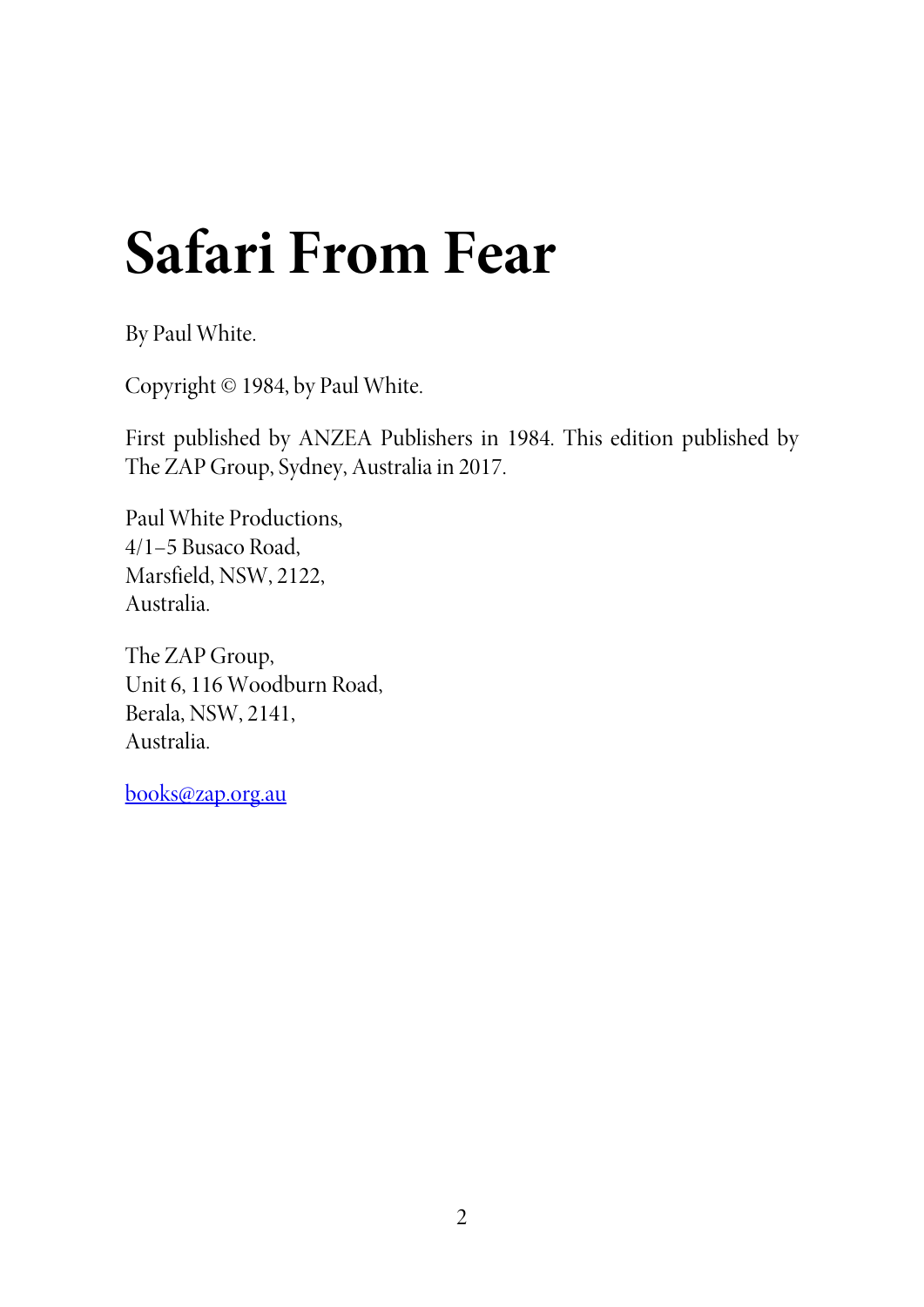# **C[onten](#page-106-0)[ts](#page-97-0)**

- 1. [Slippery](#page-130-0) Start
- $2. M$ osi
- 3. The Bug
- 4. The Plane
- 5. Radio Phone
- 6. Dolla
- 7. Harsh Cough
- 8. Second-Hand Legs
- 9. Corkscrews
- 10. Changed Plans
- 11. Crossroads
- 12. Walking and Flying
- 13. Uncertainty
- 14. Planting
- 15. Harvest

**Glossary**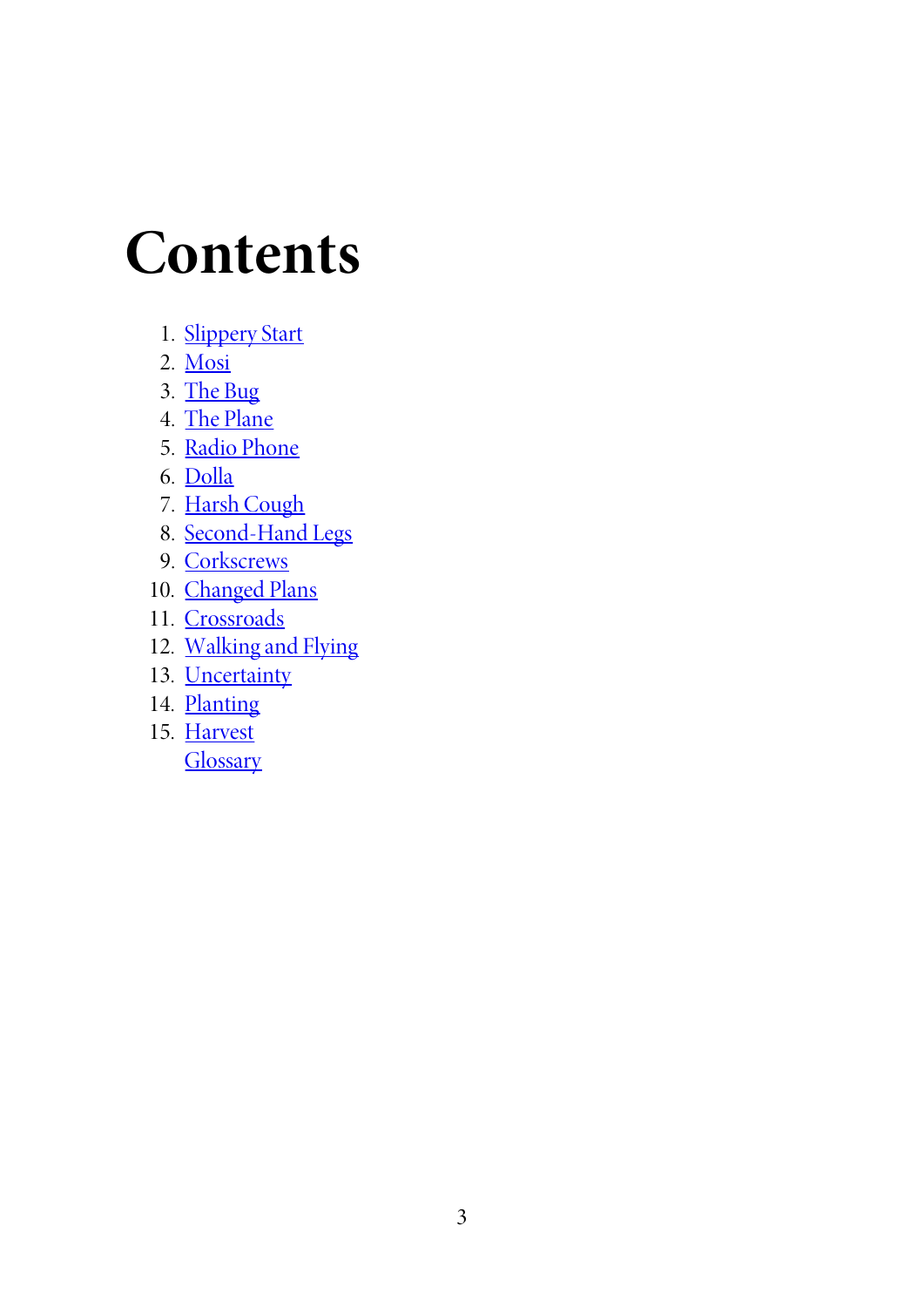## **Slippery Start**

The umbrella turned inside out. A jagged flash of lightning revealed Mboga splashing up to the hospital door.

I nudged Daudi, my chief assistant. "Sorry about the loss of your umbrella, Mboga; you mustn't be upset. Think rather of the crops and the harvest and this magnificent rain."

Daudi grinned as Mboga wiped water out of his eyes and said slyly, "I will have courage, Bwana. What makes this less difficult is the thought that it was your umbrella." Solemnly he handed methe wreckage.

I smiled. "If this is all the damage it won't be so bad. Last year the first storm of the rainy season brought us a cracked skull and two broken arms."

Daudi stood up and peered out into the darkness. "It was a night much like this. Kah! How would you like to make a safari on foot tonight?"

Mboga rolled his eyes as again lightning flashed blindingly. Daudi's voice was half blotted out by the crash of thunder. All I heard was "... Look!"

We peered over his shoulder, but the night was dark as pitch. Again for a split second forked lightning turned the East African landscape into a vivid black-and-white picture. Two men were struggling up the hill. One of them was Gideon, who ran the local bus.

"Heeh!" said Mboga, "that second man is Malatu. He comes from Kongwa. Heeh! A man of strength—he can carry a load on his shoulders as big as a man<sup>"</sup>

Daudi opened the door. Light flooded through. Squelching through the rain came the two figures, broad smiles on their faces. "Hodi?-May we come in?" shouted Gideon above the noise of the rain.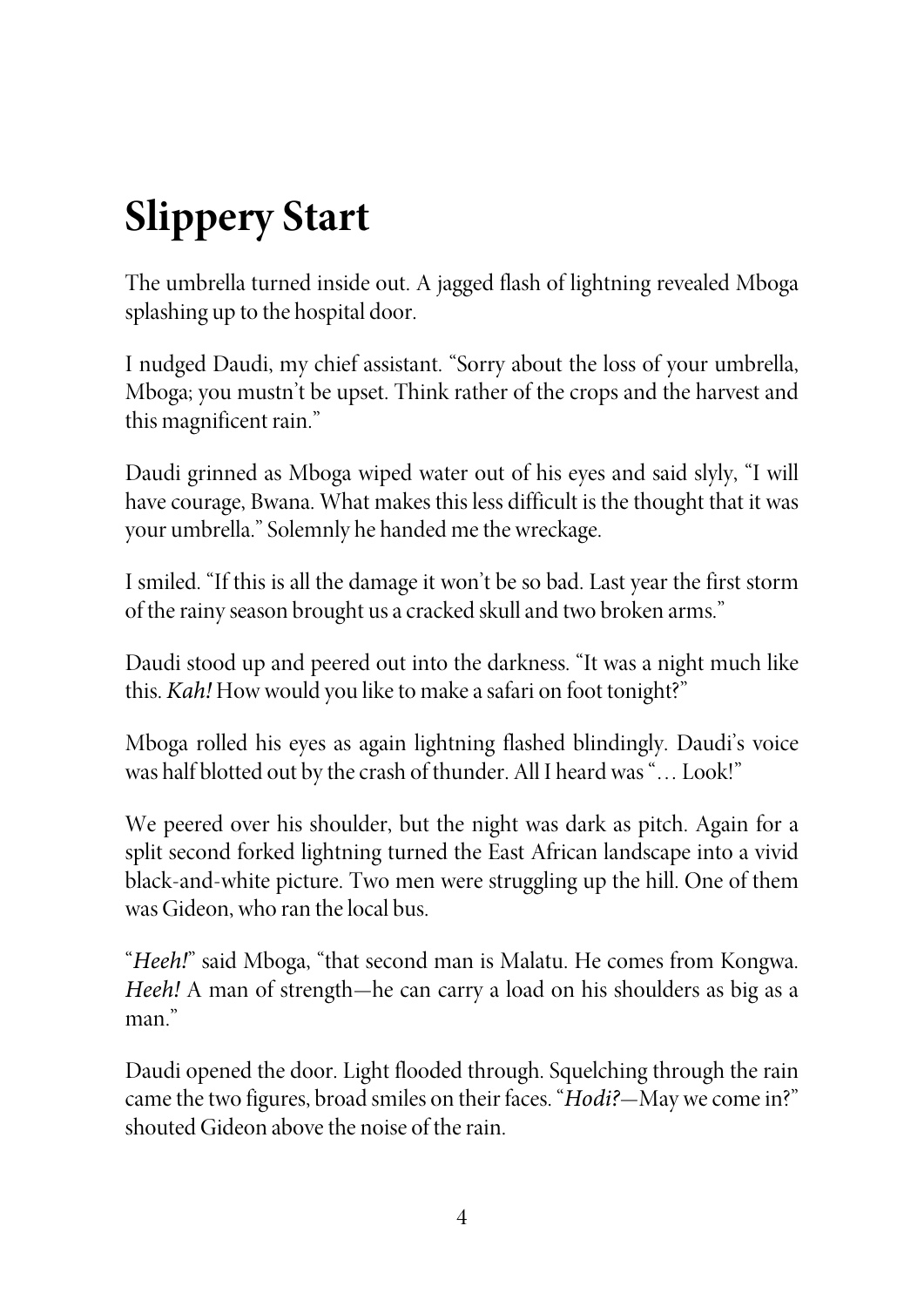$K$ *aribu*—come in."

He shook his head. "Ng'o, perhaps it is better for you to come outside—all of you—and to comefast."

"Outside? Hongo!—Why?"

"My bus is three miles away, on the far side of much flood water. In it is Petro…"

Malatu broke in. "Your Petro with the swollen feet who was lent to our hospital for a year. He walked miles to our village because of the illness of his child and, behold, he was gripped by sickness. The best way to help was to cause him to arrive here, so I carried him on my shoulders till we came to the road—Yoh! a safari of many miles through much water and more mud." He rubbed his neck, and then went on, "We were given a ride in the lorry of Suliman the Indian but on the way we overtook Gideon here, and we have come with speed until…" He pointed with hischin into the darkness.

"Heeh!" grinned Gideon, "and even if my bus were a ship it could not have finished the journey. But we can still bring Petro to hospital tonight if we travel with care. I will make the preparations." He hurried off in the direction of his home.

I turned to Malatu. "What's wrong with Petro?"

"His legs swell, Bwana. His body shakes with fever. He says there is poison in his blood. We started yesterday soon after sunrise and for more than a day we have travelled with difficulty to come forty miles."

Gideon came hurrying back carrying a coil of rope and an inflated inner tube from his truck.

Daudi and I pressed ahead in the darkness through the rain and the flooded river to the bus. Inside, covered by a soaking overcoat, lay a very sick Petro. His pulse raced; he had a high fever. Daudi pulled the coat back, and revealed an ugly egg-sized swelling on his shin. It dwarfed the other lumps which had made Petro lame for years. I lifted the sick man's head. "Petro, swallow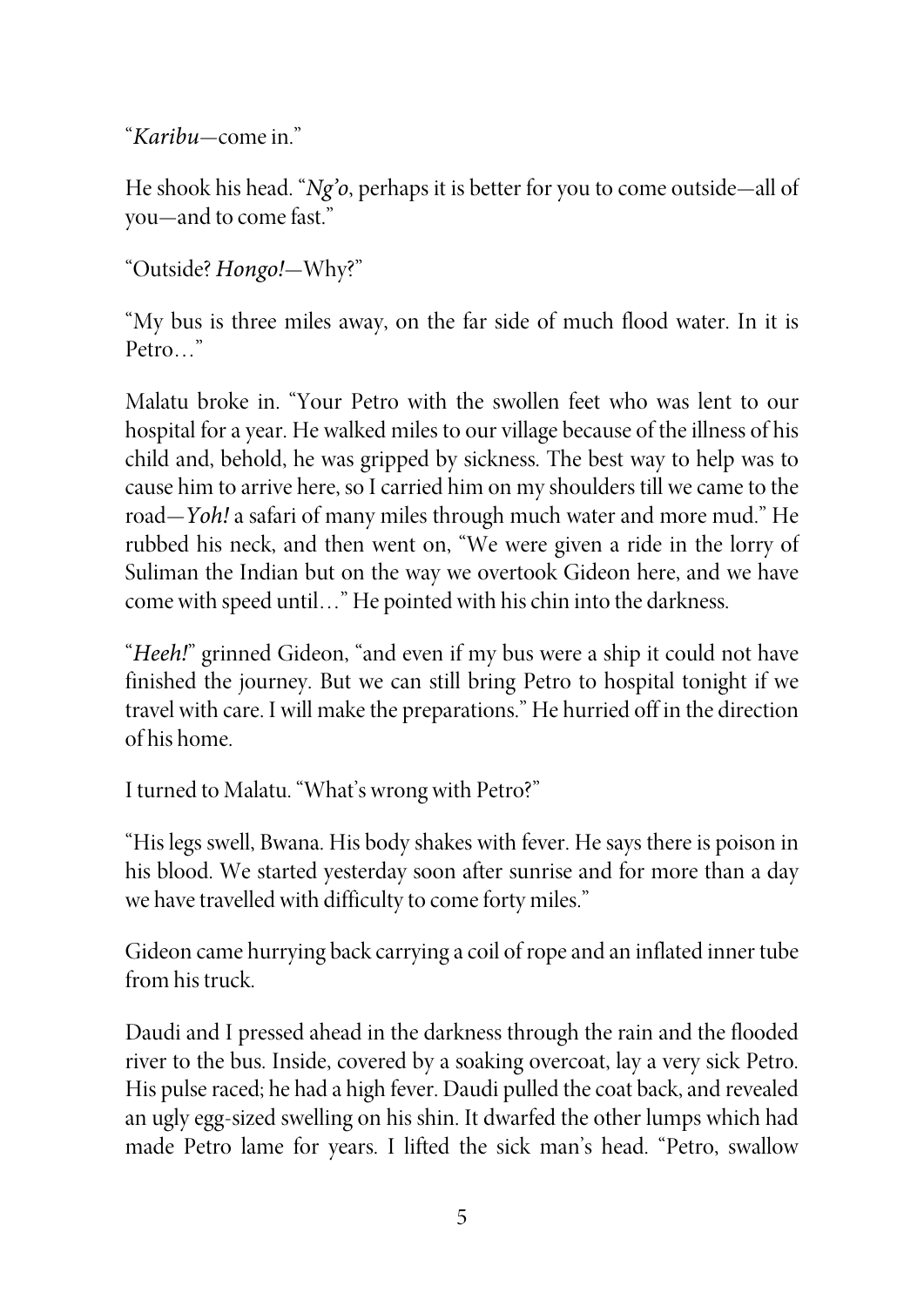these…"

His eyes opened, his mouth followed suit, and down went the capsules. Slowly he took in the surroundings. "Kah! Bwana, I have been sleeping."

"Truly, but this is no place to sleep. We have a safari of no small difficulty before us. It is a thing of importance that you should be in bed, and warm, so that we may fight your sickness with wisdom. But between us and those lights that you see on the hill is a distance of three miles, and the place of danger has water up to my armpits; water that moves with speed."

Petro's teeth chattered, "Kah! I cannot swim!"

"Can you use your feet at all, Petro?"

"Ng'o. They have been refusing to walk these days, Bwana. Also, kumbe! they have no joy in cold water."

A good half mile away we could see a light swinging to and fro, and soon Malatu came up to us carrying a lantern and the coil of rope. "Carry this, Bwana. I'll carry him. Gideon comes with the truck tube."

The water was knee deep as we started our safari back.

A hundred yards ahead of us a torch beam shone and Mboga's voice yelled, "Over this way!"

Fast-moving brown water banked up around our legs. The path was dangerously slippery. A figure loomed up out of the darkness. It was Gideon, holding above his head the blown up tube, which looked like a king-sized lifebuoy.

"Put Petro into this," heshouted.

Daudi and I did so. "Gently now," roared Gideon. "We'll tie short ropes to it. Malatu, you stand here and hold this end of the long rope. Mboga has the other end. He is by the majifu bushes on the other side of the deepest channel. Daudi and I will walk each side of Petro and float him across, while you keep his head above water, Bwana."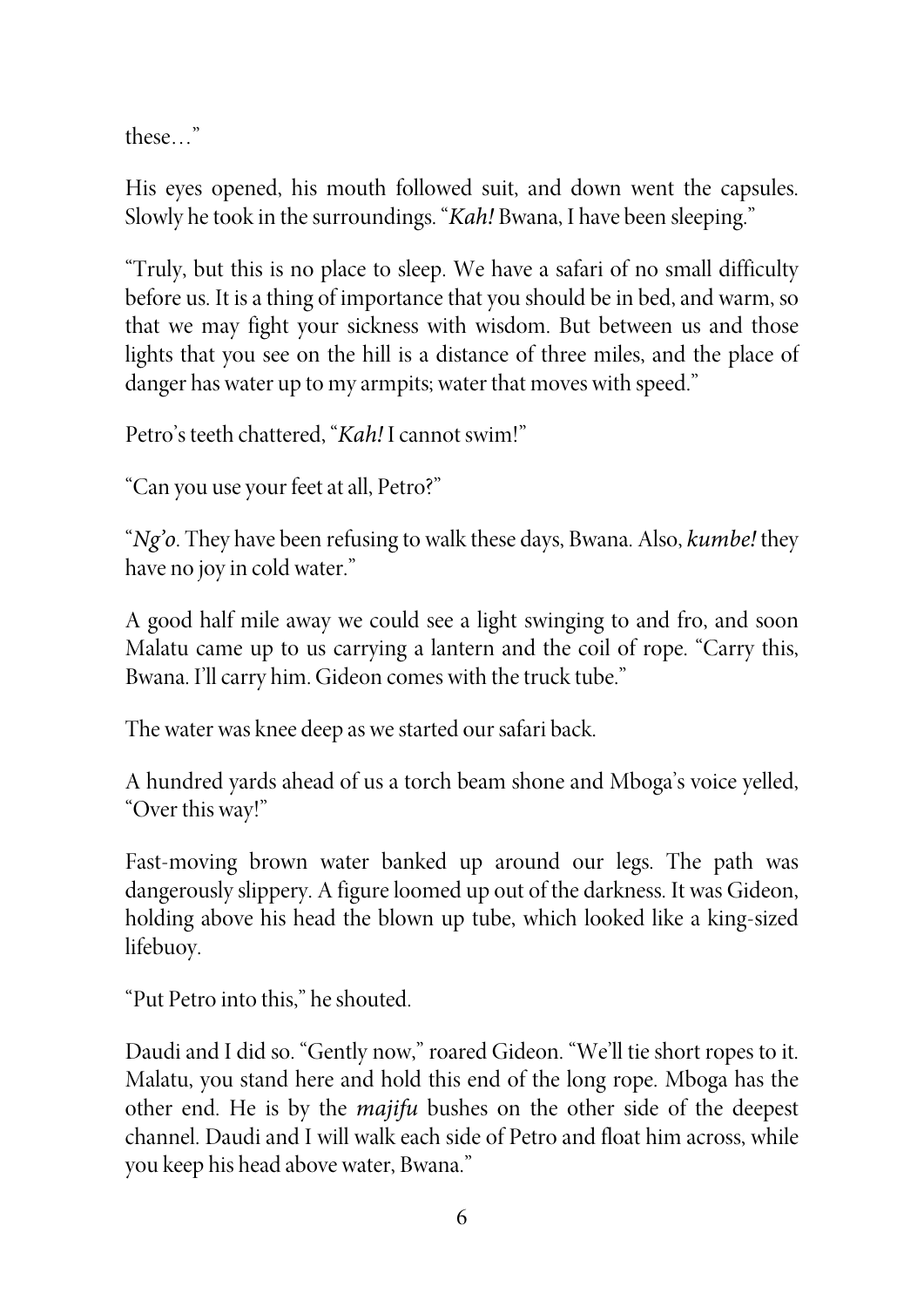"Hongo!" shivered Petro, "remember, my nose breathes better above water."

"Kumbe!" came Daudi's voice in my ear. "We must travel with care. He could be drowned in a minute in this fierceness of water."

We sat Petro as comfortably as we could through the centre of the tube, and struggled on through the swirling water. It was a comfort to see the light on the far side of the flood, and to feel the steady pull on the rope coming from that direction.

We came to a shallower place. "Things are going pretty well, Daudi," I shouted.

"Eheh!" he gulped as water splashed into his face. "But be careful. There are some big holes about here. They…"

Unexpectedly my head disappeared beneath the surface. I was tossed downstream like a cork until my hand grasped the branch of a small tree. I came gasping to the surface.

"Is everything all right with Petro?"

"Eheh!" shouted Daudi.

I battled upstream and found myself above our makeshift ambulance. In turning, both my feet slipped. It was like being shot out of a catapult. Then I was pulled up with a jerk—my head completely under water. I swam a couple of strokes and surfaced. Petro's voice came, "Yoh-heeh! I have him by the leg!"

"Heeh!" I spluttered. "You have indeed!"

"Kah!" came Daudi's voice, full of laughter, "it's not many who have the opportunity of pulling the Bwana's leg."

"Hongo!" groaned Malatu as we struggled up the hill to the hospital. "My legs have within them the strong desire to cramp."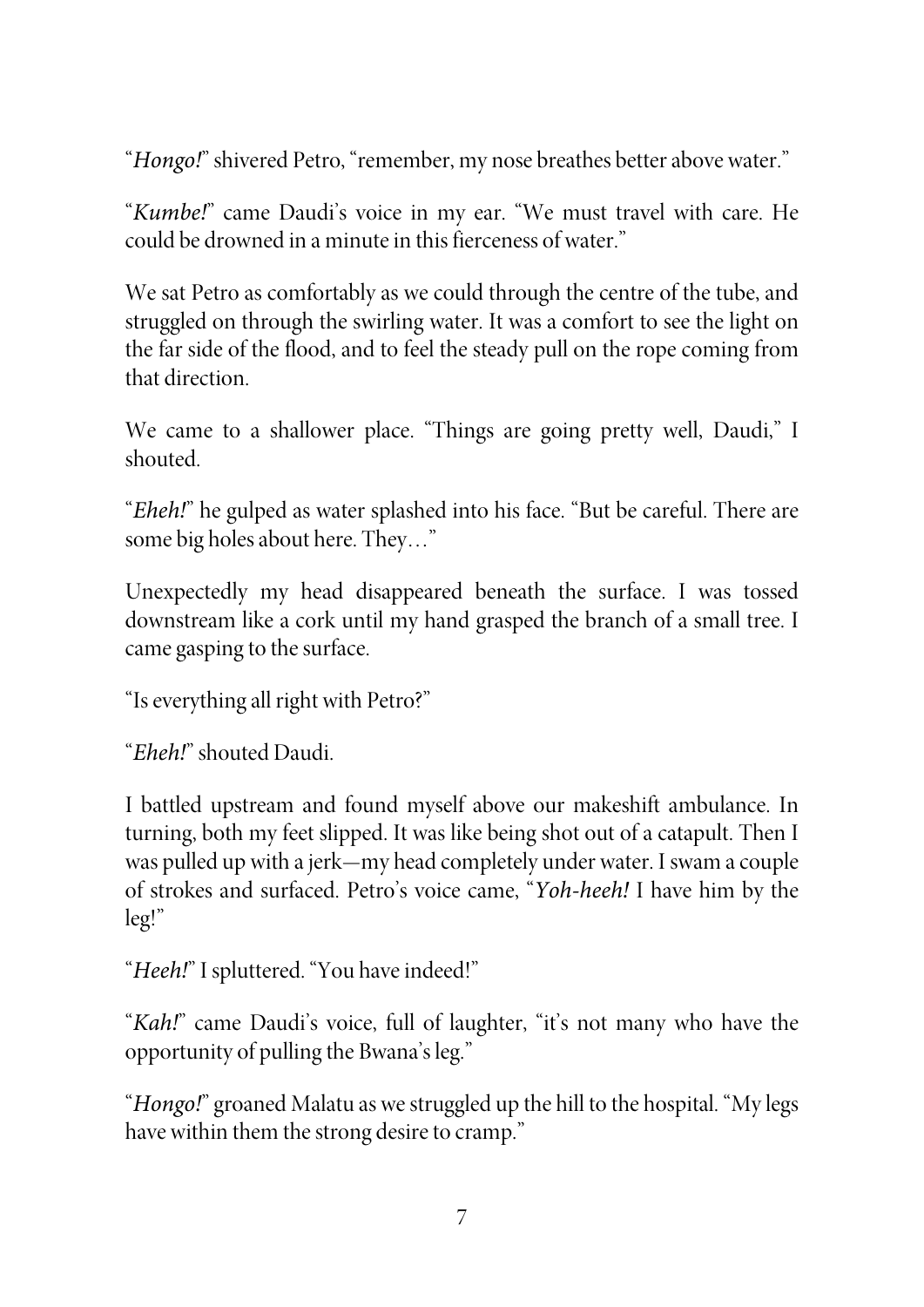"Have no fear," said Daudi. "We have the answer to that. Cramps have no teeth while we have a bottle of bitter-tasting pills in the cupboard."

"My legs," grunted Gideon, "have a high desire to fall off. Kumbe! I'm tired beyond all words."

"Speaking of legs,"came Petro's faint voice, "I would willingly exchange mine with anybody. But be careful before you agree. They will not work if you try to walk on them. Stand on them and they ache without stopping. Lie on them and they throb. And bump them! Heeh! It is strong pain. Kumbe! They aren't even food for the eye to look at."

"Hongo!" came Malatu's tired voice, "you'd be better without them." Then, realising what he'd said, heclamped his hand over his mouth.

"You have spoken words of great truth," muttered Petro. "Koh!" he turned to me, "Bwana, if I ever needed the help of medicines and doctors who operate, it's these days."

"Yoh-heeh!" said Mboga, as he put the thermometer into Petro's mouth. "Last night we had food for the memory."

Baruti drummed on his plaster-covered leg. "Tell us."

Mboga took out the thermometer, read it without moving a muscle, and started. "Petro was sitting in one of the tubes from Gideon's large truck—you know how big it is! He sat through the hole in the middle and we pulled him across the river. All was well until the Bwana disappeared... splash! gulp! But before you could breathe twice, there he was amongst the bushes. He struggled to his feet and wecould see his head moving towards us with water splashing over it. He found a shallow place, stepped over the rope, and was bending down to hold the tube steady when the mud deceived his feet and… he was gone again!"

Petro's voice came weakly, "I was not sitting on that tube, but through it, and yoh! I was kicked! I put out my hand, and there was the Bwana's leg, so I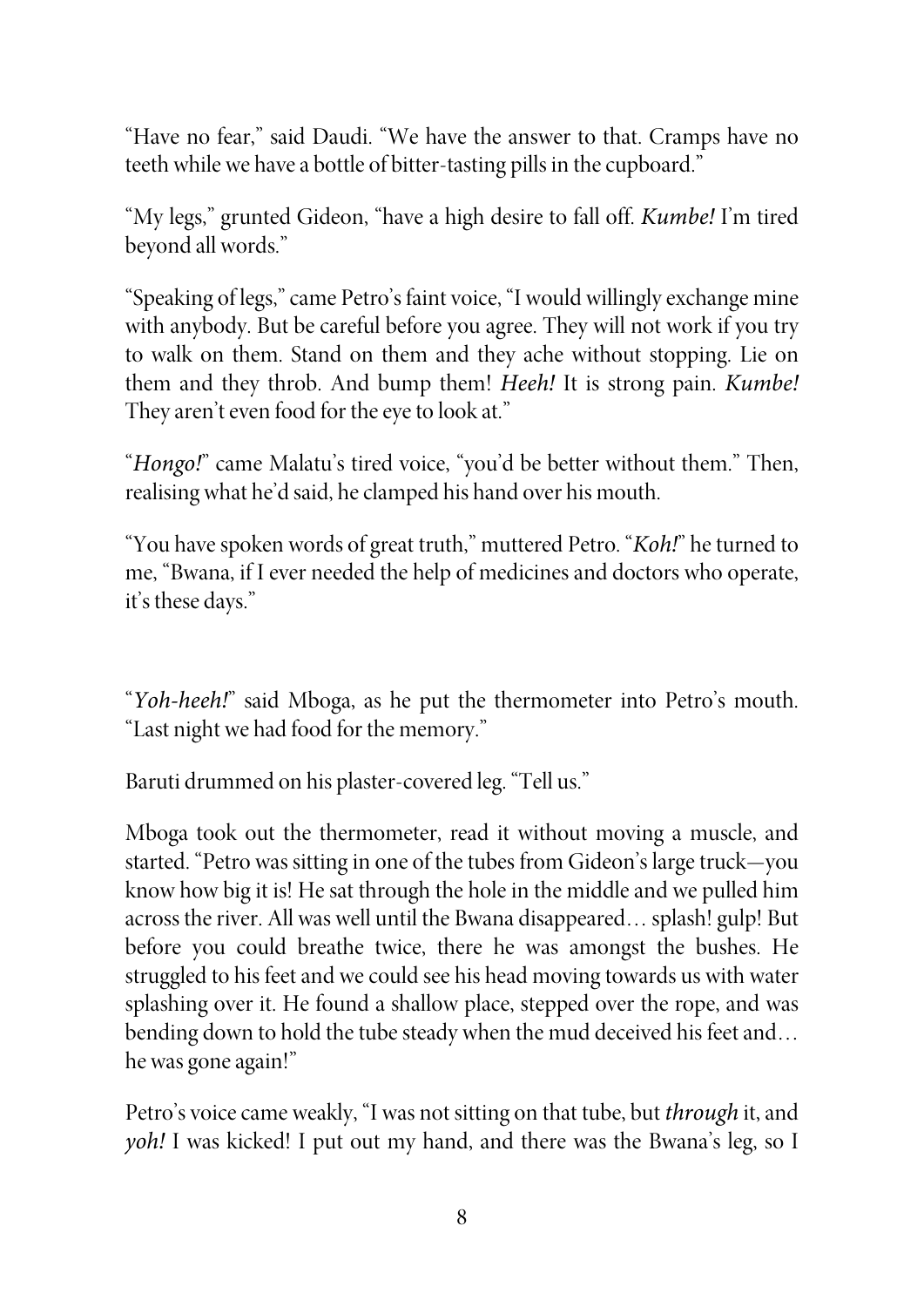#### grabbed it!"

"Eheh!" chuckled Baruti, "and held his head under?"

"A little only," whispered Petro. "He swam, his head came up, his legs went down and, behold, we were soon over on the other bank."

I stood beside Petro's bed. Mboga silently passed the thermometer to me. It showed high fever.

"So far, it's a case of too much water outside and not enough inside, Petro. Eheh! And you must have more pills. Drink plenty of fluid—even more than I swallowed in that river—and take the pills every four hours, day and night. Now for your legs."

Mali, the nurse in charge of the ward, drew back the blankets, and I looked at a pair of legs which were no strangers to me. Years ago I had first seen them when Petro had been carried in by a group of reluctant relatives who had demanded a cow for their labours. Mali handed me a card. It was dated seven years back:

PETRO CHILANGO. DISEASE: MADURA FOOT.

I remembered vividly his painful, swollen feet, gnarled and warty like artichokes. I glanced at the card; the tests we had made were all recorded with their results, and at the bottom was the ominous verdict: "AMPUTATION RECOMMENDED." I looked down at Petro, remembering the day we had spoken together about this. His reply had been full of steady faith, "Bwana, let us give God a chance first. Maybe He will chooseto makethem better…"

We had used all available treatments—hot foot-baths, injections, and scores of bottles of medicine. Six months went by and he had not stirred out of bed. His legs were no worse, but they certainly were not even the slightest bit better. The one thing that happened was that a change came over the whole ward. Petro, sitting there in bed, had been, as someone put it, "Like a lamp with a trimmed wick, and a glass that had no soot upon it." He had been a burning and a shining light for God.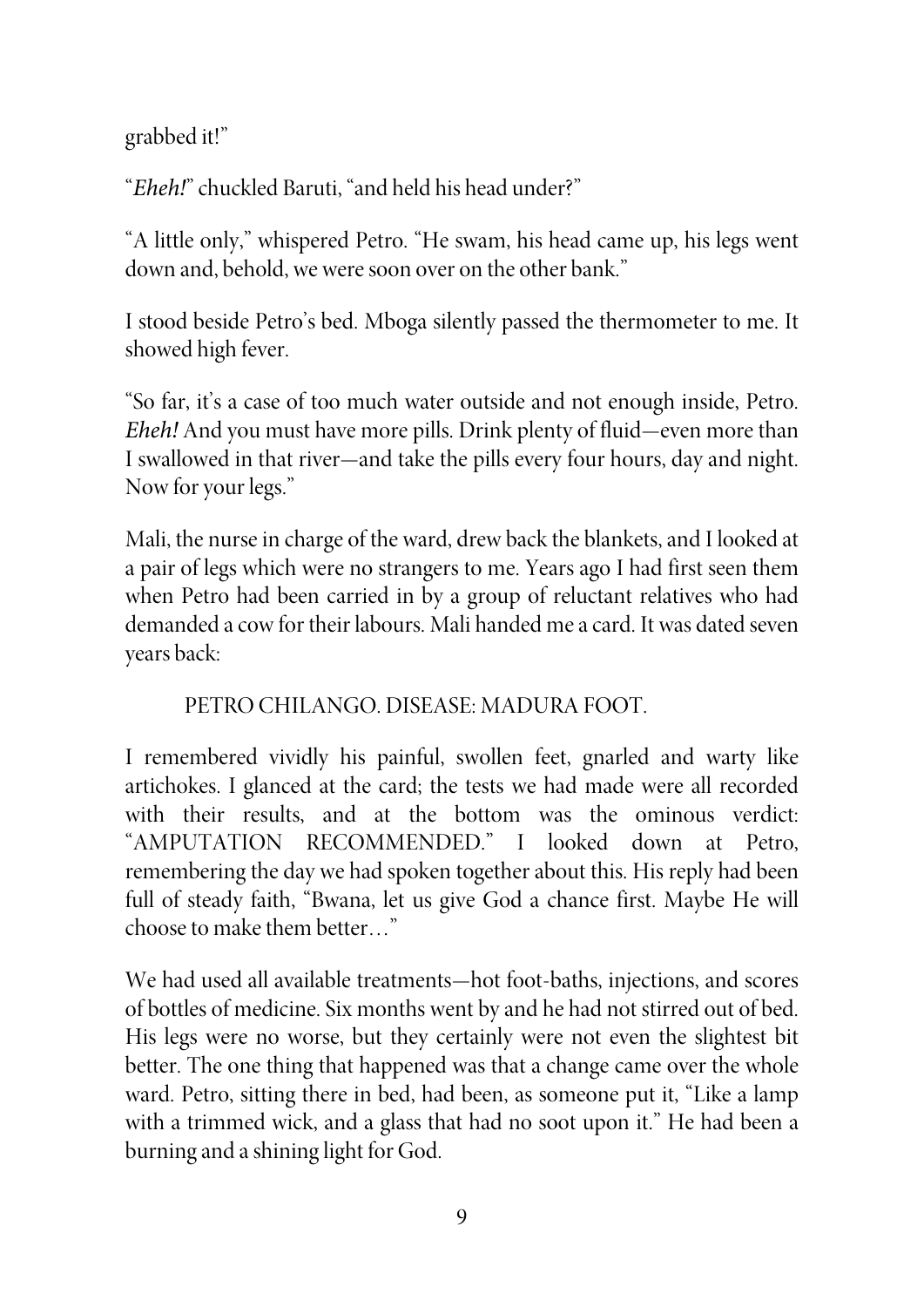While these thoughts were going through my mind I was automatically examining his leg. The hot area on the back of his heel was spreading, and under his knee there was a hard swelling. I listened to his chest and then sat down, covering up his legs.

"It is even as I thought, Petro. Germs have entered your body from your inflamed foot. They have attacked the veins under your knee."

The sick man spoke quietly, "There is no way to help me? They have to go?"

I nodded.

"When?"

"Petro," I spoke more slowly than usual, "it's not your legs only that I'm worried about; it's your life!"

A slow, weary smile came over the African's handsome face. "Heeh! Bwana!" he sighed, "there are times when it would be a comfort to leave this body behind, and go straight through to be with Jesus."

"Supposing God has more for you to do in this life?"

"What can I do?" he asked bitterly. "My days are full of pain. I can't even think clearly." He made a despairing movement with his hands. "Bwana, I'm only a burden. I have had words of hot anger with Hewa my wife and her relations. They say, what use is a man who cannot walk? They say it again and again… there is truth in their words! If my legs must go, that is worse still. It's better for meto die."

"Do not try to make decisions when you are tired or sick or angry, Petro. What we must do now is fight these *dudus* in your body before we do anything for your legs. And the first thing is rest—and plenty of it."

Mali handed me some pills. "Here they are, one for the germs, one for the pain and one for sleep."

Petro slowly lifted himself up on his elbow. He took the pills and swallowed them. "Thank you, Bwana." He sank back on the pillow. Then in a voice that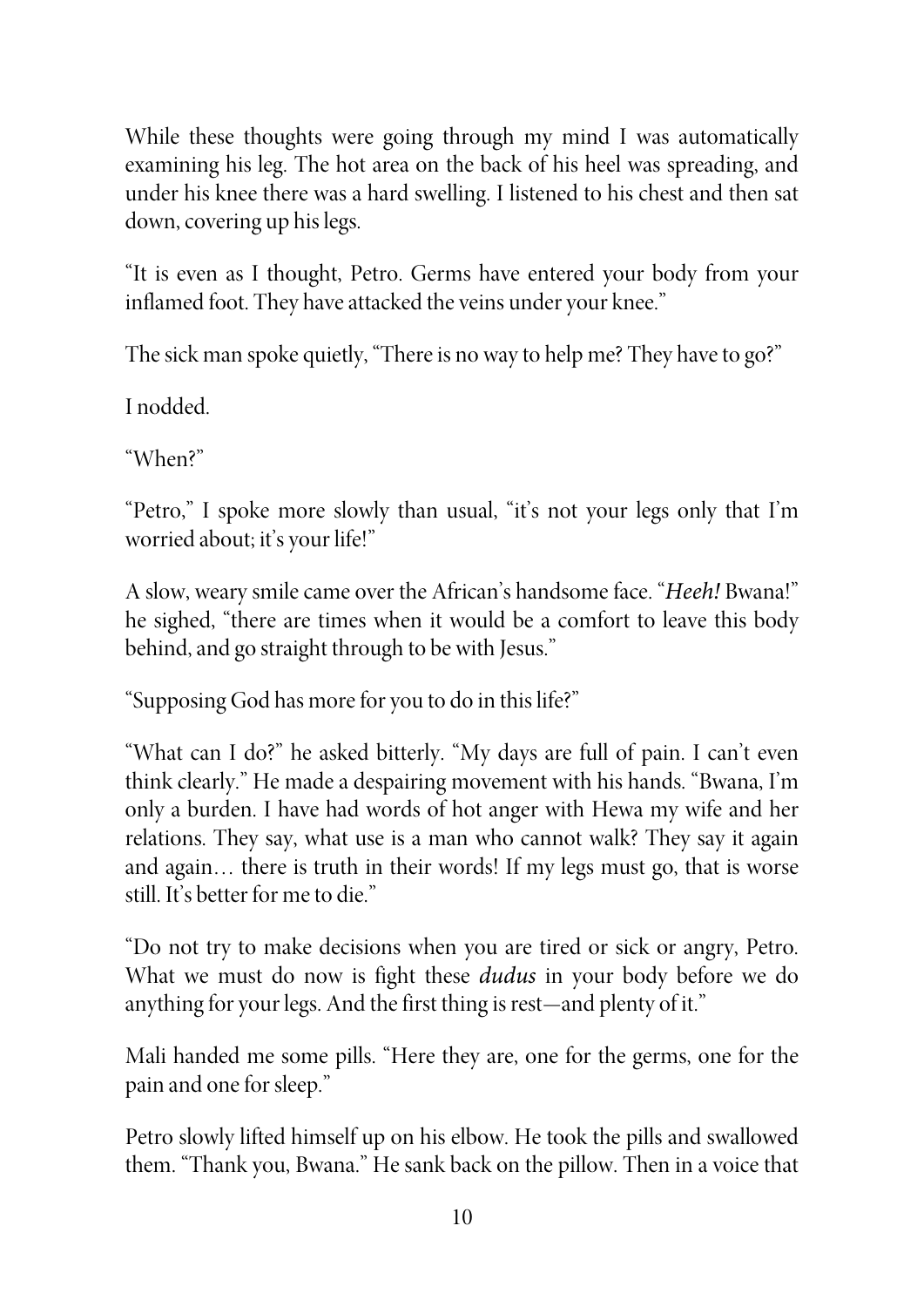only I could hear, "*Kah!* it is easy to tangle your thoughts when your leg throbs and keeps on throbbing, and a helper of Shaitan the devil comes and spends his time telling you with each throb of pain, 'God doesn't care. God doesn't care…"

"The answer to that, Petro, is simple. Don't be polite to the devil—tell him he is a liar."

He smiled bleakly. "I'll tell him, Bwana."

When I finished my round I moved quietly to Petro's bed. He was asleep. One arm lay over the edge of the bed and on the floor his Bible was open where it had fallen. I picked it up. A verse was underlined and I read, "Happy is the man whose strength is in Thee; the man who, when he passes through the valley of tears, uses it for a well."

I remembered the last time Petro had been a patient; the valley of tears had been very real in those days, but Petro had "filled his water bottle" in that valley, and many had been refreshed. As I gently lifted his arm and tucked the blanket around him I prayed, "Lord, help him to fill his water bottle again, this time."

Baruti, who had broken his leg snake hunting, hobbled down the path from the hospital early next morning using a broom for a crutch. He paused outside my door. "Hodi, Bwana?"

"Karibu—come in. Habari, Baruti?"

"The news is good, but Petro slept badly and Mwendwa says his temperature is higher and that his stomach had no joy in the medicine. Listen, Bwana, his troubles are many, and they are not only his feet, but his family. You heard him say he had words of strong anger with his wife and her family? Bwana, listen to *my* words."

I grinned. Baruti had his own way of telling things. He could never start a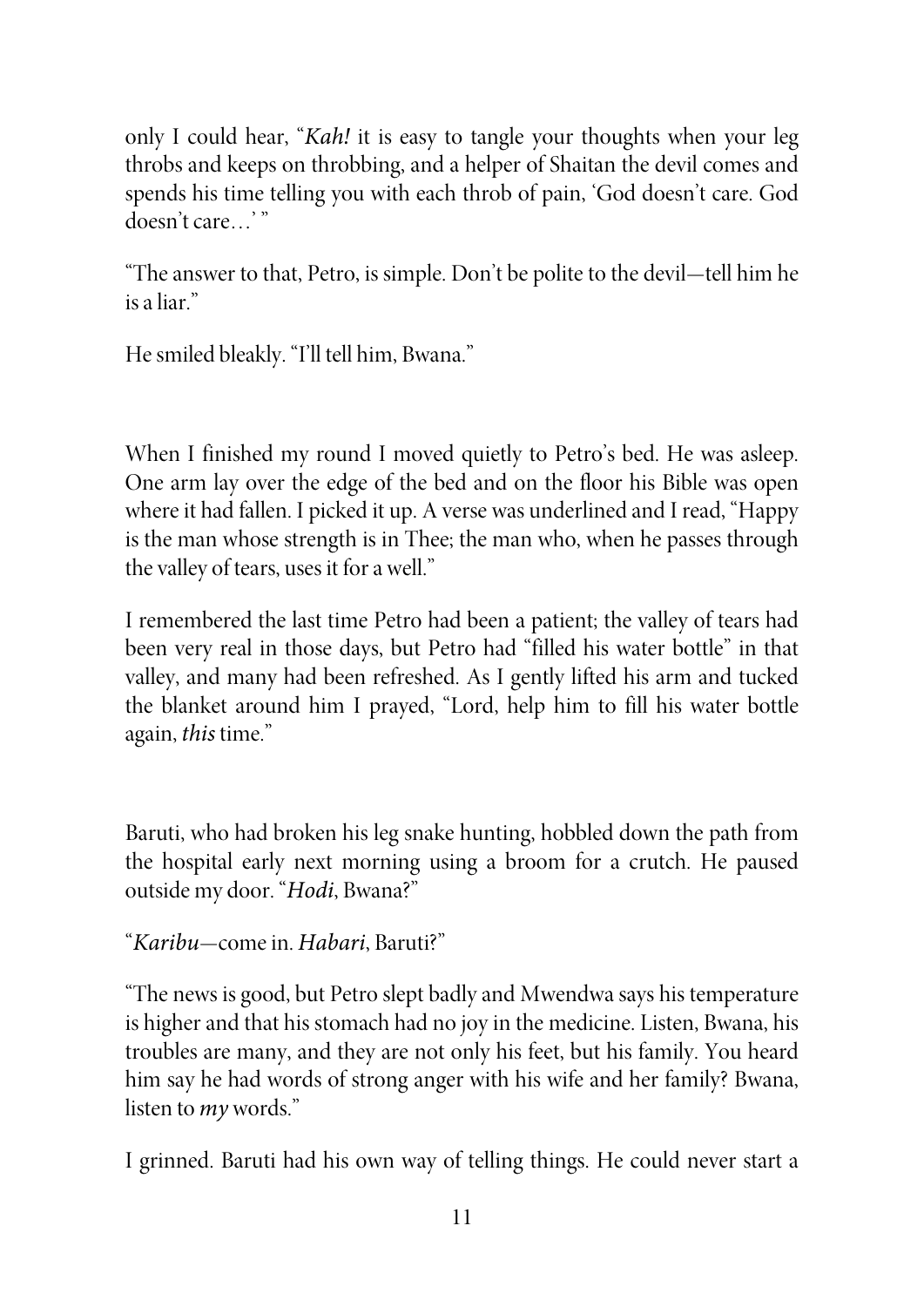story in the middle—he was certain to retravel every step of the road. I sat down beside him, prepared to listen. He started:

"Ihowe, the crow, had been invited to two feasts. Hyena had said to him, 'Near the buyu tree at the hour of sunset there will be food that will bring joy to your beak. Come with appetite when you hear the beating of the drums.' Hyena had scarcely walked away when Jackal and two members of his tribe came along and said, 'Good-day, Crow, today at the time when the clouds become red there will be a sikuku under the shadow of the kuyu tree. When you hear the drums beat, come with an expectant stomach.'

"Crow's mind was full of the comforting thoughts of food, and as the sun went on its journey he walked through the jungle looking at the kuyu tree, which was north, and at the buyu tree, which was south. He came to a place where the road forked. On the right hand it went to the kuyu tree, on the left hand it went to the buyu tree. He heard the drums of the hyenas calling him. His right foot stepped along the path that led in that direction. His inner crow told him of his need. He looked towards the place where hyenas ate flesh with enthusiasm. His right leg moved further down this path. But he turned his head in the other direction for the sound of the drums of the jackals was louder. His left leg moved in that direction. Hunger rumbled within him…"

I chuckled. "Go on, Baruti. Tell me what happened. I know you will have at least six different yarns why he took a bit bigger step to the right, and why he took a bit bigger step to the left."

Baruti nodded quietly. "Heeh, Bwana, but such was the wisdom of crow that he could not decide which way to go; he could not make up his mind, and the strain was too great and he was torn in two pieces!"

"Horrid yarn before breakfast. Come with meto the hospital."

Baruti limped along beside me. "Bwana, think again of the whole matter. You remember when Petro married he had no interest in the ways of God. He lived in a way that caused much talking behind hands. He chose his wife because she danced those dances which face towards lust and not towards laughter. *Kumbe!* And she brewed beer with a skill that brought much praise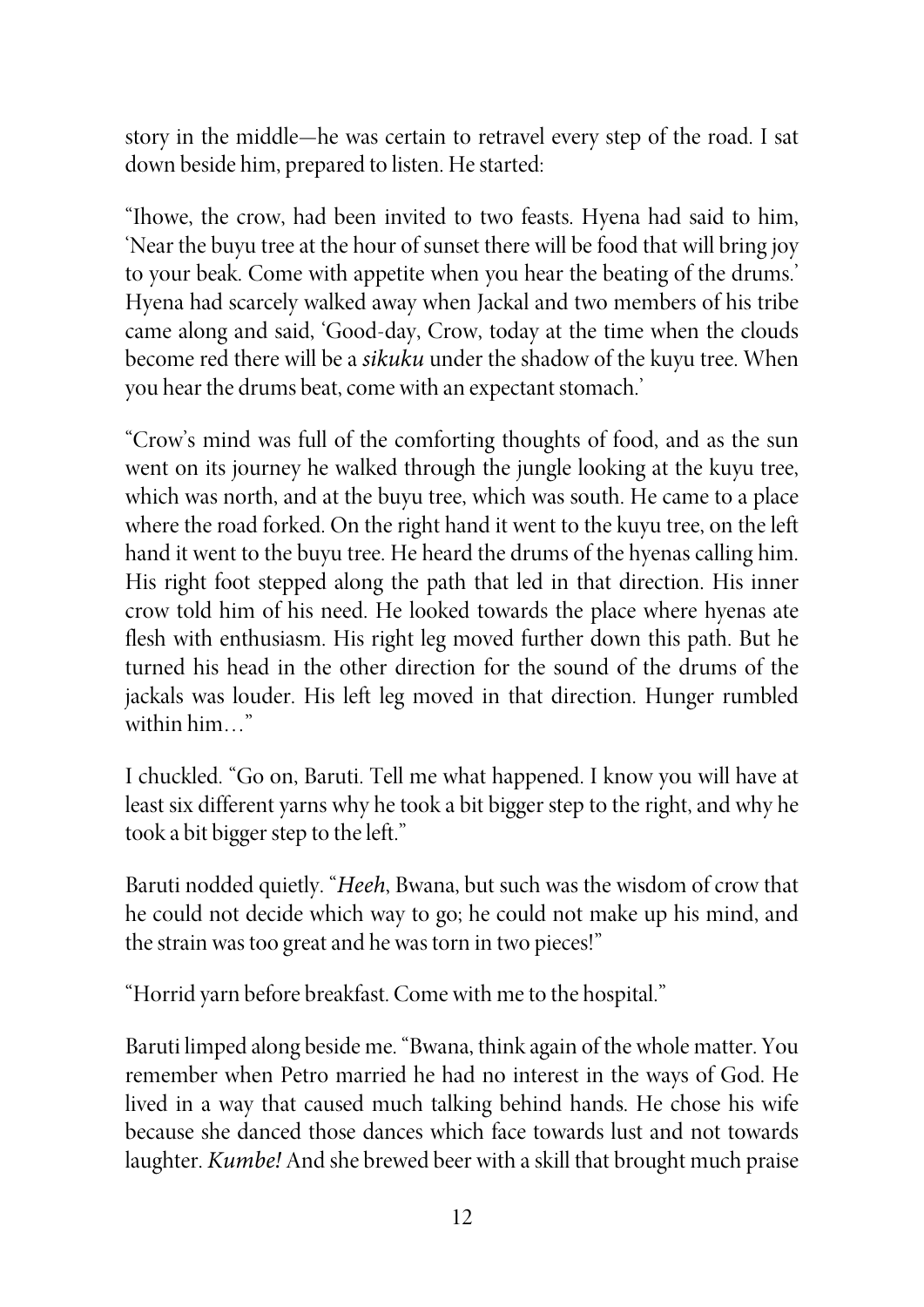from her uncle Miti. You remember that when Petro heard the words of God he chose to travel God's way—uphill, and that Hewa followed him, but with only half her mind? And though we all prayed with strength that she would follow wholeheartedly the ways of God, she hasn't. It is as though she has one foot in Petro's house and one foot in the house of her relations. And *kumbe!* They are a family of trouble."

"The medicine man, Miti, we know only too well, Baruti. What an uncle to have!"

"She has another who is little better, Kuguni, the Bug."

"Before Petro first came to the hospital, wasn't there a story of the tragic death of his small daughter?"

Baruti nodded. "Behold, Hewa went on a visit to her uncle's house. They were brewing beer in a great clay pot. There was a quarrel. The pot was pushed over and the child, Lutu, was scalded with boiling beer, and died from very bad burns. In those days the words of Miti were that spells had been cast against Hewa and Petro because he had turned his back on the old ways. Miti said he could have protected them with charms, but..."

Baruti shrugged his shoulders.

"That was years ago. For a long time Hewa had sadness because she was childless. We gave her many injections and then Aramu was born."

He nodded. "There has been quietness till these days when Hewa went with little Aramu to visit more of her relations. He became ill with a great cough like the song of *nzogolo*—the rooster; it was as though someone choked him, and his nose bled and his eyes went red."

"Probably whooping-cough, Baruti. An ugly disease unless you treat it fast and thoroughly."

"That was the beginning of this matter. It was only when they feared thechild would die that they called Petro. That very day the dry season broke in that part of Tanzania. There was no way to travel but on foot and Petro walked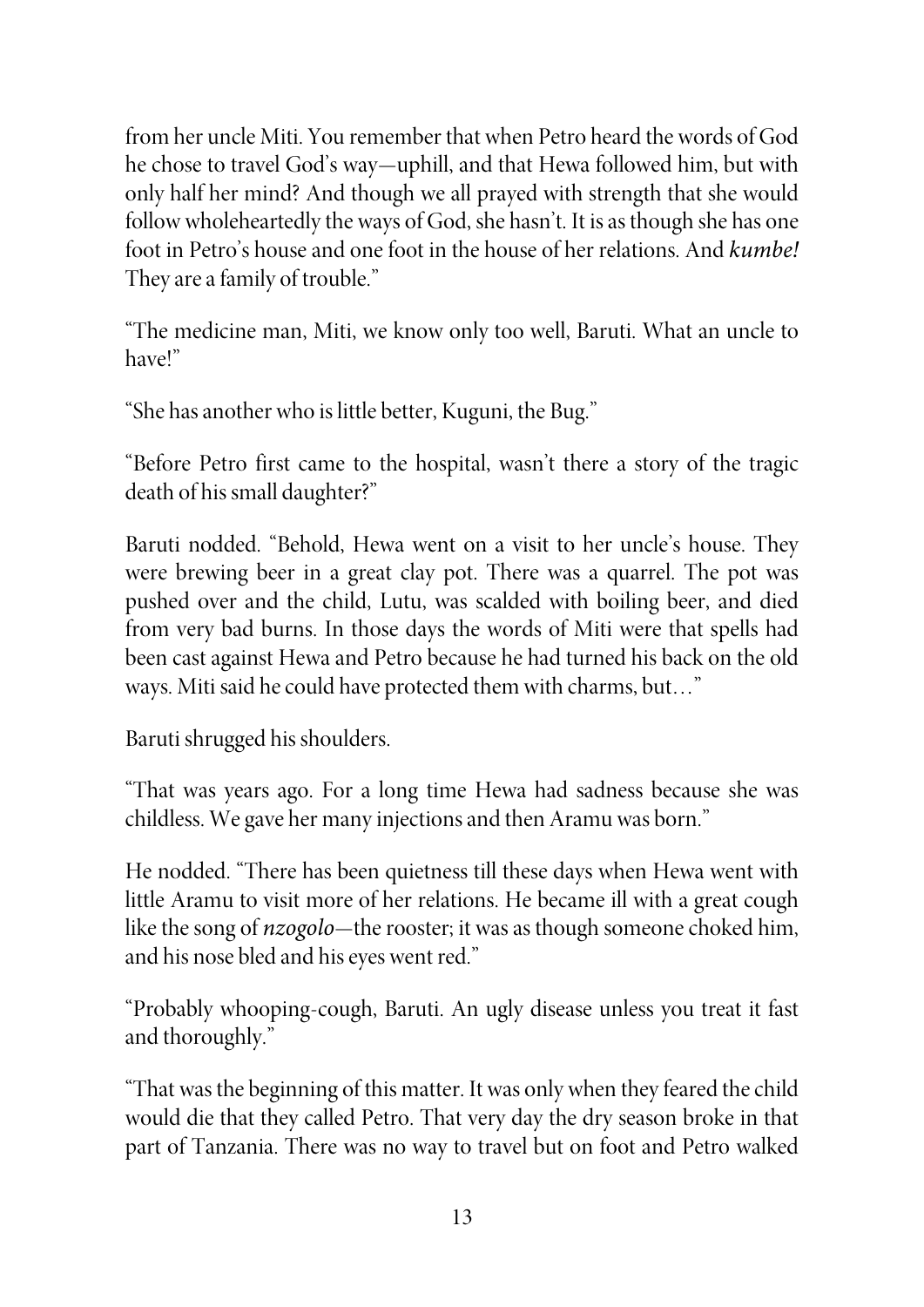miles on those dreadful feet with worry in his head and anger in his heart. There was a quarrel and strong words. Petro blamed Hewa for not taking the boy to hospital, and for using charms and native medicines. Hewa screamed at him. The knowing ones of her family looked for an excuse for the child not recovering—even as they did when Lutu died—so again they started the rumour that Petro had made trouble and a spell had been cast." Baruti shrugged. "Hewa has run away and taken the sick child with her. Petro doesn't know where they are, and…"

I finished for him, "And Petro blames himself?"

Baruti nodded. "That is the difficulty."

We came into the ward and stood at the end of Petro's bed. He was exhausted. "It's no good, Bwana," he muttered, "I can't keep the medicines down. I feel as though I'm on fire, and my head won't work. And the pain…"

"We'll fix that problem with some penicillin injections, Petro. Lie quietly." I turned to Mwendwa. "Give him a million units at once, please."

Baruti bent down. "She is a nurse of skill. The giving of this needle will not add to your pain. Her hand is not like that of Mboga who has more laughter than ability." The injection was given. Petro's eyes opened. "Behold, that was the work of an expert! Ehhh," he sighed. "It is a thing of joy to be here in the hospital."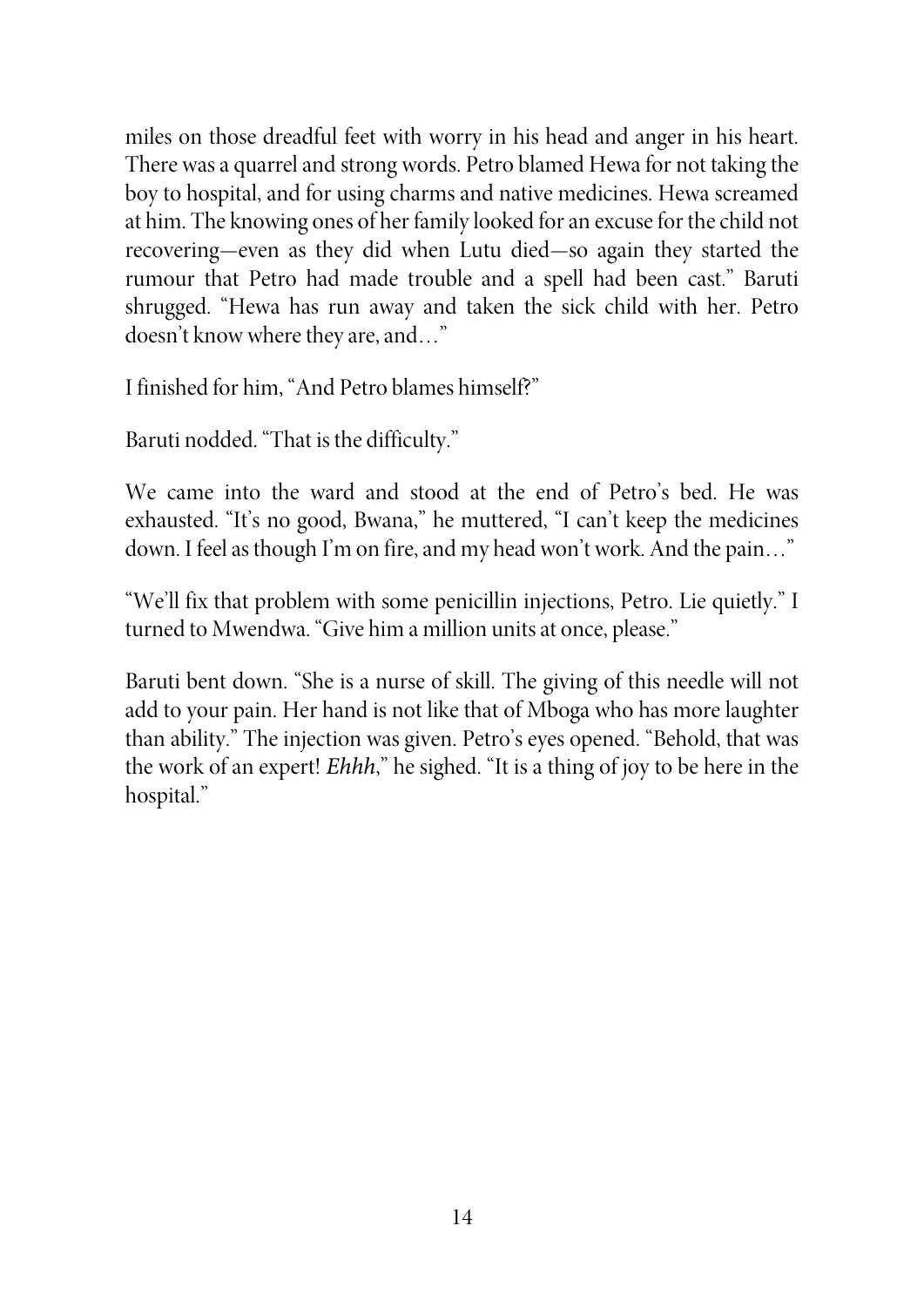#### **Mosi**

"Heeh!" said Baruti, "look, there is nobody in the bed next to Petro."

Mali hurried over. "Please talk outside. Petro's very ill. He's asleep now and I want him to stay asleep."

Baruti moved to the door as quietly as his plaster-covered leg would allow. After him came Daudi and Tembo. "Kah!" said the former, "there is one whom I would like to have in that bed, now. His name is Juma Mosi, 'Saturday'; Mosi for short. He's about fourteen. His legs are twisted, and he's so thin that his bones stick through him."

Tembo opened his eyes wide. "Heeh! That's how I was when I first came to the hospital!"

"You wereindeed."

Tembo flexed his muscles and a big smile spread over his face. "Eheh, it's different now."

Daudi went on. "Mosi has many troubles to be found and treated, but everything depends on having him in hospital. The big problem is his father. They call him Kibiriti, 'Matches', for his anger easily bursts into flame."

"Hongo!" said Tembo, "is he then like the rhinoceros, who has red eyes and who rushes about doing things in great anger?"

"*Eheh*," smiled Baruti, "he certainly does this, and when his temper fills his head then wisdom disappears and he does things that often he has sorrow about later. He has beaten the boy dangerously more than once."

"Eheh, all that is true," said Daudi. "Mosi is very ill, but when anyone says take him to the hospital, his father has great anger and screams, 'No! No! No!'"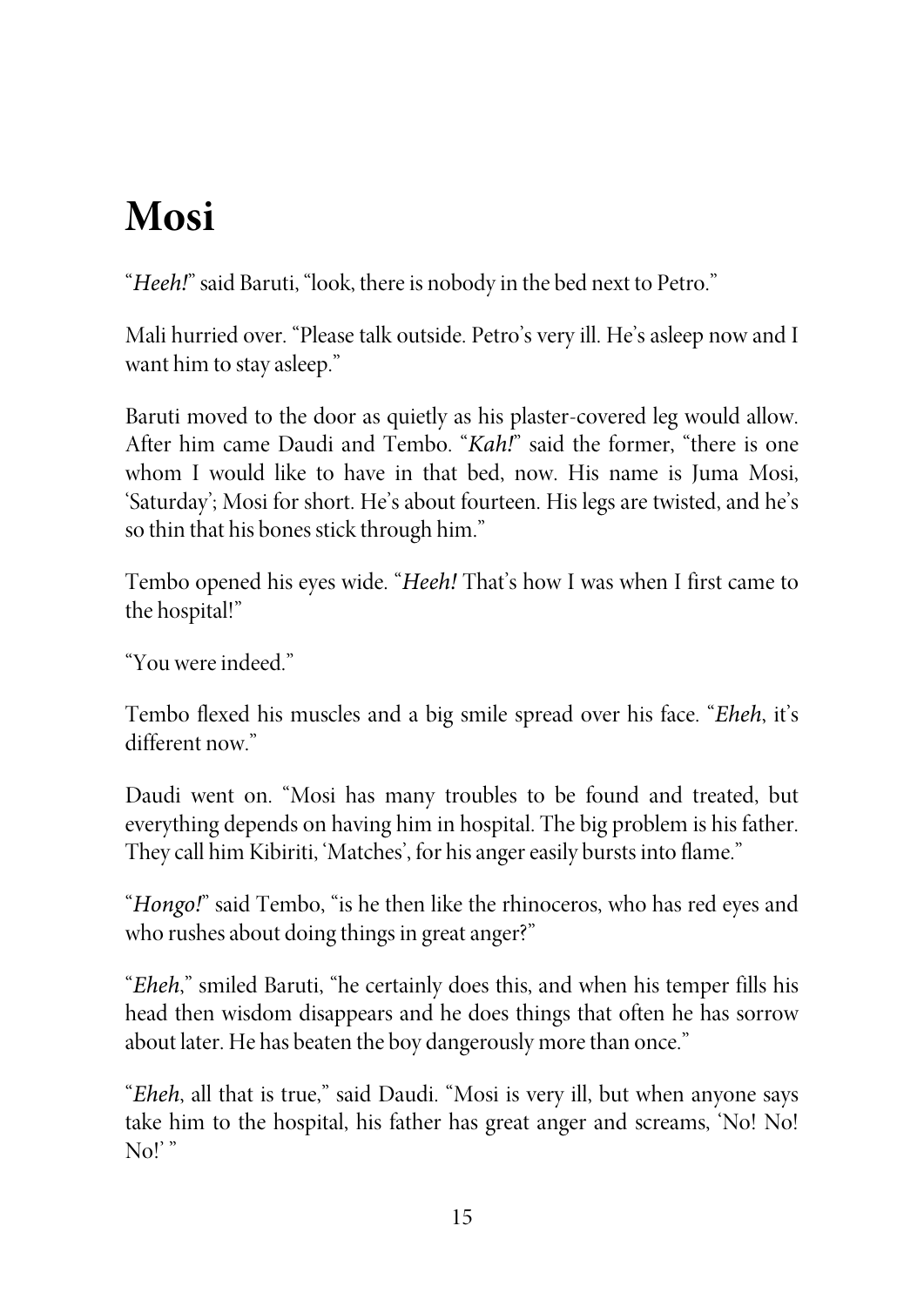"What can we do about it, Daudi?"

"There is a way. These days a new African District Commissioner has come to Dodoma. He could help us, for a very special reason: when he was a schoolboy he had an accident to his eye with an arrow..."

"Not that nimble-minded boy whom I called Nelson after the Admiral of long ago who had only one eye?"

"It is he, Bwana. He had an excellent education, went to an English University, visited India, and many other places, and now he is a person of importance."

"Do you think hecould control this angry man, Daudi?"

"I think he would find a way, Bwana, and the news is that he will pass this way today."

Baruti turned to Tembo. "This is a thing of importance. Sit on the Great Stone and watch the road with open eyes. If you see the car coming let us know." The boy ran off, and a few minutes later Baruti limped down to help him with his road watching.

Right through the morning I could hear Baruti's *ilimba* playing on and on, then it abruptly stopped and Tembo came tearing up to Daudi. Soon afterwards a Land Rover drove up to the hospital and a young man in a white Safari suit came across to me. In faultless English he said, "Good morning, Doctor."

"Good morning," I replied.

He said, "May I introduce myself? I am one of the new District Commissioners. My name is Nelson Kolongo."

We shook hands. "Welcome, Bwana D.C." As I looked at him it was hard to tell that his left eye was glass.

He smiled at me. "I've been here before, Doctor."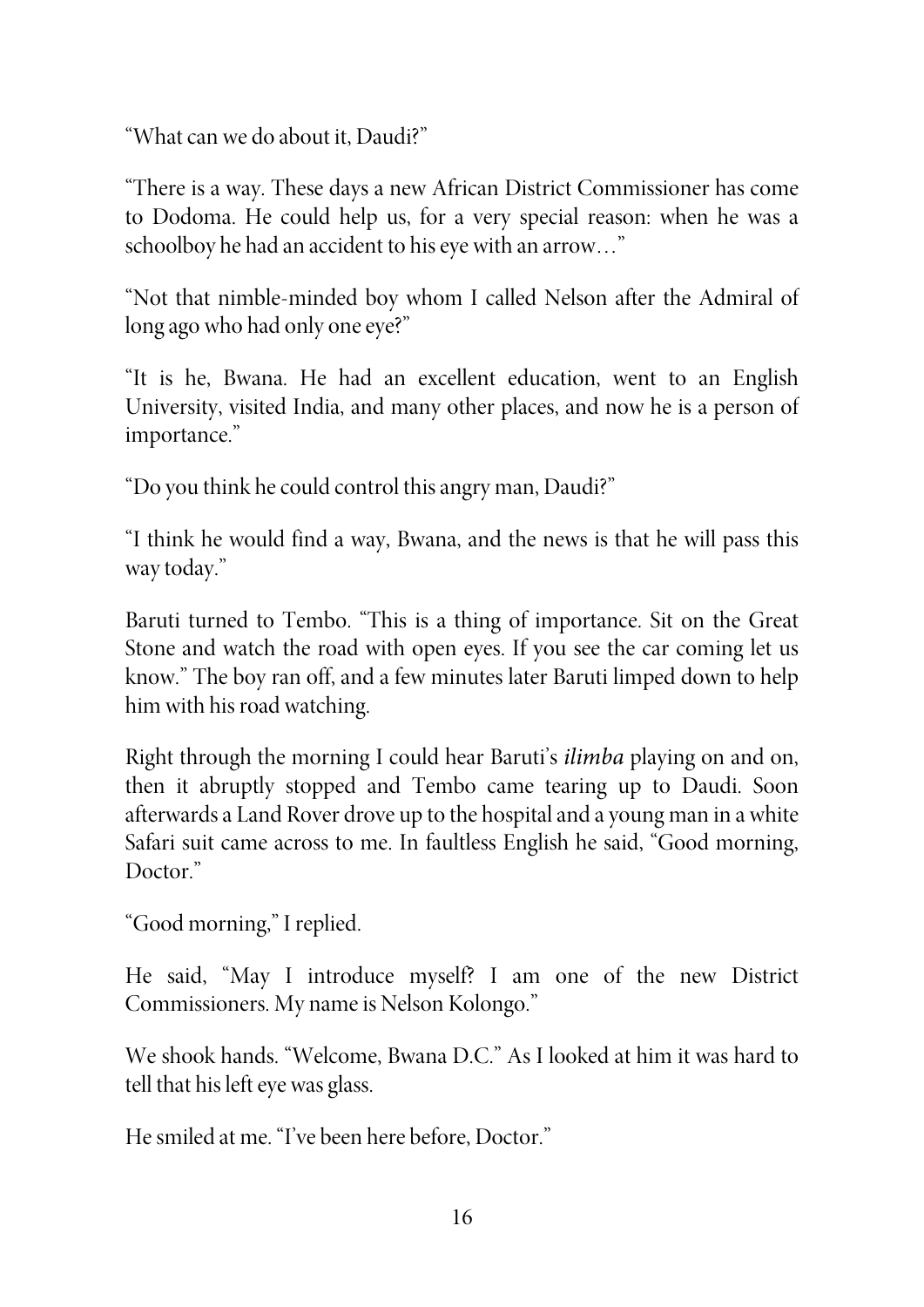I switched my language into Chigogo and said, "Koh! Do you think I would forget my friend who came in here with great damage to his eye, and one who found himself in trouble when he raided the brown sugar tin?"

Mr. Kolongo laughed. "Truly your memory has strength."

"That may be, but I'm delighted to know that you are now in an administrative position."

He looked at me intently and said, "There is great responsibility on the shoulders of those of us who have had opportunities, and there is work to do these days in our country." He paused. "One thing I will never forget about my stay in hospital is the misery I felt when I first walked up that path."

"You certainly had a terrible eye."

"And I had a terrible pain, Doctor. One eye was blind and the other one was nearly so. My father would not agree to my coming to the hospital. The chief of our village spoke loud words, but did nothing. My pain grew worse and blindness came closer, but you heard about my troubles. You arranged things with the District Officer—an Englishman of understanding; and did he not come to our village and speak with strength—and so I came to the hospital!"

"Yes, but we had to remove the damaged eye, or you would have lost the sight of the other."

Nelson Kolongo nodded his head. "What I heard and saw in hospital have remained in my memory. I went back to school, and then to the University. Then came this special opportunity. I have a job to do in my own country and I shall do it, I hope, as well as those who were here before. After all, being an African and a member of the Gogo tribe makes it easier to understand the thinking of my people."

"That is why I interrupted your safari. At the village of Mpuguzi there is a very sick boy, Juma Mosi. His father refuses all offers of help with wild anger."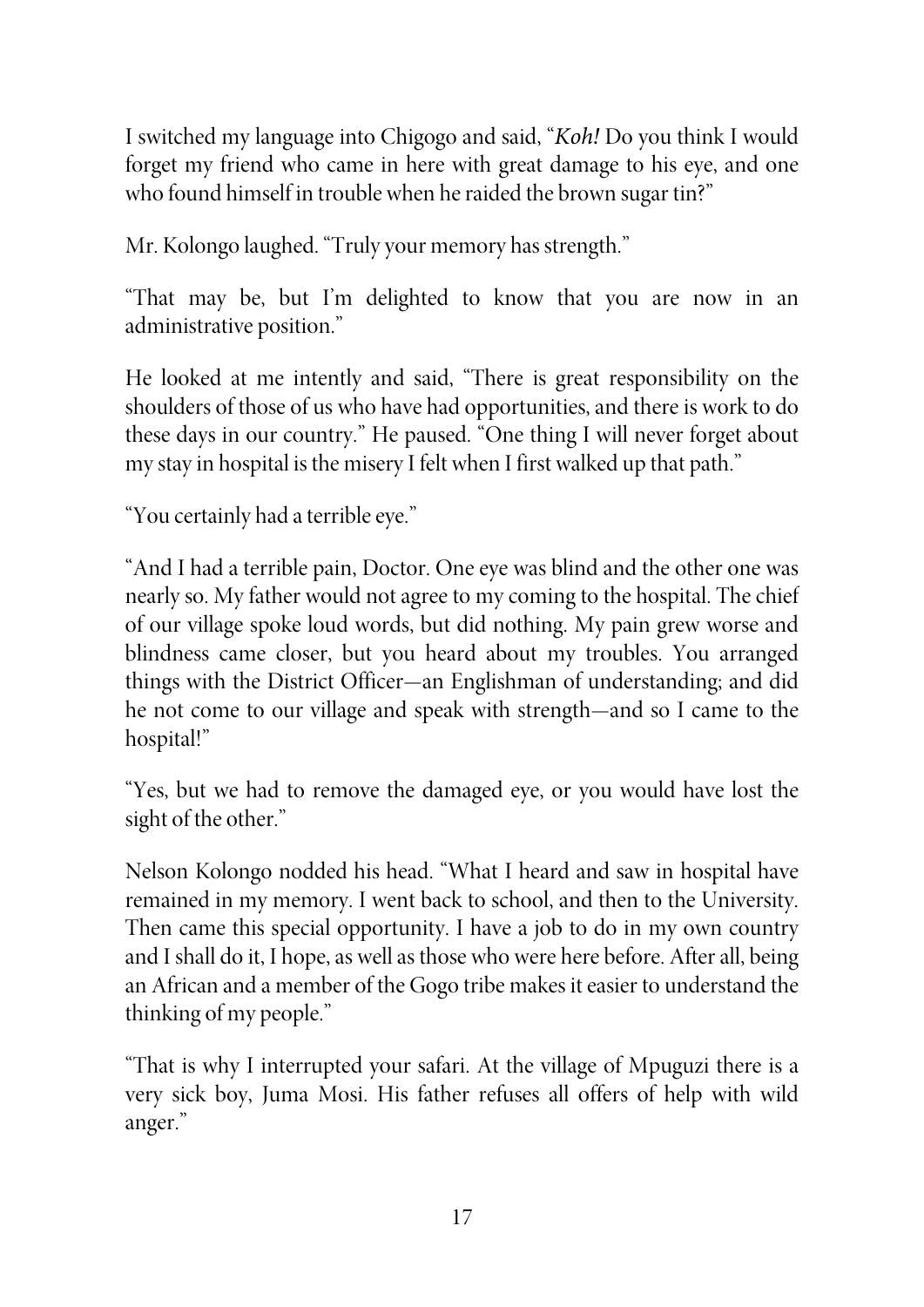The D.C. nodded his head, "I know Kibiriti. A strange man who will do damage and violence when in one of his fits of anger. But there is a way out. Could you be at Mpuguzi at two o'clock? I should not be surprised if you had a very sick patient to bring to hospital, named Mosi."

It was five minutes to two as we drove up the hill behind Mpuguzi. "Stop, Bwana," said Daudi. "From here we can see everything that happens."

Below us was a typical stretch of Tanzania's Central Plains with its wide expanse of thornbush jungle broken by millet gardens and low hills topped with granite boulders. In a grove of baobab trees were a number of houses, most of them of the sort that Stanley saw when he stood on this same hill over a century ago. There was one obvious modern touch in the wireless aerials which stuck up through many of the mud roofs.

The sound of flutes and drums drifted up to us from the centre of the village and every now and then the strange note of the kudu horn mingled with the noise of jostling, chattering people. They were giving the D.C. a musical welcome.

Suddenly, without warning, the crowd split open, and into the clearing strode a figure who seemed to have come out of the past. He was rubbed all over with red ochre. He started up a wild solo dance, but the drums fell silent. "Beat those drums!" he yelled. "Beat them! Beat them! BEAT THEM!"

He snatched a spear from a bystander and brandished it excitedly. There was a struggle as two Askari African policemen moved up to him, grasped his wrist and wrested the weapon from him. Daudi chuckled as the red-ochred figure was marched off along the path down which he had come.

"What now, Daudi?"

"Wait, Bwana."

The drums started their rhythm again. Five minutes later I saw one of the Askaris trotting along the path towards us. In his hand was a note. I opened it and read: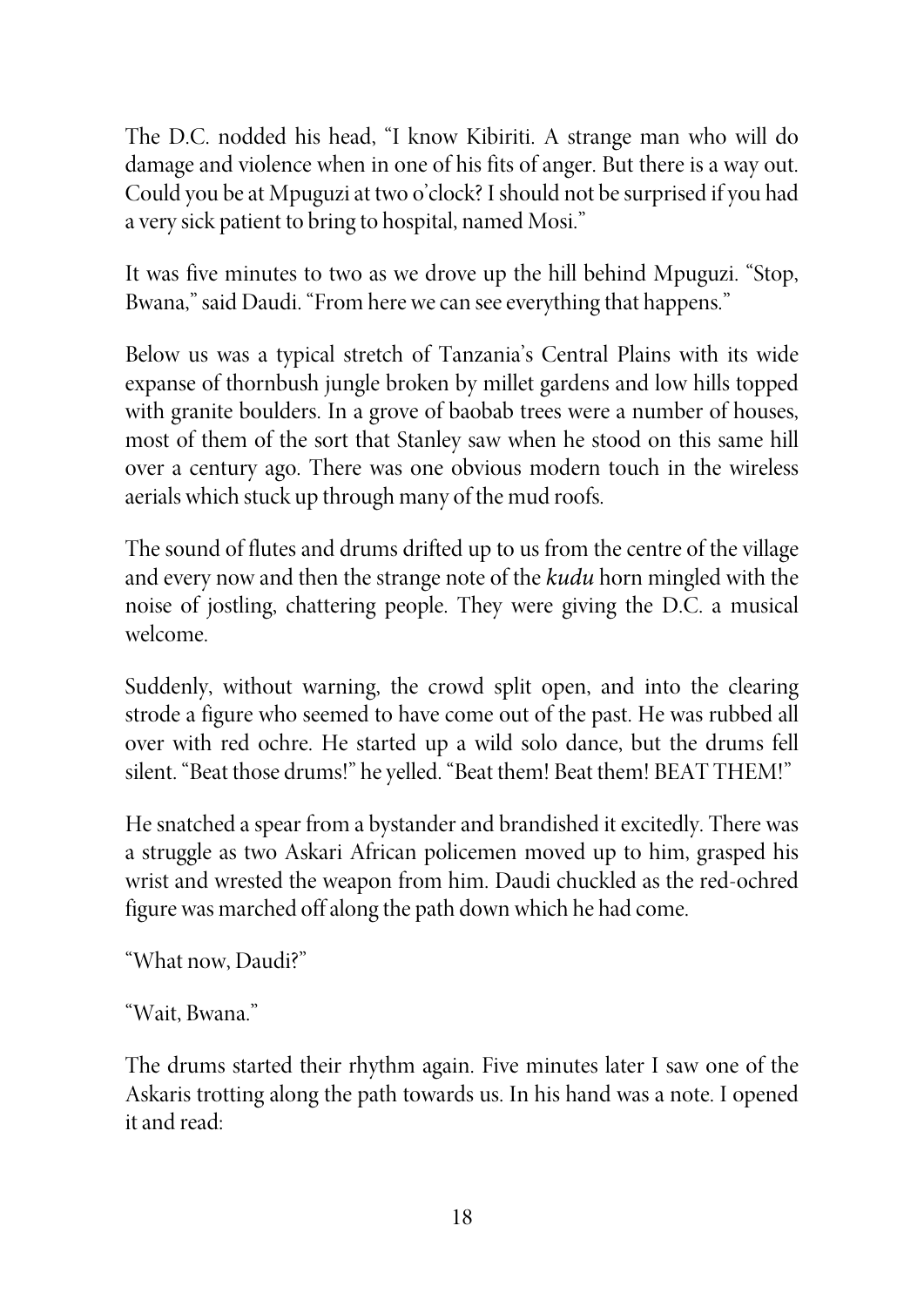Dear Doctor,

I noticed your car standing not far from the road. Would it be convenient to come into the village and pick up a very sick lad who should be in hospital? His father is a little irresponsible. The boy's name is Juma Mosi. I will be grateful for your cooperation.

Yours sincerely,

NELSON KOLONGO, District Commissioner.

I passed this over to Daudi. He grinned. "Bwana, you must do what the Government asks you in these matters."

I started the engine. The Askari climbed in next to Daudi and we drove down the hill. He pointed to a house on the outskirts of the village. As we arrived a bed was carried out. On it lay a sick boy. His knees and ankles were gnarled like the limbs of an oak tree. We laid him gently in the back of the Land Rover. Twice during that six-mile drive I thought he had stopped breathing. It was a great relief to see him safely in the corner bed.

"Would you check his blood and type him, Daudi?"

My face grew longer and longer as I examined his heart, his liver, his spleen, his lungs. All of them were in trouble. He had two ulcers on his unbelievable legs.

I was making an effort to count his pulse when Daudi whispered over my shoulder, "His haemoglobin is 19%, Bwana; the lowest we've ever had in the hospital."

"That means only one thing, Daudi."

He nodded. "A transfusion. Kah! And he is one of the rare types. You remember how hard it was to find anyone to give blood for young Tembo. He's the same type. The only men we know who have compatible blood are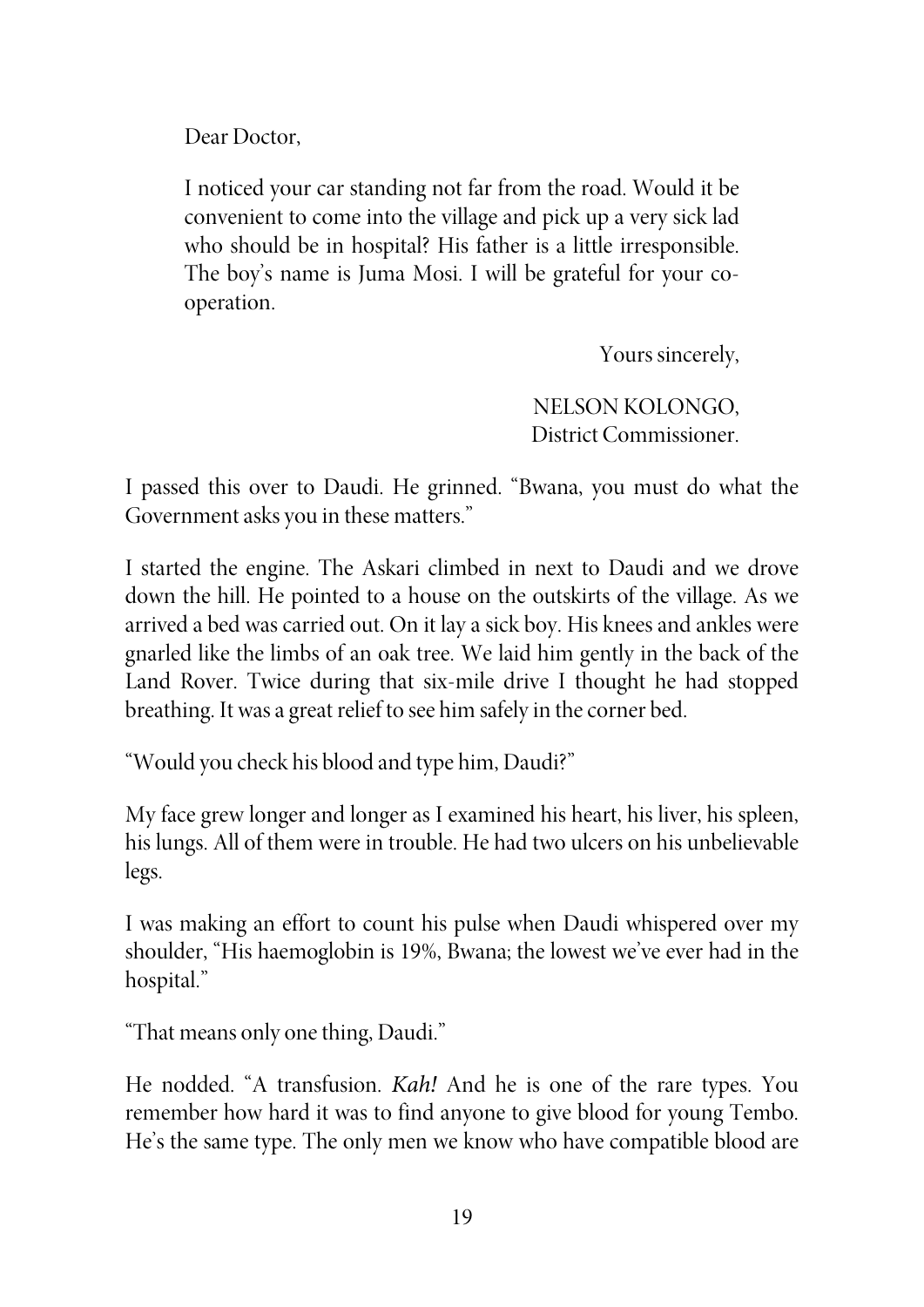on safari and we can't use Baruti's since that attack of fever." He shrugged. "We can go and type many people and try to find a donor, but it will take time"

"We'll have to do it fast, Daudi."

"But, Bwana…" Young Tembo had been standing behind me. "Why not take some of mine? I owe the hospital a pint."

Daudi chuckled. But I didn't like the idea. The boy was recovering from severe tuberculosis and needed every drop of blood to fight his own battles. I looked across at Mosi. His need was critical.

"Tembo, if we take any of your blood it will mean that you will have to lie quietly in bed for a whole week."

He nodded his head. "Did I not look like he looks when I first came in? And did not blood save me?"

"That's true, Tembo, and perhaps you'll be able to tell Mosi later on of the other great sickness you had and of the way in which Jesus helped you."

Daudi took the boy into a side room and I bent over Petro. The bed creaked as the sick man tossed irritably. The pain of movement shocked him back into consciousness for a few seconds, then his eyes closed again. It was a little soon to expect results from the penicillin, but I had hoped for more improvement than was being shown.

Daudi's voice called softly, "Bwana, would you come here please?" He looked anxiously towards Tembo. "I've collected half a pint."

It was obvious that the plucky young donor could not give any more. "That will be a big help, Daudi. Give it as quickly as you can."

Tembo lay exhausted in bed, but there was a gleam in his eyes. "Bwana, is it working? Is my blood helping him?" Daudi had started the transfusion. Tembo's questions were answered as we watched death losing its grip on Mosi's life.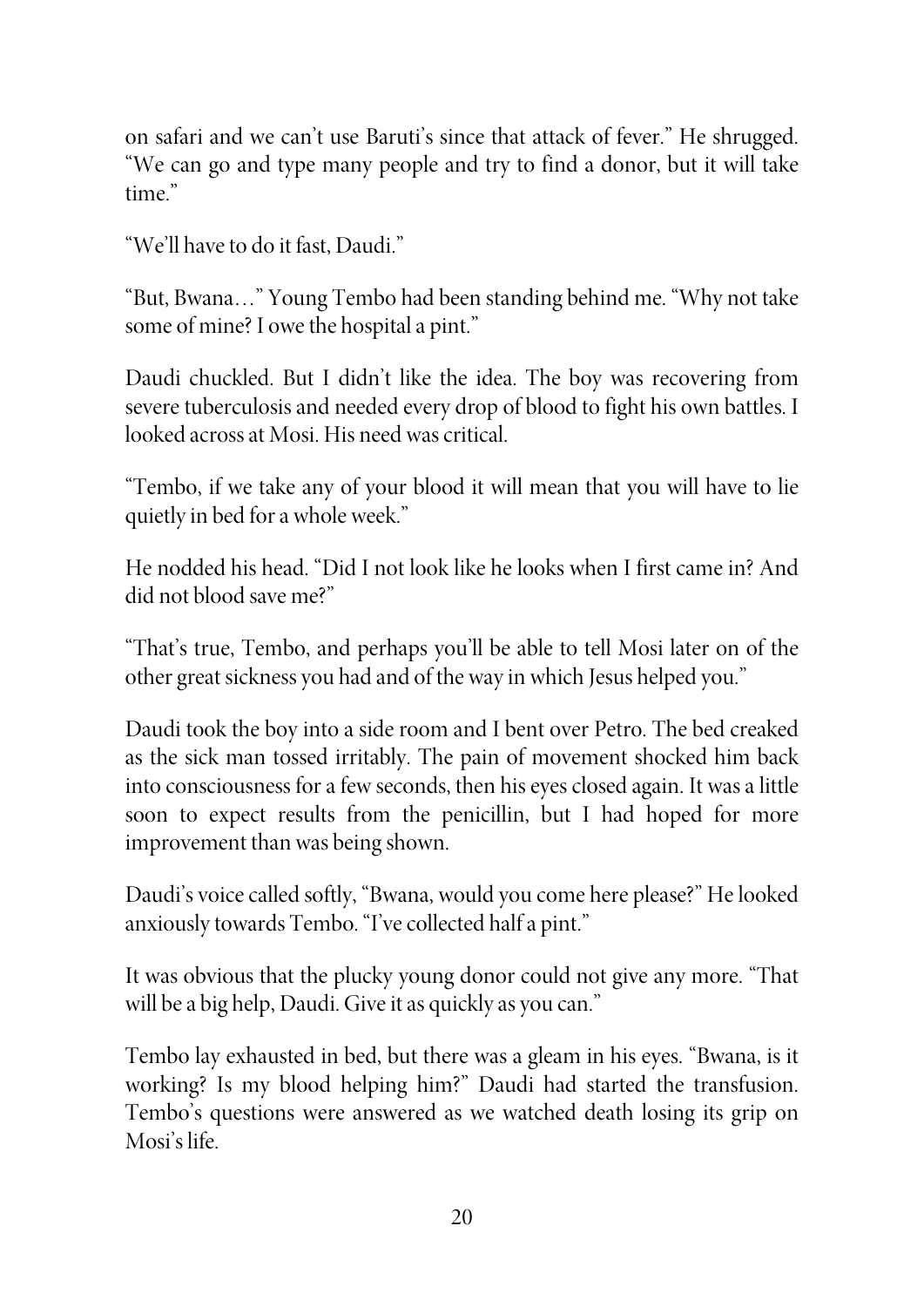I whispered to Mali, "Keep the place quiet. This boy's going to need every scrap of medical and nursing skill that we have. He and Petro are two of the toughest problems we have had in the ward."

Unexpectedly the boy's eyes opened. He looked at Mali and then at me and, with fear welling up in his eyes, he cried, "Where is my father?"

"All is well, Mosi. Lie quietly. This is the hospital. We've brought you here to help your sickness."

"Do the medicines of the hospital hurt?"

"Some complain that there is too much sugar in them."

Mosi gaped. "Sugar?"

"Ngheeh," said Tembo, "sugar. There are medicines that will bring joy to your stomach."

"But I want joy in my legs."

Baruti limped over and tapped his plaster-covered shin. "See that? The bone is broken inside so the Bwana put another sort of bone outside while the inside one heals."

"Kah!" gasped Mosi, "will they do that to me?"

I handed him a lump of brown sugar. "Try this for a start!"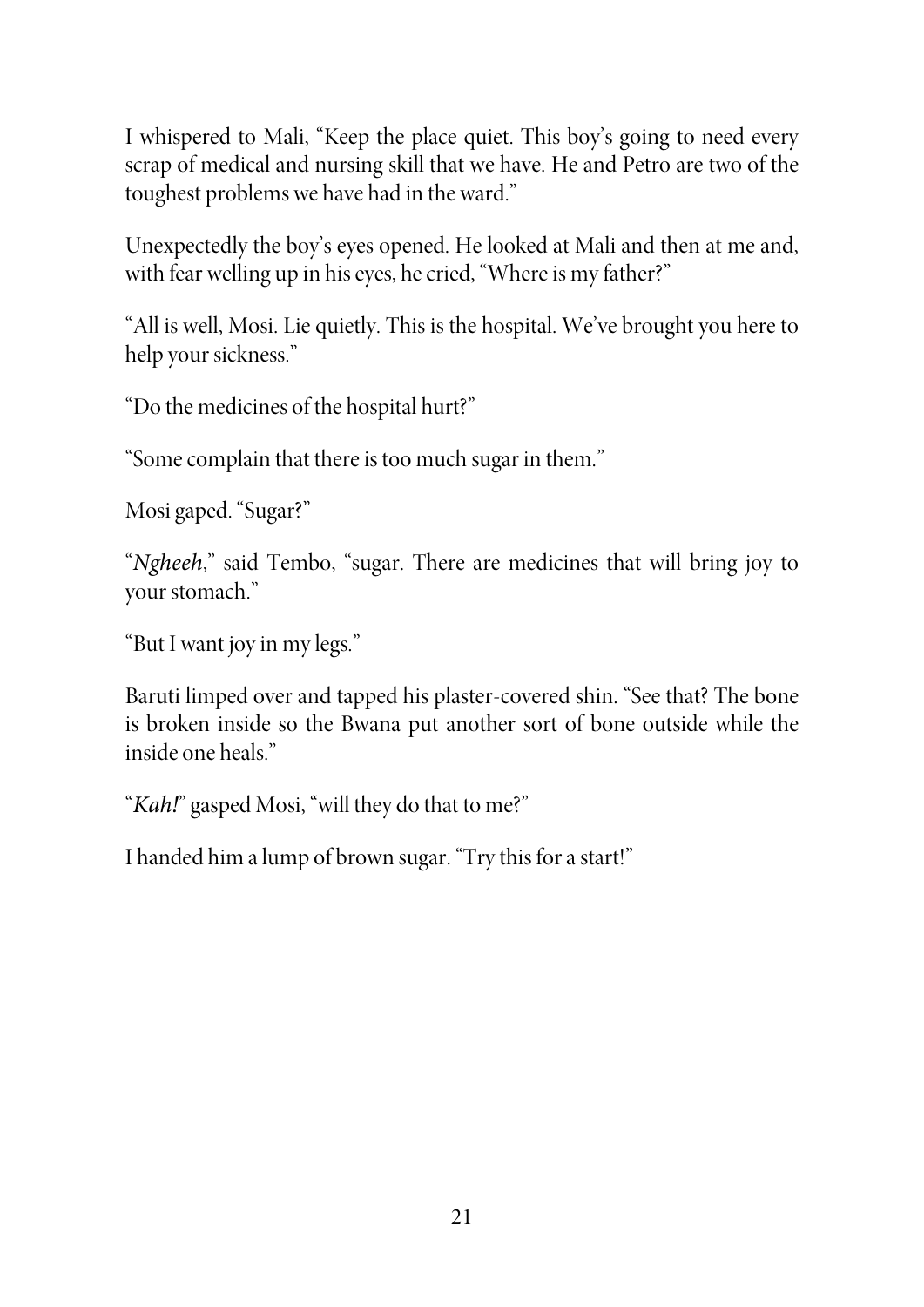### **The Bug**

The ward report next morning read:

Mosi: unconscious, but quiet. Bed in mess because of large lump of brown sugar given by Doctor.

Petro: restless night. Lost all medicines.

Daudi pointed to the nearly empty flask above Mosi's bed. "What now, Bwana?"

"Continue to run fluid into his veins. Keep it going for at least twenty-four hours. He's starved, and this is the only way to feed him for the moment. Also, run in a million units of penicillin to deal with any stray germs that may have ideas."

An hour after sunset we again stood between the beds of our two dangerously ill patients. Mosi appeared to be asleep, and the apparatus above his bed was working well. I felt the boy's pulse and shook my head. "He's not picking up, Daudi. We can alter that with a pint of blood though. Will you find a suitable donor?"

"Ndio—yes," hecalled, as he hurried away.

The ward nurse showed me Petro's chart. "There's no improvement, Bwana. Not even a little."

"You're right. Give him another million units of penicillin. This infection of his is gaining strength."

Baruti beckoned to me. In a low voice he said, "Mosi's father is a man of hostility and of ugly temper. It will be a thing of wonder if he doesn't kill someone some day. Once he was only full of harsh words, but now he does violent things. Travel with your eves open, Bwana."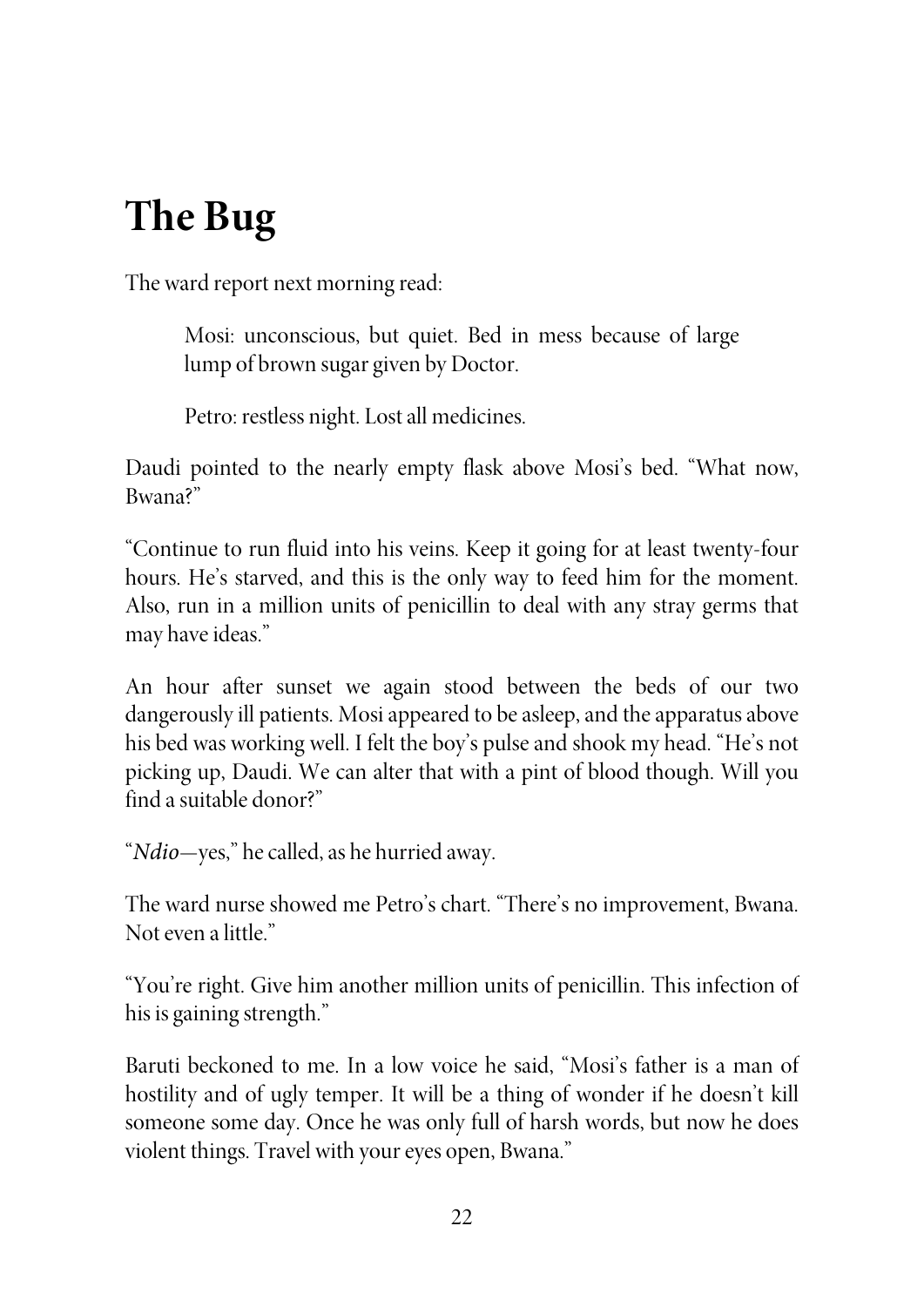"Better still, Baruti, prepare your weapons." I loaded a syringe with a powerful drug, and put it on a small tray beside his bed. "Look after this for me"

Baruti sniffed. "Has this strength against a spear or a stick in the hand of an angry man?"

"You'd be surprised, Baruti."

"Don't you be surprised, Bwana."

That evening I read the latest book on fungus diseases and then listened to the late news from the T.B.C. Then, turning off the radio, I went up to the hospital.

Something moved vaguely in the shadows, but I took no notice, thinking it was a hyena. My mind was turning over and over again the facts of Petro's illness.

Mwendwa, the night nurse, said quietly, "He's worse. It is not easy now to give him fluids by mouth."

Petro's skin was burning hot. He grunted and opened his eyes, looked at me vaguely and muttered something about a safari. "Behold! His wisdom is on safari," said Mwendwa.

"Truly, Mwendwa. I can't risk keeping on with penicillin by itself. We'll give streptomycin as well."

She nodded. "We have none here, Doctor."

"I'llcollect somefrom the dispensary."

I did, but only five small bottles came to light. We searched every ward and medicine cupboard, but found no more. Mwendwa reminded me that it took two weeks for supplies to come from Nairobi and we had enough for only two days.

Petro's infection was racing ahead; we could not ration the drug. Two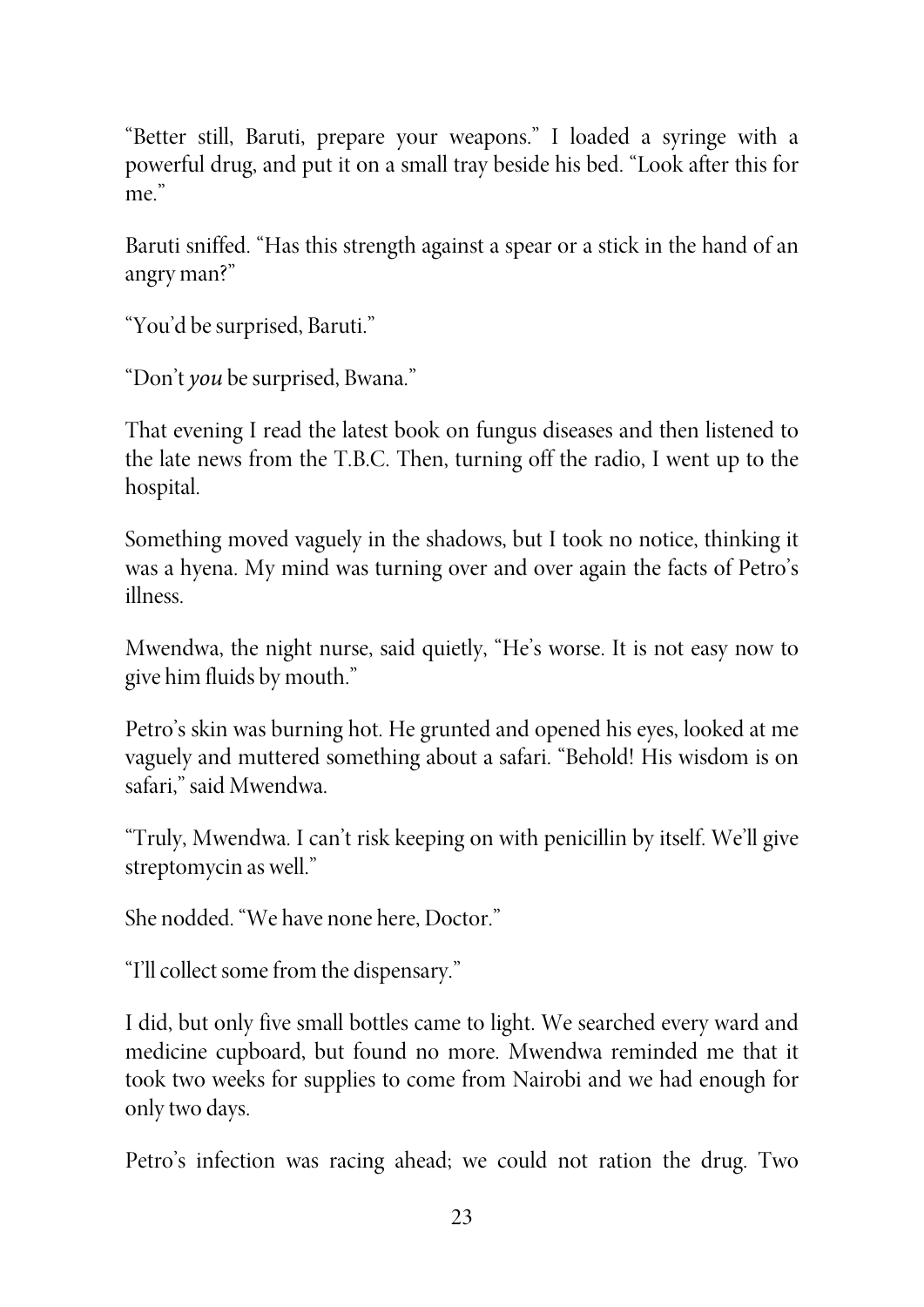ampoules had to be given at once.

As the nurse injected Petro sat bolt upright and shouted wildly. Mosi abruptly came back to consciousness. There was stark fear in his eyes. Mwendwa had her hands full looking after Petro. Baruti slipped out of bed and hobbled across to help me.

"Hold Mosi's arm. See the needle doesn't come out."

Tembo was also out of bed, gently holding the shoulders of the sick boy. He looked at me questioningly. I nodded. "Good boy, Tembo. Thank you. But go back to bed as soon as you can."

Baruti said quietly, "Mosi, there is no cause for fear. We are giving you medicines that will help you."

Hoarsely from the boy's throat came the words. "My father will have anger…'

"Heis not here," said Baruti. "All is well."

"Eheh," I agreed, injecting a sleeping medicine into the rubber tube which ran the fluid into the boy's arm.

"Koh!" said Tembo, "that's how I like to be given a needle. Heeh, it gives no pain when you inject that way." His knees started to wobble. Smiling, I picked him up and put him back to bed. "You can see why I said you need to lie quiet for five days."

I moved towards the door. "Mwendwa, call me if there's trouble tonight. I'll be here at sunrise."

She nodded. "Kwaheri, Bwana."

The dark walk to my house did not bring any bright ideas for helping Petro. Wearily I walked through my back door hardly realising that it was wide open. Force of habit made me pick up an insecticide spray, then I saw that something very much larger than a mosquito was rummaging in a cupboard in my bedroom. Wide awake now I draped a grey blanket over the doorway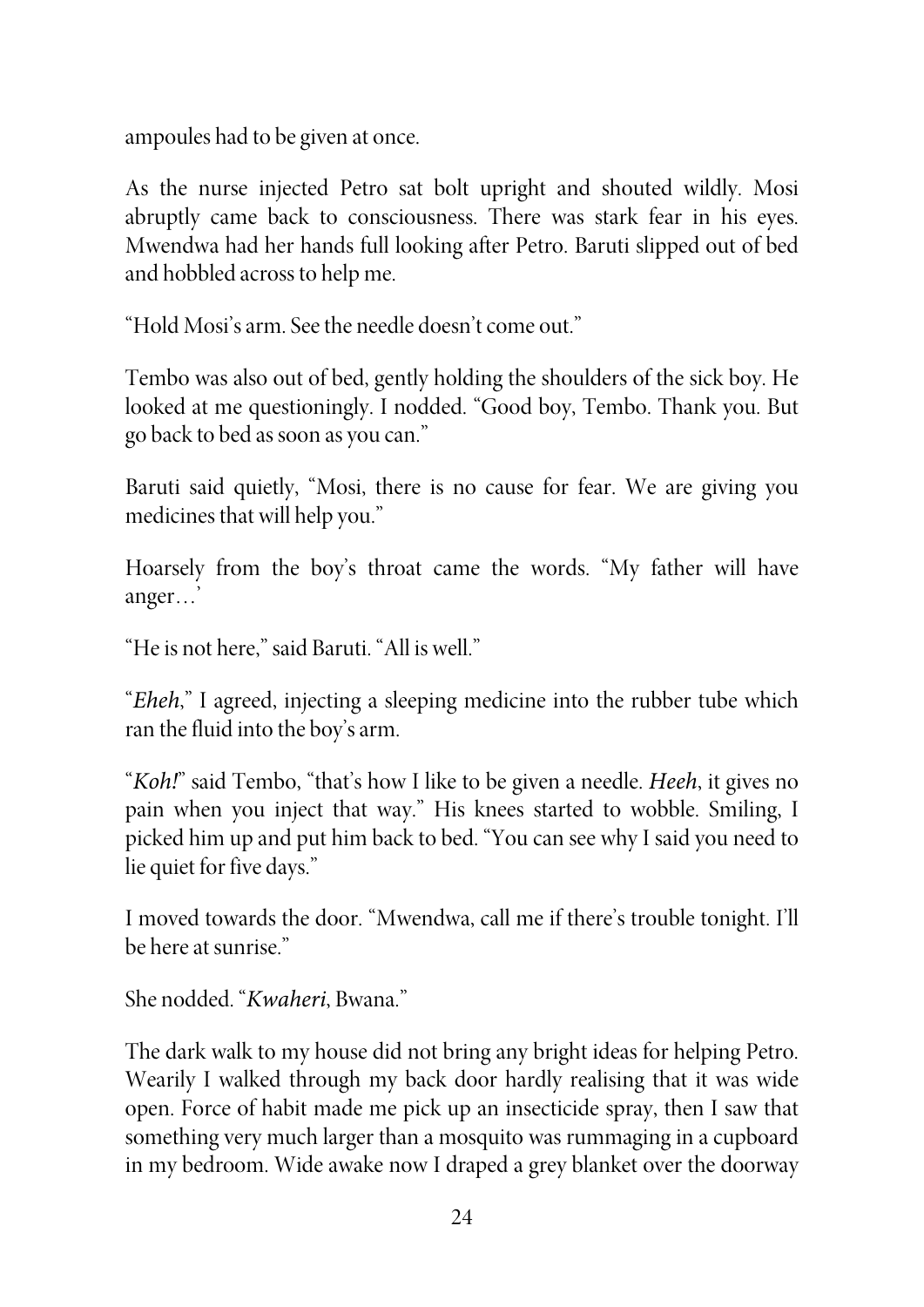and shouted, "Nhawule! What goes on?"

With a grunt of surprise a figure dashed past me and through the door. The blanket wrapped itself neatly around him, partly muffling his yell as herolled over and over. I grabbed his arm and wrenched away the blanket.

A weasel-faced man peered at me and when he had enough breath he pleaded in a whining voice, "Bwana, do not kill me! It is only I, Kuguni!"

"So you're Kuguni. What are you doing in my house?"

"Have pity on me, Bwana. There is sorrow in my stomach! There are many snakes within me that make much noise, and I said to myself, 'If only I could have the strong medicine that the Bwana uses for himself when his snakes hiss within him, then all will be well.'"

"There is no such medicine—if my stomach has no joy I take the white medicine of the hospital."

"Bwana, do not deceive me—the fame of that secret medicine, hot as flame, has gone far through the country."

Then I remembered the ginger essence tasted by one of our water carriers months before. "Kah! Kuguni, at last I understand you. There is some stuff here. It is not really medicine, but its taste is stronger than fire."

"Bwana, I will praise its strength."

"Very well. Promise also you will come to the hospital for treatment in future, and do what we tell you regarding medicines."

"I agree, Bwana."

I chuckled, went inside, and filled a tablespoon of ginger concentrate and sampled a drop. "Kah! I would not have surprise if smoke came from within you."

"That's the medicine, Bwana." He clutched the spoon, swallowed the ginger at a gulp and stood breathless for a moment, then gripped my hand, and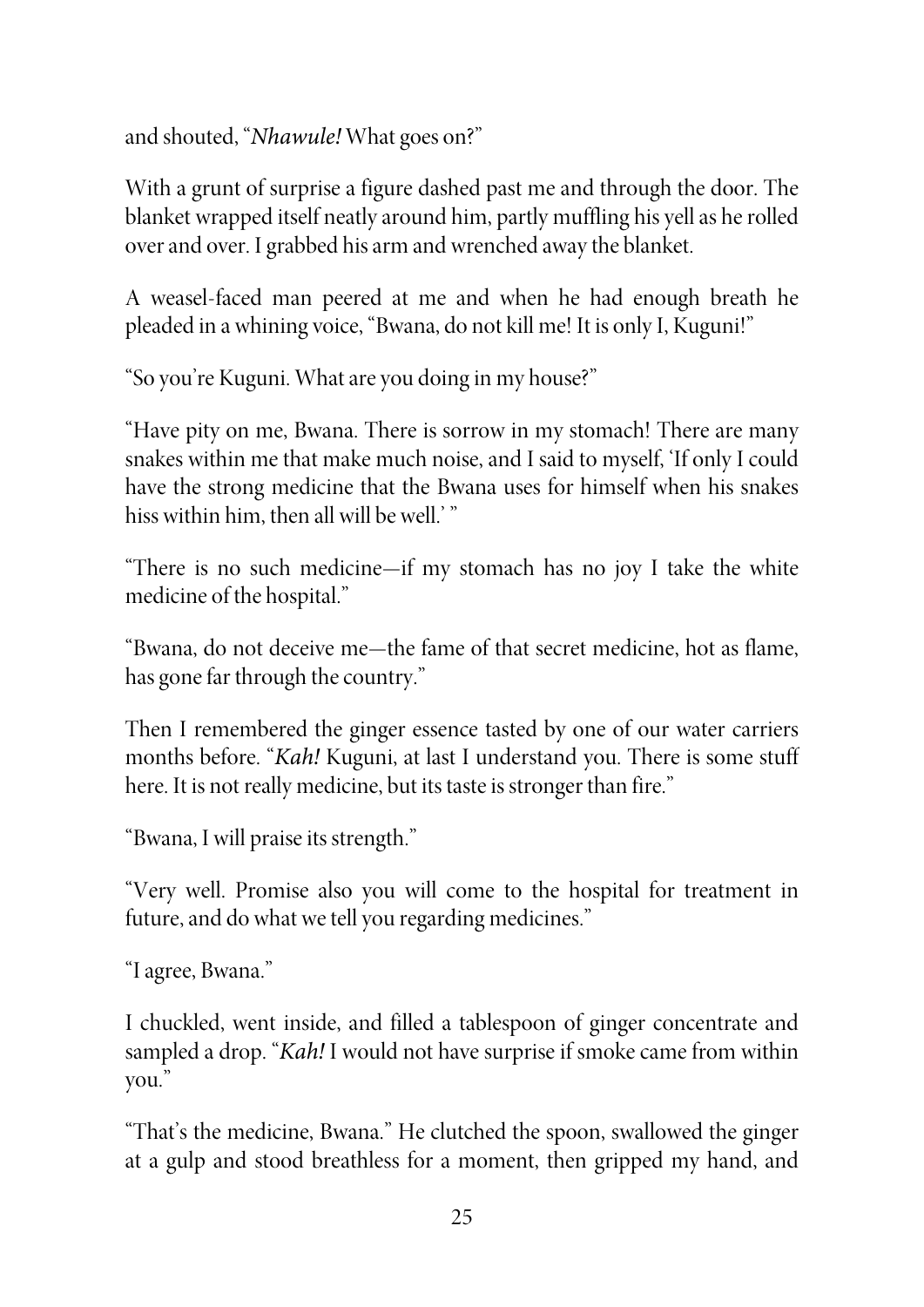smote his stomach a tremendous blow.

"Yoh!" he gasped, "that's medicine, Bwana!"

He scuttled off into the night.

At 1 a.m. I was called in to see a sick baby. Penicillin was working in his case. On my way back I stopped at the men's ward. Mwendwa was bending over Petro, moistening his lips. "He's still delirious, Bwana."

"What about his blood slides, Mwendwa?"

"Daudi brought the report in soon after you went to bed. There's no malaria or tick fever."

"It's unlikely to be a tropical disease then. The ugly fact is that unless we stop this infection he will die. At 4 a.m. see that he has his second dose of streptomycin."

As we watched Petro broke out into a copious sweat. His teeth chattered and the bed seemed to shake. Mwendwa tried to give him a drink from a cup. He spilled a lot of it and started muttering, "I can't swim. The water will go over my head!" She shook up his pillows and laid him back quietly. Then she turned to me, "Bwana, you go and have some rest. They'll be wanting you at dawn."

On the dark path to my house I too started to sweat as I realised that we had enough streptomycin for only another twenty-four hours. I prayed silently for some answer to this problem.

Again weariness hit me and with it the vivid thought, "Why ask for the impossible? You're up against something that can't happen. This faith and trust in Almighty God is nothing but a pious hope."

I stopped in my tracks, recognising where this line of argument came from. Under my breath I said, "Enough of that stuff, Satan; you'll have to do better than that. My faith is in God." As I undressed and slipped under the mosquito net and sank into sleep the words, "God will supply all your need"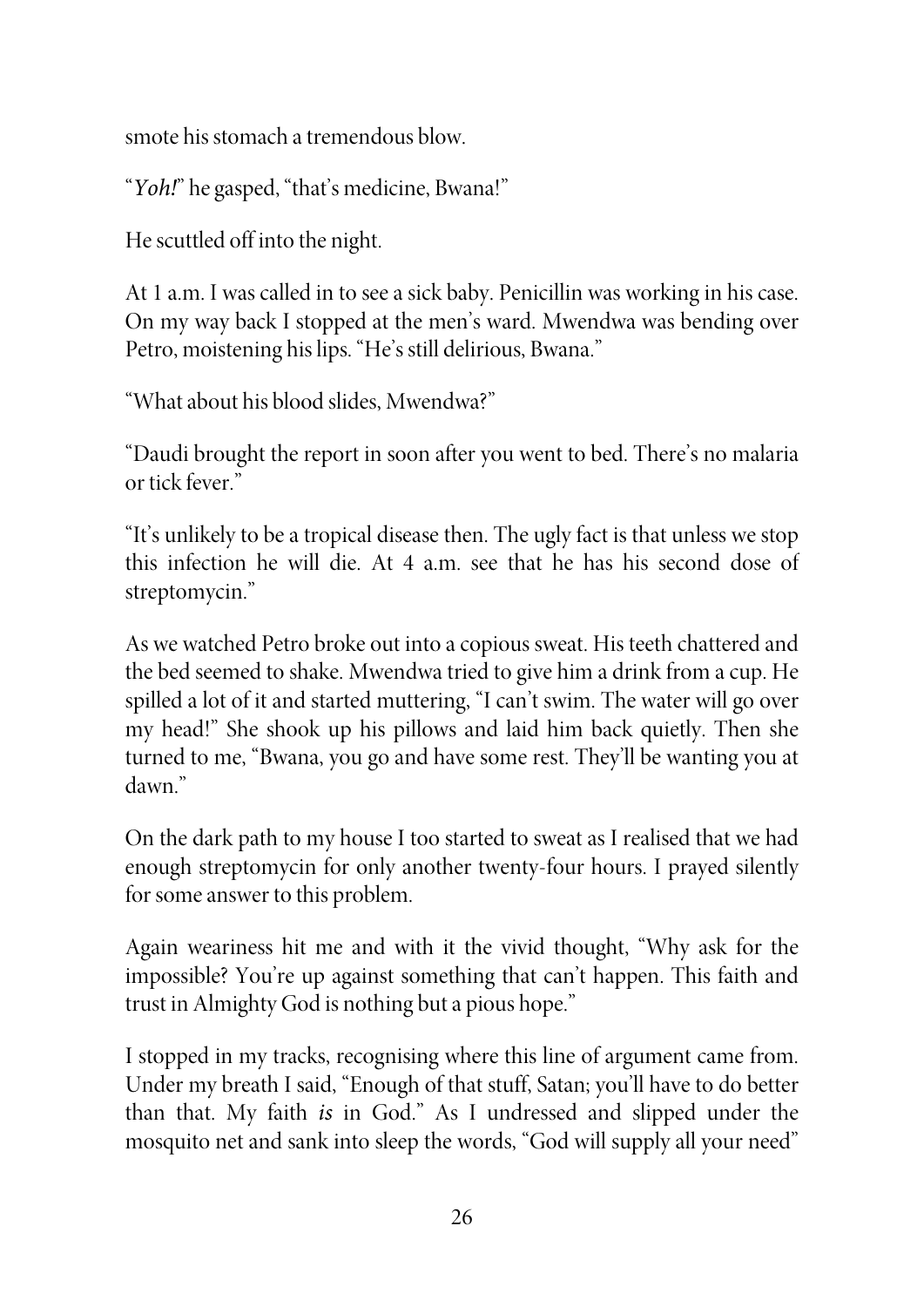echoed and re-echoed through my mind.

It was half light when Mboga's insistent voice called, "Hodi, Bwana. Wake up! HODI!"

I rubbed my eyes. "What's up, Mboga?"

"It's second cockcrow, Bwana. Mwendwa says that although Petro's asleep his leg looks bad. Also, I have news of Mosi's father…"

"Ngoja—hold on. I'll be with you in a moment."

As I dressed, Mboga played softly on his ilimba. I grinned at him. "Is your news as sad as your tune?"

"It is not a thing of joy, Bwana. Kibiriti is blazing with anger. He knocked down three Askaris and rushed in this direction through the thick thornbush."

"Hongo! We will keep our eyes open, Mboga."

We walked together to the hospital and into the ward. Mwendwa came over with her report. "Petro was delirious till an hour after the streptomycin injection, Bwana. After that he slept and his temperature is down two degrees, but his leg is more swollen."

"I'll look at that when he wakes. Sleep to him means life at the moment." I held up the last two ampoules of streptomycin. "If we had a dozen of these all would be well, Mwendwa, but when these two bottles are empty he'll only be at the beginning of the road back to life."

Daudi came through the door. "Bwana, I have tested Mosi's blood again. The haemoglobin is 42% now."

"That's better, but not good enough. We must transfuse him again."

Daudi nodded. "I have found one of the school-teachers who is the right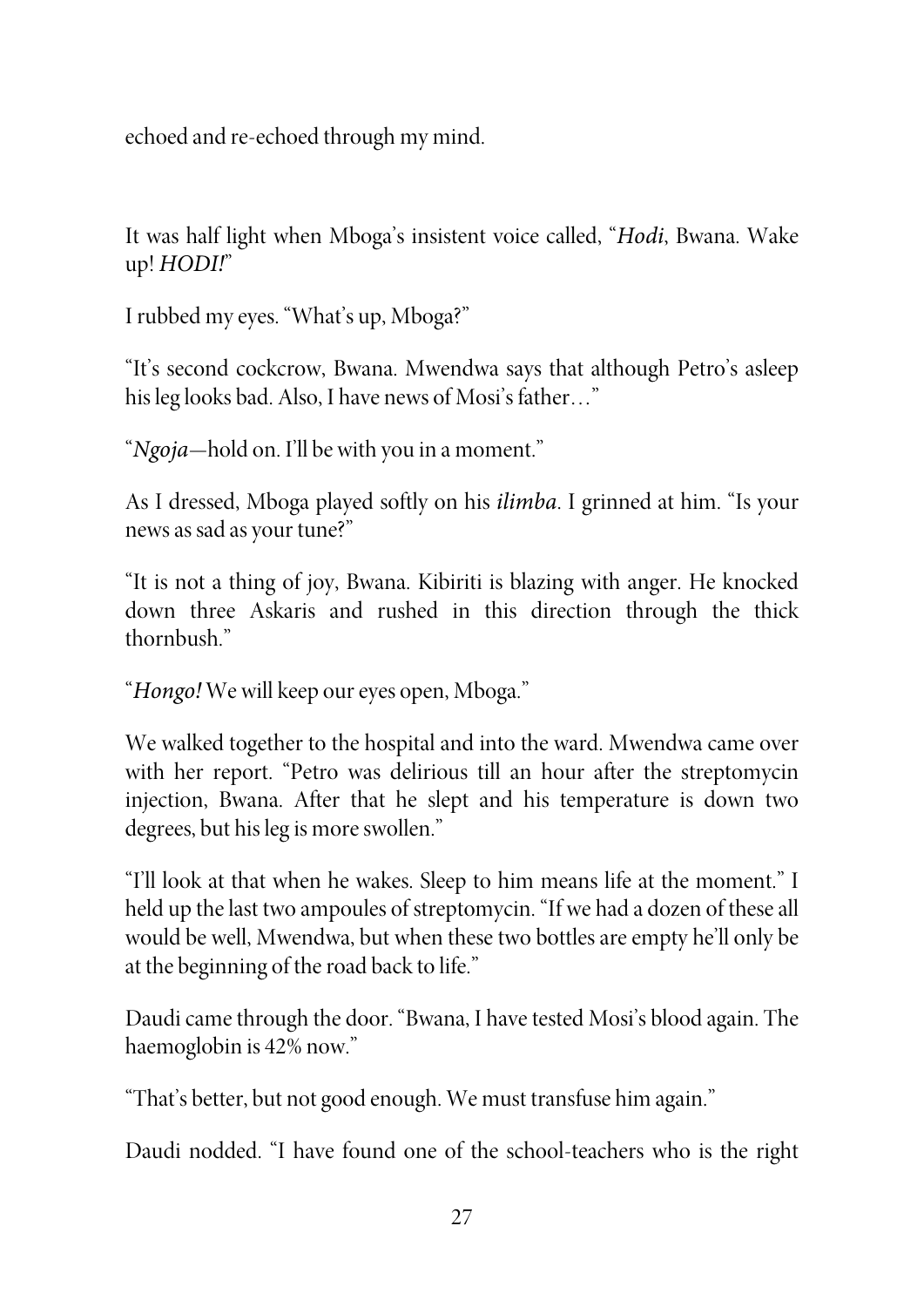type. The blood is already collected; I'll connect it up."

In five minutes the transfusion was going smoothly.

"Hongo," said Tembo, "that blood looks good. Is it stronger than mine? Perhaps it will help Mosi more."

"Your blood made all the difference when his need was greatest, Tembo. Eat strongly, and remember you must keep very quiet for five days."

I tiptoed past Petro's bed. He was still sound asleep. I bent over Mosi. "Is your arm hurting?" He shook his head, and then I caught a whisper, "Bwana, my father will come with anger."

"Don't have fear. We'll look after you. Close your eves now and rest. Strength is coming into you. You'll feel better before the sun is overhead."

Daudi adjusted the flow of blood, running it in faster. He spoke in English. "It's like pouring water on sand with this boy. The transfusion is half way; he seems to absorb all we give and not show much result."

"He's a solid medical problem, Daudi. There are many diseases clutching at his life. We have to fight each of them. But first we must build up his strength."

Daudi nodded. "Eheh, fight is the word, especially when his father arrives on the scene. And Bwana, he will. Kumbe! Within me my stomach quivers."

I picked up the syringe we had prepared the day before. "Keep this handy, Daudi. In it is a powerful drug which will blunt the teeth of even the fiercest anger. They use it on wild animals—it makes a rhino as quiet as a cow. If Kibiriti comes, stick the needle in anywhere you can, and inject fast. Now for a little breakfast."

"Bwana, my eye feels sore," called an old man from the far end of the ward. I stood in the doorway. "I'll examine it, Great One, when..."

Something crashed into my shoulder. I cannoned into a table. Bowls and dishes clattered all over the floor. Mosi screamed in terror as a furious man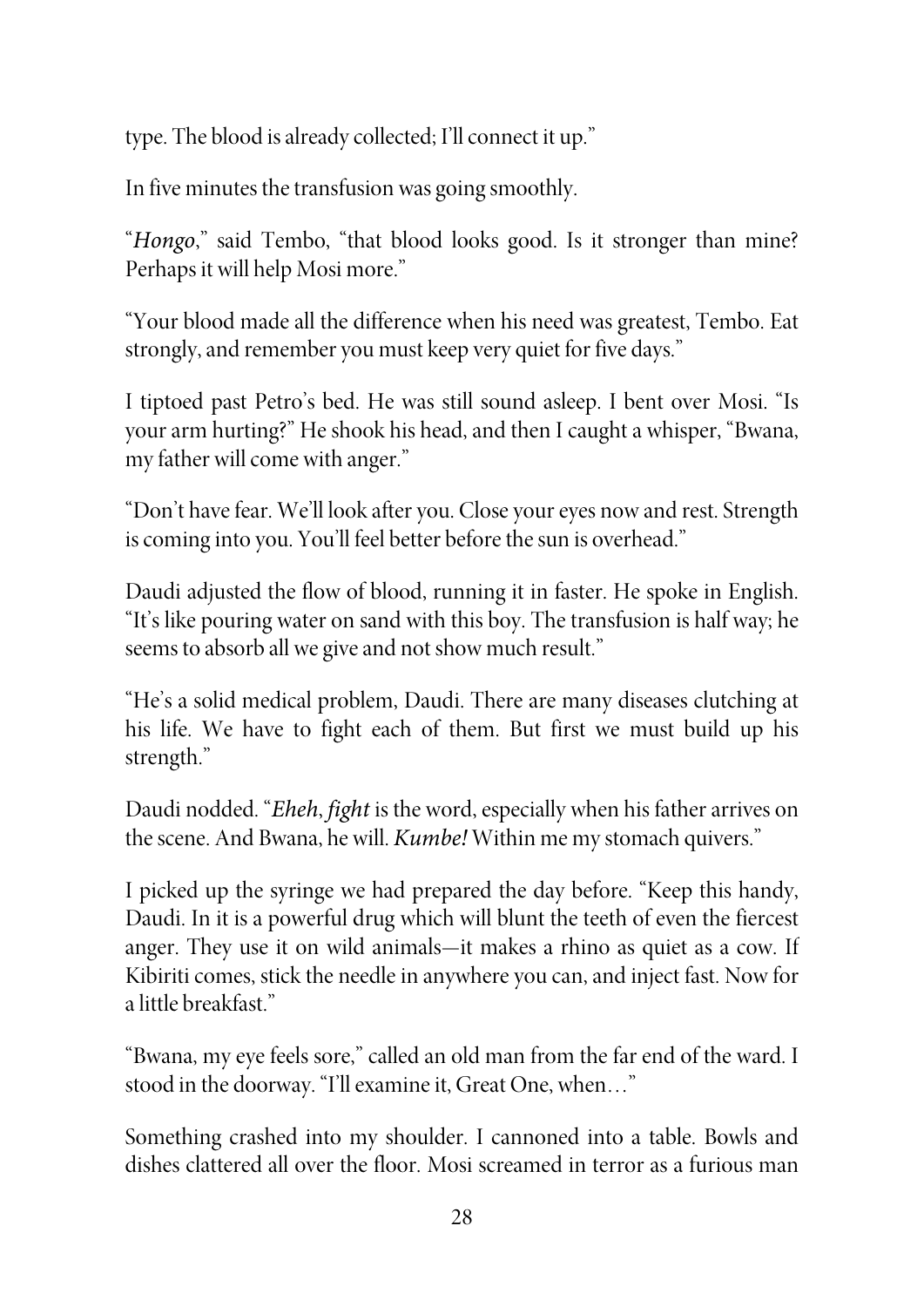waving a knobbed stick leaped towards the bed where he lay. Grunting with rage he smashed his stick into the transfusion apparatus. Broken glass and blood went all over the place. Daudi dived forward, grasping the rubber tube in his fingers. Baruti stumbled to his feet gripping a three-legged stool. "Drop that stick, Kibiriti!" heroared.

But Mosi's wild-eyed father sprang at Daudi, swinging his murderous knobkerri. Baruti threw the stool. It caught Kibiriti in the pit of the stomach; he let out a groan and doubled up. I whipped up the syringe and plunged the needle into his shoulder muscles. Gasping, he turned on me, but Baruti pushed a pillow into his face with one hand and grabbed the stick with the other.

Mali appeared on the scene and calmly began to sweep up the glass. "Stay where you are, everybody, or we'll have cut feet and more work to do!"

Daudi removed the needle from Mosi's arm and was standing by his bed with his arm around the terrified boy, quietly guarding him. Kibiriti, struggling hard, was being held down by four men. "You'll kill him! You'll kill him!" heshrieked.

Mosi was shivering violently. "Koh!" muttered Daudi, "why does he do this?"

"I think it is sheer terror, Daudi, but are you sure no air went into his veins when the bottle was broken?"

"No, Bwana, I held the tube."

"Excellent work! If air finds its way into a person's veins it can cause clotting in the heart and death."

"Ndio," agreed Daudi, "but we are ahead of that trouble."

The man on the floor was still making a fight of it. I wondered that he was not making more noise until I saw the way Mboga was now using the pillow. "Good work, Baruti. Mboga, please don't choke him completely."

Solemnly Mboga panted, "I will follow your orders with care, Great One."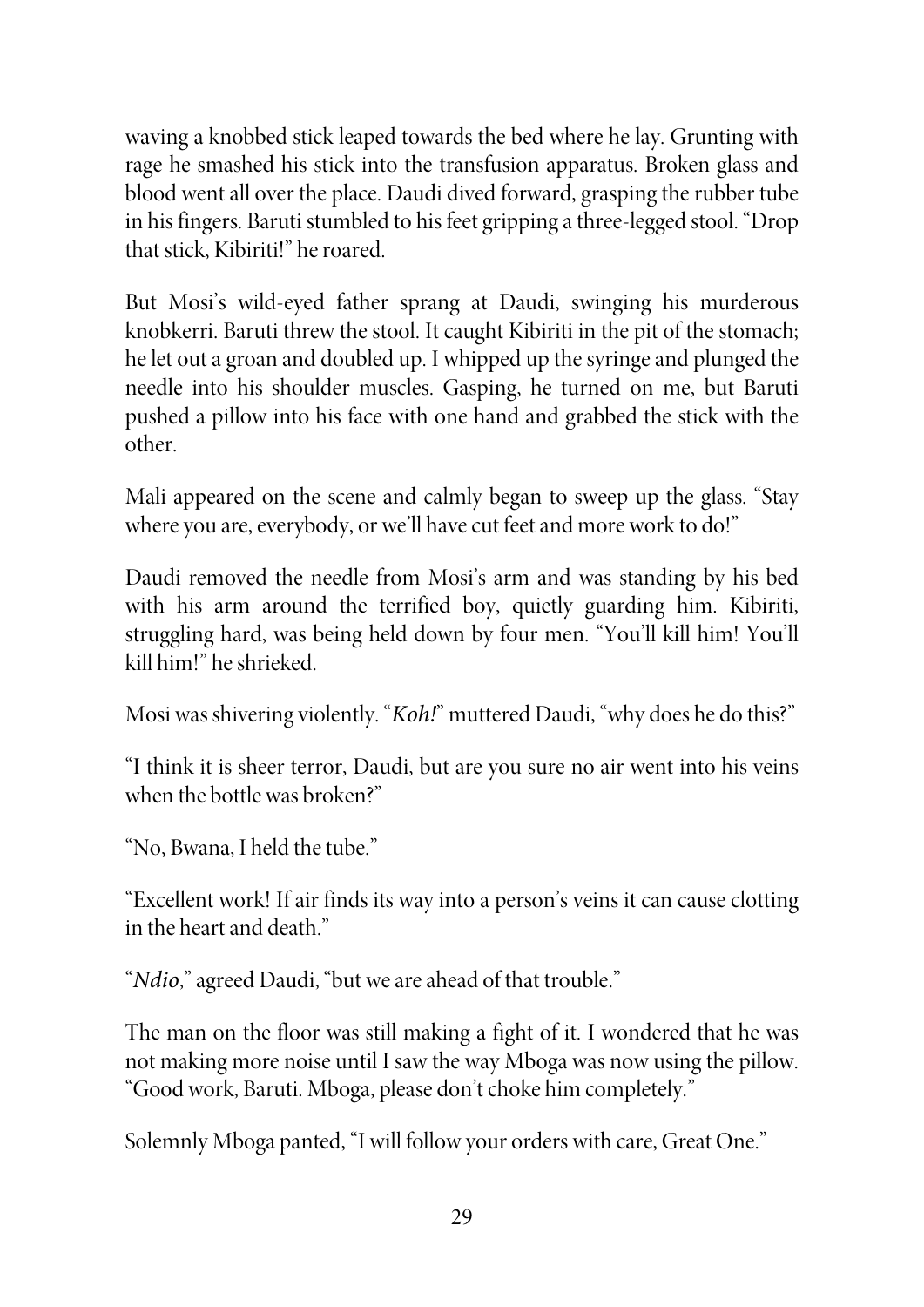I concentrated on the sick boy. It look an uncomfortable half-hour to bring him back to normal. When at last we could relax I looked down the ward. Everything was quiet again. Nurses were counting pulses, taking temperatures and writing up charts. One was doing dressings for a number of eye cases and describing for them vividly all the things that had been happening. In the far corner of the ward a bed had been placed near the doorway. Four big men stood round it.

A weary-looking Daudi came towards me. "Hongo," he said, "if anyone asked me what is the news, I would reply, 'The news is good, but not very, for the boy Mosi is unconscious; his father also is unconscious—which is a good thing; but I, koh! I am half dead!' "

There was the sound of a long yawn. Petro stretched his arms, leaned out of bed, picked up a cup of water and drank thirstily. I smiled at him. "That's the way, Petro. The more water you drink the better for you and the worse it is for your germs."

He yawned again. "Yoh! I had the strangest dream, Bwana. All sorts of things seemed to be happening."

Daudi rolled his eyes, "All sorts of things seemed to be happening! Kah! Behold, that stuff stops pain with strength and brings sleep even more strongly. Surely this streptomycin is helping him greatly."

I moved close to him. "It certainly is, but we have one solid problem. We have only enough to carry us beyond sundown."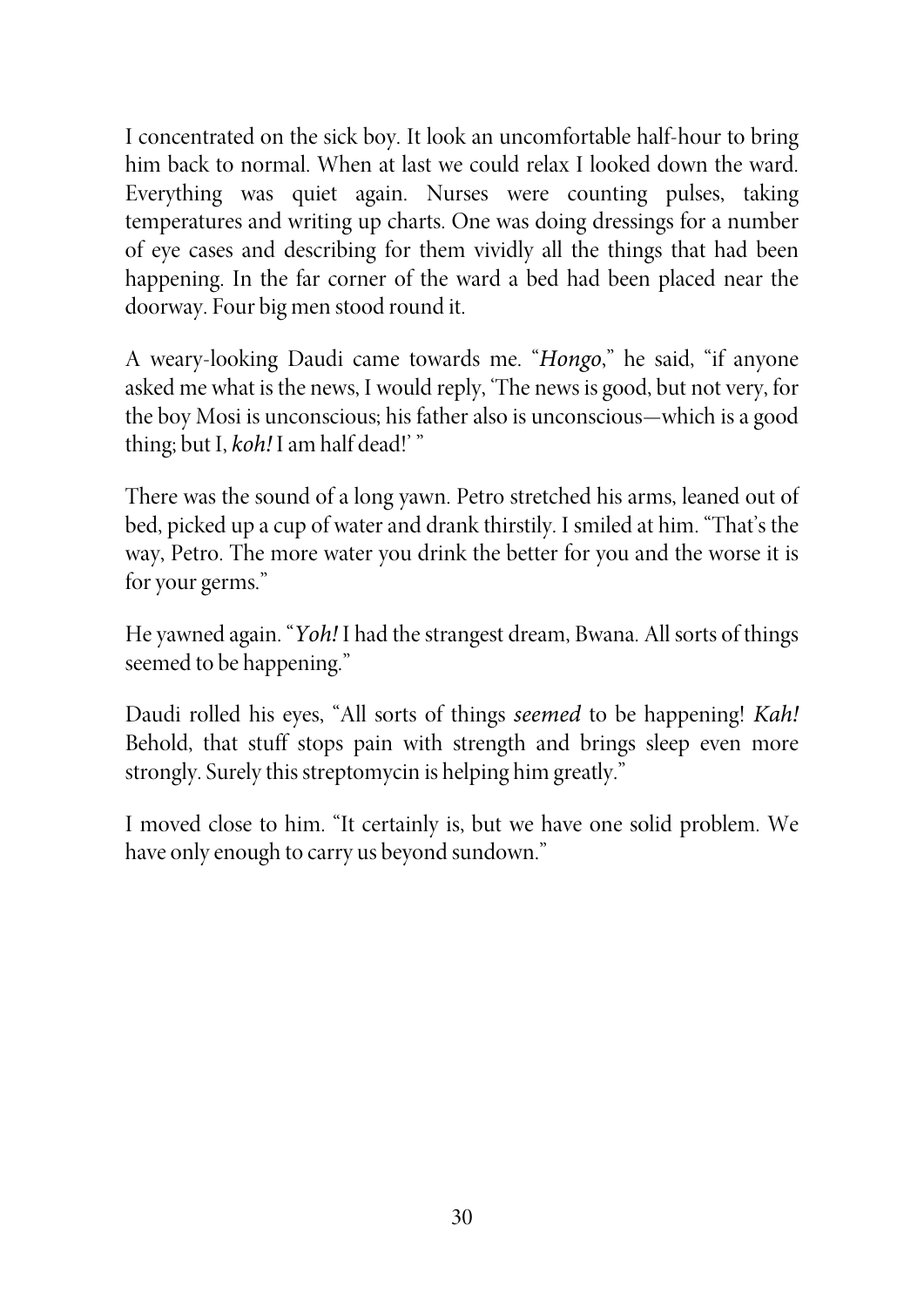#### **The Plane**

The ward nurses stood around Kibiriti's bed. He lay quiet under the effects of the powerful tranquilliser.

"Hongo!" said Daudi, "if we had let him run wild he might have killed people. Heis a man of anger."

I agreed. "Truly, Daudi, though it is hard to believe that this is only temper. Something else, something very wrong, must be happening in his head. While he's like this I will examine his eyes. Pass me the ophthalmoscope."

With the flick of a switch a small lamp came alive. I peered into Kibiriti's eyes and whistled softly. "There is evidence of a swelling inside his skull. Often people with this trouble have strong headaches and great sickness and behave strangely. Within Kibiriti's head is a growth—a very serious sickness indeed—a cancer. I have not the experience to operate on him, but there is someone who could. These days through the goodness of the East African Medical Research Council there is a doctor of special skill who flies from place to place in a small aeroplane..."

"Could he not come here and operate on Kibiriti?"

"The trouble is, Mboga, that we have not the instruments which we would need. Kibiriti will have to go to Nairobi."

"He will die if he stays here?"

"I'm afraid so."

"Bwana," said Daudi, "this man of anger is waking up."

I injected a second dose of thecalming medicine.

Baruti looked through the window, "Hongo! Bwana, we have visitors."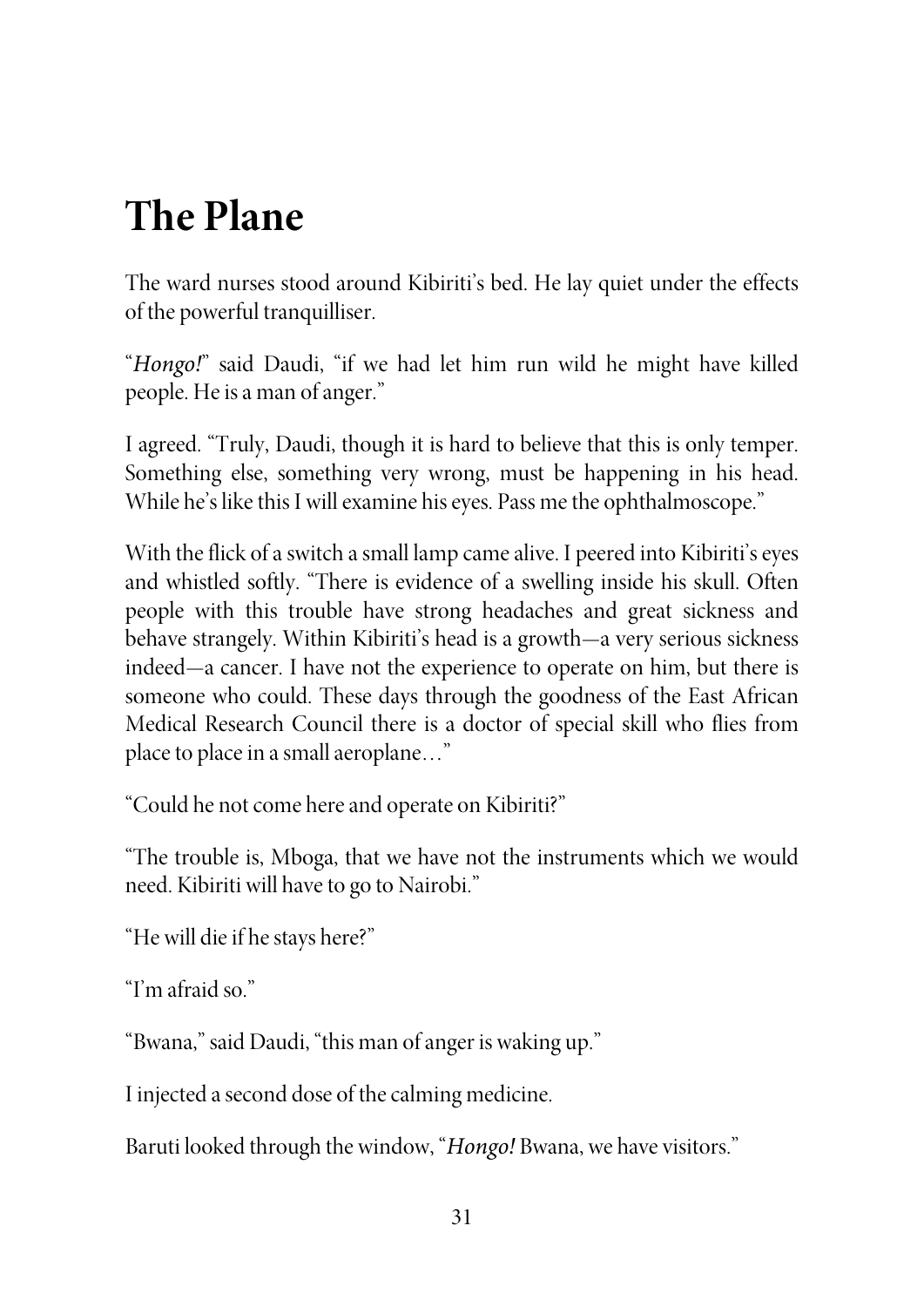On the far side of the river bed, which two days before had been in full flood, skidded and slithered a Land Rover. It stopped under a baobab tree.

"Heeh!" laughed Mboga, "they are near the place of holes where you went swimming the other day, Bwana." Tembo's voice came shrilly, "It's Bwana Kolongo!"

Soon we were shaking hands. "Habari-what's the news?"

"The news is good, Bwana D.C., and full of excitement. The boy Mosi has had two transfusions—or strictly speaking, one and a half. His father arrived in the middle of the second, swung a stick and created quite a bit of chaos."

The D.C.'s eyes twinkled. "And what did you do?"

"Gave him a drug that will keep him quiet for hours. This gave us a chanceto examine him and find that he has a brain tumour. Now his only chance is for us to contact the doctor from the Medical Plane. With his help we might be able to save Kibiriti's life."

The D.C. nodded briskly. "Come over to my Land Rover."

In the back was an imposing box with an insulator and a long aerial. He threw a switch, picked up a microphone and said, "Nelson Kolongo calling Dodoma Central. Over."

A voice came back, "Dodoma Central, receiving you loud and clear. Go ahead, Mr. Kolongo. Over."

"Have you news of Dr. Forrest? Over."

"Yes, Mr. Kolongo. We've been in touch with him a few minutes ago. I'll line things up and you can speak to him direct."

The District Commissioner smiled at me. "Communications of this sort used to take days. Now it's minutes. You really need an airstrip here suitable for light planes."

I nodded. "It would be a great help. But again we have the problem of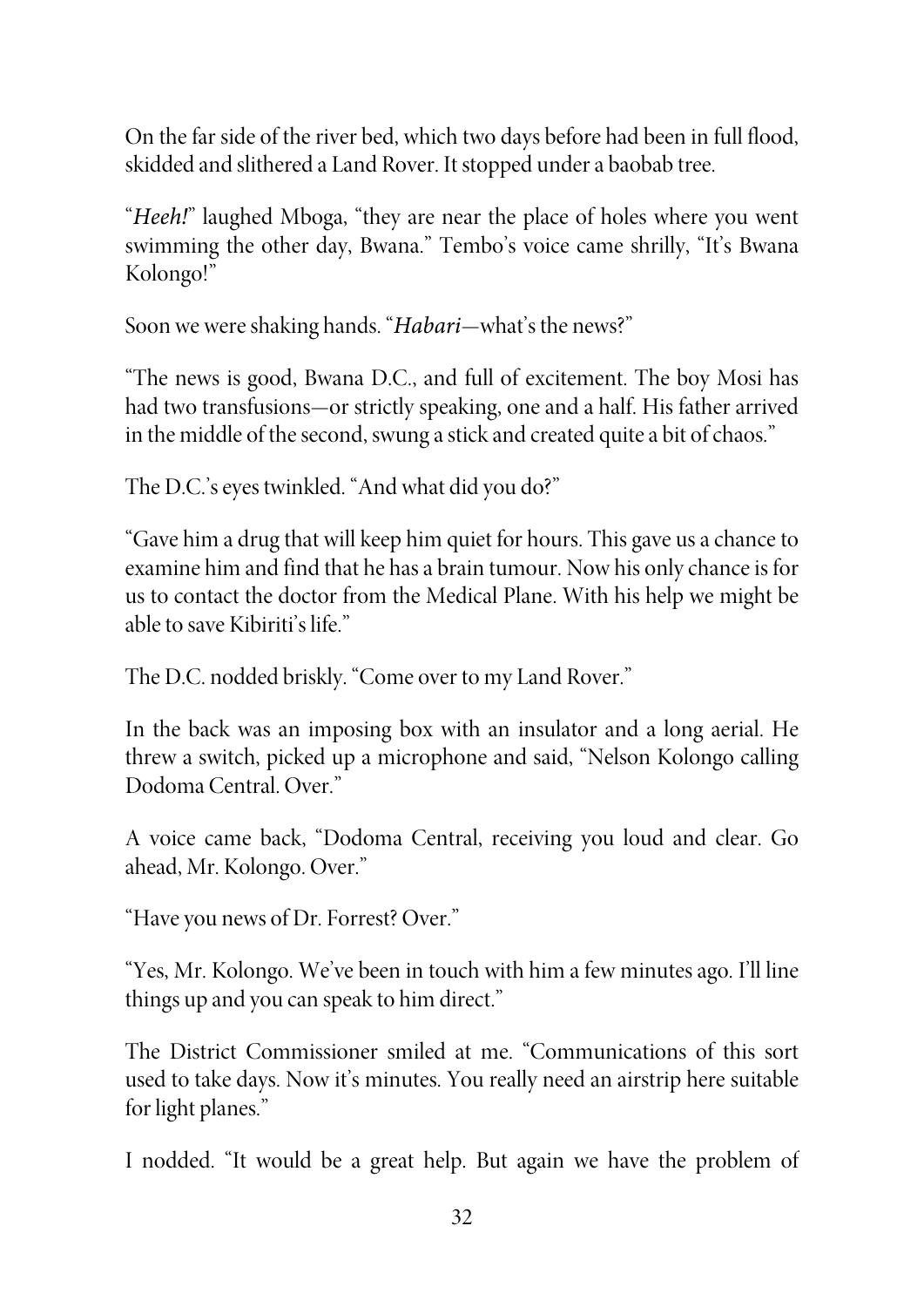communications."

The D.C. smiled broadly. "Not for long. The Research Foundation has a radio phone for you." He indicated the electronic equipment at his elbow. "Tomorrow the machine and the antennae will be installed..."

A voice came from the loudspeaker, "Forrest speaking. Over."

"Kolongo here, Dr. Forrest. I am at Mvumi. We have a man with a brain tumour. Will you speak to the doctor?"

He handed me the microphone. We discussed technical matters for a few moments. Then Dr. Forrest said, "I plan to fly back to Nairobi in an hour. Could you prepare an emergency landing-strip?"

I looked across at the District Commissioner. He nodded. "The local football ground and the gardens at each end."

I pressed the button on the microphone. "Dr. Forrest, Mr. Kolongo has this matter under control. We'll use the local football ground plus extensions. Over<sup>"</sup>

There was a crackle of static and then Dr. Forrest's voice, "Roger. Have the man ready to be picked up. This will have to be very much a flying visit. Over<sup>"</sup>

"Roger. It's very much in order, thank you. By the way. could you ask your Nairobi Base people to arrange for some streptomycin to be airmailed to me urgently? I have a man on the danger list who is responding to it, but we've only two ampoules left. Over."

His cheerful voice came through the loudspeaker, "Roger. Will order it for you. but I can do better than that. I have a dozen ampoules with me. I'll give them to you when I see you. Over and out."

Daudi looked at me and gripped my arm. Here was the complete answer to an impossible situation.

The next half-hour was tremendously busy. We prepared the sick man for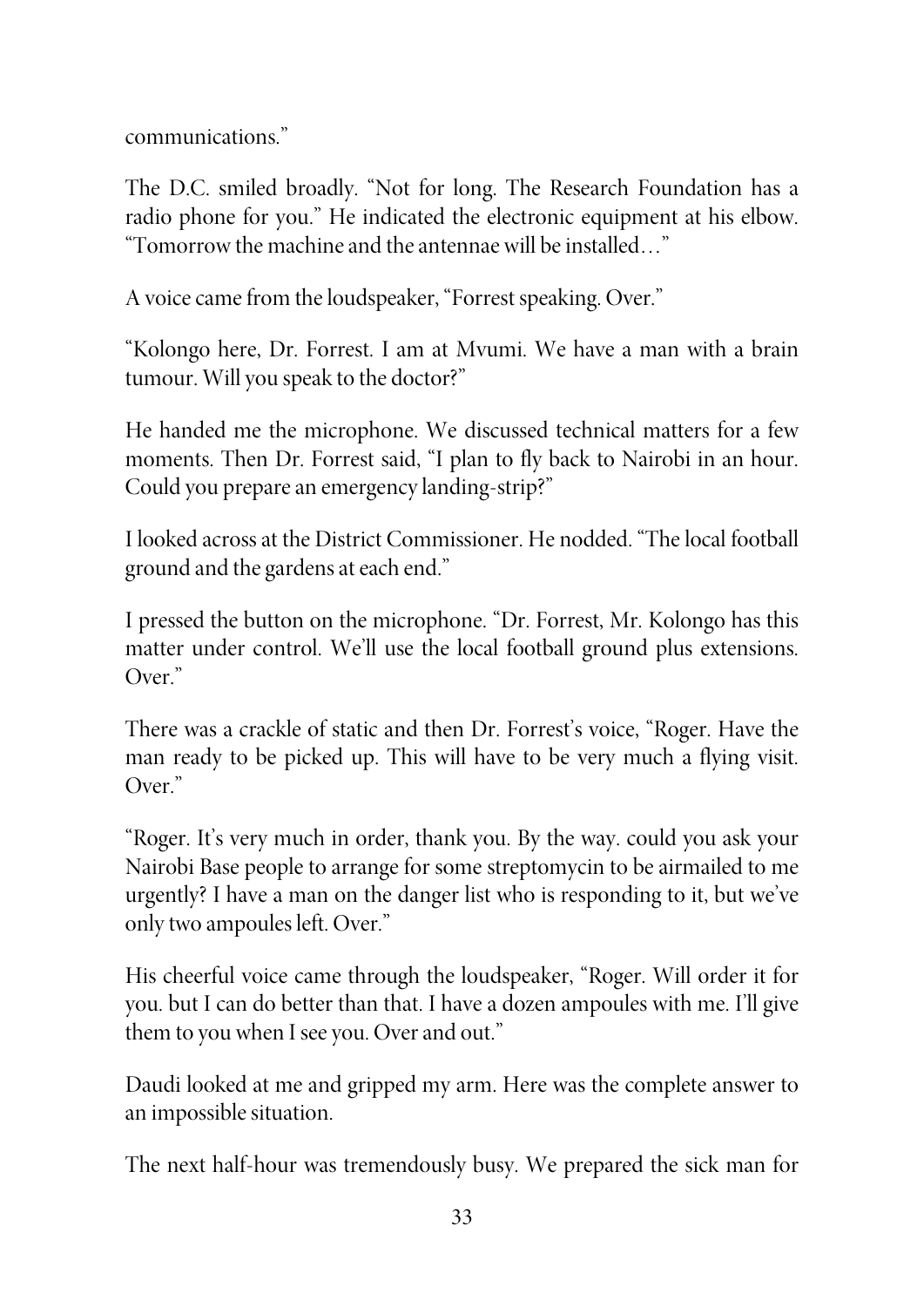his flight. Fifty schoolboys and a score of hospital people leapt to work. The goal-posts were wrenched out and thrown under a tree. The corn stalks from the gardens at the end of the football ground were pulled out, holes were filled in and stones rolled into the moist earth with a forty-four-gallon drum filled with sand.

Then came the sound of a small aircraft. It came in to land, and was soon surrounded by cheering people. Mosi's still-unconscious father, transferred to a special stretcher, was placed in the back of the aircraft. The pilot was examining the landing strip carefully. "We used every foot of it," he remarked. "If you could extend it another hundred yards we could use this place regularly. Just as well we have a strong breeze today."

"Kah!" came an aggrieved voice, "what about my garden?"

"You shall have another one," answered the D.C.

"What about the work that I've done in it?"

"We will dig the other one for you with a tractor," smiled Mr. Kolongo.

The tall English doctor shook my hand. "We'll do what we can for this chap, and be in touch with you. By the way, here is your streptomycin; expect me back before long." He climbed into the plane, calling "Kwaheri, good-bye," to the crowd, and in a moment they were off again.

"Heeh!" said Daudi, "here is another new big thing that has happened to us."

"It is!" agreed Nelson Kolongo, "and it is easier to travel up there than on our roads. I had a little trouble coming out. A dozen or so large granite boulders had rolled down from a hillside and completely blocked the road. Below them the river had cut a new channel ten feet deep. An impassable affair. We have a winch on the Land Rover so it was only half-an-hour's work to fill the washaway with the boulders. Neat, I thought."

"Nimble thinking, Mr. Kolongo."

"Hongo," said Daudi slowly, "turning a block into a bridge."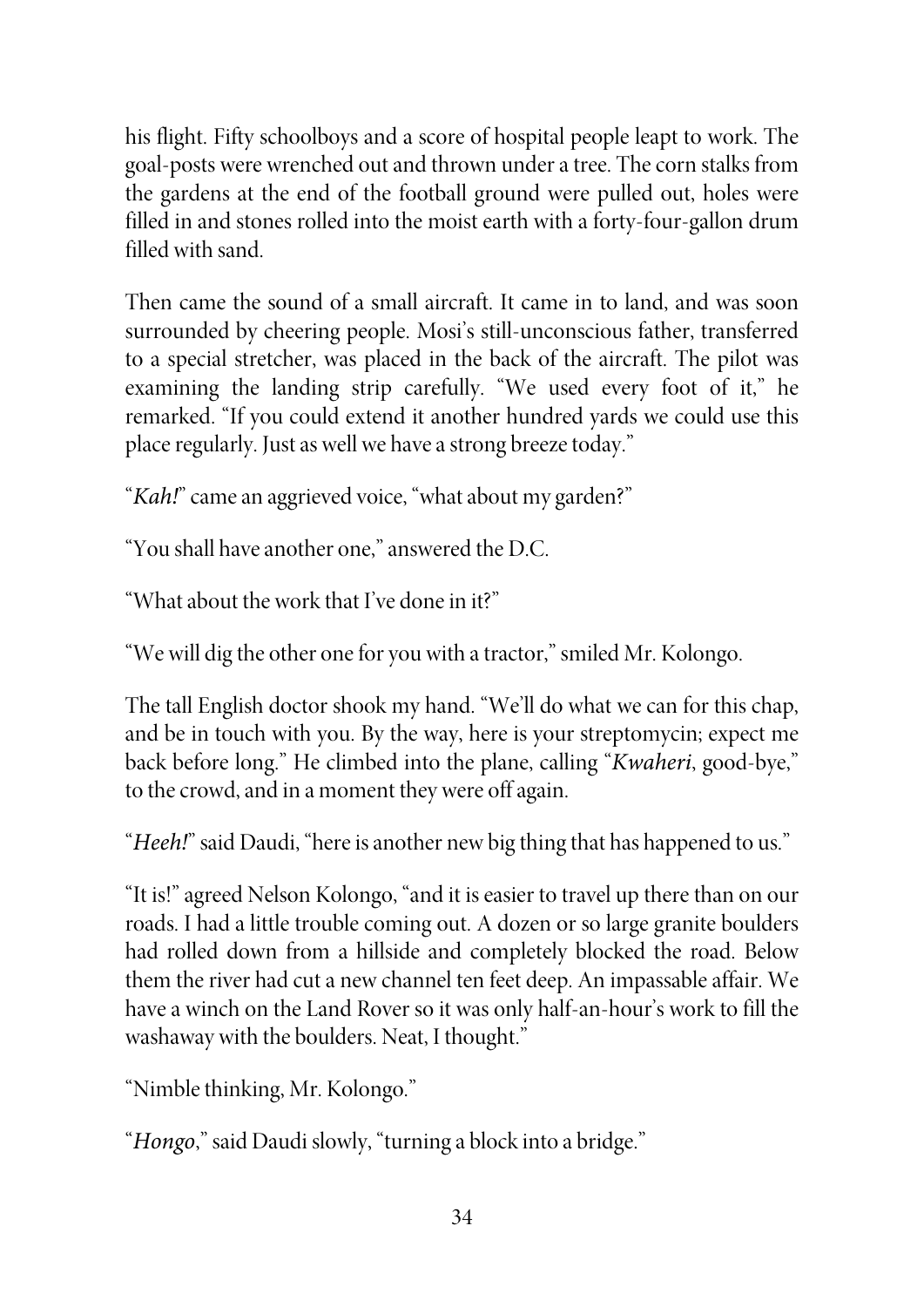He was telling Petro about this when I went up to the ward. "Sickness is like that, Petro, it can be a block if you let it stay like that."

Petro turned over the pages of his rather worn Bible and read, "When all kinds of trials and temptations crowd into your life, don't resent them as intruders, but welcome them as friends."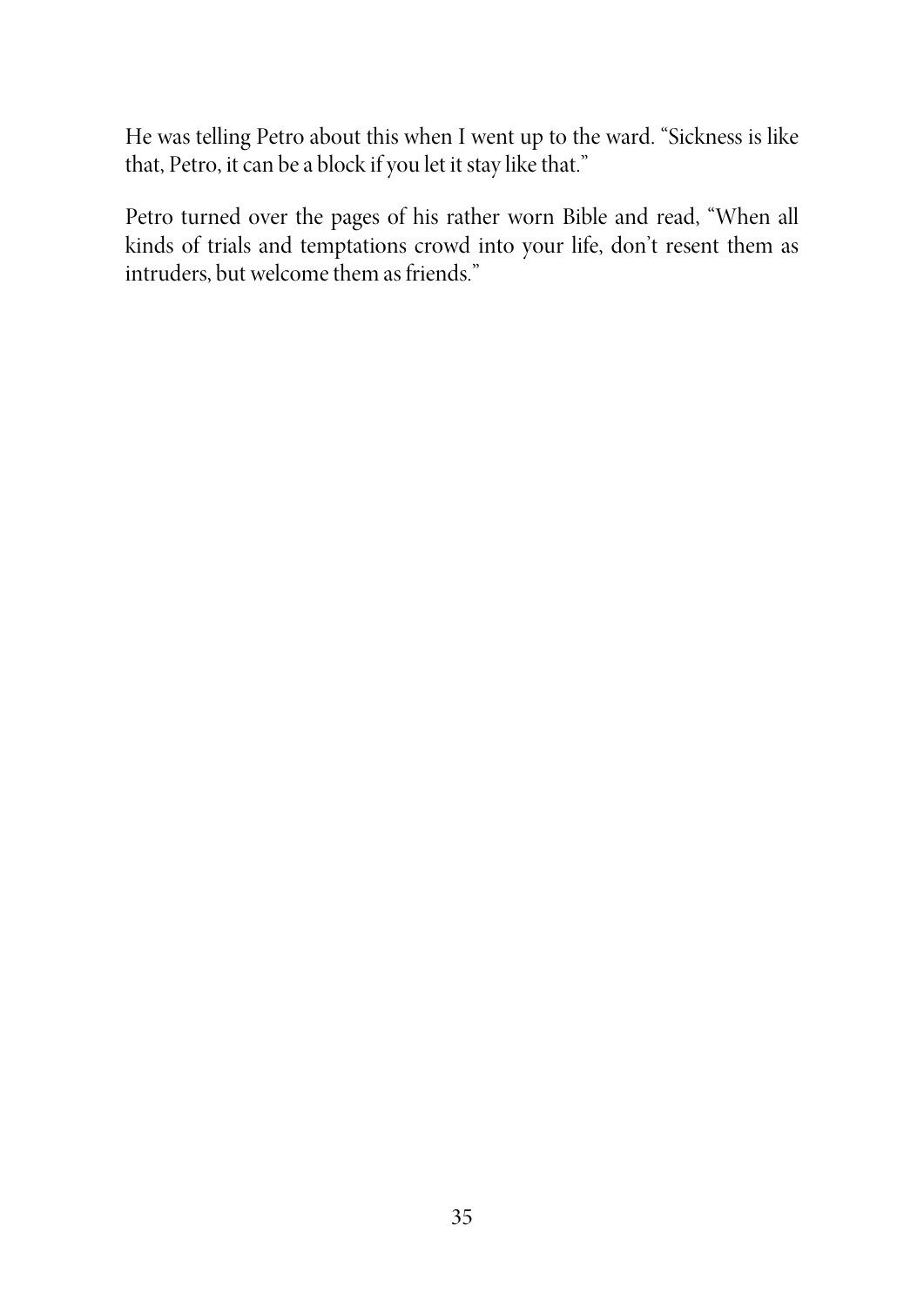#### **Radio Phone**

Kuguni pressed his face against the mosquito wire and leered through the window. "Petro, the news is good. Hewa is now at Miti's house. She will hear that they took one man of anger away from here and left the other behind…"

Mboga grasped an insecticide spray, bent double, came to the window and pumped a cloud of pungent fumes into Kuguni's face. "Clear out, Insect!" he roared. He raced through the door brandishing his weapon, but Kuguni had scuttled off.

Mwendwa brought me the report. I read through it, and stopped at Petro's name. "At 8 p.m. you gave streptomycin?"

Mwendwa nodded. "The last dose we had in the place." She looked at me anxiously. "What are we going to do now?" As I produced the new packet of the antibiotic, her eyes opened wide. "Where did you find those, Bwana?"

"They came from the sky, Mwendwa. I'm going to tell Petro about it now."

Petro lay in bed moodily watching the shadow of the night nurse on the opposite wall. I sat down beside his bed. "Habari?"

He sighed heavily. "The news is good, Bwana." He winced as he moved his legs impatiently under the blanket. "But… you heard the words of Kuguni?"

"Yes, I heard his words."

"Kah, because of my anger I've ruined everything. Hewa has gone to Miti's house—the worst possible place for her to be, and it's all because of my anger."

"Why don't you write her a letter and tell her you've made a mistake and ask her to come here and see you?"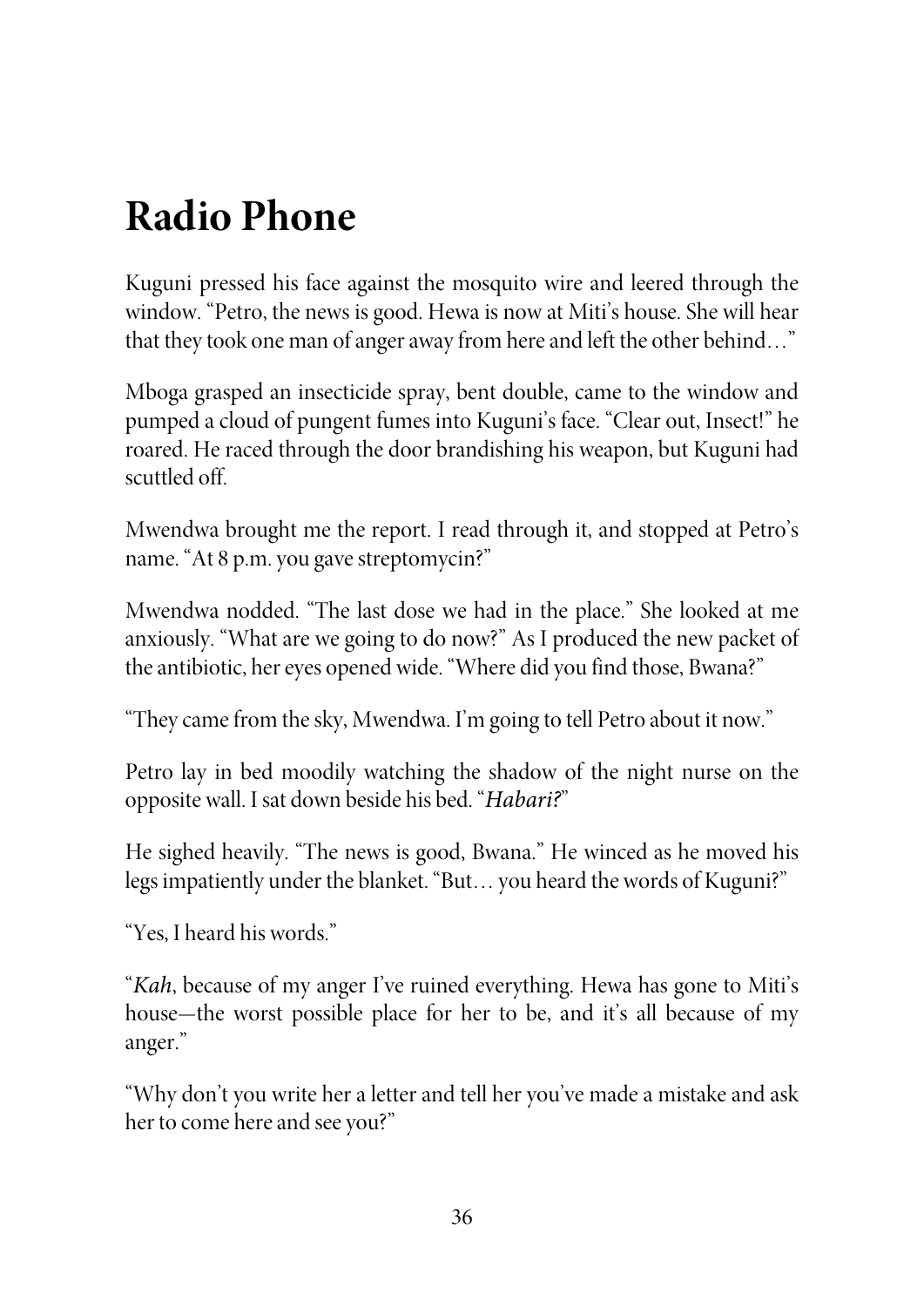"Kah! She wouldn't come."

"My prayer has been that she would. Do you think when she comes forty miles closer to you that she is farther away?"

He lay there silent. I went on. "Petro, something happened today which has put new muscles into my faith. These days you have had throbbings in your legs. Mine were inside my mind. You see, I have a friend who was very ill, but my mind was at rest for I had pink capsules that would cure his fever. But his stomach had no joy in those pink capsules. My mind smiled wisely and told me, 'Inject penicillin; that will give his stomach no work in the matter'; so penicillin was injected; but it lacked strength to deal with the trouble. He grew worse rapidly and his life was in danger. My mind told me, 'Do not sweat, keep calm, there is still streptomycin to inject. This will work,' and it did."

Petro smiled, "It did indeed, and I am thankful."

"Wait! What you didn't know—but my mind did, and that was thereason for its throbbing—was that we had only three doses of streptomycin left. The one you were given at sunset was the last. And we still need to give streptomycin for many days."

Petro's mouth fell open. "Is there no more?"

"There's not another drop of it in the dispensary. Orders were sent, but it has to come from Nairobi."

"Kah! Then perhaps a week will pass before more arrives—perhaps even two weeks. What shall we do?"

I stood beside him. "Please, Petro, stop talking like my mind. It's been asking these questions for two days and much of two nights. The only way to have a mind at peace is to tell God all about your problem—to pray."

"But how could God help us with this? Can He send us medicine from heaven?"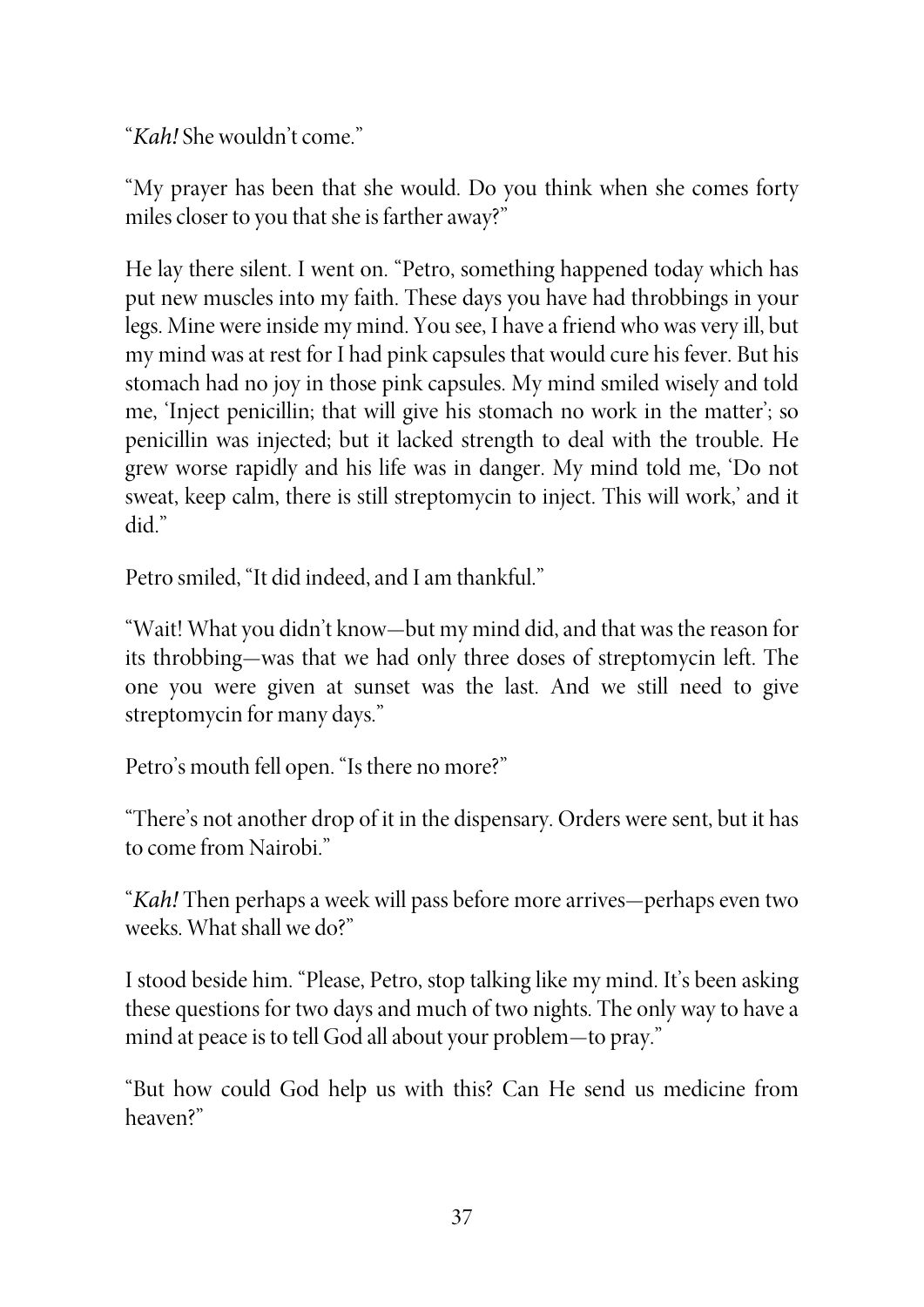"That's exactly what He did, Petro. Look!" I produced the box of streptomycin. "Here are twelve doses. They were flown to Mvumi in the first aeroplane ever to land in the village, and because of this medicine the disease that threatened your life will have its teeth drawn. God hasn't forgotten you, Petro. He hasn't forgotten Hewa or Aramu."

"Hongo!" said Mwendwa, "truly this medicine did come from the sky."

Petro was sitting up, his face glowing. "Bwana, do not put the lamp out for a moment. I will write to Hewa."

He chewed the stub of a pencil, and every now and then wrote something. At last he shook his head. "Yoh! Bwana, the words will not come."

"Go to sleep then, and you will find that tomorrow morning they will come through your mind like water through a pipe."

At nine o'clock the next morning I walked into the ward. Mali smiled up at me. "Bwana, for once the news is good. The temperature of each of them is normal"

"Thanks, Mali. That is very good news. Habari, Petro?"

He smiled, "Bwana, the news is GOOD. Kumbe! sleep escaped me until the second cock-crow. But this was a good thing, for I wrote my letter in the dark —the writing wobbles, but the words were right." He dropped his voice to a whisper. "Mosi also lay there without sleep, and when he saw I was awake too, he said, 'Bwana Petro, do you know if God goes to sleep at night and forgets about people?'

"I told him that the Bible says God does not sleep, and that He sees everything that happens. He blinked and said, 'Does God look at us to make sure we only do right things?' I told him that the Good Shepherd watches us because He loves us, not because He wants to pry or punish. Then he said, 'I wish I was one of God's sheep and that He looked after me.' I told him it was not difficult to come into God's family, or to become a member of His flock,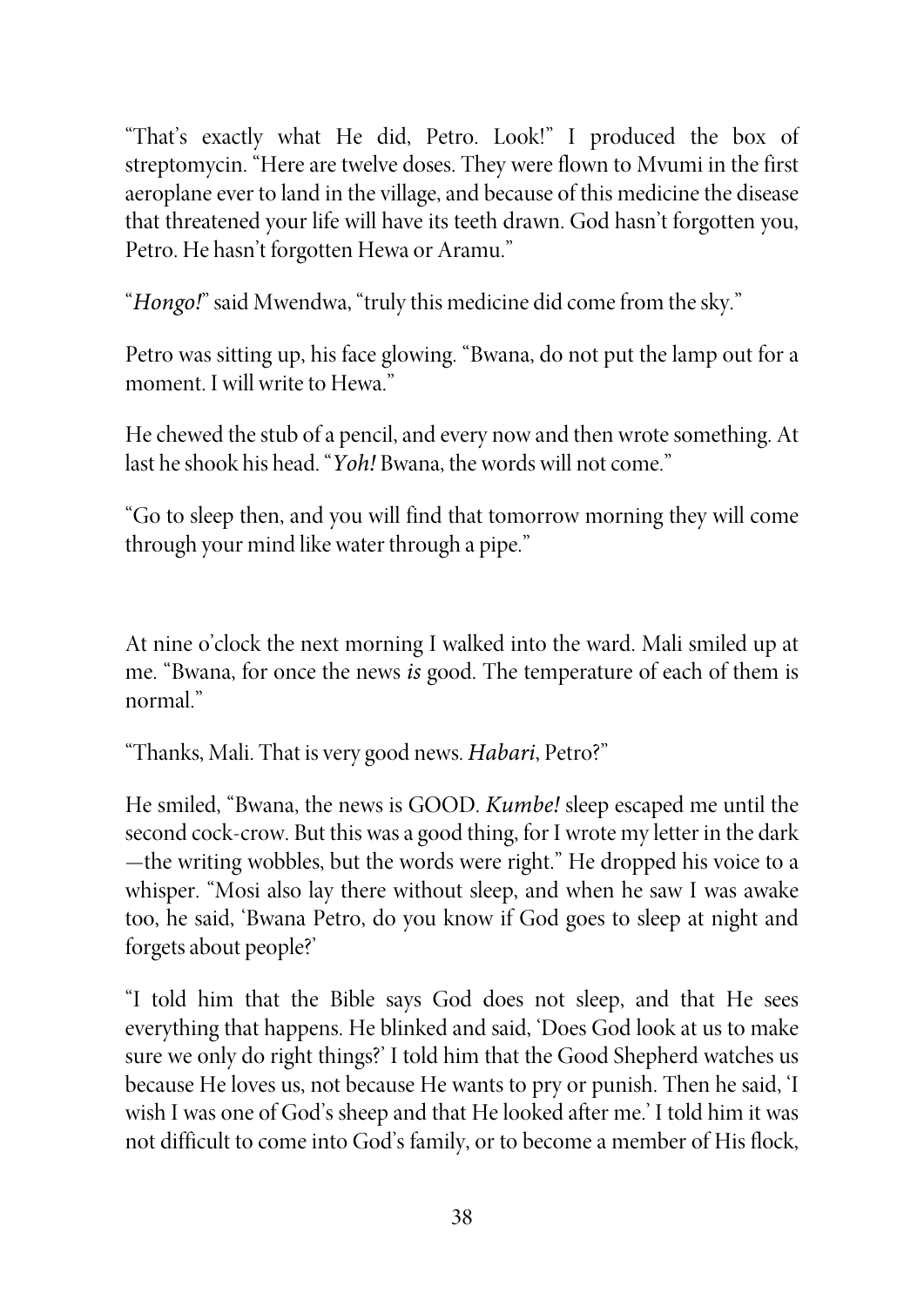and he asked me how.

"I said, 'If someone came to your house what would he say?'

" 'Hodi? May I come in?'

" 'And you would reply?'

" 'Karibu—comein. But only if I wanted him to.'

" 'That's how it is with the Lord Jesus. Tembo and Baruti and the Bwana and I believe that He came into our lives to be there for ever when we said, "Karibu—come in." He won't push open the door, Mosi; we must ask Him in. When you do this you become one of His sheep and He is your shepherd.'"

He looked at the sleeping boy. "I think he understands."

Mosi opened his eyes as Tembo shouted, "It's coming—the bird with the engine!" He stopped, then burst out, "Bwana, I can walk about today, can't I? My blood is good, isn't it?"

"Sorry, Tembo, it's bed for you—your legs still wobble. Stay close to Mosi today."

His face dropped, but he nodded.

High above us the small plane circled as Daudi and I joined the streams of people hurrying down towards the football field.

"Listen, everybody!" called Daudi, "you must stand well back whenever the aeroplane is alive, and when the engine is going—there is danger in that whirling thing that is called a propeller—it hits harder than the trunks of six elephants."

We indicated the direction of the wind. The pilot gunned his engine, circled and made a perfect landing. He opened the door of the aircraft and stepped down, waving to the crowd. "I came to see your man, Petro," he said, gripping my hand, "and I thought you should have more streptomycin. By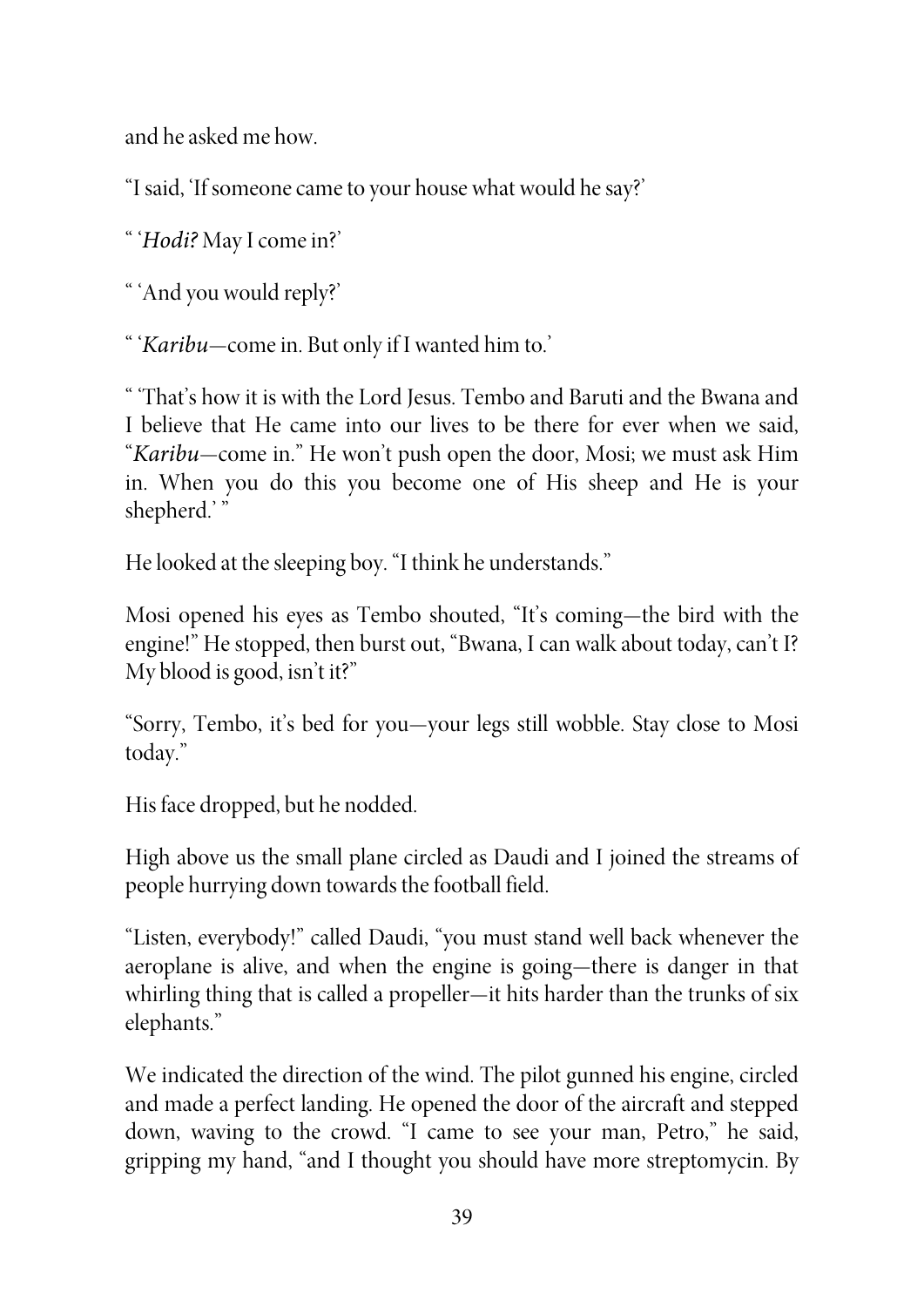the way, Nelson Kolongo is bringing out a rehabilitation expert and one of his trainees, the blind mechanic who will put in your radio phone." He turned towards the plane, "Mr. Fungo!"

A most competent-looking man stepped somewhat hesitantly from the aircraft and held out his hand a little vaguely. Dr. Forrest smiled. "Mr. Fungo's eyes are in his fingers. He's one of the first trained communications officers. He's totally blind but that doesn't interfere with his job in theleast."

I shook hands with Mr. Fungo, and Dr. Forrest went on, "Have you anything else you'd like me to do while I'm here?"

"Will you tackle two jobs? Would you have a word with young Mosi, whose father went with you to Nairobi, and will you operate on a surgical emergency that has just come in?"

"I'll operate gladly," said the surgeon. "But I wonder whether I should tell Mosi how ill his father is. Samuel Mabarti, the rehabilitation man, would do it much better."

Daudi took Dr. Forrest to the operating theatre while I talked to Mr. Fungo about the radio telephone. The electronics man very quickly sized up the situation. He deftly handled his instruments and said, "This office is a very suitable spot, Doctor. We ought to have the machine in action by the late afternoon if wecan put the antenna up by then."

Mali came hurrying towards me. "Doctor! Twins! Hurry!"

Mr. Fungo laughed, "I'm glad it's your job and not mine."

I called at the door of the operating theatre, "Urgent call to the arrivals end of the hospital—two at once."

"Carry on," smiled the surgeon. "I'll go ahead here with Daudi."

We had a more than busy hour, and the smaller twin was not breathing well, when the nurse whispered, "Mboga is at the window, Doctor, with a message."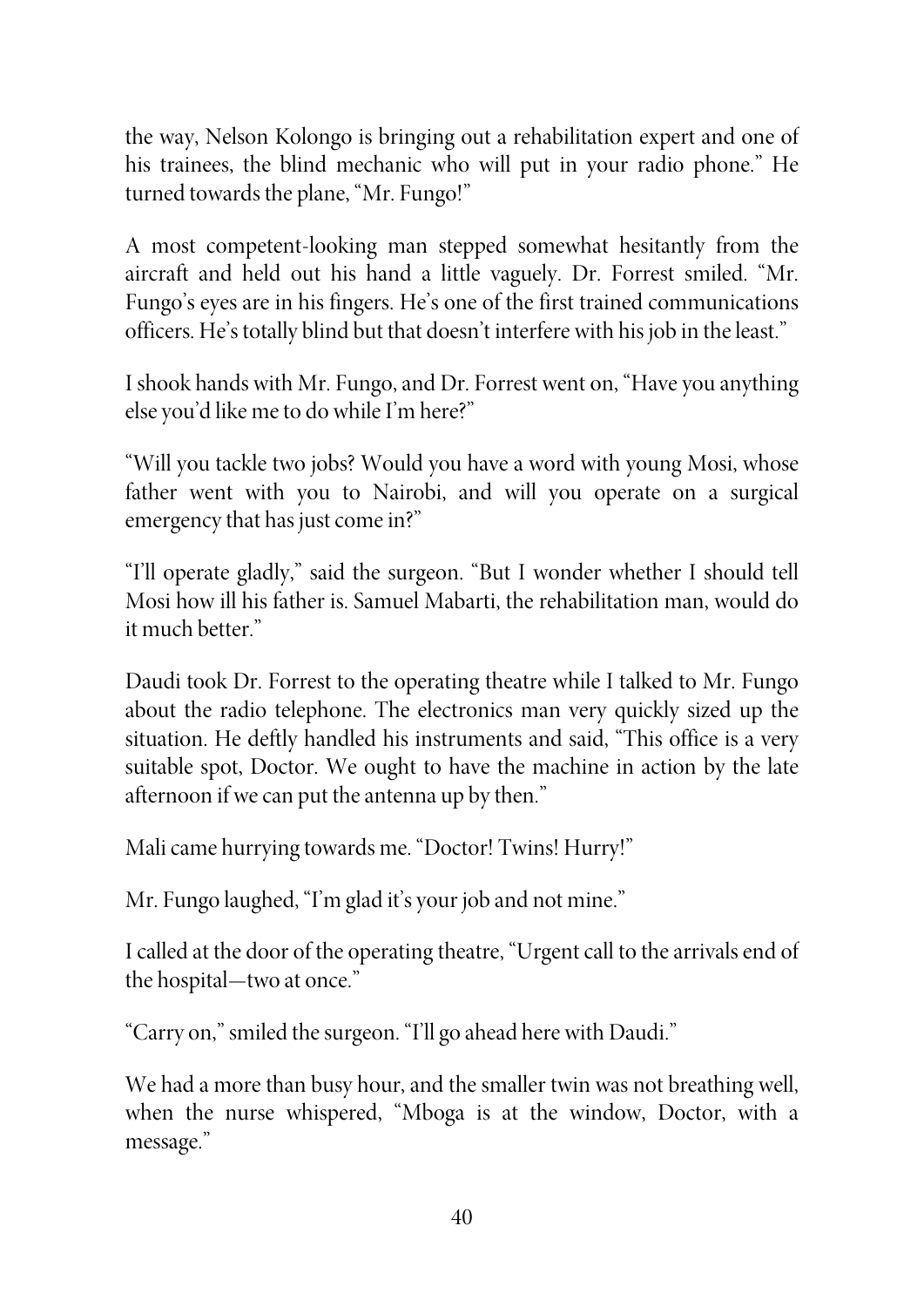"Speak up, Mboga!"

"Bwana Kolongo is here with a large lorry full of great posts, a large box and much wire. With them is a man. They say his feet are cold, that there is no blood supply to his legs, and that you cannot feel the arteries anywhere from the knees down."

"That's nasty, Mboga. Put him in the examination room. Raise the end of the bed, feet higher than head. Hot water bottles, blankets, whole anti-shock routine—but don't burn him."

There was a queer twist around Mboga's lips as he said, "Bwana, I certainly will not burn these legs."

"You can't be too careful; legs like his are terribly easy to damage."

At that moment the baby started to cry lustily.

In came Dr. Forrest: "How are you going?"

"All's well here now, but a new problem has arrived—a man with something radically wrong with his legs."

"Did hecome with Nelson Kolongo?"

"I believe he did. Careto come and have a look?"

Again that queer half-smile appeared—this time at the corners of Dr. Forrest's lips.

Lying in the examination room was a tall, good-looking African, his legs covered with blankets. He raised himself on one elbow, and sipped a steaming cup of sweetened tea. Seeing me, he greeted, "Habari, Bwana?"

"My news is good, but what of your legs? Have you pain, or numbness, or cramps?"

A slow smile spread over his face. "I would be most grateful if you would examine me."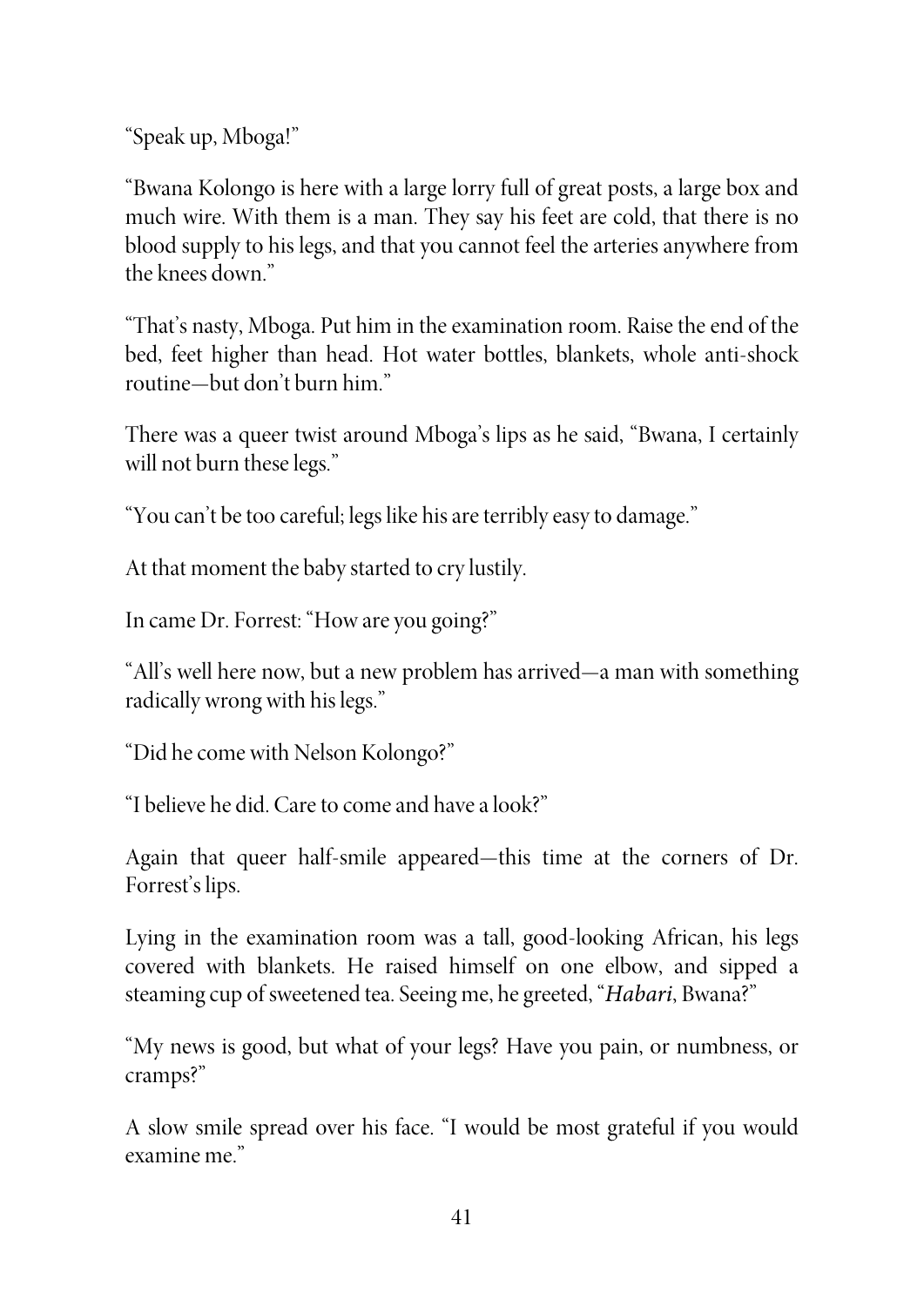Daudi was already taking off the blankets. The people standing round the doorway grinned and chuckled. I said rather sternly, "This is nothing to laugh at. The man has trouble with his legs which could be very serious indeed. Is there any joke in this thing?"

From behind me came a roar of laughter. Baruti was enjoying himself hugely, "Eheh, Bwana—behold, there is much food for amusement. There is a big joke! Look!"

Our patient was sitting with his legs dangling over the side of the table. There was no doubt that they were cold, pulseless and bloodless—they were made of aluminium! I looked in amazement, and then joined in thelaughter. "Yoh! Many people have been pulling my legs with strength."

Dr. Forrest smiled, "Let me introduce you to Mr. Samuel Mabarti, the rehabilitation man." Weshook hands.

"Where did you come by thoselegs, Mr. Mabarti?"

"I had a motor accident in England: both my legs were crushed when a lorry overturned. A friend of Dr. Forrest amputated and afterwards helped me to buy these legs." He paused, "When anyone has travelled this particular road it is much easier to help others with the same problems, and so I studied rehabilitation. My job is to show men who feel hopeless that their fears have no strength."

I glanced towards the ward where Petro lay. "Your coming can have a very special usefulness. In the men's ward is one of our hospital staff—Dr. Forrest is going to examine him in a minute—and the fact that you are here could take the sting out of a very grim verdict on his legs."

"Shall we go and see him now?" asked Dr. Forrest. "By the way, while you were coping with the twins I had a look at the boy Mosi. He has a most difficult set-up. Both legs—misshapen to start with—have been broken in a number of places. They've healed all right, but in the most fantastic twisted 'Z' shape. Still, I think ultimately we can give him useful legs. Now for your man with the Madura foot."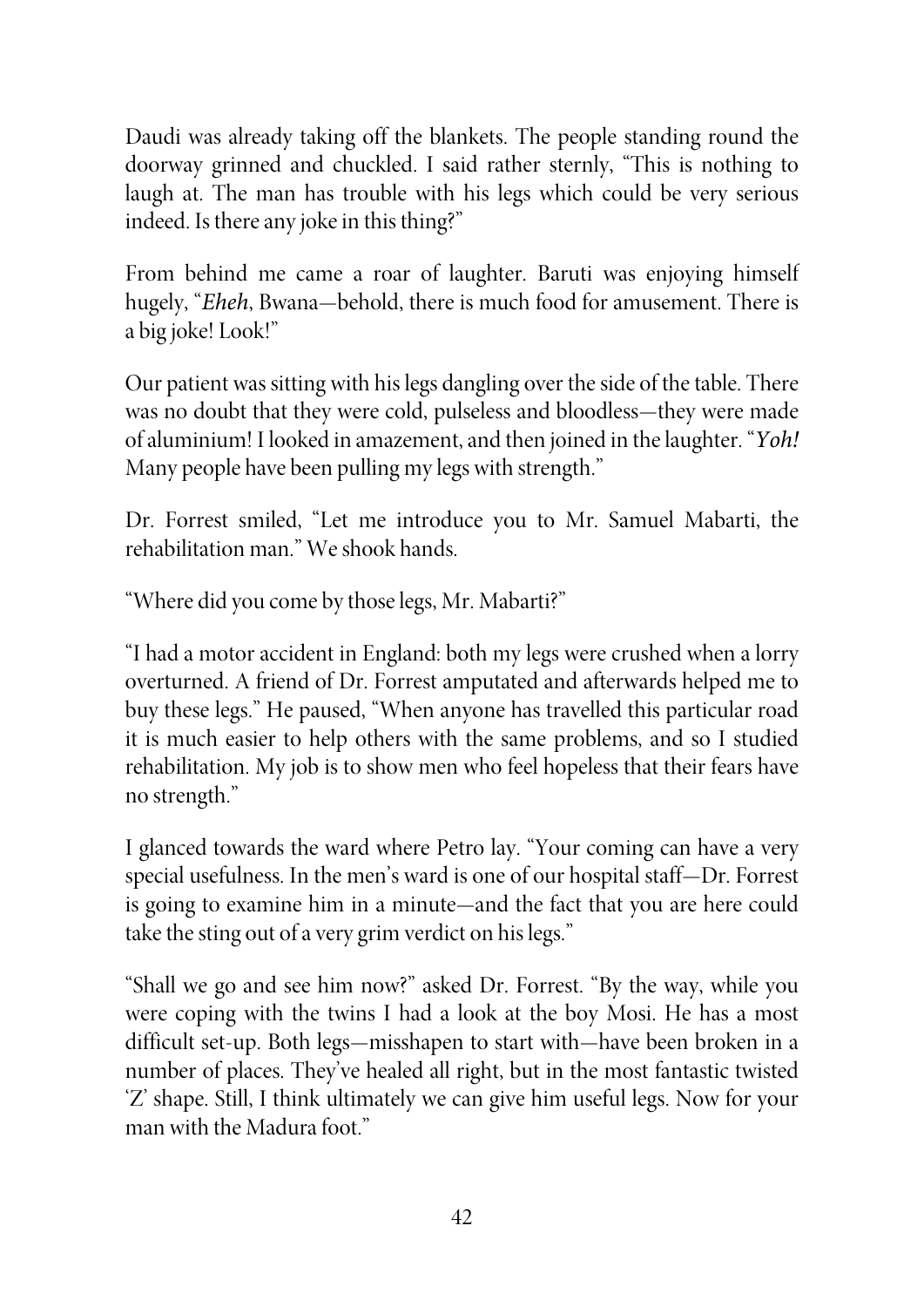As Mwendwa uncovered Petro's legs the surgeon sat down at the bedside and smiled, "Tell me your story."

"It was seven years ago, Doctor," said Petro. "One day my foot was sore. I looked at my toe, and there was a *funza*. I dug it out with a safety pin."

There was a nodding of heads. Everybody knew only too well the minute ground flea which burrowed under theskin of people's toes, laying itseggs in a sac which looked like a grain of wheat.

Petro went on, "The toe did not heal; my foot swelled; lumps grew upon it, and then, heeh!—there was sorrow in my heart, for I saw other lumps appear, rough like the skin of a pineapple. To put my weight on my feet was a thing of pain, and later I could not even walk. So I came here..."

Dr. Forrest looked across at me.

"We had him here for a long time. At the beginning I thought we'd have to amputate. But Petro is a man of great faith. We used all the available remedies, and slowly, with God's help, he got back on to his feet. After that he was in charge of the Men's Ward for years, and last dry season we sent him to a branch hospital to relieve for twelve months."

The surgeon looked at me, "When he was in hospital years ago you told him that amputation was necessary?"

"I did."

"And he's been able to battle along ever since. It's a remarkable story."

"The whole business was remarkable then, but now the trouble has flared up again."

Dr. Forrest nodded and set to work examining Petro minutely. Then he stood up, walked to the window and drummed on the sill with his fingers. "I don't like it at all. It's been there too long. I have the feeling that this disease could have spread above his knees and his thighs. If it is beyond that we can do nothing. Let's remove a groin gland from each side; if they don't show any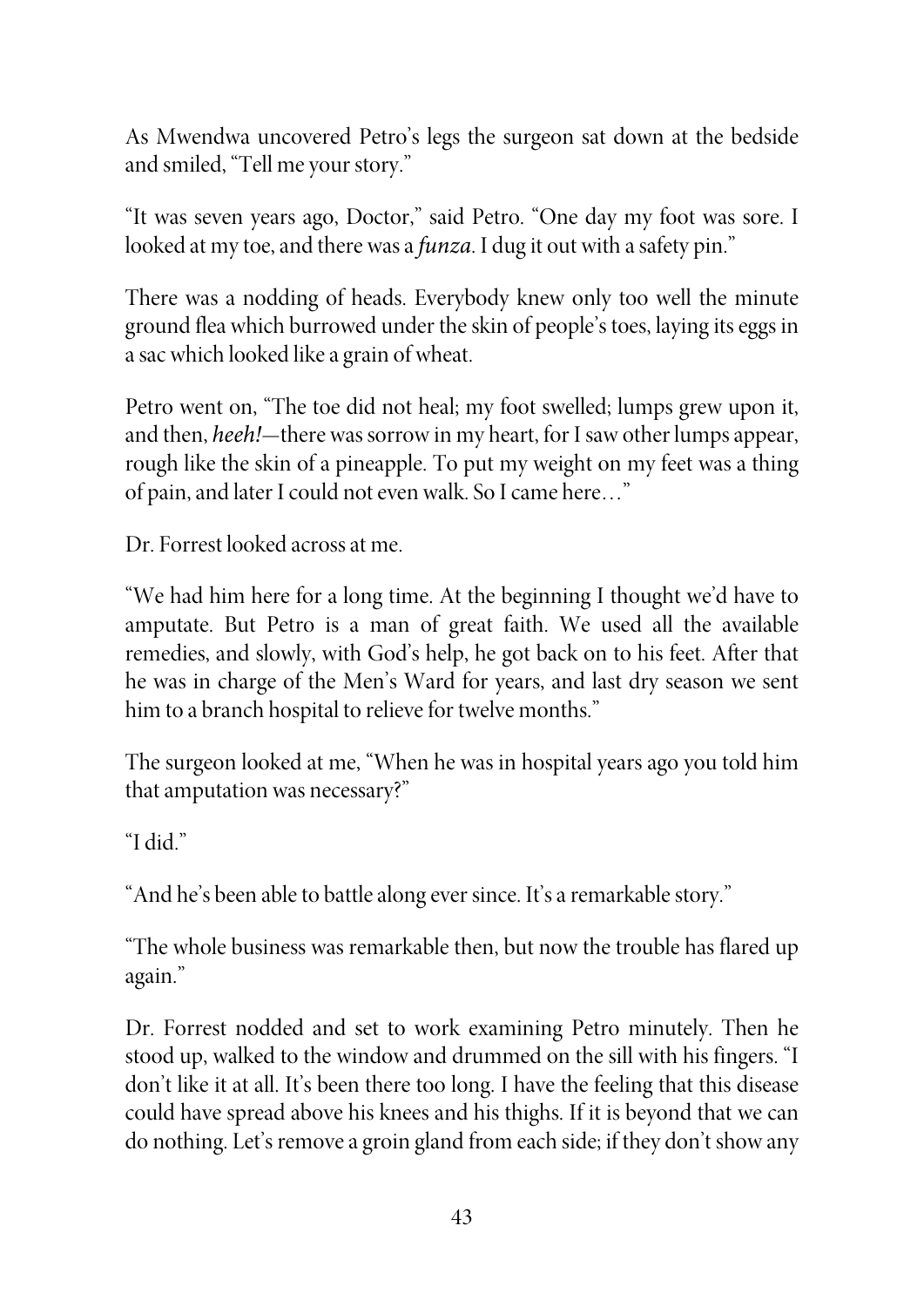of the fungus we can safely operate. Shall I explain this to him?"

I nodded. In fluent Swahili he said, "Bwana Petro, I'm going to remove a gland from each side—up here—" Heran his finger along Petro's groin.

"Then my feet will have to go?"

Dr. Forrest spoke quietly, "Let's see how far the trouble has gone and then we'll know how big the operation needs to be."

Petro watched preparations for the minor operation with troubled eyes. Dr. Forrest noted this. He went to the door and called out, "Samuel, please come in here for a moment." Then he turned to Petro, "We can do some interesting things these days. Through what is called rehabilitation people can be taught to live normally again after they have had great injuries or serious operations. I want you to meet a friend of mine who had a severe accident. He has not only been rehabilitated, but he has been trained to help others in the same way. Bwana Sam, walk up and down the ward, and you, Bwana Petro, see if you can tell me which of his legs is artificial."

"Koh!" said Petro, "but he has shoes on his feet."

"That is so," agreed Dr. Forrest. "They are very good, these artificial limbs."

Through my mind went the thought, "And very expensive."

Petro watched every step that the tall African took as he walked to the end of the ward and came back. "I would say that the left leg is the artificial one, and that there is some damage to his right knee."

Daudi brought a stool. Samuel Mabarti sat on it and rolled up his left trouser leg. Petro's face broke into a smile, "Yoh! I was right!" Then his eyes opened very wide as the other trouser leg was slowly rolled up. Quietly Samuel Mabarti said, "So you can see what can be done. But it takes a while to learn to use them."

"Hongo!" said Petro, and there was a new gleam in his eye.

A voice came from outside. "The radio phone is working! There's a message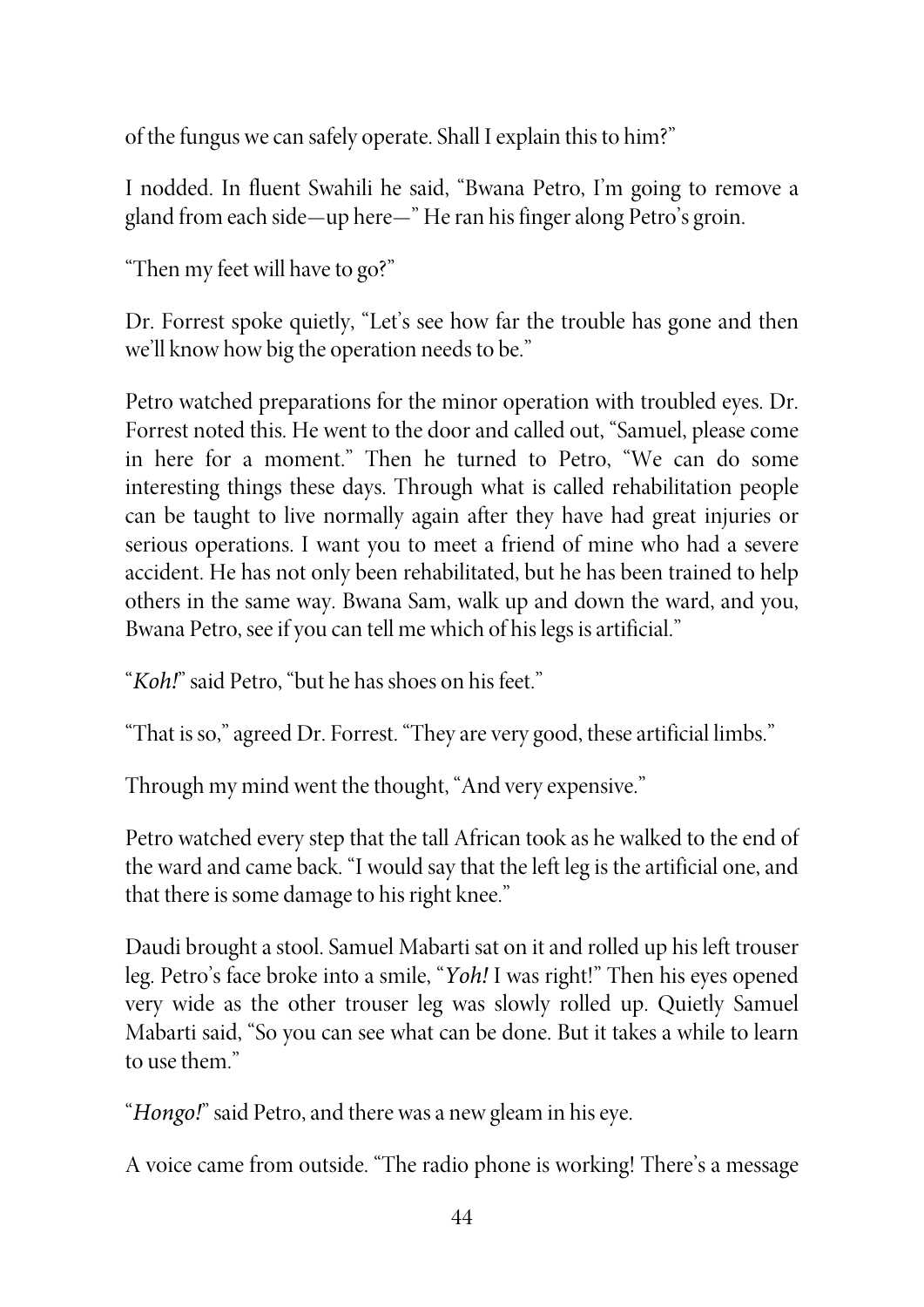for Dr. Forrest."

People crowded round the door as I picked up the microphone. "This is Mvumi Hospital coming on to the air for the first time! Mvumi Hospital calling Nairobi Central. Over."

From the speaker came a voice, "Nairobi Central, receiving you loud and clear. We have an urgent call for Dr. Forrest. Would you bring him to the microphone. Over."

A few minutes later Dr. Forrest put the microphone back into its place and said, "I'll remove those glands and then it's a matter of flying back fast to Nairobi."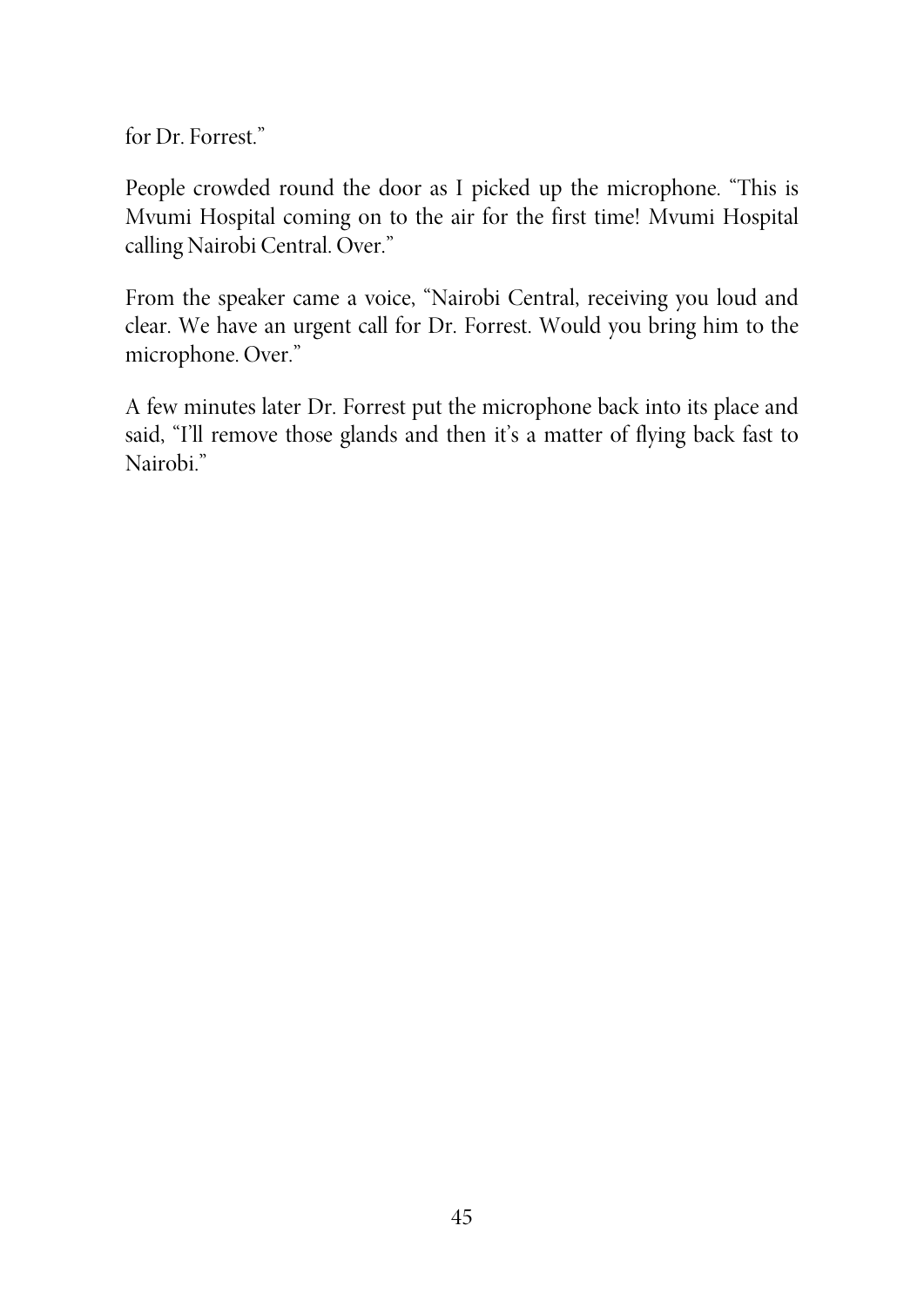## **Dolla**

A loud sneering voice came from the ward.

"Koh!" said Daudi, "that's Dolla, who brought the radio phone. He's Hewa's brother, and a man of noise and nastiness."

The rasping voice went on, "Who has money and a job, you or I? Who has clothes and a gramophone and a radio, who, I say? Not you, Petro Chilango, but I, Dolla Nhoto." He spat. "Why, your wife hasn't even shoes, and you—if you had shoes yourself—what use could you make of them?"

"Move out of here, Loud-mouth!" said Baruti.

Dolla swung round, "Shut up, you seller of mouldy skins. You're finished. These days it's the men with money who go places in Africa. *Kah!*" he sneered, "I've heard you say that the Light of the World is Jesus, but I'm telling you that the light of the world is money." He pushed his way through the door, slammed it, stepped into the lorry, tooted the horn loudly, drove deliberately over an ornamental tree and away.

Petro was shaking with anger. Mr. Mabarti spoke evenly, "Take it quietly. The laughter of hyena comes loudly to the ear, but few have joy in hyenas like Dolla<sup>"</sup>

Mosi was sitting up in bed. His voice came huskily. "Great One, my father was a man of anger."

Samuel Mabarti nodded. "I met him in Nairobi. I flew from there this morning."

"Hongo," said the child, "have you news then?"

"I bear news that is both good and bad, Mosi."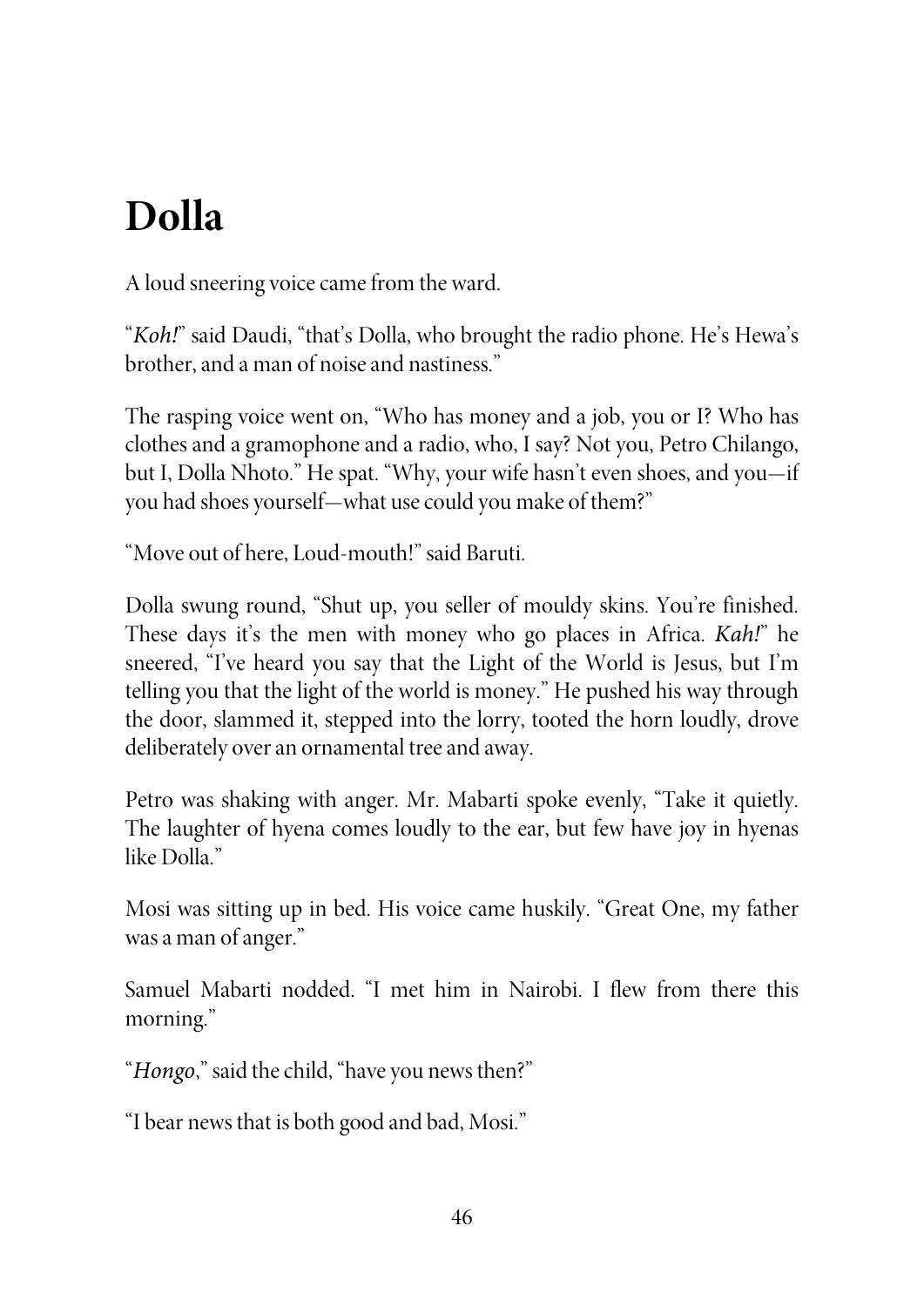The boy whispered, "Hongo! What is it?"

"The body of Kibiriti, your father, is dead." Samuel bent over the sick boy. "But he heard the words of God, Mosi, at first with anger, but later with ears that listened. When he made the great safari, the disease of his soul was cured, and he lives now in the country of God."

There was a look of wonder on Mosi's face. "Bwana Petro, then the prayers that we prayed have been heard by God, and He has answered."

Helay back on his pillow and was soon asleep.

It was mid-afternoon next day. Petro lay on his bed with a drawn look on his face. He forced himself to smile. "Bwana, give me a large knobbed stick."

I raised my eyebrows, "What for, Petro?"

"To kill some rats that gnaw with strength."

"Let metake your pulse."

He grinned. "I'm not drunk. I'm not delirious. Neither of us can see these rats, but I can feel them. Kumbe, within my feet there is pain of the sort that gnaws and gnaws and gnaws."

"Kah! Petro, here is exactly the stick you need."

From the cupboard I took a bottle of pink pills. "Whenever the rats bite you, hit them with one of these. You hit hardest by swallowing with a large drink of water."

Petro smiled. "Assante, Bwana. Thank you."

Tembo touched my arm as I walked through the door. "Bwana, speaking of rats, is it true that you pay money for those caught near the hospital?"

"It is, Tembo; they are creatures of dirt and disease. I pay five cents for little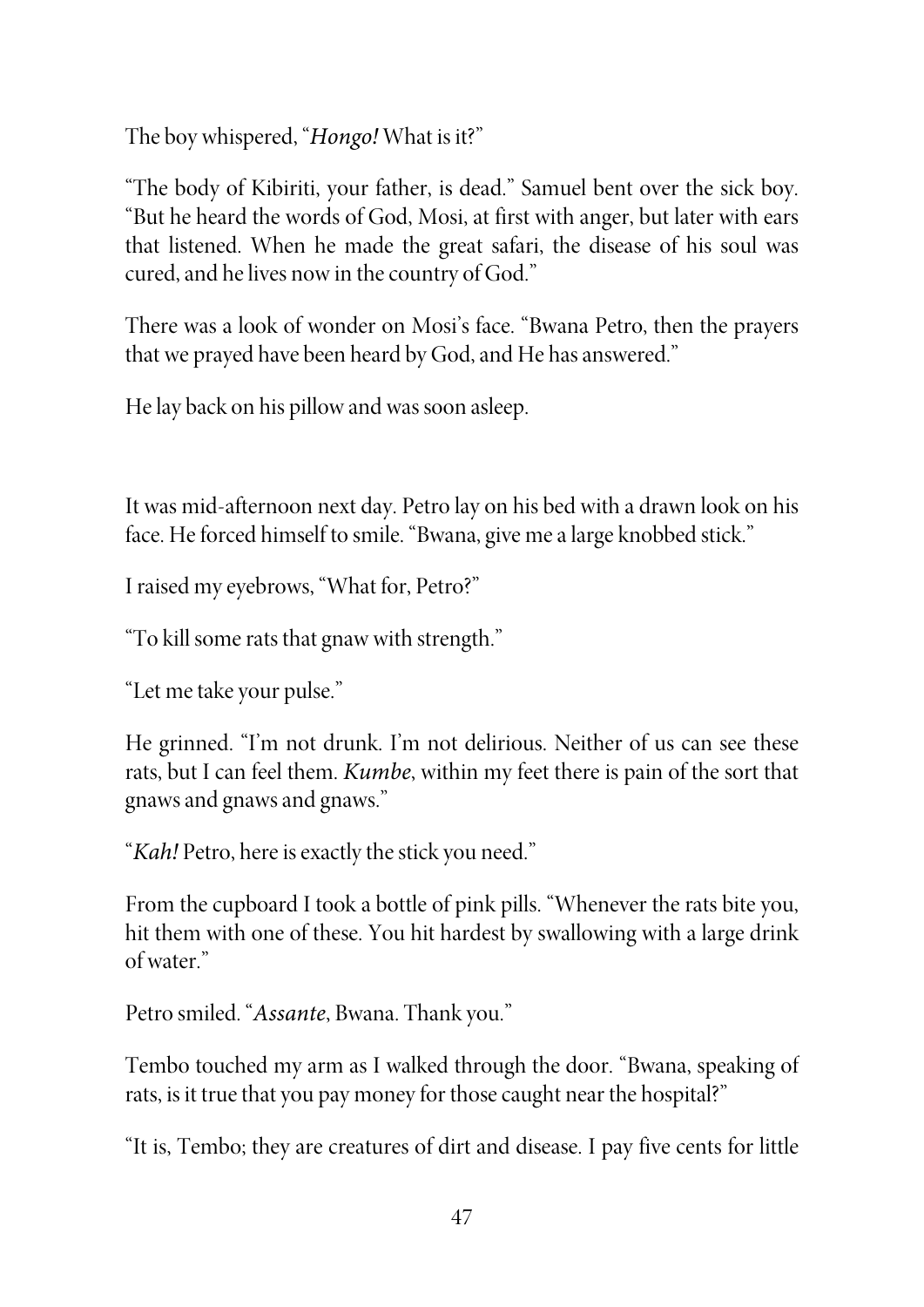ones, and ten cents for big."

"Yoh!" he chuckled, "it is a thing of joy. I shall ask Baruti to help me to make traps." He ran off as I stopped to listen to the music of a guitar. Baruti was keeping time with his big toe.

Seeing me the musician stopped, stood to attention, and said, "Bwana Doctor, I have a letter for you from the District Commissioner." He held up an envelope. "Also, I have brought a man to fix the concrete of the aerial of the new machine. He is staying with his relations." He pointed in the direction of Miti's house.

"Koh!" said Baruti, "that man Dolla again."

I thanked the driver and said, "Will you not taste the tea of the hospital and continue to bring food to our ears with your guitar while I read this letter?"

I went into the office with Daudi and Samuel Mabarti, tore open the envelope and read, "Pathology Report on tissue of Petro Chilango."

Daudi drew in his breath sharply. "What is the news, Doctor?"

"The report is good. We shall be able to operate above the knee both sides."

Samuel Mabarti walked to the door. "Then we must work fast to obtain the new legs. I shall do all I can. The best way to start things going is at Dodoma, then at Nairobi."

I agreed, "But remember that this is a double problem—we need not only legs, but the money to buy them."

I read those fateful typewritten words of the report again, then picked up my pen and wrote,

Dear George,

I've told you about Petro in my circular letters. He is in acute need. Please pass this letter round in the right quarters.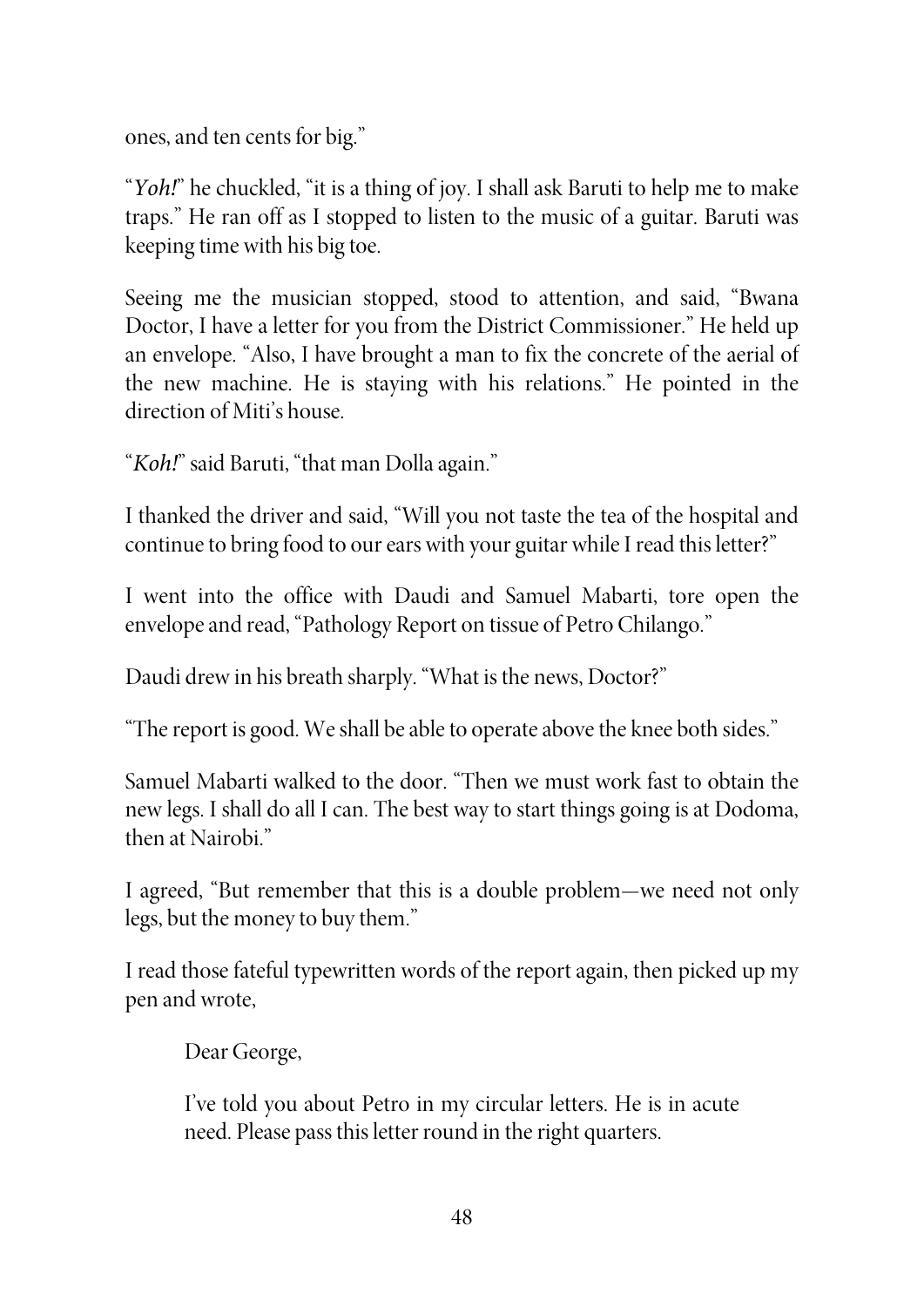I have before me a Pathology Report which reads,

- Specimen I, from knees right and left: positive;
- Specimen II, from right groin glands: negative;
- Specimen III, from left groin glands: negative.

This may sound dull and technical, but it is packed with possibilities. If the reports on II and III had been positive, it would have meant crippledom, pain and death to Petro. But they are negative. We can save his life by amputating both legs above the knee. Modern type artificial legs can give him back full usefulness.

Put yourself in this man's place. If you faced double amputation, how would you feel? The legs he needs will cost a lot of money. The price of a couple of tyres can open a new chapter of valuable living for a first-rate Christian chap. We have no emergency funds for this sort of thing. We need help urgently. Over to you.

I addressed the envelope to a friend in the home country, wrote a letter for thanks to Mr. Kolongo and handed them to the driver. Samuel Mabarti was sitting in the jeep. "Kwaheri," he called as they drove away.

Back in the ward we sat beside Petro's bed. I pulled out the envelope. "One large door has opened, Petro. The disease has spread to the knees, but not above. The operation can be done."

A little twisted smile came round his lips. "It is not easy to have joy when you hear that your legs can be cut off above the knees, Bwana."

Daudi nodded slowly, "Truly, but it's better to lose your legs than your life."

"Eheh," agreed Petro. He looked down at his feet. "I have prayed for years that God would cure me if that was His plan." He sighed. "It seems that His answer is No, but I don't understand why." He shook his head, and looked again at his feet. "When these go, what will I put in their place?"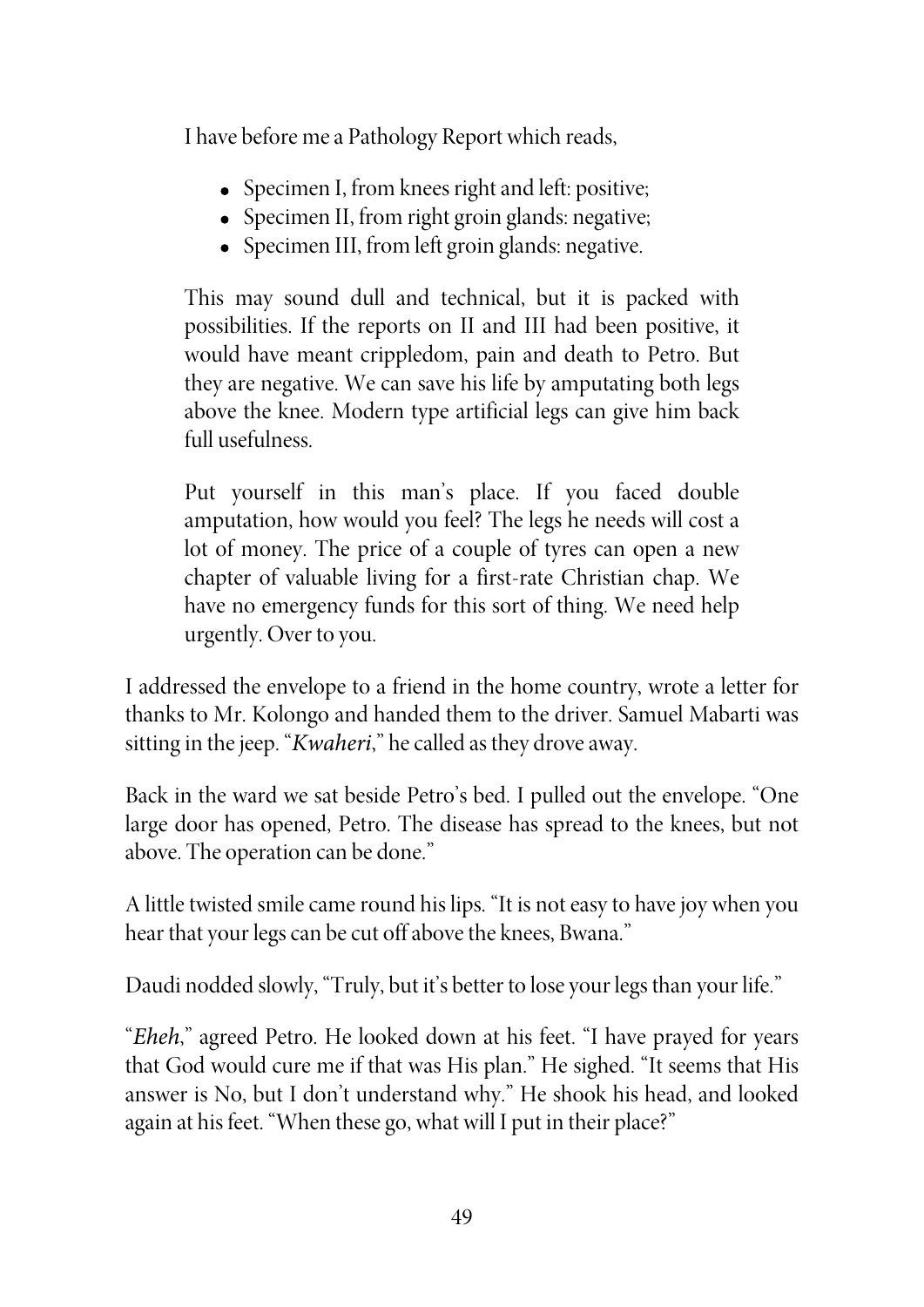"Did you seethelegs that Bwana Samuel was wearing?"

"I saw them—but how can I buy legs like those? I have the hundred shillings I left with Hewa, perhaps that will be enough to buy one or two toes, no more."

I broke in, "These legs are a need, Petro, and the Bible says, 'My God shall supply all your needs according to His riches.' We must ask Him to supply. Money is one of the smaller things."

Together we prayed and asked God to help us in this matter and in every step that lay ahead.

Mboga came running in. "Bwana, a snake has spat in the eye of Mele the milkman!"

When I had dealt with this, Petro was frowning at a page full of figures. "Bwana, if I put aside all my wages without spending one cent, it will take years to pay for those legs. Time and again you've told me that God opens doors to guide us and shuts doors if it is not the way to travel. Truly, one door seems to be open, but directly beyond it is another, and it's locked! It's locked<sup>"</sup>

"There is a way of unlocking that door, Petro. Faith in God is the key. Talk to Him. Tell Him your need, and keep on telling Him. Do you believethat God will do what He promises?"

"I do, but I can't see how He's going to do it."

"If you have faith in Him, that isn't necessary." I beckoned to Baruti and gave him some special instructions, and went outside. "Watch this, everybody, and see if it helps you to understand about faith in God." I produced two equal lengths of strong rope, put one end of each in Petro's hand and the other through the window opposite him across the ward. "These are to help you to sit up in bed. The name of each rope is FAITH, but there's a difference between them. Pull the first one."

He did and it slipped through the window and flopped to the floor. "That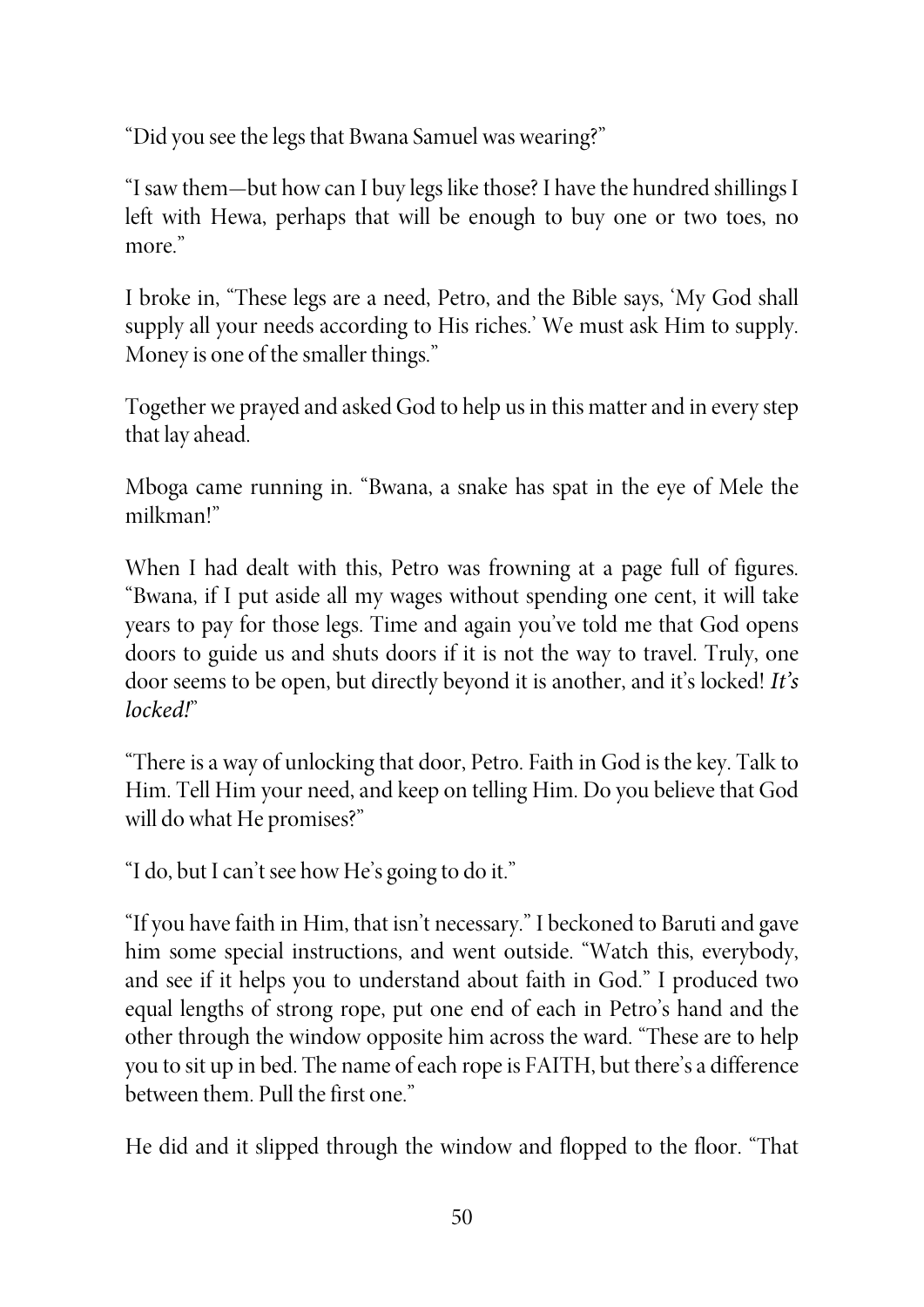one didn't help you much."

Petro shook his head.

"Now try the other." He pulled. It tightened. He sat up, then slowly and certainly he moved, bed and all, to the middle of the ward.

"Koh," laughed Tembo, "someone of strength is at the other end of that rope."

Baruti's grinning face appeared at the window.

"This is the answer. Both ropes are called faith. But understand this, faith by itself is of little use; but faith in God has solid strength to hold and help us. If we hang on firmly to our end of the rope, He is infinitely strong at His end. Think this over, especially you, Petro, as you go to sleep tonight."

In the morning, Petro was humming cheerfully to himself. "Bwana, I've been thinking of your two ropes, and of the doors that are open for me already. They are many. I am praying that God will open the others that are ahead of me<sup>"</sup>

"Excellent, Petro. But remember that no door opens unless you turn the knob. If you do this and give the door a little push and it still doesn't open, look for another door. Never kick the door open, or use a crowbar to force it open."

That day there were storms about, and Petro's feet were particularly sore. In the evening I could see he was feeling down. He sighed. "Two thousand shillings is an awful lot of money, Bwana."

"To us, yes, but not to God. Already I have written to friends in my home country."

Petro nodded, but I could see disappointment written deeply on his face.

There was a commotion at the door. "Not in my ward!" said Mali firmly.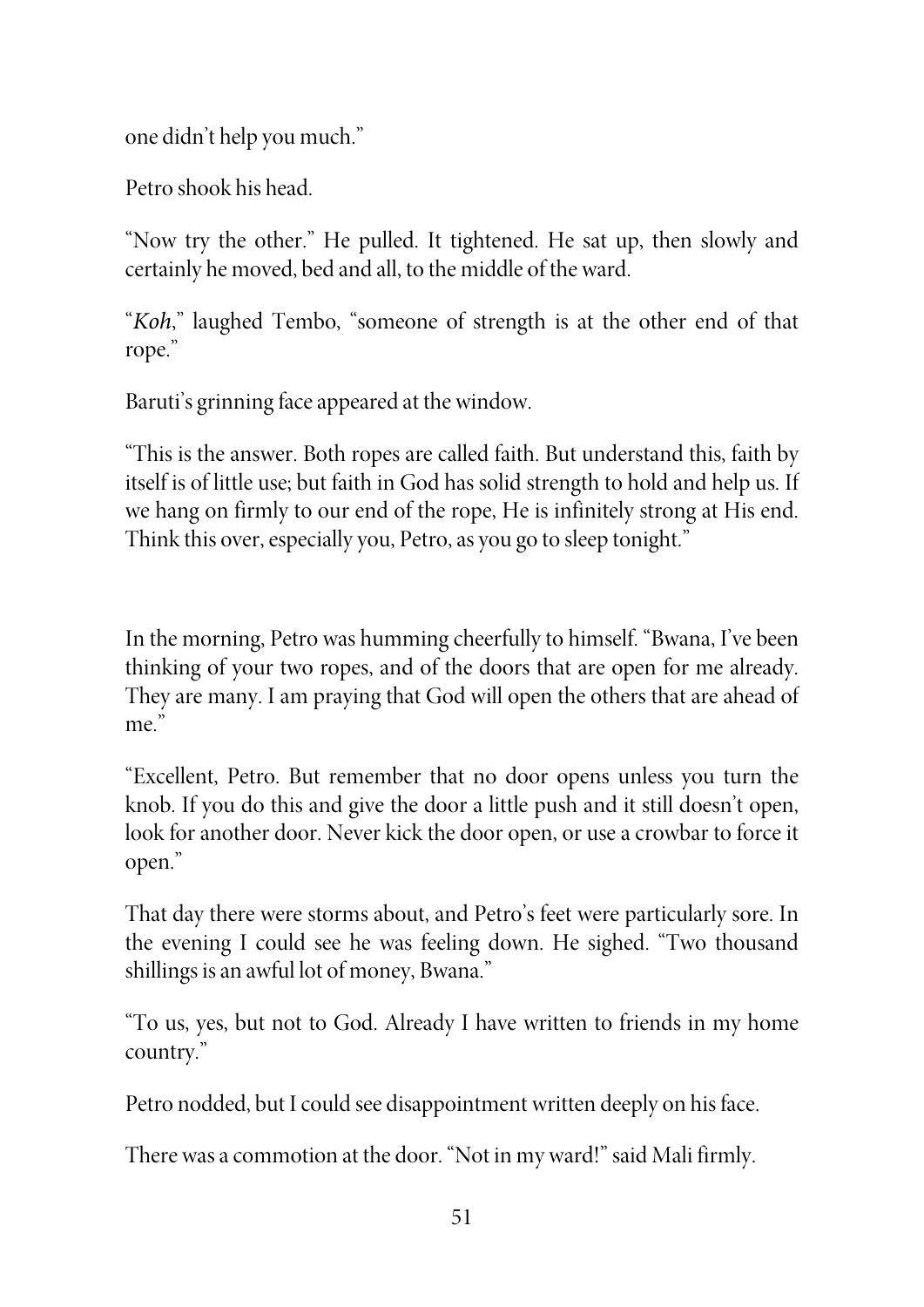"But you've got to!" said Tembo, "They're the Bwana's!" He scampered to my side clutching a number of dead rats by their tails.

"Ugh," said Mali, "takethem outside."

Tembo stood his ground. "I caught them for the Bwana. There are seven large ones and five small."

I viewed the rodents carefully. "I should think they are worth a shilling, Mali<sup>"</sup>

"Truly," shesmiled, "but outside—not in here."

Tembo gleefully took the shilling I held out to him, then he went and placed it in Petro's hand. "Bwana Petro, here is the first money for your legs. I thought of this way of helping when you talked about the rats that gnaw inside your feet." Then he turned to me. "Do you want these, Bwana, or may I roast them for Mosi and myself?"

I grinned. "You may have them, Tembo—all of them."

Petro's face was glowing. "Tembo, you've brought joy into a place that was dark with doubt."

Next morning Daudi took me aside. "Bwana, we can't count on that money Petro left with Hewa. I heard her brother Dolla boasting that he'd taken every shilling of it."

"That must be the reason why Petro has heard no word from her. She fears to tell him the money has gone. But why did she give it to Dolla, Daudi?"

He shrugged. "This Dolla is a man of cunning."

Outside, Dolla was mixing cement, singing as he did so. I didn't catch the words, but Mali did. Indignantly she went to the window and called, "Stop thatevil song!"

Dolla spat and went on singing. Hetipped some water into the dust, scooped up a handful of mud and flung it through the hospital window. Mali and a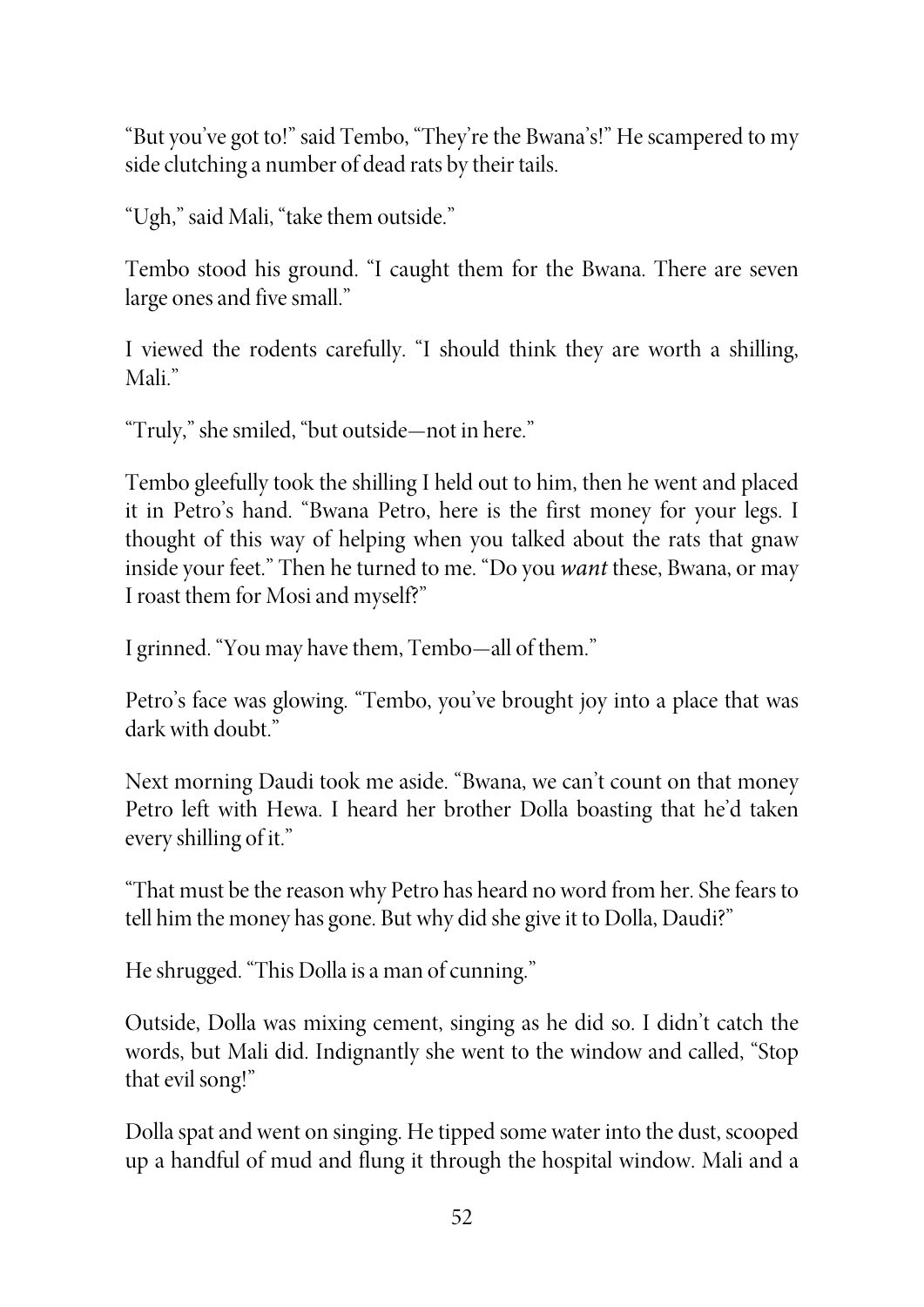junior nurse each grabbed a broom and hurried outside bent on revenge. I was just in time to prevent battle. Dolla threw another handful of mud. "Cut that out, Dolla!"

"Yoh!" said Mali, "he shall scrub the ward where he threw that dirt."

"Shut up, you," jeered Dolla.

He picked up a shovel and came aggressively at me. "Look out, Bwana, he'll cut you in two!" yelled Mboga.

I stood my ground. "Put that down, Dolla."

He swung the shovel. Baruti moved in behind him and prodded him hard with the business end of a spear. "Drop it, or this spear will bite into your thigh."

Dolla stepped sideways, and tripped over a bucket. Out of his pocket dropped a roll of notes. Baruti calmly picked these up and said, "Bwana, I'll clean up the ward. Let him carry on with his work."

"Give me back that money!" shouted Dolla.

"It's not yours, it's Petro's."

"Hewa gave it to me to look after for her."

"We can help her in this matter better than you. She will tell us later what is to be done with the money."

Dolla was fuming, but when he saw the set of Baruti's jaw, he picked up the shovel and went on mixing cement.

Baruti whispered urgently, "We must keep him away from Petro at all costs, Bwana."

All that day he sat by the door playing his *ilimba*. As I passed I heard his voice, "I'm watching everything he does, Bwana. He is a man of danger. He will direct his anger and resentment against Petro, but my eyes will be open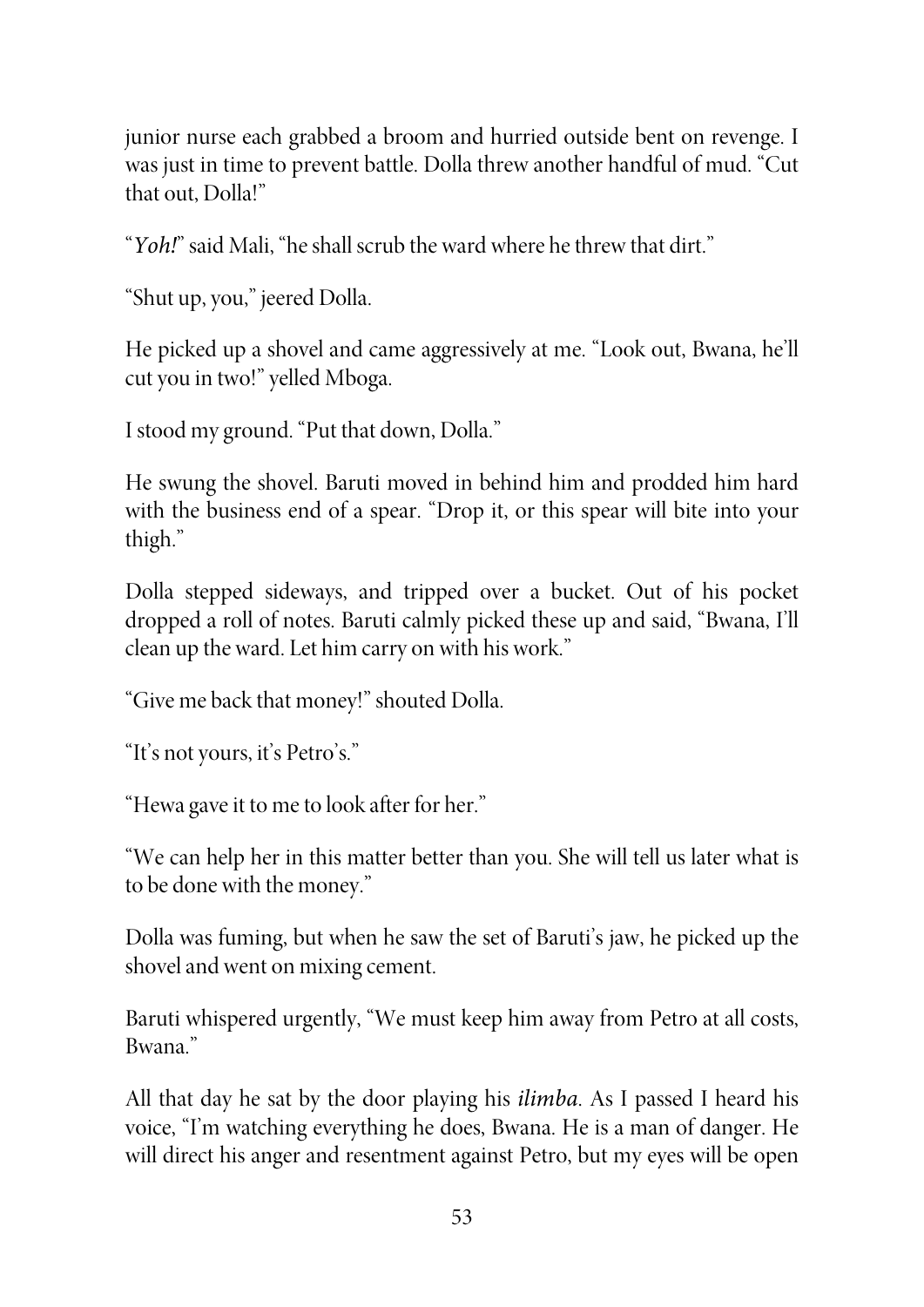at all times."

We were all relieved to see the aerial in place and Dolla stalking off in the direction of Miti's house.

The bus passed him as it came up the hill. Gideon pulled up at the hospital and brought in the mailbag.

"Hongo!" said Petro, as I opened letter after letter, "it will take weeks, long weeks, for your letter to reach your friends; and for them to think and write, more weeks."

I had opened an envelope. Inside was a short and very much to the point note, "I have been in hospital two weeks. They have saved my life and taken away pain that has been severe for months. I am more than thankful. I have thanked the surgeon and the hospital people here. I would like to thank God in a way that is more than words. Enclosed is ten dollars. You will know how to use it."

I translated this for Petro's benefit. Hiseyes grew wide. "Koh! Bwana, and the words of God are, 'Before they call, I will answer.' He has!" He looked at the pile of empty envelopes. "I have a hundred shillings put aside, then there is Tembo's shilling, and this hundred. Yoh! We have started well."

Baruti shook his head. "I have news. Much has happened to those hundred shillings of yours. Hewa paid them to Dolla for charms and medicines to keep herself and Aramu from being damaged by spells. Dolla has a clever tongue, and Hewa's mind is not clear on these things." Baruti grinned widely. "But there is some joy in the situation. Today we recovered fifty shillings of the money. It fell from Dolla's pocket."

"Koh!" said Petro. "That's something. But, poor Hewa, if only I could walk again and help her."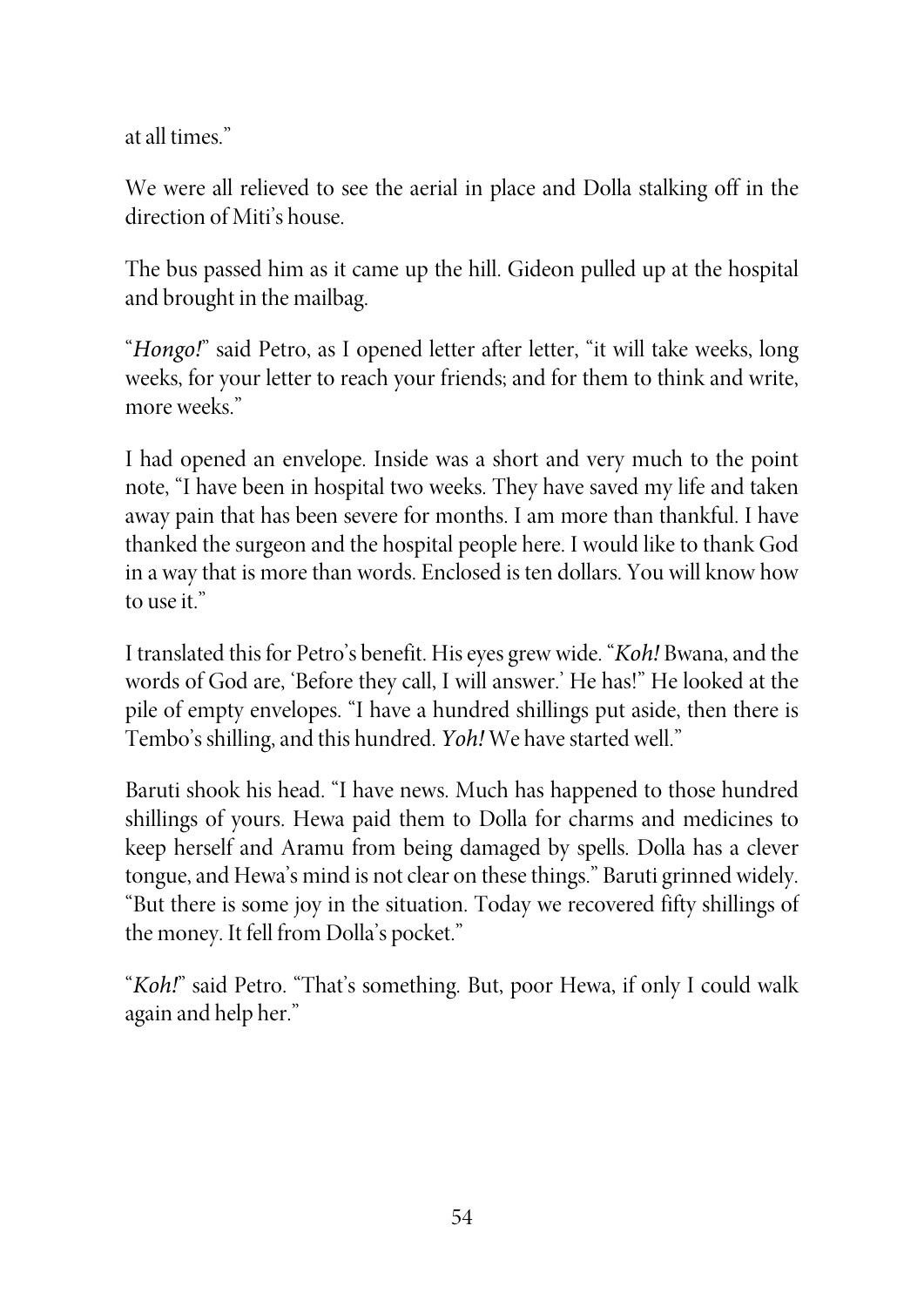## **Harsh Cough**

Hewa stood in the doorway. The small boy beside her coughed in a way that shook his frail body.

"Karibu, come in, Hewa." I brought her a chair and a stool for the boy. "What's the news?"

"Good, Bwana." Shesighed, "But our troubles are many."

"What is your news, Aramu?"

"Good, Bwana, but I would have joy to see my father's face."

The last time I had seen Hewa she had been trimly dressed. Today she was barefooted and wearing the cheapest of black cloths. She put her head in her hands. "Bwana, what's to become of us?"

Around her neck was a charm; others dangled on the boy's painfully thin ankles. She drew her son close to her. "The child is ill; we have no food, no money. Nothing."

"Hongo! Hewa. Petro spoke of a hundred shillings that heleft with you."

Sheshrugged.

Mwendwa was passing. "Please take Aramu to see his father." The boy took her hand and they went towards the ward.

"Have you seen Dolla lately, Hewa?"

Startled, shelooked up at me. "Dolla?"

"Yes, your brother. Did you not give the hundred shillings to him to buy native medicines and charms?"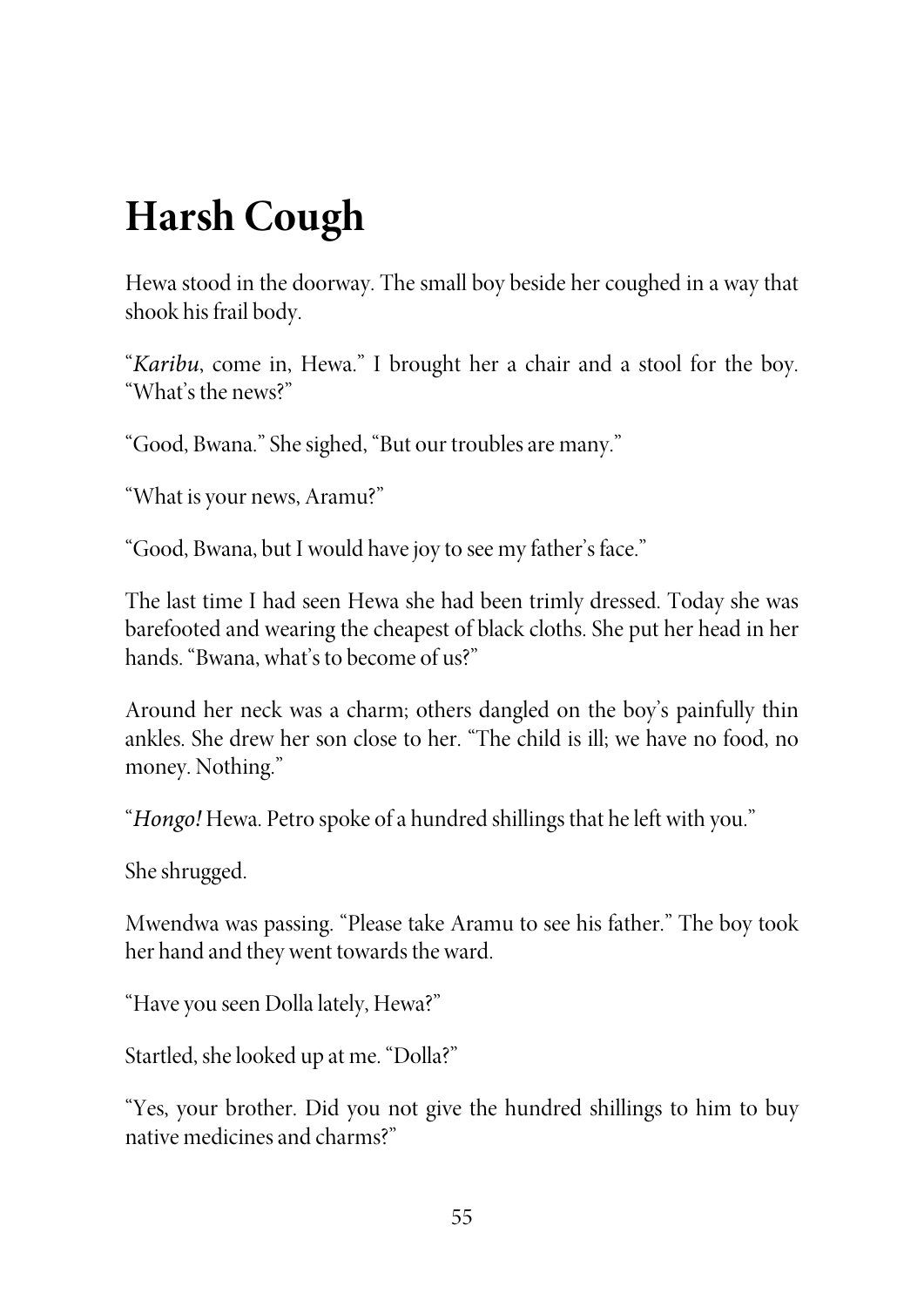Her lips were framed to deny this, then she slumped back in the chair. "I had fear, Bwana. The sort of fear that you cannot understand."

I nodded. "But you gave him the money, Hewa?"

"Eheh. I gave him the money."

"Did you know that he kept half of it for himself?"

She sat bolt upright. "Koh! He didn't."

"Yes, he did. And we have it here."

"Hongo! What will Petro say?"

"Why not go and talk with him?"

She looked away. "Bwana, is his sickness very great?"

"It is, Hewa. His feet are so bad that they must be removed."

She stared at me. "Then this is the end! What's to become of us?" She wrung her hands.

"No, Hewa, all can be well. These days metal legs can be bought that fit so well that he will work again without difficulty. Come and talk with him."

Reluctantly she followed me into the ward. Petro's face beamed as she walked slowly towards his bed. He spoke in a low voice, but she seemed to take no notice. She did not come close and her wide staring eyes seemed to look right through him. Then she pulled a corner of the black cloth over her face and slumped down on the floor.

"Hewa, forgive me for my anger." She gave no sign of hearing him; her voice came in a sing-song dirge: "They will cut off your feet, cut them off, and we will have famine in our house..."

"No," said Petro, "that will not happen. Don't you understand, God will…"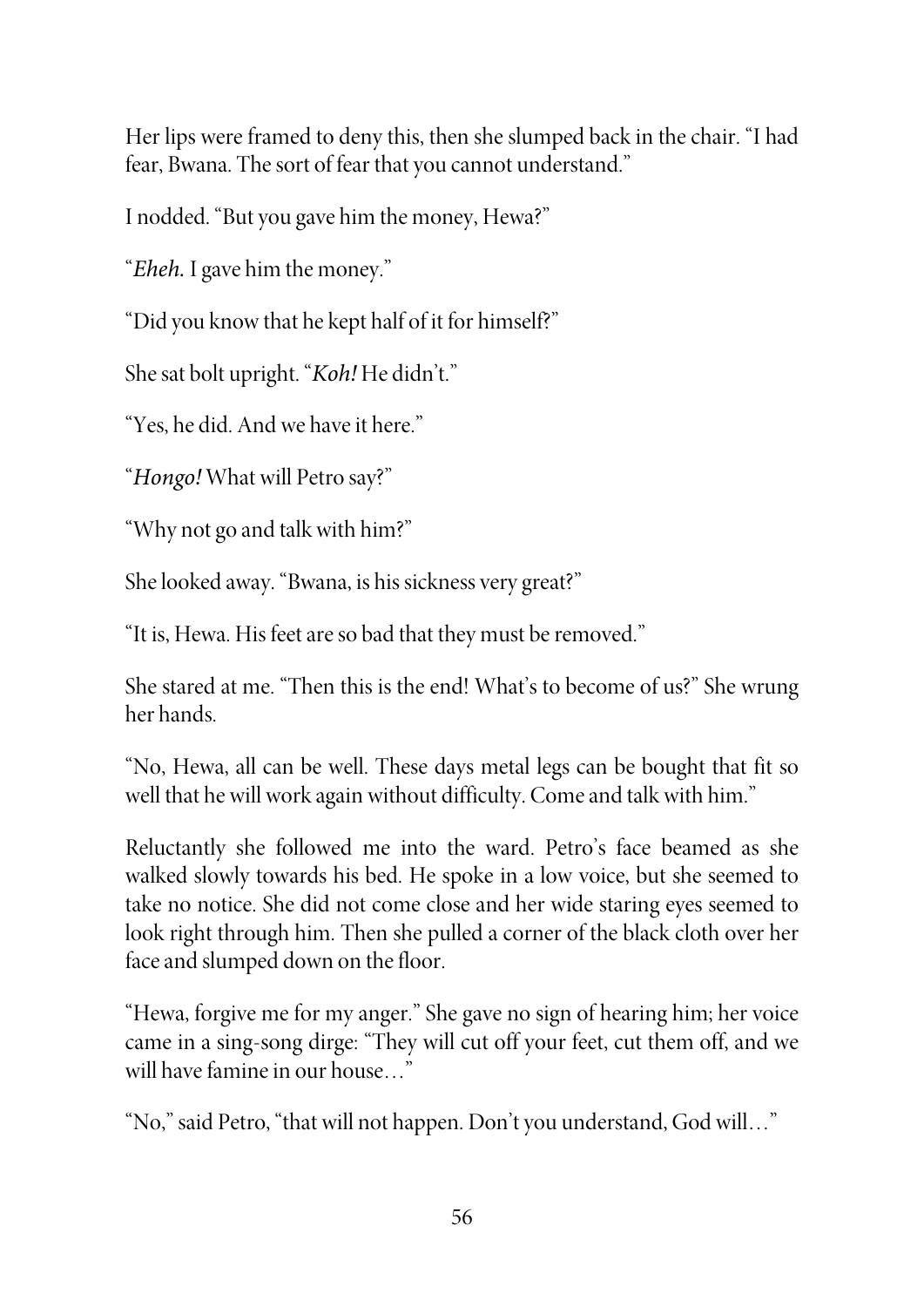Hewa struggled to her feet. Aramu shivered and shrank back from her. "God? God? What has He done for us?" She burst into tears and grasping her small son by the arm she dragged him from the ward into the half darkness.

Mboga called me, "Bwana, the radio telephone rings!"

I ran to the office. There was a lot of static. "Storms about, Daudi."

"Eheh," he agreed, "more than one sort! This visit of Hewa's has not helped, not even a little."

Abruptly from the machine came a voice. "Nairobi Base calling Mvumi Hospital. Are you receiving me? Over."

"Mvumi Hospital. Receiving you loud and clear. Over."

Then Dr. Forrest's voice came through the speaker, "Hullo, Mvumi. Sorry to report my hand is infected. I won't be with you for at least a month. Surgically I'm out of the firing line. What progress have you made with those people with troublesomelegs? Over."

"Mosi, the boy with the twisted legs, is slowly improving. Petro is much the same. His feet still give him misery. Over."

I was barely able to sort out the surgeon's voice from the crackle of static. "I haven't forgotten him. There is no chance of any support for his mechanical legs at this end. However, Mabarti is prowling round and seems to be on to something. Why don't you operate on the boy yourself; make it a three stage affair. I must go. Be in touch with you this day next week. Call me if anything new happens. Kwaheri. Over and out."

I turned the set off and looked at Daudi. "I'm going to see Petro now, Daudi."

We bent over his bed. "Another door shut, Petro. Dr. Forrest cannot operate for a month. He said there is no news of legs so far—or money to buy them."

"Heeh! Bwana. Let me also say that my news is good." And then in almost a whisper, "But, but, but, but."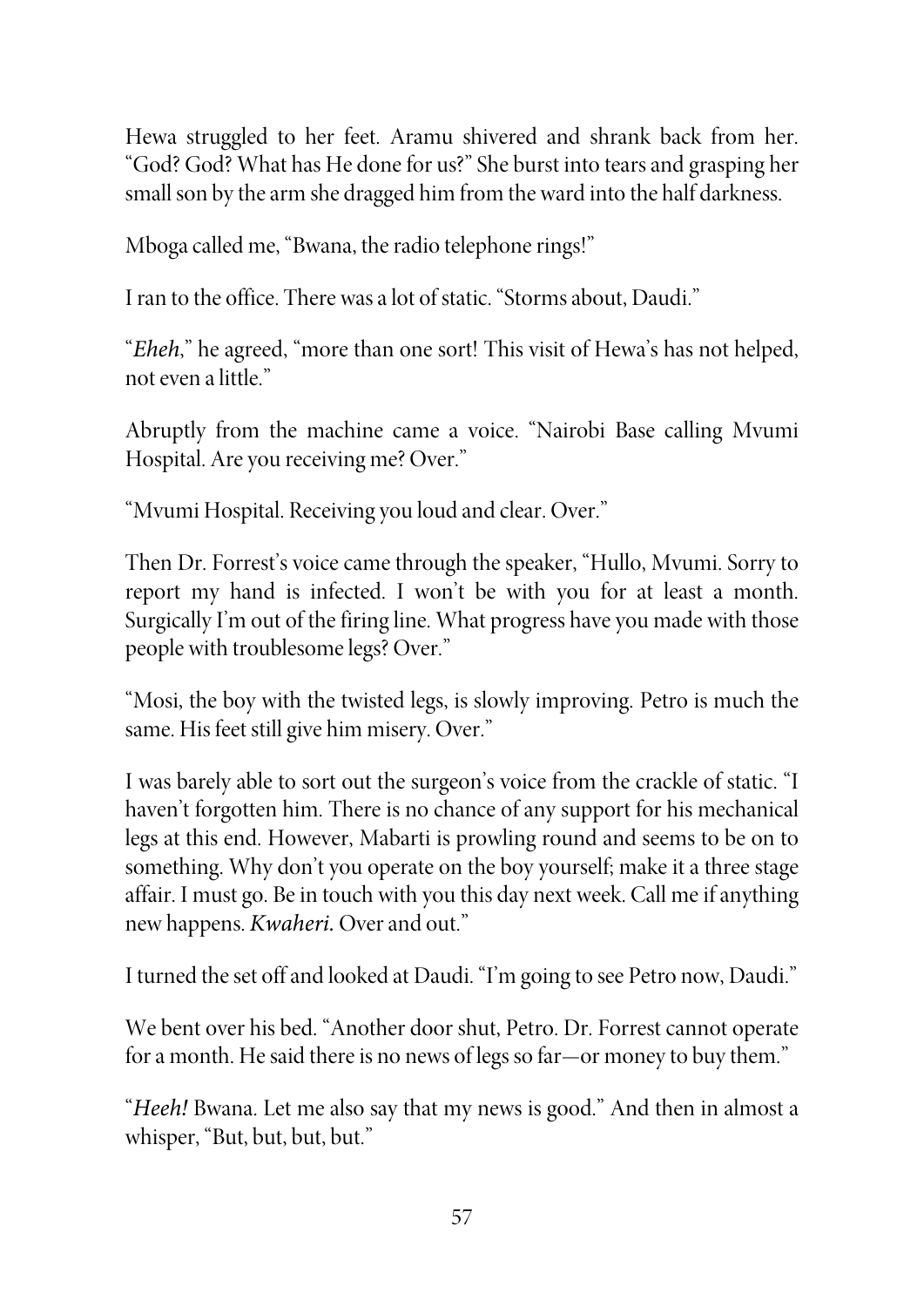I ran my fingers down his shinbone. "The pain?"

He nodded. "Truly! But I have also a deep ache in my heart. For many days it was there because no word came from Hewa, but today you saw and you heard."

I nodded.

"Bwana, did you see my child? He's very sick."

"Eheh! And so is your wife. She's sick with fear."

Petro nodded. "The trouble is, Bwana, she has small faith in God. Deep within her is faith in the old ways, in magic, in spells, and the fear of witchcraft grips her and she doesn't know what to do. I know what needs to be done. But there is no way to do it."

I sat down and leaned back in thechair. "Behold! God is asleep?"

Helooked at me with astonishment.

"I didn't say that, Petro. I am only quoting Miti."

"Kah!" said Petro sitting up. "I see it. You have opened my mind with these words. I have the answer, God's own answer." From under his pillow he pulled his Bible. He flicked over the pages and read, "The Lord is your keeper," and "He that keeps you will not slumber." He smiled. "This is what I keep telling Mosi."

"Read on, Petro. See, it says, 'He will keep your going out and yourcoming in from this day and for ever.'"

Petro smiled, "Heeh! I have wasted much time with fears. Faith in God is better."

Baruti followed me out into the warm African night. "Bwana, you wanted me?"

"Neheeh! Baruti, you hunt animals with skill. You move through shadows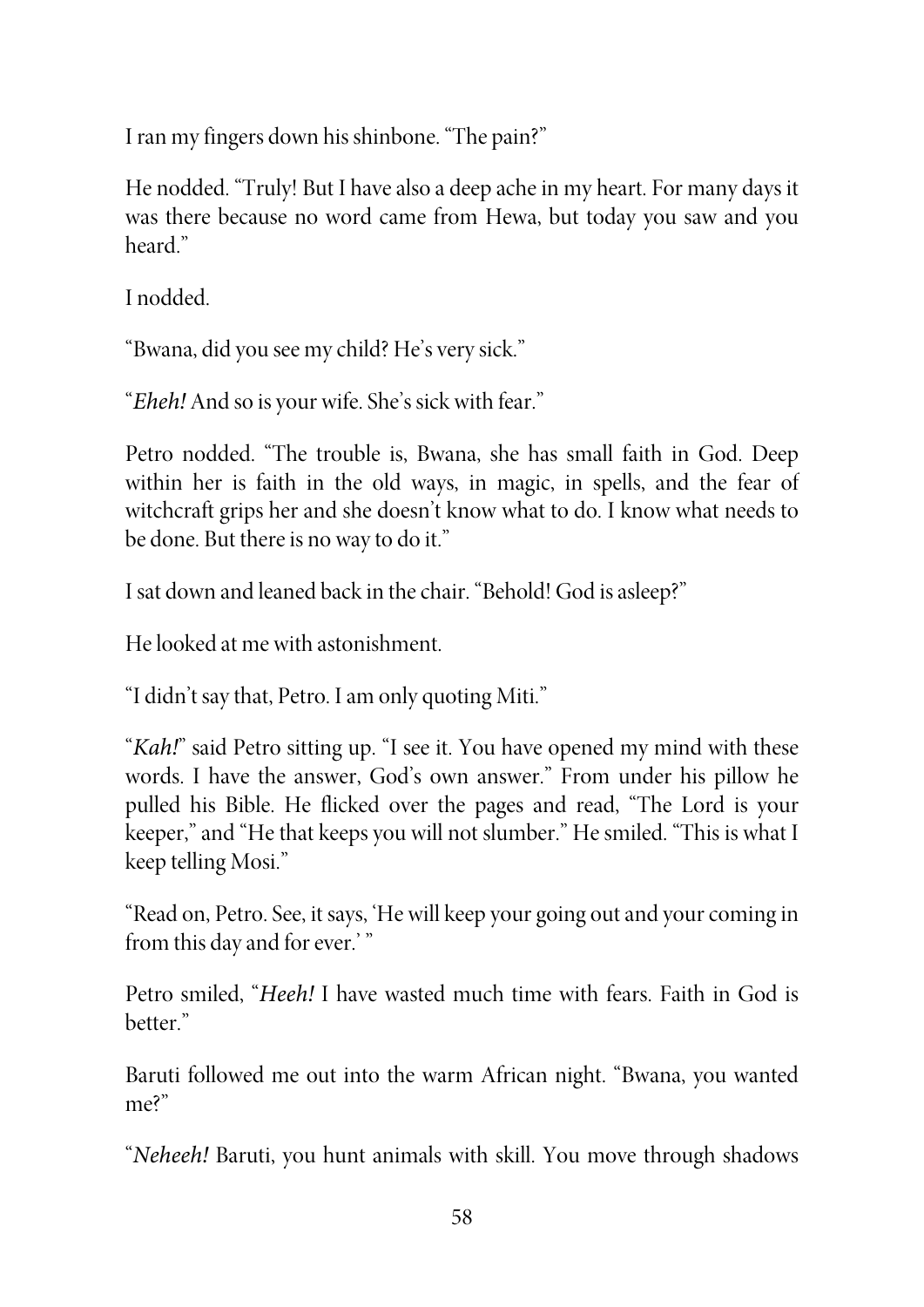and are not noticed."

"Eheh, but this plaster of mine makes me moveslowly."

"We'll take it off now. Use your spear to lean on if the leg feels tired, but I would like you to keep close to Hewa and see what happens. The moon is large tonight."

"I will do this. And Bwana, when you remove this old friend from my leg, do it carefully. I will keep it to remind me of the strong bone outside my skin which helped me when my own bones had not enough strength. When others notice it and speak of it, I shall tell them what Jesus does to strengthen our weakness."

A few minutes later I watched him as he moved out into the shadows and seemed to disappear. His voice came softly, "Bwana, I am even now on my way."

Baruti went straight towards the place where Miti's house seemed to crouch in the gloom. He moved from shadow to shadow soundlessly. When he was within view of the house he saw Hewa and Aramu trudging along the road below. They turned off and stood outside Miti's door. Hewa looked anxiously this way and that and then called, "Hodi?"

Through the door stalked a tall figure. He stood looking beyond Hewa and then squatted down on his heels. Baruti could see his lips moving, but no sound reached him. He moved closer, and Hewa's voice came, "They will cut off his legs. They say that others of iron will be madefor him, and that he will walk successfully with these."

Miti laughed harshly. "Words of no wisdom."

The moon was well up. Baruti watched the medicine man pick up a pair of cowhide sandals. He moved like someone in an hypnotic trance to a patch of moonlight. "The spirits shall tell us of this matter," he said, spitting on the sandals and throwing them briskly onto the ground. Hewa stood well back.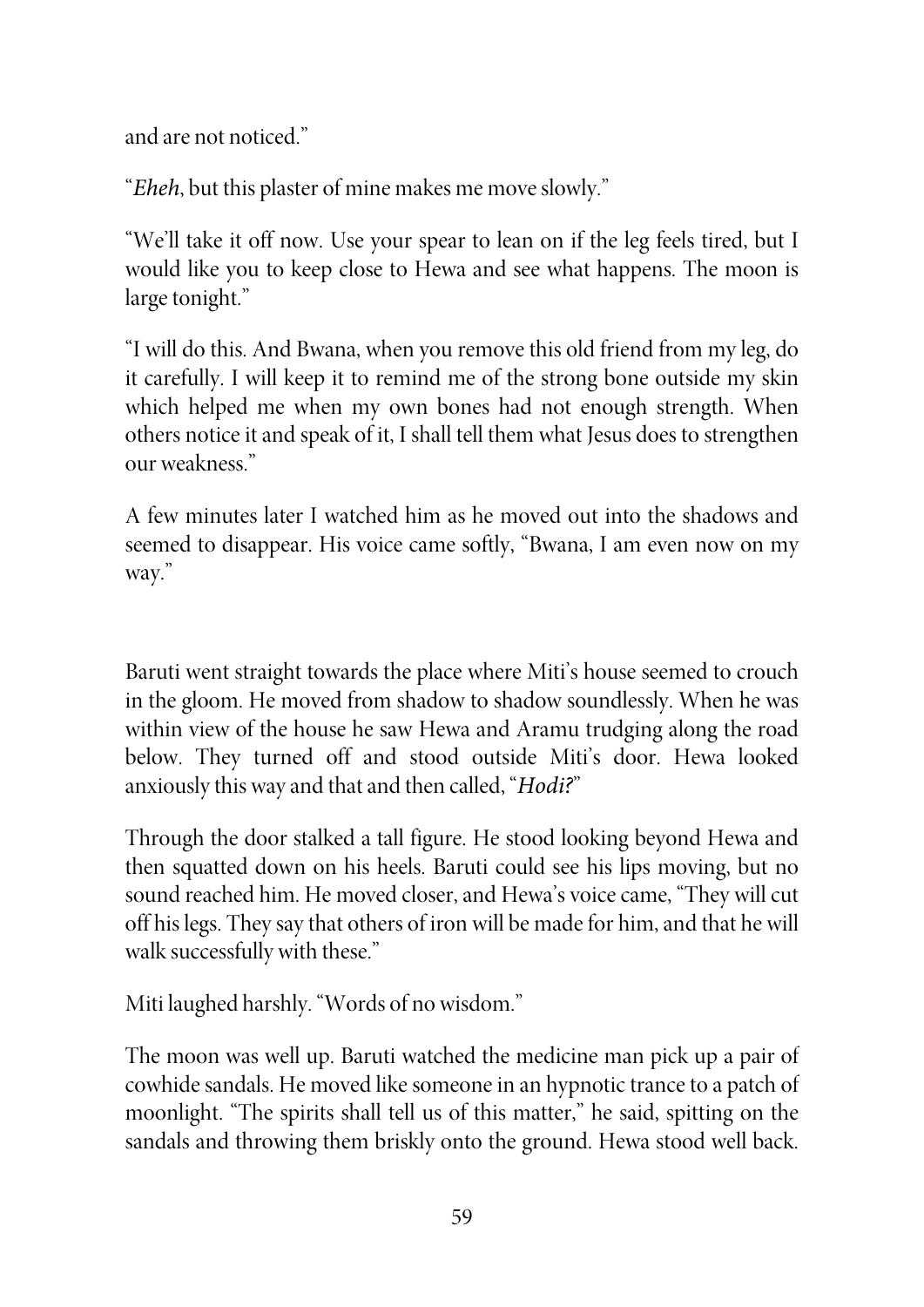Baruti could see her trembling all over. Three times Miti threw the shoes, then he rocked to and fro and said in a toneless voice, "He will die. Petro will die."

Huddled on the ground, Aramu shivered violently. His eyes hooded and then he started to sing in a queer shrill voice. Miti grabbed Hewa by the shoulder, "Clear out and take him with you."

Hewa picked the boy up and ran wildly down the hill the way she had come. On and on she went until at lastexhausted shestumbled to her knees under a thornbush. She gasped, "What shall I do? Oh, what shall I do?"

Aramu cried, "Look, my mother, look ahead of us!"

Moving towards them with its strange stilted gait was a chameleon, stark white and ghostly. Hewa screamed, picked up the boy and regardless of thorns dashed off at right angles to the path they had travelled. Shecameto a dry river bed and almost collapsed into the deep shadow of a mango tree. Suddenly she started to pray, "Oh God, oh God, what shall I do?"

A deep voice replied, "I think I can help."

Hewa gaped, and swung round. She could see a vague shape moving towards her. Petrified she watched. "Don't be afraid. It is I, Baruti." He sat down beside her and ran his fingers through Aramu's hair. "There is a way out of all this, if only you will follow it." Heleaned back against thetree. "You know the words of God. They have lodged in your head, but they haven't grown down into your heart and your life. You talk about Almighty God, but you doubt that His strength is sufficient to help you out of this trouble."

"Kah!" whispered the girl, "I do not know what to think. It's all right for you to talk like this—to pray, and to say that God is near to you…!" Hewa waved her hands hopelessly. "On my path I meet only things of fear and witchcraft, and people whose faces are turned towards Shaitan the devil!"

Baruti nodded quietly. "Eheh, but faith in God is the strong spear in your hand to change all this. When God says a thing, He means it, and when He promises a thing, it will happen provided that you want to be a member of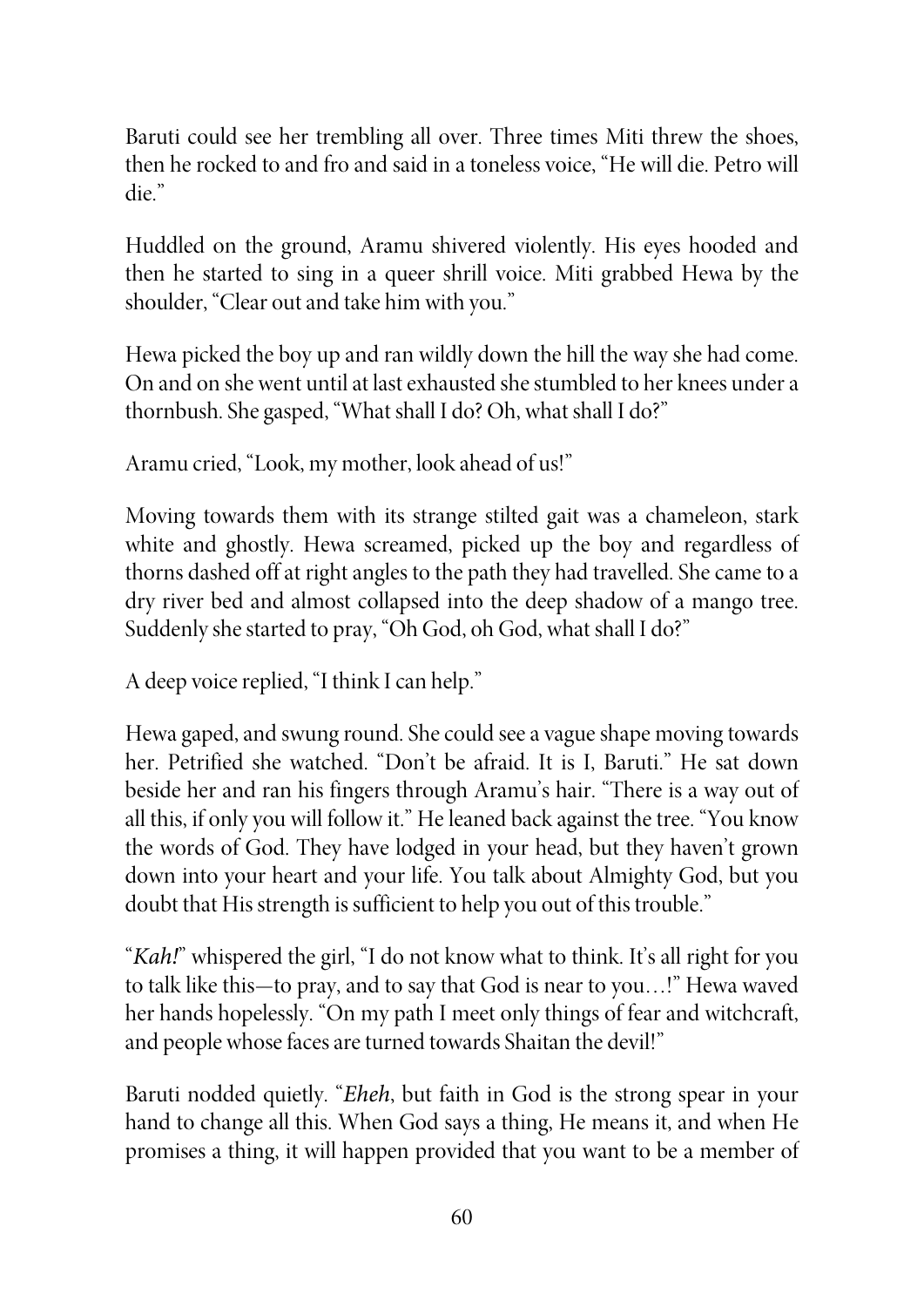His family and travel His way, and make Him the chief of your life. Behold, life is like the path in front of us here. See? One direction it winds uphill—it is steep. The other way it runs downhill, into sand that trips your feet, and into the shadow that blinds your eyes. You can't sit here all the time, Hewa—you must move one way or the other—uphill or down. The way of faith in God is uphill, but the other way…"

He was interrupted by two figures walking unsteadily downhill. One of them held a long-necked gourd. Hewa clutched Aramu closer to her, and they huddled behind the trunk of the mango tree.

"Yoh!" she muttered, "it is my brother Dolla."

"Neheeh!" agreed Baruti, "and in that gourd is the strong drink that they make from honey—a drink that breeds quarrels."

A particularly loud laugh came from Dolla.

Hewa shuddered. "Baruti, I have fear..."

They waited till the revellers had disappeared from sight, then Baruti said, "Come, let us go," and picking Aramu up led the way back to the hospital.

"You need have no fear travelling with me," he said quietly as they moved uphill, "I have my spear here to protect, and my arm is strong. In the great safari of life, when you are one of His flock, there is also nothing to fear." Then in the same quiet voice he recited the Shepherd's Psalm. In the middle he stopped. "Aramu, let these words stay in your head and in your heart: 'I will fear no evil for You are with me.'" He put the shaft of the spear into the boy's hand. "Hold this."

The small boy shook his head, "It is too heavy for me."

"Eheh," nodded Baruti, "but it is just right for my hand. Listen again: 'I will fear no evil for You are with me, Your rod and staff comfort me.'"

They came round the corner. The lights of the hospital were ahead. Baruti stopped at the gate. "Sit here for a moment, and I will speak to the Bwana."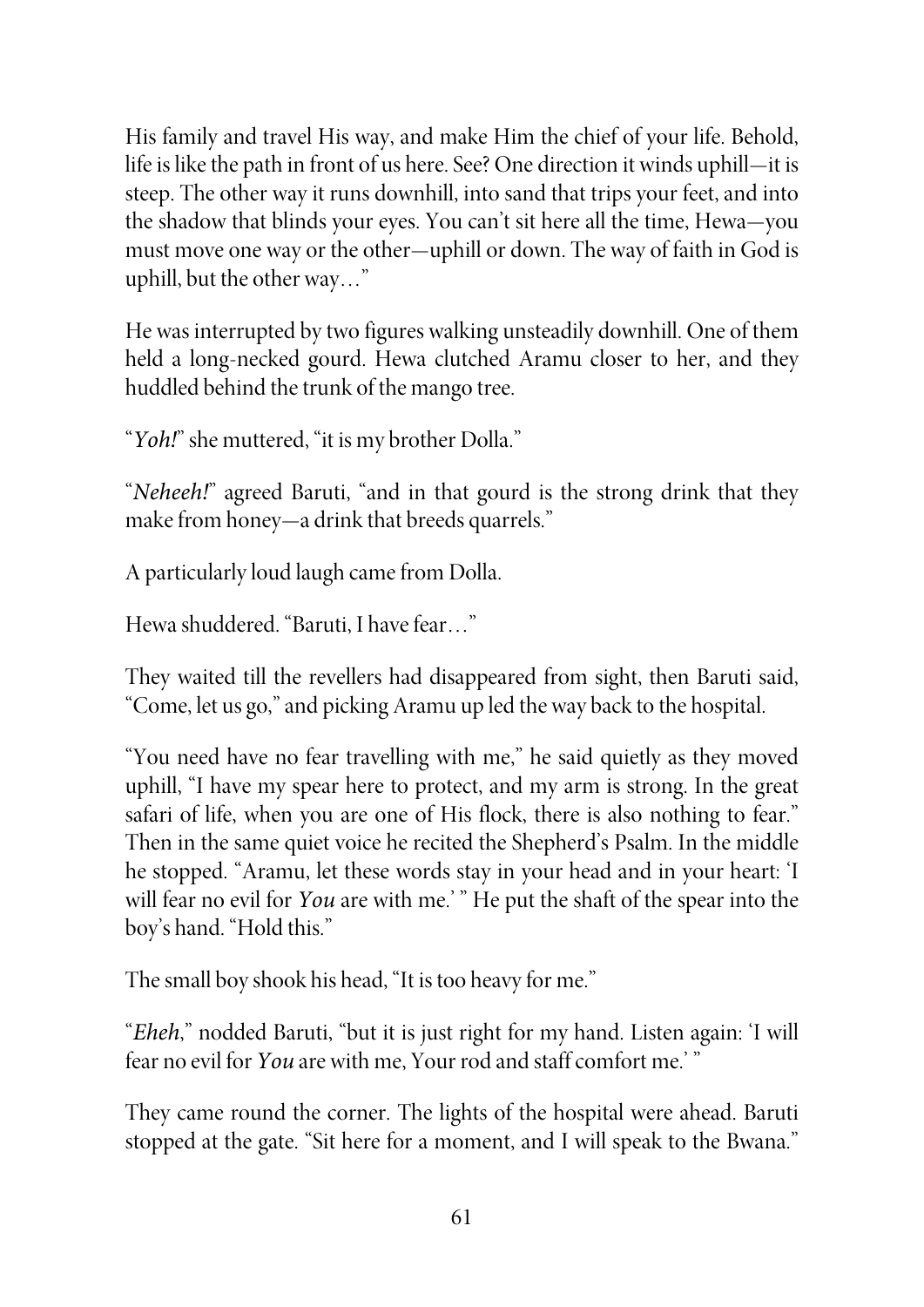He walked quietly into the ward.

Mosi was propped up in the corner bed and Tembo sprawled across the bottom of it. Petro had been reading them a story from the Bible when I had come on the evening round. Mosi looked up at me, "Bwana, I have words to ask."

"Ask them then."

"Bwana, why does God let people have pain in their bodies?" His large brown eyes echoed his question.

"When God made pain, Mosi, He made it to be a useful thing—a warning signal. Now, if you tread on a hot stone pain calls 'Danger!' Otherwise your foot would just burn. Stand on a thorn, and pain stabs its warning. If sand in your eye did not hurt you might leave it there and your eye would be damaged."

The boy nodded slowly. "Heheh, but God does not like you to have pain, does He?"

"No, Mosi, He lets it be the warning signal so that you can keep away from trouble. But, Mosi, when sin came into the world with it came disease. This brought a flood of pain and it did damage worsethan hot stones or thorns or grit. When sin comes into anyone's life it brings twistings and trouble and suffering."

"But can't God stop pain?"

"He can, yes. That's one of the reasons I'm here—to deal with the things that cause pain. We can kill germs with pills, and we can straighten bones by operations, and we can tell the people of the Lord Jesus Christ who cures the sickness of our souls."

Then I saw Baruti. "Hongo, have you news?"

"Eheh, I have brought a child who needs a cot, and a woman who has sickness deep within her."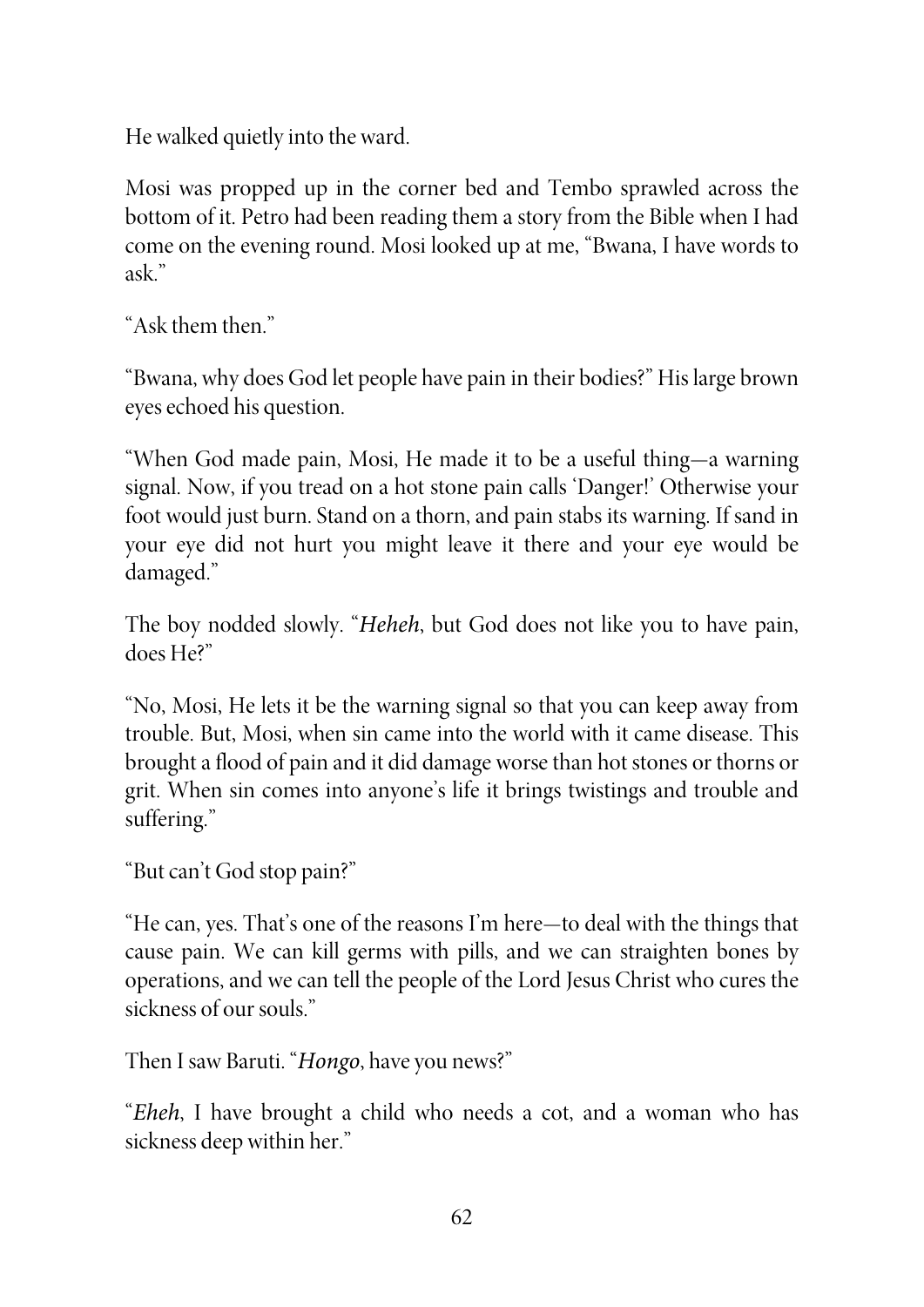Half an hour later a small boy in a trim cot smiled up into Petro's face. "I shall sleep with peace in this small bed next to yours, O my father."

I smiled. "You will, Aramu, but first I must pima—examine yourchest."

He looked up at me and smiled as I tapped the middle finger of my left hand with the middle finger of my right. "Hongo! Bwana, when you do that, it tickles."

"Eheh, Aramu, and this thing with which I hear the noise beneath your ribs, this tickles a little also." I listened carefully, and pushed him gently forward to listen to his back. He coughed heavily, and then said huskily, "Bwana, every time I bend like that I cough."

"Truly, Aramu. I am going to show you an easy way of helping this chest of yours. Every morning and every evening I want you to lie like this…" I stretched across the bed and hung over at right angles, my head close to the floor. "Can you do that?"

"Eheh, but I will cough, Bwana."

"I want you to cough. There is trouble in your lungs and if you can cough up the evil stuff that is within you then it will help everything to heal inside."

"Bwana,"cried Tembo, "you do thateasily. But if Aramu tries he may fall and hurt his head. But if I hold his legs this will help."

"It would indeed. Aramu, how would you like to have the strength of an elephant holding your legs while you cough as hard as you can?"

"*Eheh*, it would be fun," smiled the boy.

He smiled at his father and closed his eyes. Petro's voice was husky, "Sleep with peace, my son."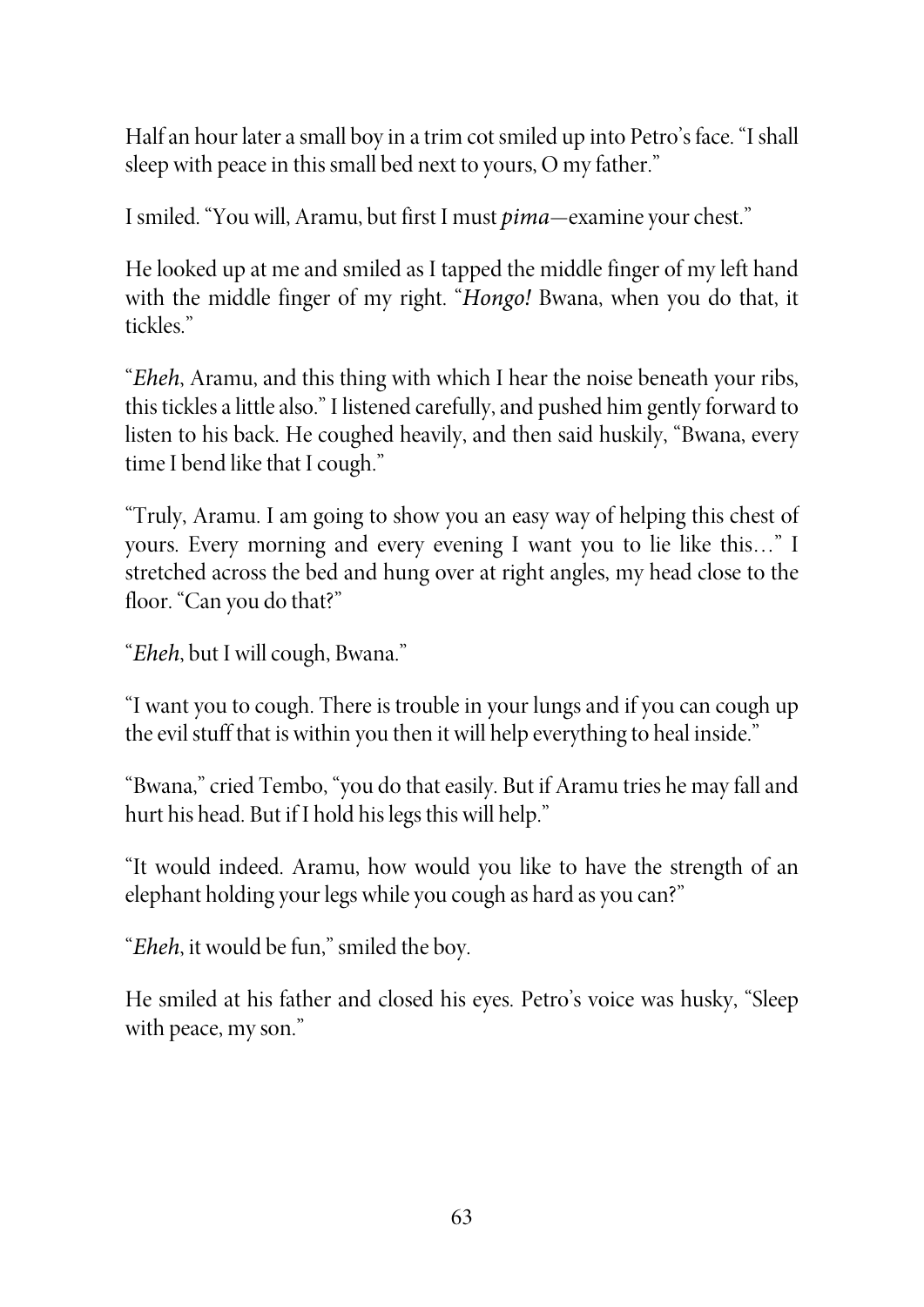## **Second-Hand Legs**

"Aramu does his upside down exercises and hiscough grows less, Petro."

"Things look better, Bwana. But hasn't the time gone slowly these two weeks?"

"Cheer up," laughed Daudi, "I have news. While you were operating, the D.C. sent a special message. He says that a man who calls himself Winston Churchill Lugu is on his way to see you, travelling by taxi."

"That's something new, Daudi. A taxi?"

"*Eheh*. There is a man in Dodoma who has a second-hand car, which he calls 'Magnificent Taxi Service.' Mr. Kolongo's words are these: Lugu loves talking. Let him talk, for there are those who want to speak to him about the artificial legs that he wants to sell us."

"Hongo! It sounds involved, but interesting."

Daudi grinned. Mboga walked past the window. I caught his eye. "A special job for you, that will bring peculiar joy to your heart."

He beamed, "Bwana, my ears are hungry."

"Before long a car will arrive which calls itself a taxi. In it is a man named Winston Churchill Lugu. Now I want you to take a potato and push it firmly over the exhaust pipe of that machine. Do this with thoroughness and secrecy for I do not want this man to go until such time as Mr. Kolongo arrives."

Mboga was entering into the spirit of the thing. He held an imaginary microphone in his hand and said, "Receiving you loud and clear, Bwana. Message understood. The work will be carried through as you instruct, with joy. Over and out."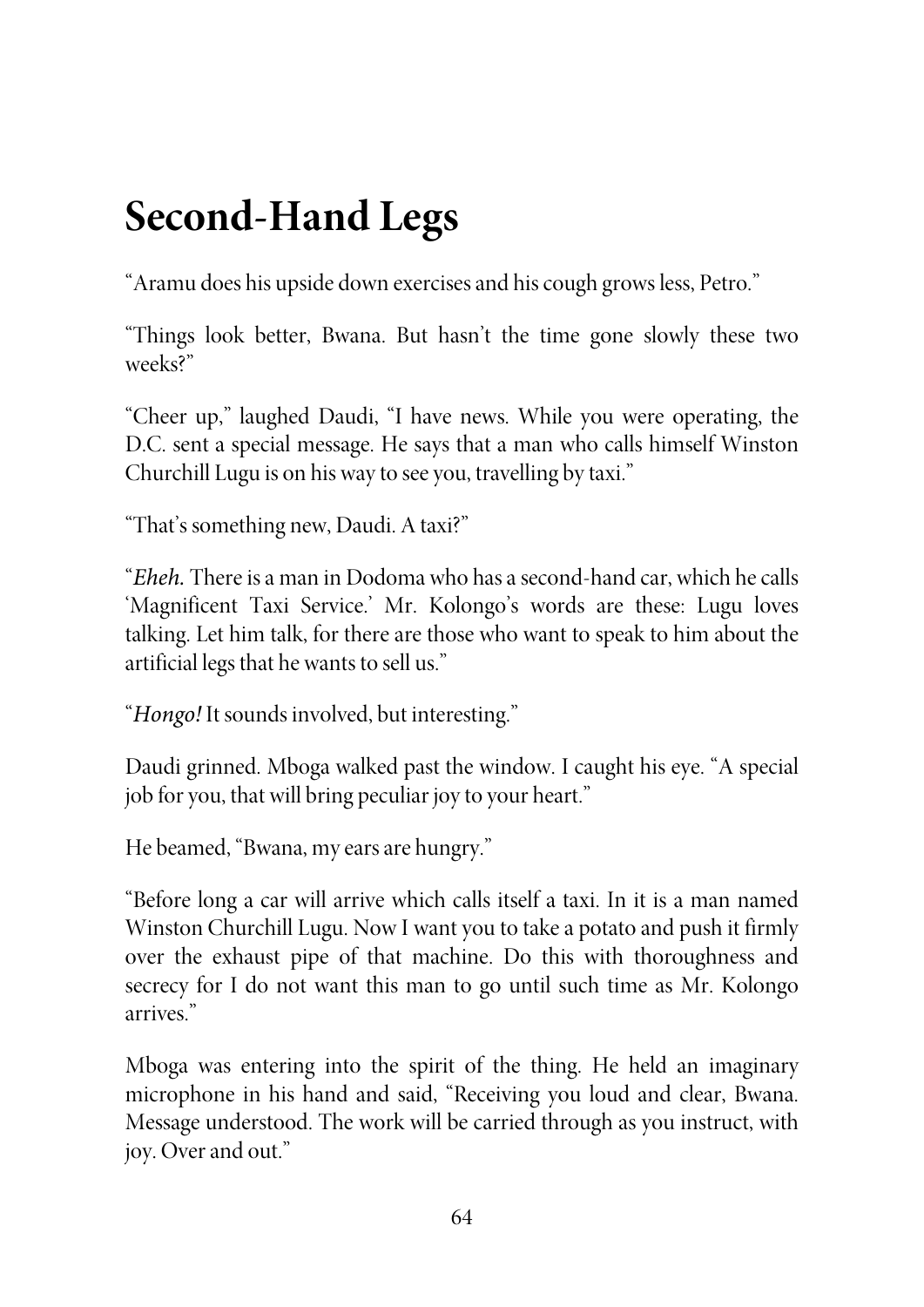"Good man. Keep close."

He grinned delightedly. "I will be there, Bwana."

Tembo came up. "And what can I do, Bwana?"

"Watch theroad through the hills. If you see a cloud of dust tell me at once."

"*Eheh!*" His eyes glistened with importance.

"This sounds interesting, Bwana," said Petro. "Legs for sale?"

"Things are working out, Petro…"

Tembo rushed in, "Bwana, much dust, a-w-a-a-y along theroad."

We watched an old model car rattle up the hill and pull up outside the hospital. On its side was written in large red letters, MAGNIFICENT TAXI COMPANY. Its battered door swung squeakily open and out stepped a rather fat, smiling, affable man. He hurried across to me smiling broadly. "Good morning, sir."

"Good morning."

"Charming weather we have in this part of the country."

"Yes," I agreed.

"I am delighted to have the opportunity of coming out and seeing your most valuable and useful hospital."

This time I said nothing, but his smile only broadened.

"I am sure too that you will be delighted in what I have brought out." He produced a brown paper parcel from the back of the taxi. It was half as big as himself. "A little bird has told me," he smirked, "that you have need of what I have available." He started unwrapping, and then produced with a flourish four beautifully made artificial legs. Daudi's eyes were popping out of his head. Mboga took this strategic opportunity, I noticed, to move behind the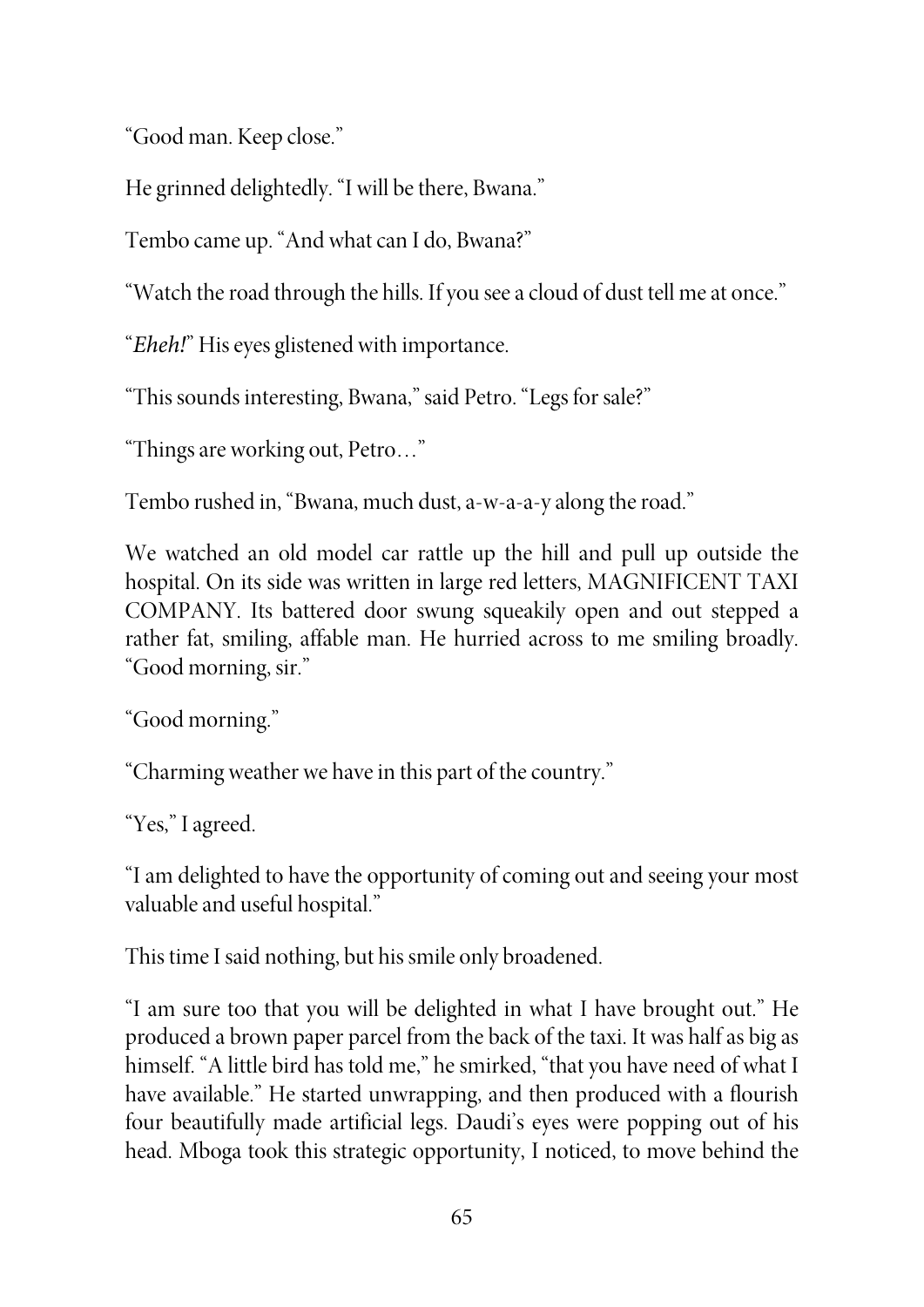taxi.

The expert salesman, who was smiling at us, dramatically stopped. His face became serious. "Forgive me, I have not introduced myself. Winston Churchill Lugu is my name. And these limbs have a very sorrowful association to me. They were my brother's, Doctor. It was very sad. He had the misfortune to fall under a train. These were made for him. Beautiful, are they not? Custom made. All British."

"Did you see your brother while he was in hospital?"

"Oh yes, I visited him regularly."

"Where was this?"

"At Moshi, on the slopes of Mt. Kilimanjaro. Beautiful country."

"And who was the doctor who did the operation?"

"An Indian doctor—most skilful man. Most attentive. But his name is very hard to pronounce. You understand how these Indian words are, do you not?"

The whole story sounded thin to me. I beckoned to Mboga. "Mboga, will you make a deal with this man, please?" As I asked the question, my eyes fixed on him asking another. Mboga grinned, "Certainly, Bwana, and you will be pleased to know that the potato is cooking nicely."

Lugu shrugged his shoulders. "Perhaps we could sit in the shade and talk about this matter in comfort."

"It is a good suggestion, Mr. Lugu. Would you please carry on negotiations with my assistant here, and you had better use Swahili so that he may understand fully."

Mboga whispered, "There is something wrong about this, Bwana. I can smell many rats."

I grinned at him. "My nose also tells me the same story. But that will not stop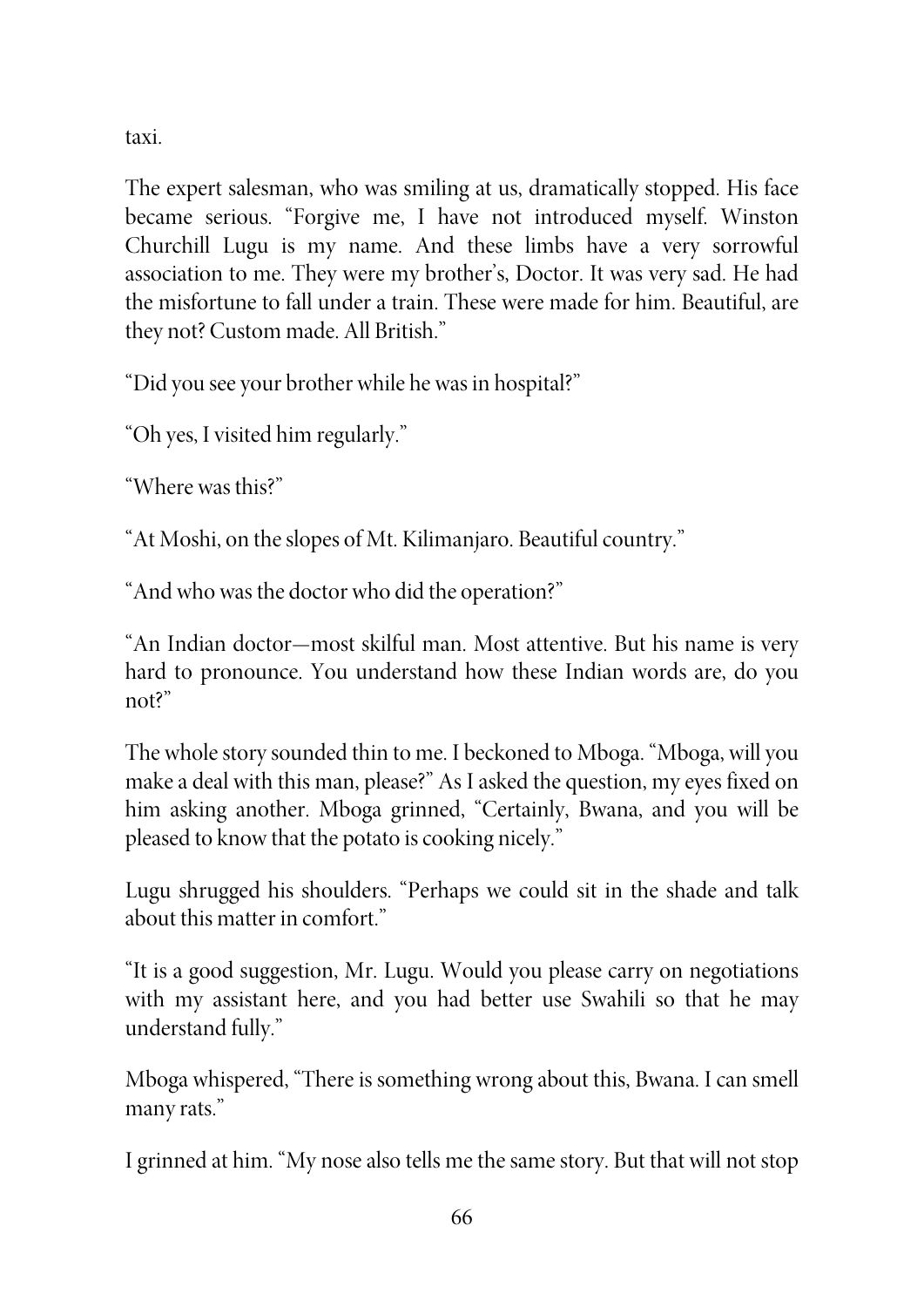you bargaining. Imagine that you have 500 shillings to spend." He nodded.

Mali walked up briskly. "Doctor, the wireless telephone, please."

"Excuse me, Mr. Lugu."

"Certainly, sir, certainly. I understand about telephones. Most useful, but very irritating on occasions."

I pressed down the switch, and a voice came through the speaker: "Calling Mvumi Hospital. Over."

"Mvumi Hospital. I'm receiving you loud and clear. Over."

"Doctor, what I'm saying cannot be heard outside. Over."

"I'm closing the door, Mr. Kolongo, and turning down the volume. Go ahead now. Over."

"Has Lugu arrived? Over."

"He has. We're about to begin a one-man auction sale."

"Roger. Delay him as much as possible. We're coming as fast as we can. Over and out."

I switched off the set and went out into the shade of the pepper trees. Baruti was thumbing over his *ilimba*. Mr. Lugu beamed. His Swahili was even more polished than his English. "Food for the ears is a very adequate way of expressing appreciation of music such as that." He turned to Baruti. "Please keep playing. It does something to me." He picked up one of the artificial legs and looked at it meditatively.

"What happened to your unfortunate relation, Mr. Lugu?"

"It was a thing of sadness, Doctor. Behold, he died, leaving a wife and seven children." Lugu registered grief.

"Koh," said Mboga, "is it not an odd thing to sell the bones of your relation,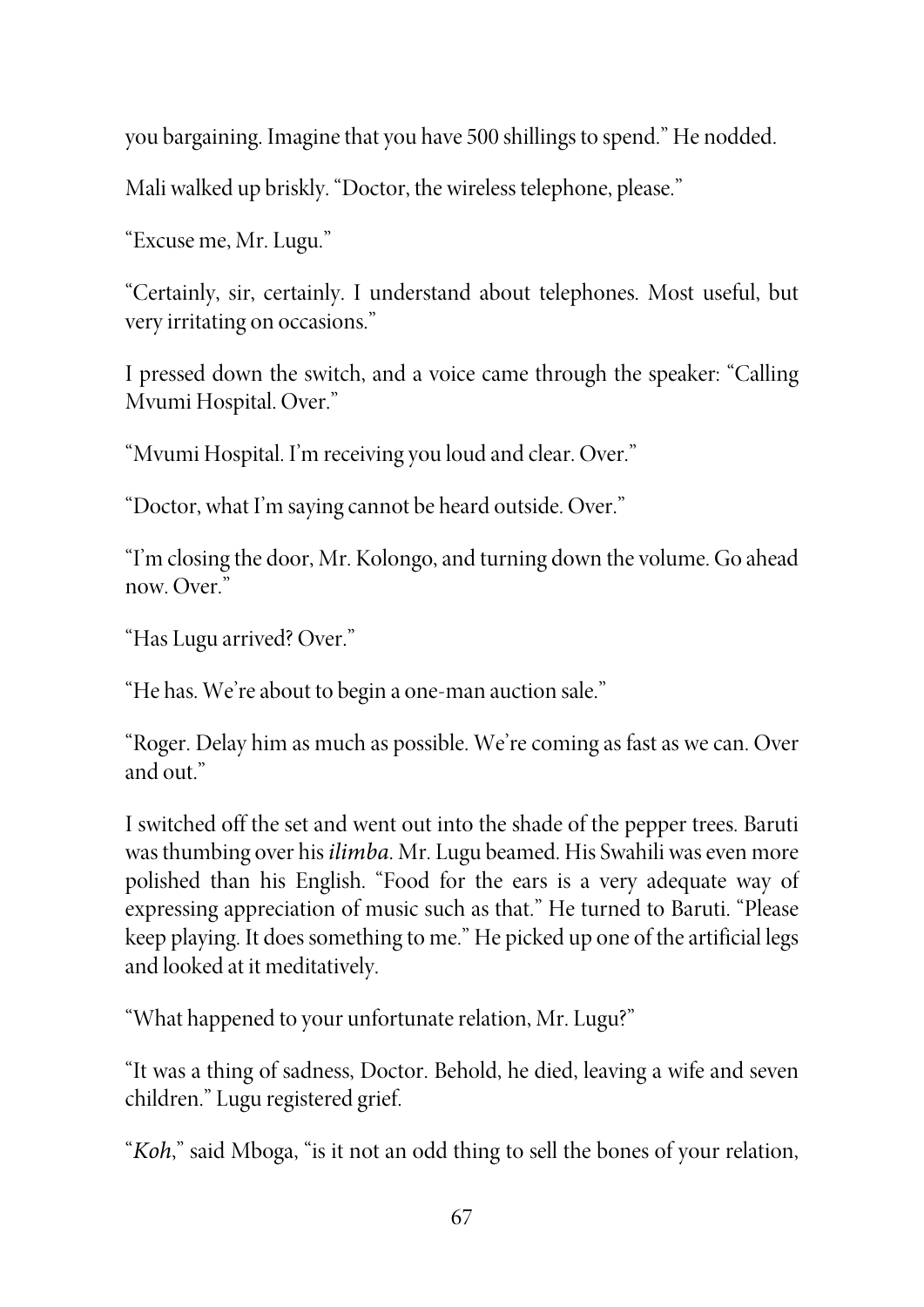then?"

"Come now," smiled Mr. Lugu, "you're talking wild words. These are legs of metal not of bone."

"But they were his legs. He walked with them."

Mr. Lugu hooded his eyes. "Make an offer. They are legs of merit. You will note there are four legs, not two. These two are ordinary legs—we called them Miguu ya kila siku. But these are Migun ya juma pili—Sunday legs seethe highly-polished shoes, very ornamental! Yes, you agree?"

Mboga shrugged, "But to you they are of small value, except as a place for the breeding of dudus and spiders."

Lugu drew himself up to his full height, and reached for the wrapping paper. "Words of that sort have no profit in them."

"Legs of that sort," retorted Mboga, "have small value, unless someone wants them."

A cunning look came over Lugu's face. "They are worth more than two thousand shillings!"

Mboga grinned. "To save you from storing rubbish I offer you one hundred shillings."

Lugu took off his red fez, and mopped his forehead. "Doubtless you come from the jungle parts of Tanzania. A hundred shillings, you say? That, to me, is merely the small grain in the cracks of the basket."

Mboga smiled. "I can see how these legs in your house are a constant sorrowful reminder of your late relation. Let two hundred shillings comfort your mind, dry your tears and weigh down your pockets."

Lugu sat back. "Hardly worn they are… they have been kept with care and skill. They cost two thousand shillings, and you offer me a mere two hundred!" He raised his hands, palms upward. "I will accept one thousand shillings, not one cent less."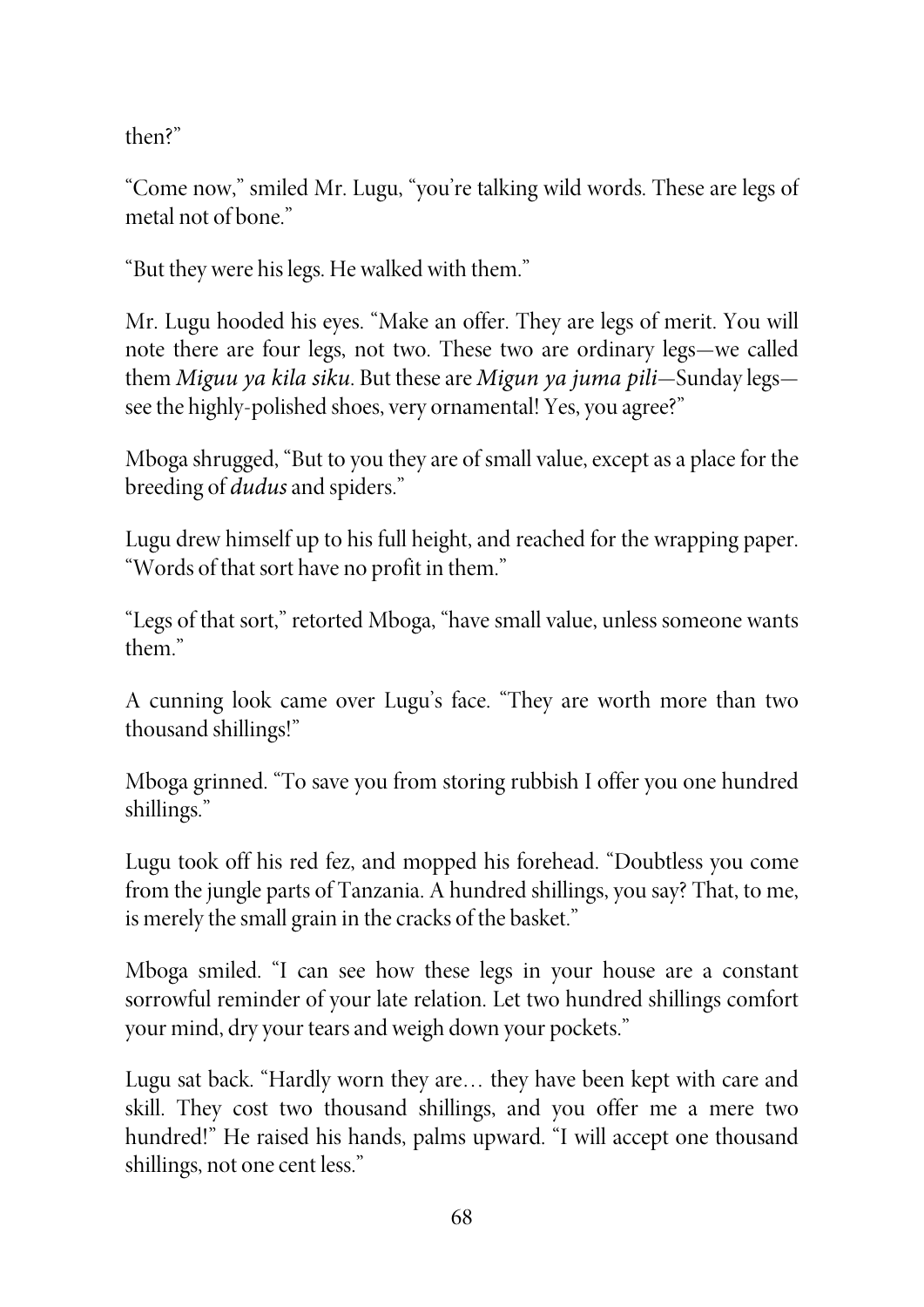"Buy a pair of shoes new," said Mboga, "everybody knows that though they cost the price of a cow new, they are only worth a goat when worn once. Four hundred shillings."

Lugu stood to his feet, and started pacing to and fro. "Would you snatch the food from the mouth of his widow and children?" There was a catch in his voice.

Mboga's face was as hard as a rock. "Four hundred shillings."

Lugu glanced at his large gold wristwatch. He was growing restless. Mboga picked up thelegs and looked at them critically. "This is a hospital where very good work is done," said Lugu ponderously. "My brother, I am sure, would have been happy that his legs might be worn in such a place as this. I will accept five hundred shillings."

Mboga jumped to his feet. "Four hundred and fifty!"

Lugu's expression was full of righteous indignation. He held the legs in his arms, and said, "There is no charity in your words. How can I soften your hearts...?" He started a long, impassioned speech about his brother.

My gaze was fixed on Tembo sitting on top of a granite boulder watching the road. Lugu's oratory was tremendous. He stopped suddenly in the middle of it.

"But I must say this—if you buy these legs, I want spot cash—here on the spot!"

"Won't a cheque do?" I asked. Heshook his head.

Tembo was pulling at my coat-sleeve. "Bwana, dust!"

"The bank at Dodoma will cash my cheque," I said. "We don't keep much cash here."

"Then how much have you?" demanded Winston Churchill Lugu stretching out his hand. "Give me all that is available and I will accept a cheque for the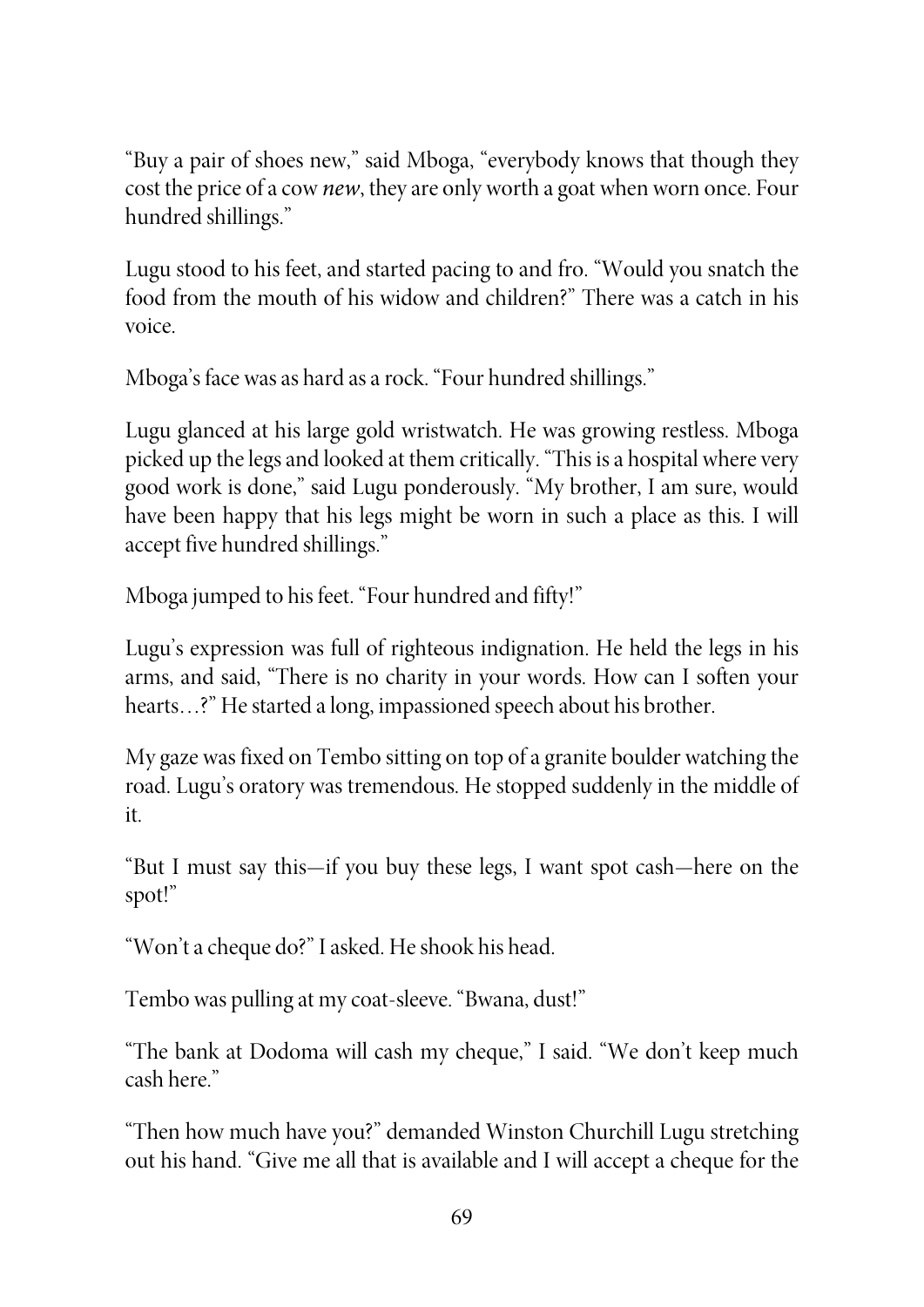balance."

The people crowded round. Mboga stood hands on hips, "You sell these legs of your dead brother; you carry them hundreds of miles; you drive out here in a taxi, and spend much money in doing so… and you want money fast…?"

"I have need to do this fast," laughed the red-fezzed salesman. "I am of the new way. Once it was said that 'Hurry, hurry has no blessing.' But these days those words are only for such as do not want to grow prosperous. I am a businessman."

The cloud of dust was rapidly moving closer. At the head of that cloud was a Land Rover. Lugu saw it too. He threw the legs on the ground, pushed people aside and rushed towards the taxi. The driver stood up, "Namna gani?" he yelled. "What's this?"

Lugu suddenly doubled up, and his bullet head caught the taxi-man in the solar plexus. He gasped, and fell over backwards into the peanut gardens. Lugu squeezed his way into the driving seat, turned on the ignition, and trod forcibly on the starter, but the engine did not oblige.

"Koh!" laughed Mboga, "when you have pushed a potato as far over the exhaust of a car as I pushed that one, *heeh!* nothing will happen, indeed!"

The irate taxi driver picked up a stick, and rushed towards his vehicle. Baruti grabbed him from behind, and Mboga and Daudi kept the indignant Mr. Lugu in the taxi.

The Land Rover came roaring up the hill and stopped. Out jumped Nelson Kolongo. He greeted me courteously, a smile playing round the corners of his lips. "Have things been happening here, Doctor?"

"Indeed they have. We have been buying legs."

"You gave him no money?"

"No, indeed," I said, "but we have the legs."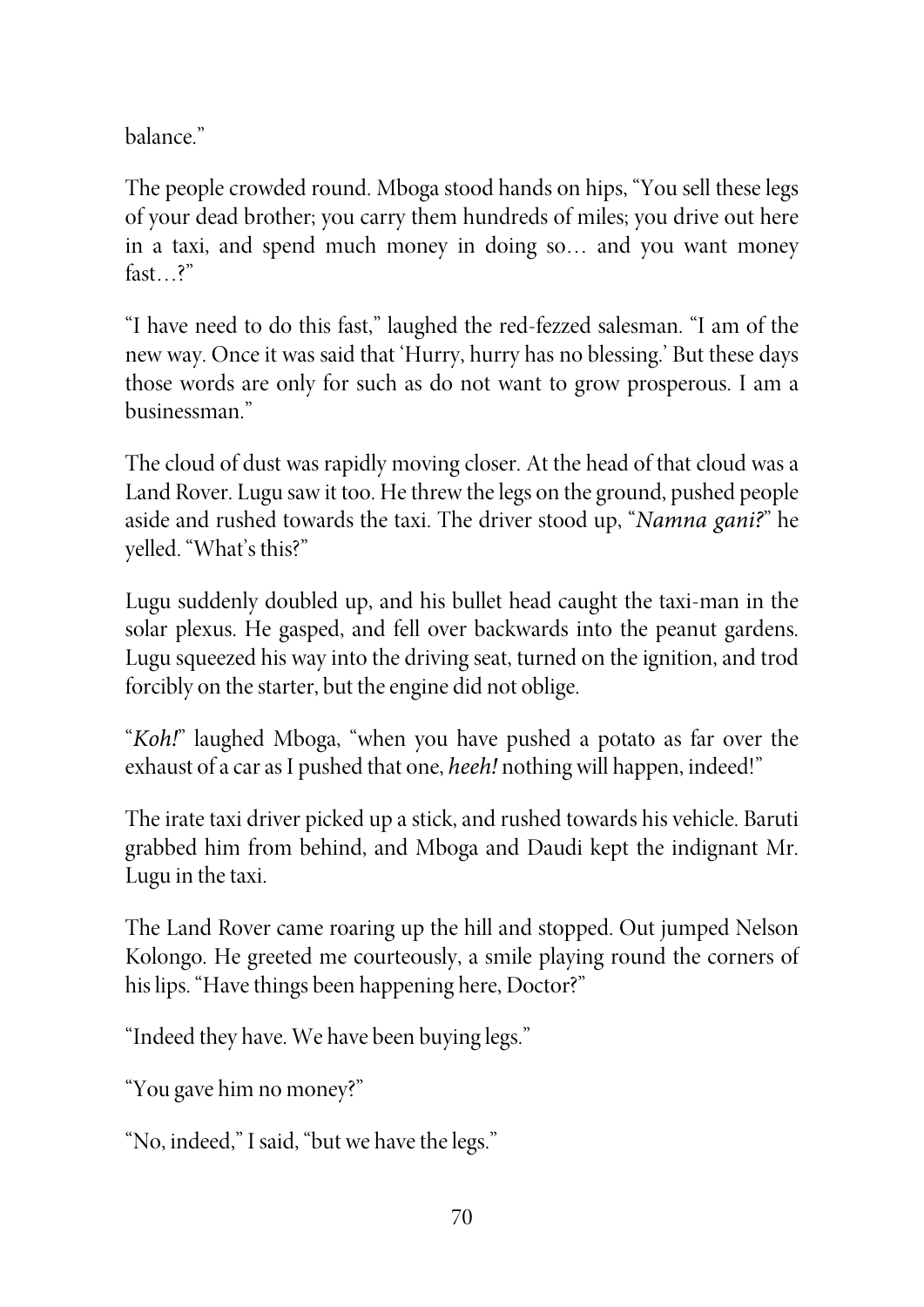An African sergeant of police, at a nod from Mr. Kolongo, sat down firmly beside Winston Churchill Lugu in the taxi. The D.C. smiled. "He is wanted on a number of charges, that one. He is a confidence man of great skill, and a prince among thieves."

The policeman beckoned through the taxi window and handed me my stethoscope and the hospital blood-pressure apparatus. "You see what I mean?" said Nelson Kolongo, "even while he was talking with you he was adding to his collection. But speaking of legs, how much were you prepared to pay for those?"

"Five hundred shillings."

"Koh!" said Mboga, "I could have beaten him down to four-fifty."

"Five hundred shillings is the sum that the relatives of the late owner want for them," said the D.C. "Mr. Mabarti found them through a card record system and when I followed the matter up by the wireless telephone I heard about Lugu and the theft. He had been listening to all our conversations on his transistor radio."

"We'll gladly pay five hundred shillings; the only problem is that we haven't yet received all the money."

In the late afternoon, Petro was carefully examining the legs, admiring the skill with which they had been made. "Yoh! These could make all the difference to me, and instead of two thousand shillings we only need five hundred. Also we have four legs and not two. Truly God supplies more than we ever guessed."

Tembo's eyes sparkled, "See, Bwana Petro, many rats are no more and I have three more shillings in my bag." He held up an ancient sock that I recognised as one of my own.

"Also there are sixty-two shillings that people have given for you. Mr. Kolongo and Gideon, Mali and Mwendwa, Elisha the carpenter—many,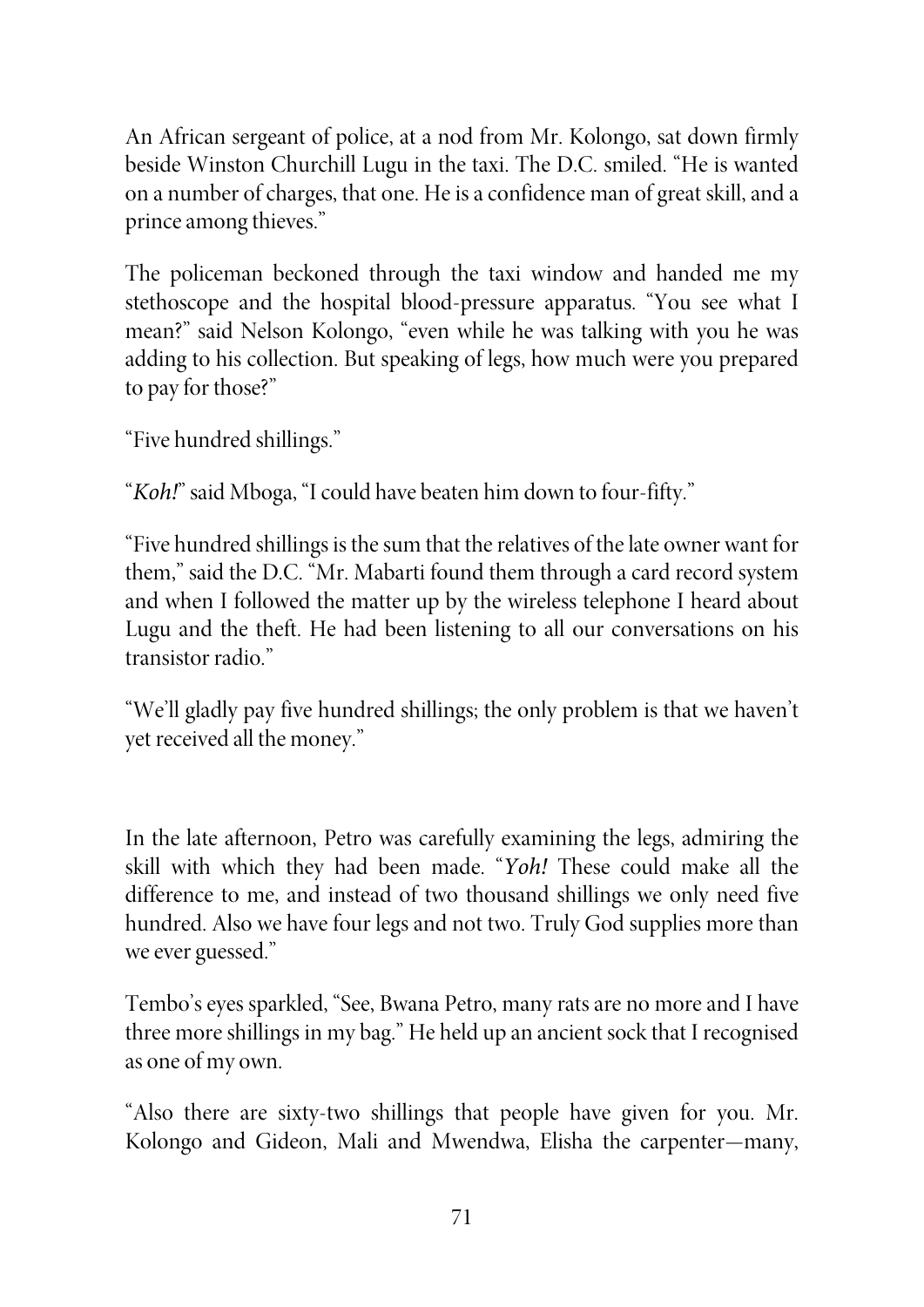many people. Kumbe! you have many friends, Bwana Petro—and only two hundred and eighty-four shillings to find!"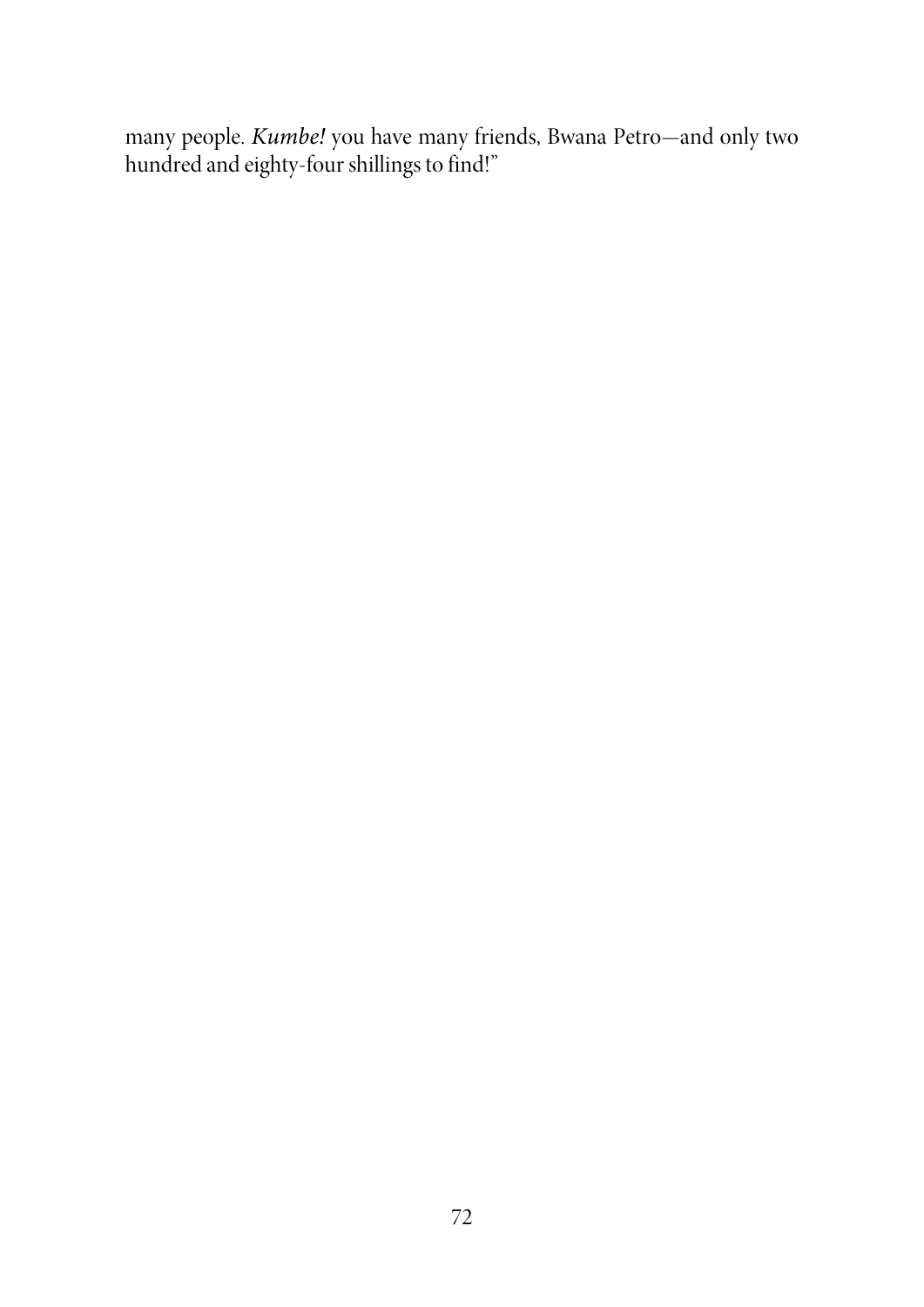## **Corkscrews**

Daudi and I were selecting the instruments for Mosi's operation. "Is this difficult surgery, Bwana?"

"I have never tackled anything like it before. I wish Dr. Forrest were here. Anyhow, I'll be able to do the first stage. Tomorrow at 7 a.m., we operate. This pill for Mosi at sunset, and this bottle of cough-mixture for Aramu."

Daudi nodded, "It is a thing of satisfaction that he is in hospital and having medicines regularly."

"Truly, but that doesn't mean the battle's over."

"Not nearly, Bwana. This thing will bring no joy to Miti. He will not sit quietly and do nothing."

That night sleep was hard to find. I tossed about, and then prayed, "Lord, this operation is bigger than anything I've handled. Help me."

There's no better time of the day than early morning in Tanzania. As I walked into the ward they were carrying Mosi to the theatre. The chart above Petro's bed was encouraging. "Feeling better?"

He nodded. "Neheeh! Bwana. But what of Mosi?"

"If I operate I may meet all sorts of difficulty."

He nodded again. "The answer, Bwana, is faith in God. You have no other path to travel but this one…"

"And as for us, our work is to pray," broke in Baruti.

"God is certainly answering our prayers," said Petro. "Hewa has already been to see me this morning. In her heart is more happiness than has been there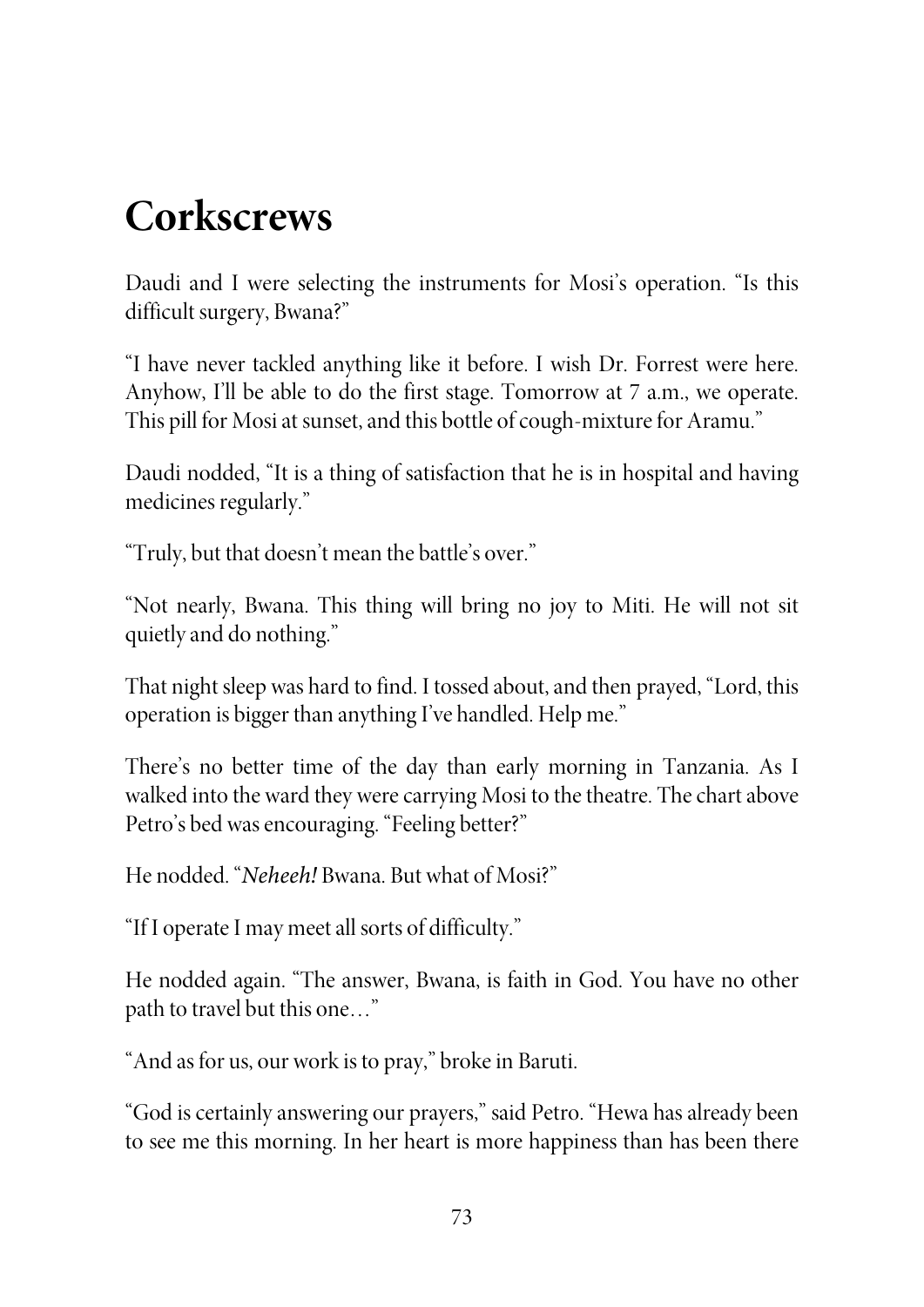for many days. See, Aramu lies asleep. He has been quiet most of the night."

I went to the theatre. Mosi lay on the table. His voice came softly. "Will the Bwana help me? Will he hurt?"

"Today is the big day, Mosi," said Daudi. "The Bwana will work on your southerly leg."

"Eheh, Mosi, and it will not hurt. Come, we will pray and ask for God's help."

The anaesthetic was started. I scrubbed up, and began to operate. Mwendwa was a splendid assistant, but the operation was more complicated than I had dreamed. An X-ray would have warned me, but we had no X-ray machine. The leg bones seemed part zigzag and part corkscrew. The best I could do was to break the bone in three places and reset it, thus straightening six inches of bone. And then it became clear that to go further would produce damage rather than help.

"Mwendwa, I want to sew up now."

She looked at me for a moment and then proceeded to thread a needle with catgut.

"Daudi, prepare plasters."

"But, Bwana, you haven't done much to the bone." He peered at me over his mask. "Is that all we can do?"

"At this stage, Daudi, yes."

There was a sense of defeat in the whole room. One of the nurses shrugged. "We asked God to help and has He?"

I was conscious of a number of eyes looking at me questioningly.

"He has, and He will—it may be in a short time, or it may be in a long time."

"Heeh!" said Mboga slowly, "I think you are making excuses for God, Bwana."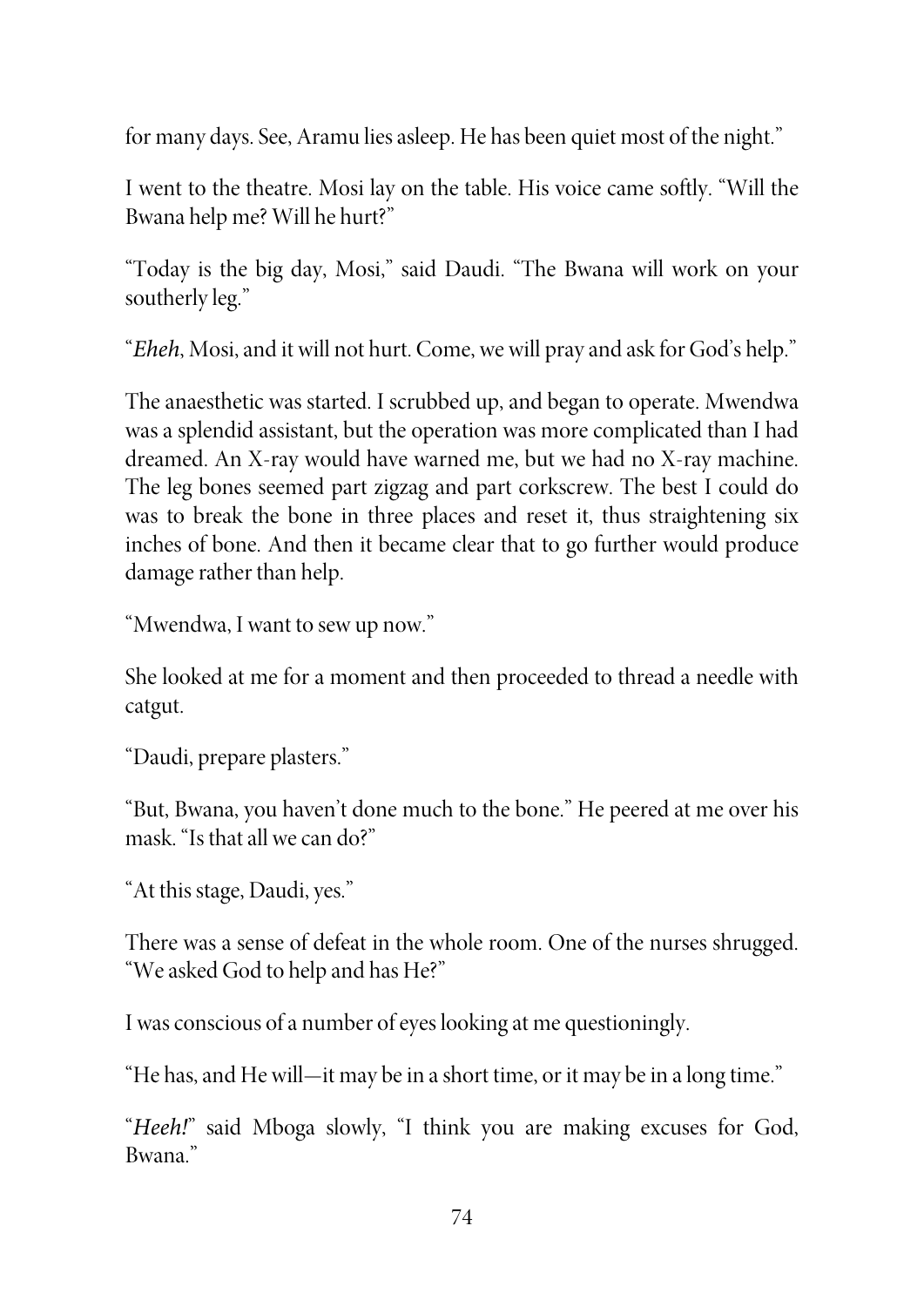Baruti's face appeared at the window. "Bwana! Quickly! There's a man being brought to the hospital. He's dying. He's been hit on the head."

Down the hill on the far side of the dry river bed came a jeep driven furiously. It wove its way in and out of the baobab trees and came dashing up the hill to pull up with a grind of brakes.

Mwendwa was already reboiling the instruments. They carried the injured man through the door. "Koh!" said Daudi, "it's Dolla! Look at his head!"

He had little pulse and he was breathing irregularly. Oneside of his skull had been bashed in, but there was a slim chance that he might live if we could take the pressure off his brain quickly.

In the bottom drawer of the instrument cabinet was a box of oddments that occasionally came in handy. I picked up a corkscrew, and dropped it into the steriliser. "Onto the table with him, quickly, Daudi. There's no need for anaesthetic."

The corkscrew worked excellently, and the dented-in bone was back in place in a matter of seconds. Then we battled for half an hour to deal with the damage done to the brain by sharp bits of bone. At last Dolla's breathing became regular again. His pulse followed suit. His head was bandaged and he wascarried into the ward.

"He'll be all right, Daudi. Another five minutes though, and he would have died."

"Bwana, if we hadn't finished Mosi's operation when we did, Dolla would have had no hope."

I nodded slowly. "That's true, Daudi. That may be part of the answer."

We went and told Petro what had happened. "*Kah!* This is good. The work on Mosi is started; and to save Dolla's life is good. Another thing of joy—see, two registered letters have come."

I opened these. "Petro, you have two more friends who have never seen you,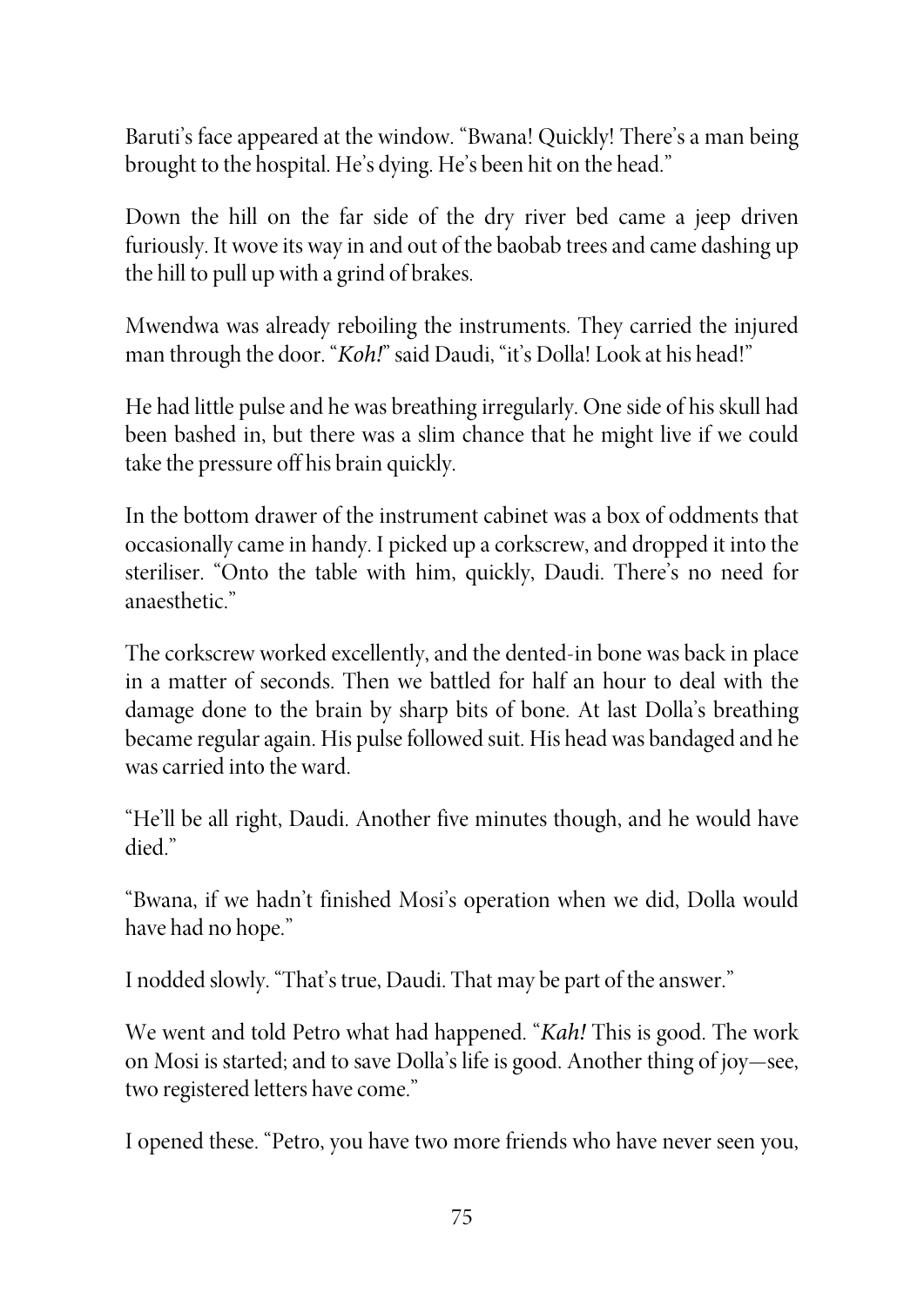but have read my letter about your need of legs. One is a girl of sixteen who had polio. She says she knows what it is like to lie on her back all day, and she would like to help you to be up and active. She has sent fifty shillings. The other letter is from a man who says his legs have never given a minute's trouble and he hopes your new bones will do the same. In his letter are three hundred shillings."

"Koh!" said Petro, working out sums in his head. "We thought the legs would cost four times as much as they did, and we will now have all we need and sixty-six to spare. *Hongo!* Having faith in God works. Let us thank Him together, Bwana."

We did. Petro grinned. "Now I must tell Hewa."

Mboga came running. "Bwana, the radio telephone buzzes."

I switched on. A voice came, "Nairobi Base calling Mvumi hospital; are you receiving me? Over."

"Nairobi Base, this is Mvumi. Receiving you loud and clear. Over."

"It's Forrest here. I'm still out of action, but I have news of an American surgeon coming back from a conference in Central Africa. He's willing to operate at Mwanza. Get your man up there fast. I hear you've bought some legs. Take them with you. Is that clear? Over."

"Roger. I'll put Petro on tomorrow's train, together with the legs and his full clinical history."

The voice came through the speaker. "Roger. Hope all goes well. Any more problems? Over."

"They grow on trees here. Young Mosi's twisted legs are much more of a tangle than we thought. Hurry up and be on the job again. We need you. Over and out."

Daudi shook his head as he heard the news. "I don't like it, Bwana. Mwanza is 400 miles away. What will Hewa do?"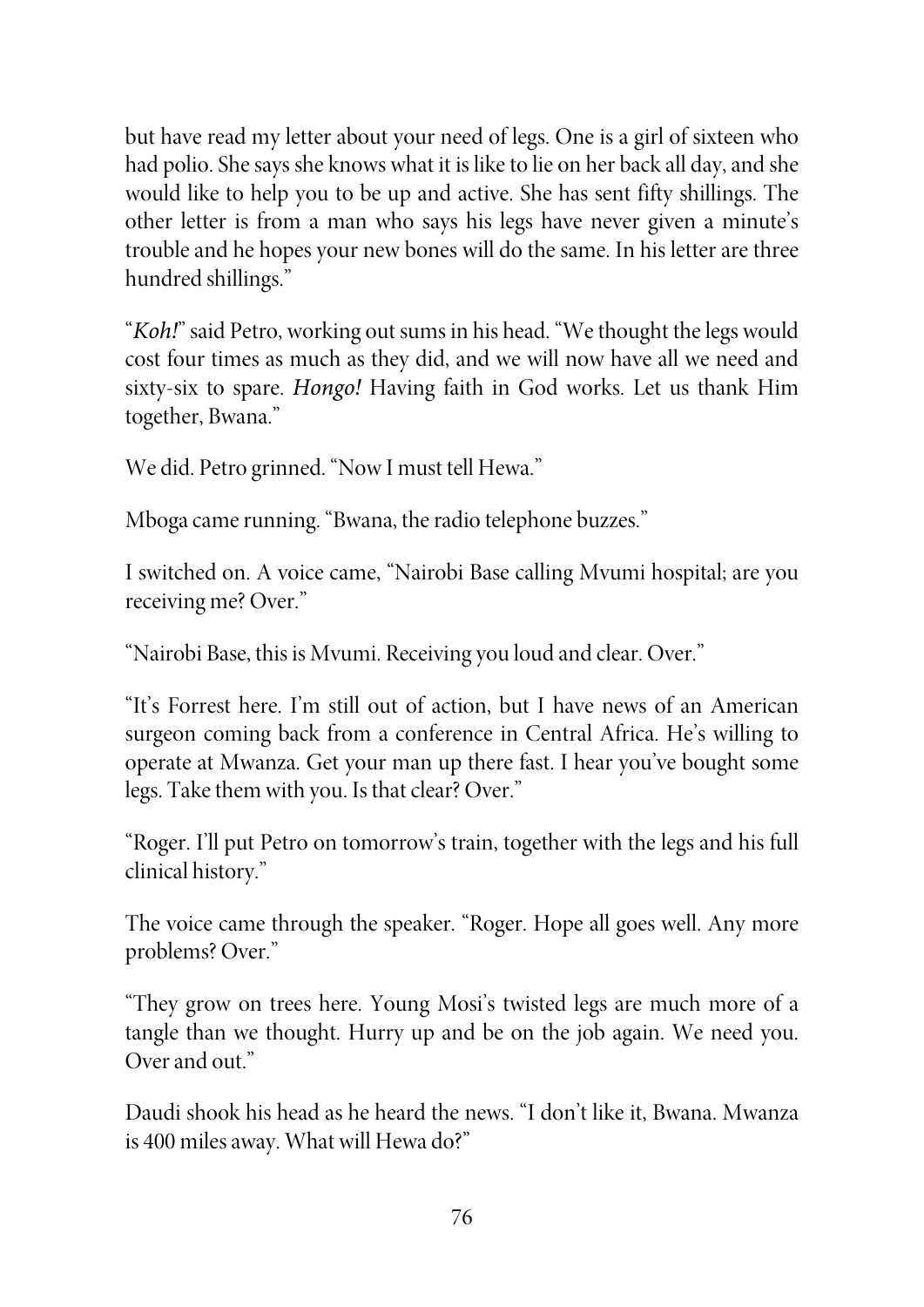"The first thing to do is to go and tell Petro."

I sat down beside the lame man's bed. "Bwana, my blood turns to water when I think of Dolla being in hospital. He's a dangerous man, and brings black fear into my wife's heart. Hongo! I'm glad these days that I am near to her and to Aramu. When I told her about the money she hardly seemed interested. Her mind was on her brother."

"Petro, I've come to tell you of another door opening. Dr. Forrest has been talking to me on the radio phone. He says that a surgeon of great skill in the matter of legs will be passing through Mwanza on the shore of Lake Victoria. If we can put you on tomorrow's train you will be in time for him to operate."

Petro looked stunned. "Bwana, tomorrow! And with Dolla here!"

"Here is the answer, Petro; it comes from the Book of Proverbs, 'As you go step by step I will open the way in front of you.' "

"Heeh," said Petro, "did not God do this for the people of Israel in the days of Pharaoh?"

"He went before them, Petro, and He was behind them as well."

"Then He will look after Hewa and Aramu. This will be my prayer many times a day."

"Petro, did you realise that the money we have over from buying the legs is almost exactly the sum we need for your train fare?"

"Hongo! Bwana, truly this is an open door. I must go through."

Two hours later under the pepper trees I saw Hewa, her head in her hands. "Bwana, my heart is heavy. My bones feel weak when Dolla is about."

"Have no fear, Hewa. He will be looked after."

"Hongo! You don't know him as I do. To have him here is bad, but for Petro to go away just now! Kah! What shall we do? Aramu has this sickness. If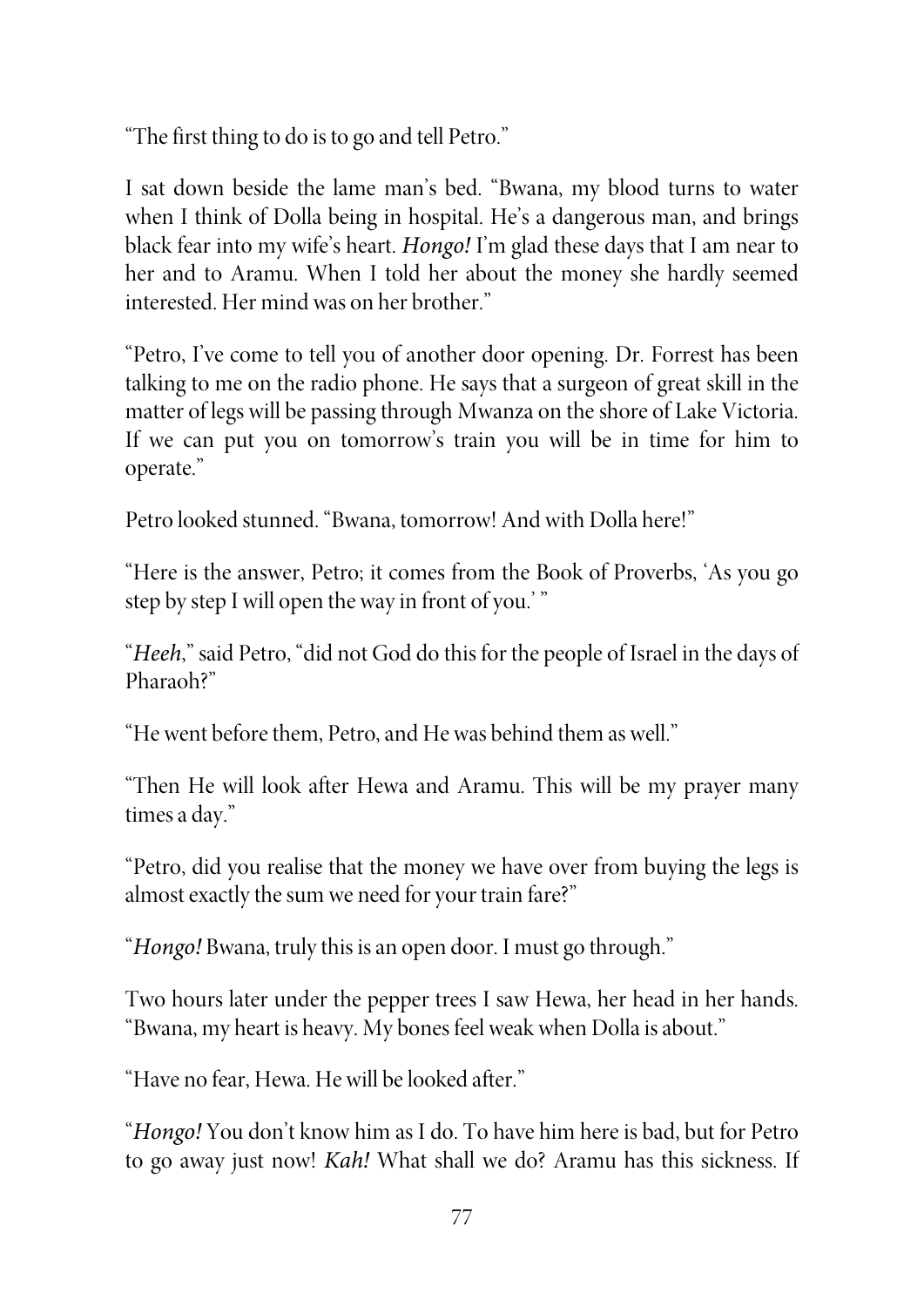only…"

She looked at me hopelessly, tears running down her face. "If only God cared! I don't want Petro to go away. Can't you work on his legs here? I'm afraid he won't come back."

"Why do you think that, Hewa?"

"Miti threw the shoes. He said Petro will die."

She pulled her black cloth over her head and walked dejectedly away.

Mwendwa shook her head. "Bwana, she's a woman of sadness, who thinks only of herself and her trouble."

"Eheh, Mwendwa, we call this thing self-pity. It makes you miserable and brings wretchedness to others. It is better to pray than to complain. In this way you put muscles round your soul."

Before she could reply, Mboga came dashing through the door. "Bwana, what do you know about this? Kuguni came in and had his injection and his little thyroid pills, but, *kumbe!* while you were talking to Petro no one was watching him. Yoh-he!" He beat on his chest with his hands, a look of ecstasy on his face.

"Come on, Mboga, what happened?"

"Bwana, anything could happen to that family."

"I'll agree with that. But what *did* happen?"

"Bwana, Kuguni grabbed a bottle from a shelf and ran away with it."

"Koh! This could be serious."

"Eheh," nodded Mboga, his face very solemn. "I agree with you. I agree with you indeed, for was it not one of the larger bottles of castor oil?"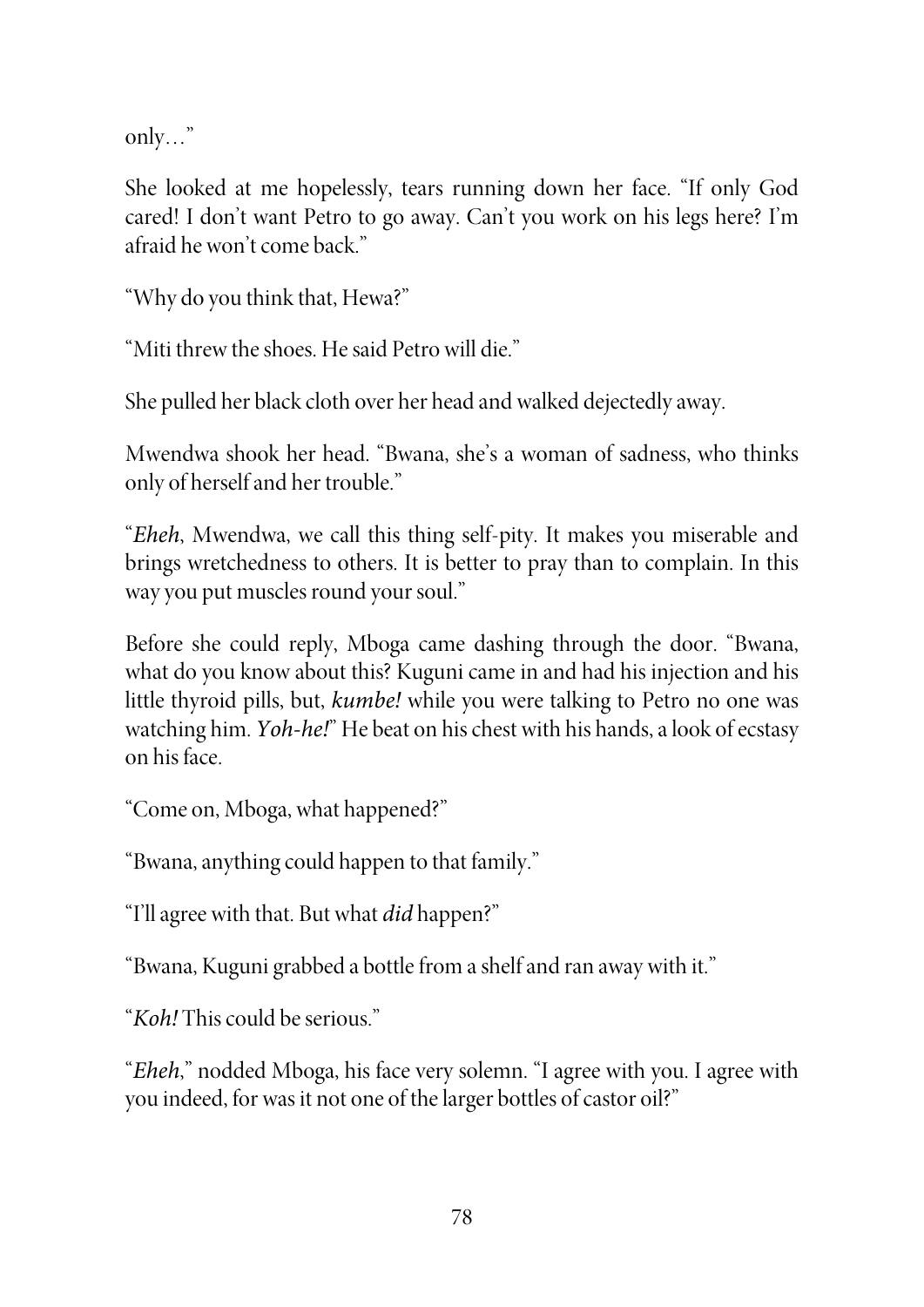# **Changed Plans**

The rain fell gently with a soothing sound on the hospital roof. I splashed through puddles to the ward door. Mosi lay unsmiling, staring at the ceiling. I sat beside him. "Mosi, your legs were much worse than we had thought. I have straightened out two places, but..."

He looked at me with reproach in his eyes. "Bwana, I thought you could do anything to make sick people better. I thought when you prayed to God that He would give you special strength to do the things you didn't know how to do. I thought…" He covered his head with the blanket, and the bed shook with soundless sobbing.

Outside, someone called to Petro, "Will you be coming to the singing tonight? Baruti has words to say."

He answered, "Ng'o. This evening the Bwana and I travel to Dodoma, and then I will go on the train."

"Hongo! Where are you going?"

"To a hospital w-a-y out to the west, near the Lake. A *fundi* is going to operate on my legs."

"Kumbe! And is Hewa going with you on this safari?"

" $Ng'o$ , there is no opportunity."

There came the unmusical sound of a rickety wheelbarrow being trundled along under the window. I looked out. "The safari has commenced already, Petro?"

He was perched comfortably on two old pillows in the wheelbarrow. "Behold, in this taxi I have been farewelling my friends without bringing misery to my feet."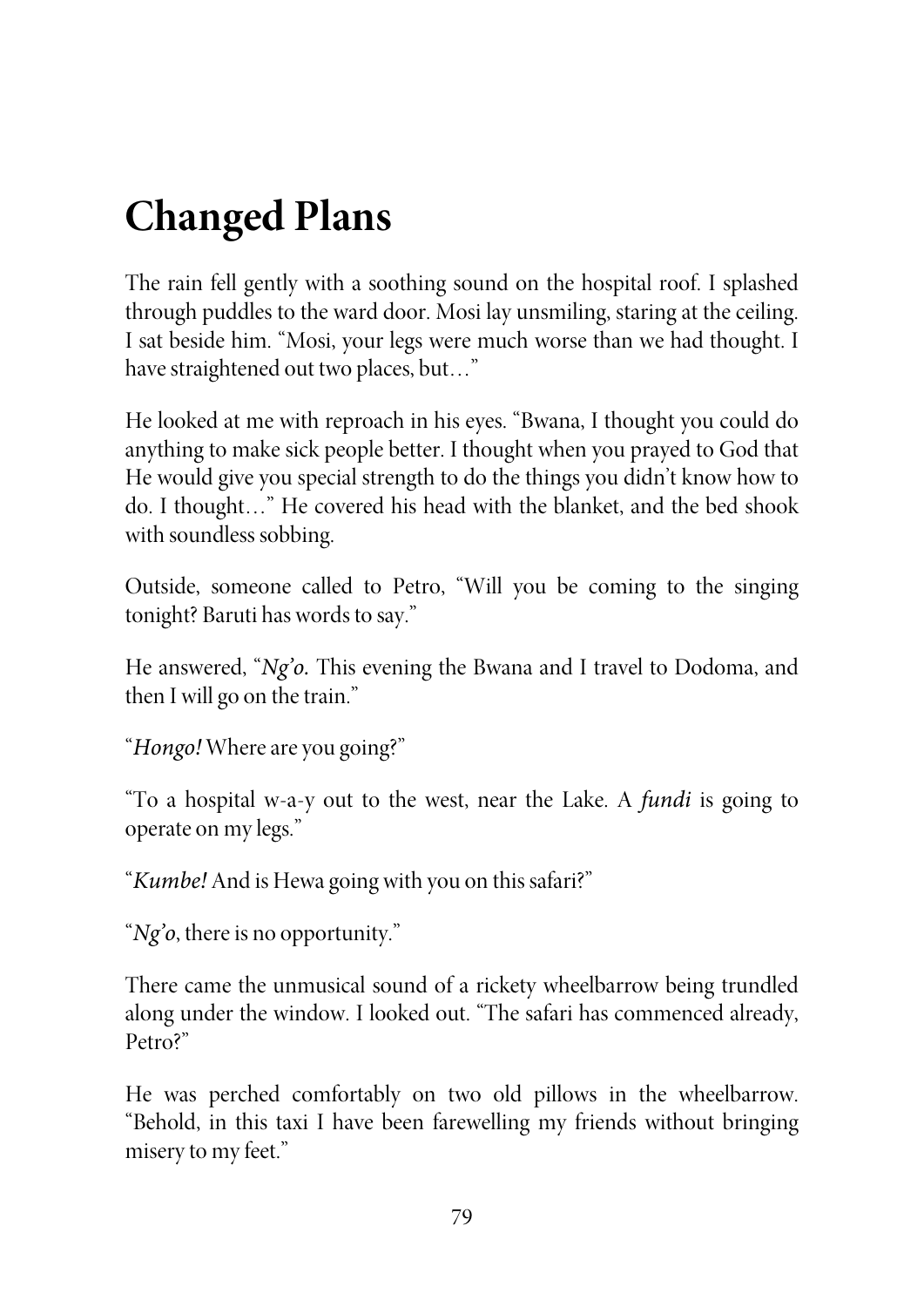Mboga was blowing on the palms of his hands. "Yoh!" hesaid, "and being the engine of this taxi is a thing which produces thirst. I will return in a minute."

I lowered my voice. "Any news of Hewa, Petro?"

"Not yet."

"She knows what time you areleaving?"

"Yes. I wrote her a letter."

"Perhaps she will come then."

"Perhaps, Bwana."

Tembo came to me. "Bwana, Mosi has no joy, not even a little. He wants to ask you a question."

"Right, Tembo. Let us go and see him." I turned to Petro, "Will you stay here or…?"

"Bwana, I will wait here. Mboga will be back in a moment." His eyes turned towards the road.

"Eheh, Petro, the matter is understood."

At the other end of the ward Mosi suddenly smiled as I moved towards him. There was a pleading look in his eyes. "Bwana, I would have joy to come with you tonight on this safari, and to say good-bye to Petro, and perhaps see the train, and the town, and…"

I thought of the risk. He had undergone a severe operation. "What about his temperature and pulse, Mwendwa?"

"Both normal, Doctor."

"Can you rig up a mattress and some blankets in the back of the Land Rover so that wecan take Mosi with us?"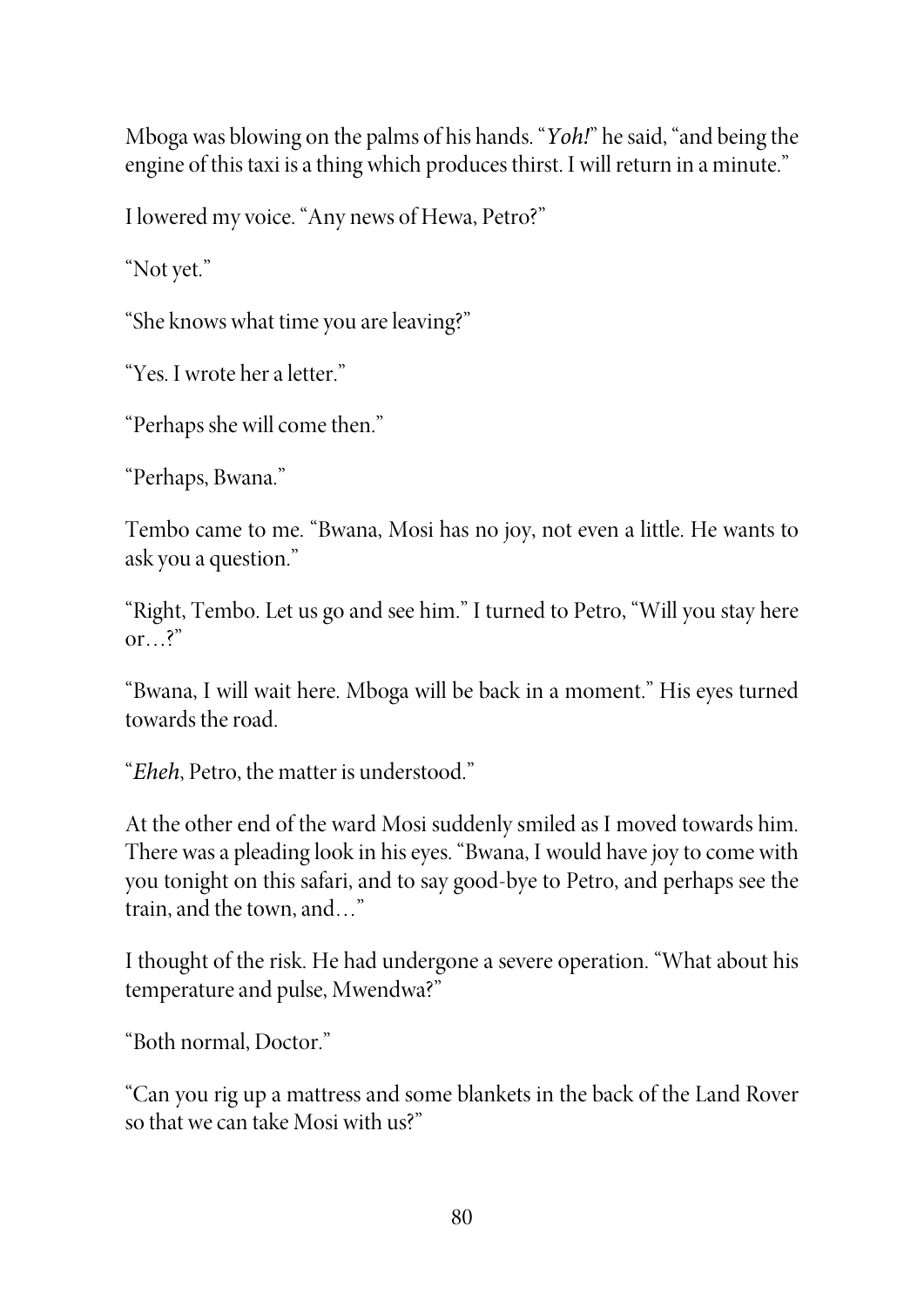Mwendwa nodded cheerfully. "Easily."

Mosi beamed with delight.

Two hours later Petro and Mosi lay side by side on mattresses. We moved slowly down hill over the slippery surface of wet red clay, then we splashed through shallow water in the river and as we started to climb the wheels skidded violently. I stopped and put on chains.

Ahead of us was Miti's house. People were squatting round the campfire; as it flickered their shadows looked gigantic against the red mud walls of his house. "Hongo," muttered Mboga as we fastened the chain around one wheel, "they can see us." But no movement was made by the group around the fire. Petro lifted himself expectantly on one elbow. A slight figure stood to her feet. "It's Hewa!" breathed Petro. But she turned and walked through the door into the darkness of Miti's house.

I put the car into gear and we moved on past Medicine Man's Hill on the road to Dodoma.

During that journey through the tropical night Mosi talked more than I had ever heard him do before. We drove into Dodoma and, as midnight struck, stood on the station waving to Petro. The wheels of the train began to turn. We called, "Kwaheri!"

A gramophone was playing Indian music. People from four continents were starting to move away from the railway station when the station master came up to me.

"Doctor, two telegrams have arrived for you."

I thanked him and tore them open. "Kah! Mboga, here's trouble. This one says to go at once to Kilimatinde—that is eighty miles' safari from here. The second one says that the doctor who was going to operate on Petro's legs has changed all his plans, so will we please not send Petro to Mwanza!" The red lights of the guard's van were disappearing round a distant bend.

"Heeh!" Mboga rolled his eyes. "But, Bwana, he has already gone. How can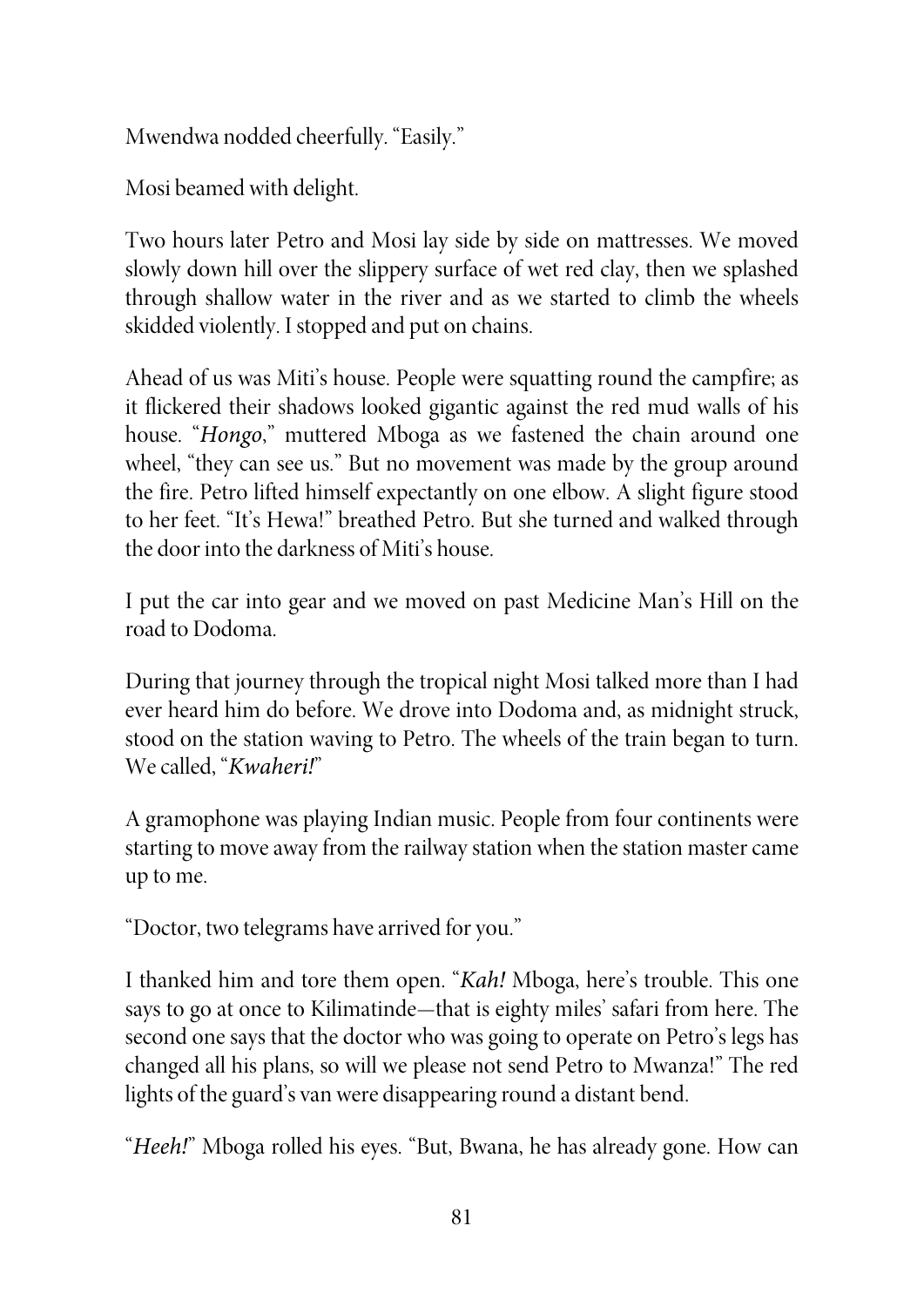we stop him?"

"There is a way, Mboga. Ten miles from Kilimatinde is a railway station. If we arrive before the train does, all will be well. Then we can make fresh plans."

"Koh! But Petro will have much disappointment."

"Truly. But God must havesome other plan for us…"

Mboga looked me squarely in the face. "Bwana, these days you are good at making excuses for God." Heturned on his heel and walked back to the Land Rover.

Mosi sat up with blankets tucked round him. "Heeh! Bwana, I saw the train! This has been a safari of great happiness for me, but my legs—yoh-hee! They give pain! But they always ache in the middle of the night."

"You must have strength, Mosi, because we are now going to drive many miles to help a sick woman at Kilimatinde hospital w-a-a-y over there…" I pointed with my chin due west. "Sleep if you can; these will help." I gave him two pills.

There was no time to waste. We drove off into the darkness. The road was always rough but at night the potholes seemed deeper; the sides of hills looked sinister. Baobab trees loomed ominously above our heads. Once we crossed the railway line. Embers from the wood-fuelled train glowed between the rails. "Kah!" said Mboga, "all is well, Bwana, we'll catch it."

At one place we heard the splashing of elephants walking through swamp. We crossed a ramshackle bridge. "Hongo!" said Mboga, "this is the place where they say there are many crocodiles and pythons."

"Quietly," I said, "you'll cause Mosi to be scared..."

"Ng'o, Bwana," came his voice from the back, "I have no fear. Are not you and Mboga here to look after me?"

At that very minute the engine started to splutter. Then it coughed and went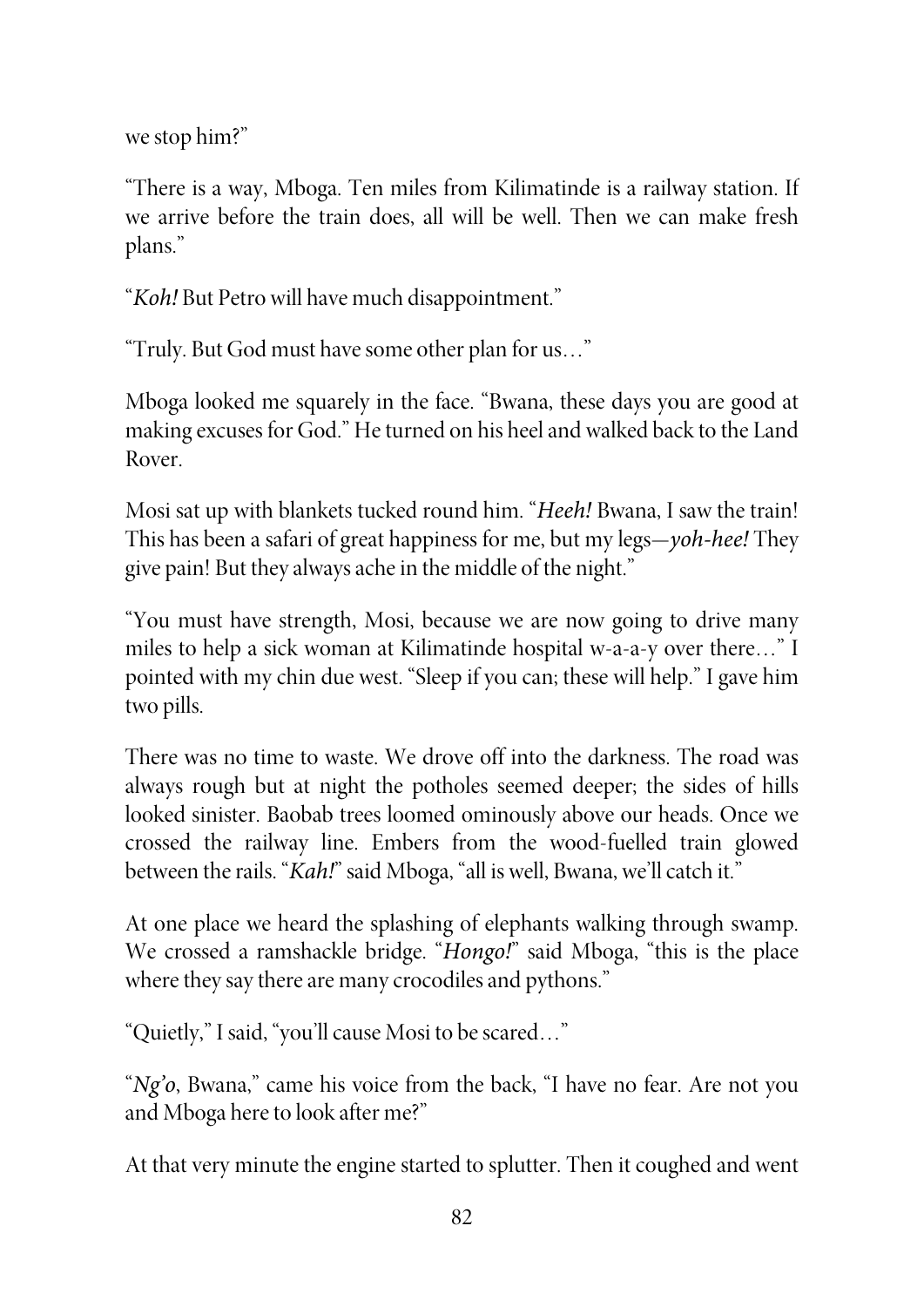dead.

Mboga lighted a pressure lantern and hung it high in a thorn tree. From the shadows came a selection of jungle noises. Mosi peered over the side of the Land Rover. "Heeh! This is a place of no joy!"

"Truly. And the engine is sick. Now is the time to pray and ask God's help."

Mboga deliberately walked round to the back of the vehicle. Mosi said, "Do you think it will help to pray?"

"Surely when you've asked God to show you what to do and He does, and you find difficulties on the way, that is the very best time to ask Him to help you. He will hear, and He will help—He promised that He would."

The boy shrugged. "Well, Bwana, you pray…"

I did. I told God of the difficulty we had had with Mosi's legs, of the problems of Petro's being in the train, while we were stuck in the middle of the jungle.

The night noises seemed to grow louder and more eerie. Mosi covered his head with a blanket. Mboga and I cleaned the spark-plugs and the distributor points, but the motor wouldn't start.

And then, along the track that we had travelled, came the twin headlights of a car. We stood in the middle of the road. "Koh! I wonder who it is?" said Mboga.

The lights came closer and swung up a rise. Then the car stopped. The doors opened and two figures came towards us. A voice asked, "Can we help?"

I recognised an American medical missionary whose hospital was not far from the diamond mines.

"Dr. Martin! Well met!"

He turned to the tall man beside him. "I'd like you to meet Dr. Lindstrom from Minnesota. He's an orthopaedic surgeon returning from a conference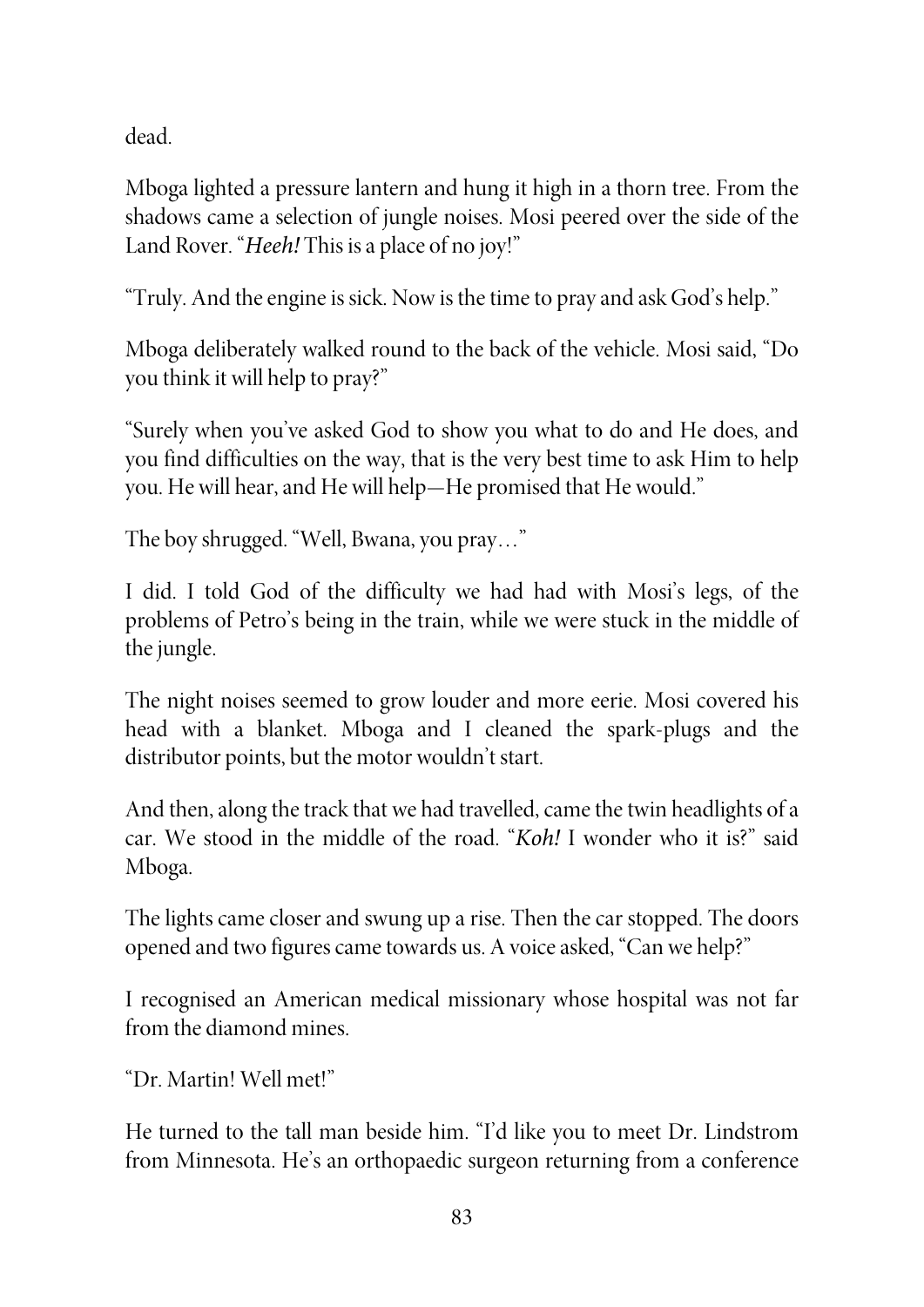and he's coming to us to do a whole batch of surgery."

I recognised the name of one of the world leaders of bone and joint surgery. I gripped his hand.

From somewhere close behind us a hyena laughed horribly. "It's been quite an evening," I grinned. "Not only car trouble but look at these." I showed them the telegrams and outlined the story.

Dr. Lindstrom smiled. "I'm the cause of this mix-up. My revised plans are to go to Dr. Martin's hospital. Why not link up with us now and carry on as though nothing had happened?"

"That would be wonderful."

"Come on then, let's go. We have a train to catch."

We walked across to the Land Rover. They met Mosi, whose eyes opened wide as I translated. Behind me I heard Mboga mutter, "God had it planned all the time. I am a creature of small wisdom to have spoken as I did."

Dr. Martin was repacking the back of his safari-bodied car. "We've plenty of room for all of you. Let's put the boy in the back. First stop Saranda to pick up Petro, then Kilimatinde, and we'll look at all theselegs."

We drove fast through the African night. The jungle seemed less ominous with the headlights blazing and the engine purring quietly. We climbed up a dangerous pass and drove along a narrow rutted road with trees almost meeting overhead. I looked at my watch. "We should be there on time."

"Sure," said the driver. "Sometimes the train can be very late. Not so long ago it was charged by a rhinoceros head on. There was quite a hold-up!"

But that night the Tanzania Express was on time and so were we. There was a very surprised railway guard and a more-than-surprised Petro, when he saw Mboga and myself.

"Come on, this is as far as you go, Petro!"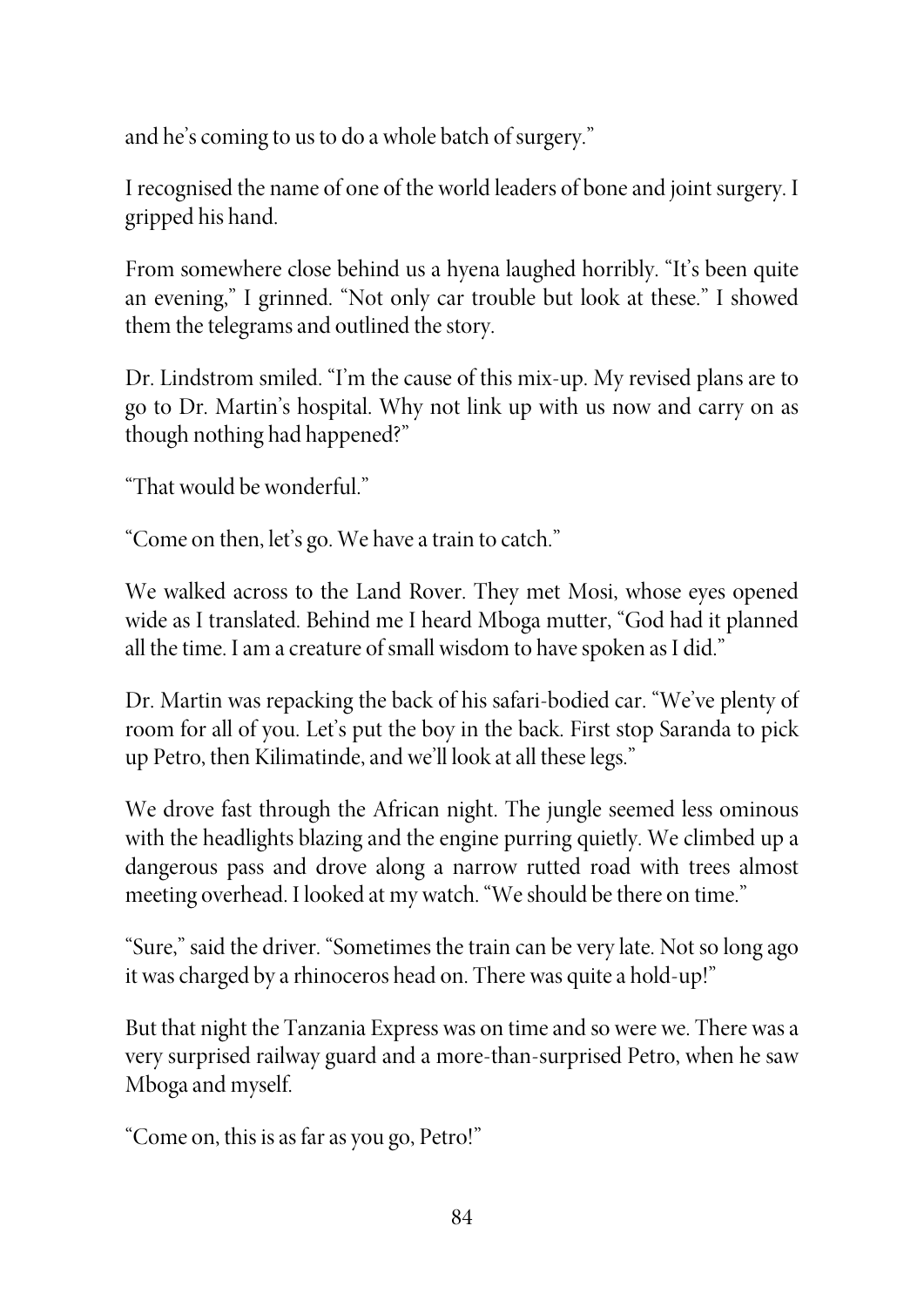"But, Bwana, how did you get here? What's happened?"

I laughed. "Everything's happened!"

We lifted the stretcher down from the train, and put Petro in beside Mosi. Across the swamp came an odd rumble of drums, the engine whistled and the rattle of the train mixed strangely with the trumpeting of elephants.

Dawn was breaking as we drove through an old Arab town and pulled up in front of the hospital at Kilimatinde.

A tired-looking nurse came out of the ward. Her face lit up as she hurried across to us. "Thank God you've come. One of the finest women in the whole place has a surgical emergency. I didn't think you could possibly arrive before midday, and she wouldn't have survived till then."

We listened to the details. Dr. Martin and I examined the sick woman and prepared to operate while Dr. Lindstrom saw Petro and Mosi.

The next two hours were full of action. The operation went smoothly. When it was over we stopped for a drink under the shade of a huge frangipani tree.

Dr. Lindstrom put down his glass. "The boy Mosi really has weird legs. We'll need to do a series of operations. His case would be incredibly difficult without a piece of equipment that I have with me." He paused, and then said, "We can help Petro more quickly. Amputation and mechanical legs can make him a new man."

"Sure," nodded Dr. Martin. "We'll add them to your list. First though, a few hours' sleep; then we can drive on to our hospital in the cool of the day."

There was the noise of a car coming up the hill. In it was the Arab mechanic. He raised his red fez. "Your vehicle should now go without any troubles, Doctor."

I thanked him, and went to pass on the good news regarding Mosi and Petro to Mboga. His eyes were wider open than normal. "Bwana, truly it is a thing of small wisdom not to have faith in God."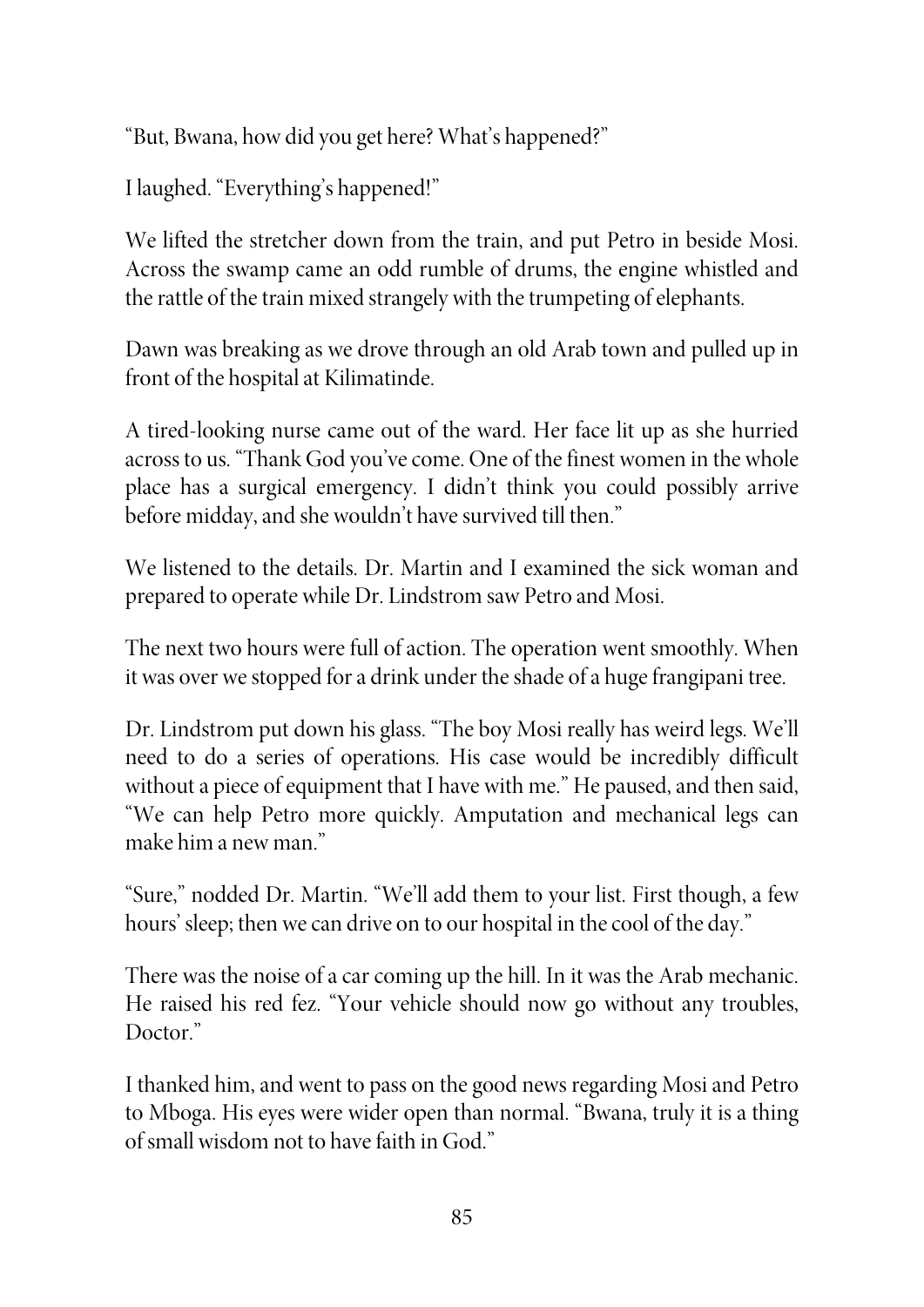I nodded. "Is that the answer to your doubts? He often doesn't do things in the way we would, but He waits till He sees things fit in with His plans."

"Hongo! Bwana, this is food for the memory." He walked to the window. "Within me is a feeling of shame. I have apologised to God for doubting Him. Bwana, the things that have happened have surely opened my eyes."

The safari to Dr. Martin's hospital took six interesting hours. Mosi's eager eyes missed nothing. He chuckled when an ostrich almost ran under our wheels, and chattered to Petro about warthogs and hornbills and zebra.

It was dark when we arrived. One of the first to greet us was a cheerful young man in a wheelchair. He shook Petro's hand. "I'm Andreya. Come with me to the ward. Mosi's bed is between yours and mine."

"That man," said Dr. Martin. "has a story very like Petro's. They'll enjoy each other's company. Now for bed."

Next morning Dr. Lindstrom started early. Andreya was his first patient. After a long and careful examination he took him to the X-ray room. Later Mosi was carried to the same place. Then we saw Dr. Lindstrom striding towards us with a wet X-ray film in each hand. He propped these up against the window and said. "That boy's leg bones would do credit to a corkscrew." He smiled at me. "I'm glad you did the first stage of the operation. And as for Petro, his condition is clear. The main necessity is to give him stumps that fit the legs you have bought. Andreya's problem was very different."

Dr. Martin nodded. He took some photographs out of an envelope. "Here it is in pictures. Right leg very bad—amputated—crutches. Left leg shows the trouble—amputated also. Wooden legs—useless. Pads on his hands and seat. Primitive travel, but better than nothing. Then came this new trouble of a phantom limb."

The man we were talking about suddenly swung his wheelchair around a corner. Perched in front of him was Mosi; Mboga followed, wheeling a trolley on which Petro lay. They stopped under the shadow of a mango tree.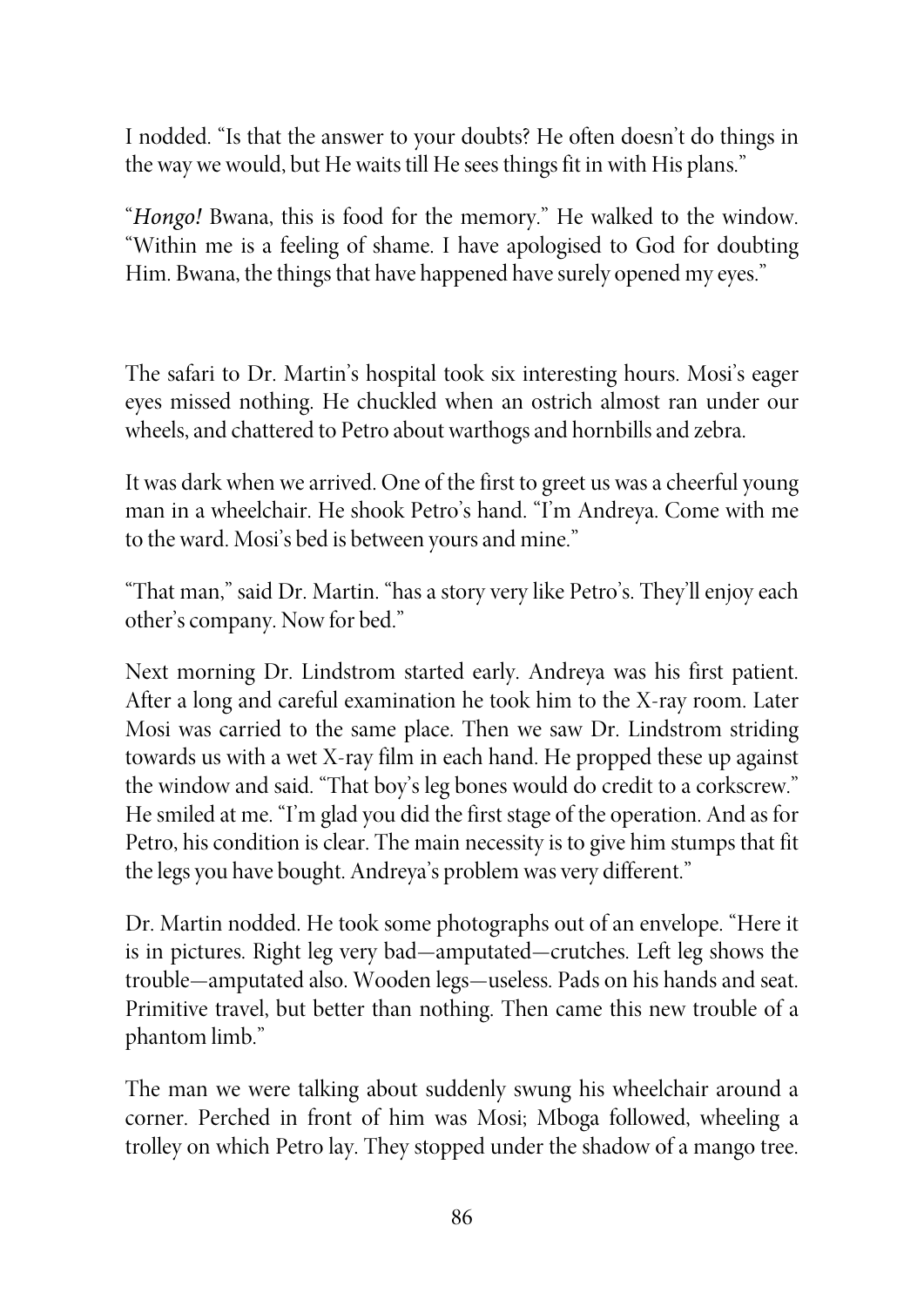Andreya manoeuvred his wheelchair under some gymnastic rings.

Dr. Lindstrom looked hard at the X-ray. Then he went to the window and called Andreya. The wheelchair came to us with speed. The surgeon's finger quested into the scar under the left leg. Then he straightened up and smiled. "Tell him that I think we can fix this pain in the-leg-that-isn't-there with nothing more exciting than a small operation and some injections." Dr. Martin translated, and Andreya's face beamed.

A shout of laughter came from outside. Mboga was trying the rings. I looked up in timeto see him picking himself up ruefully from the ground.

Andreya wheeled himself back to the mango tree. I heard Mosi's voice, "Bwana Andreya, is it very dreadful to have no legs at all?"

Andreya answered, "Not very. My trouble is with the parts of me that are no longer there." He rubbed the muscles of his left thigh.

"Not only do my legs itch, but there's a burning pain in my big toe, and an ache in my left shin. Truly it is a thing of great discomfort to have troubles in parts of me that have been cut off."

"Kah!" said Mboga. "These pains are real?"

Andreya grimaced. "They are, especially in the hour before dawn, and in the time of rain and thunderstorms."

Petro's face was full of concern. "Can nothing be done?"

"Eheh, much can be done. Bwana Lindstrom has just told me that to help me is a small thing of no pain at all."

"Kah!" said Petro, "I have joy in my heart for you." He smiled quietly at Mboga and Mosi. "There is food for the mind in this matter. The limbs are no longer there, but the pain is. The disease is gone, finished with."

Mosi nodded.

"Remember, when Jesus forgives you, your sin is blotted right out—gone.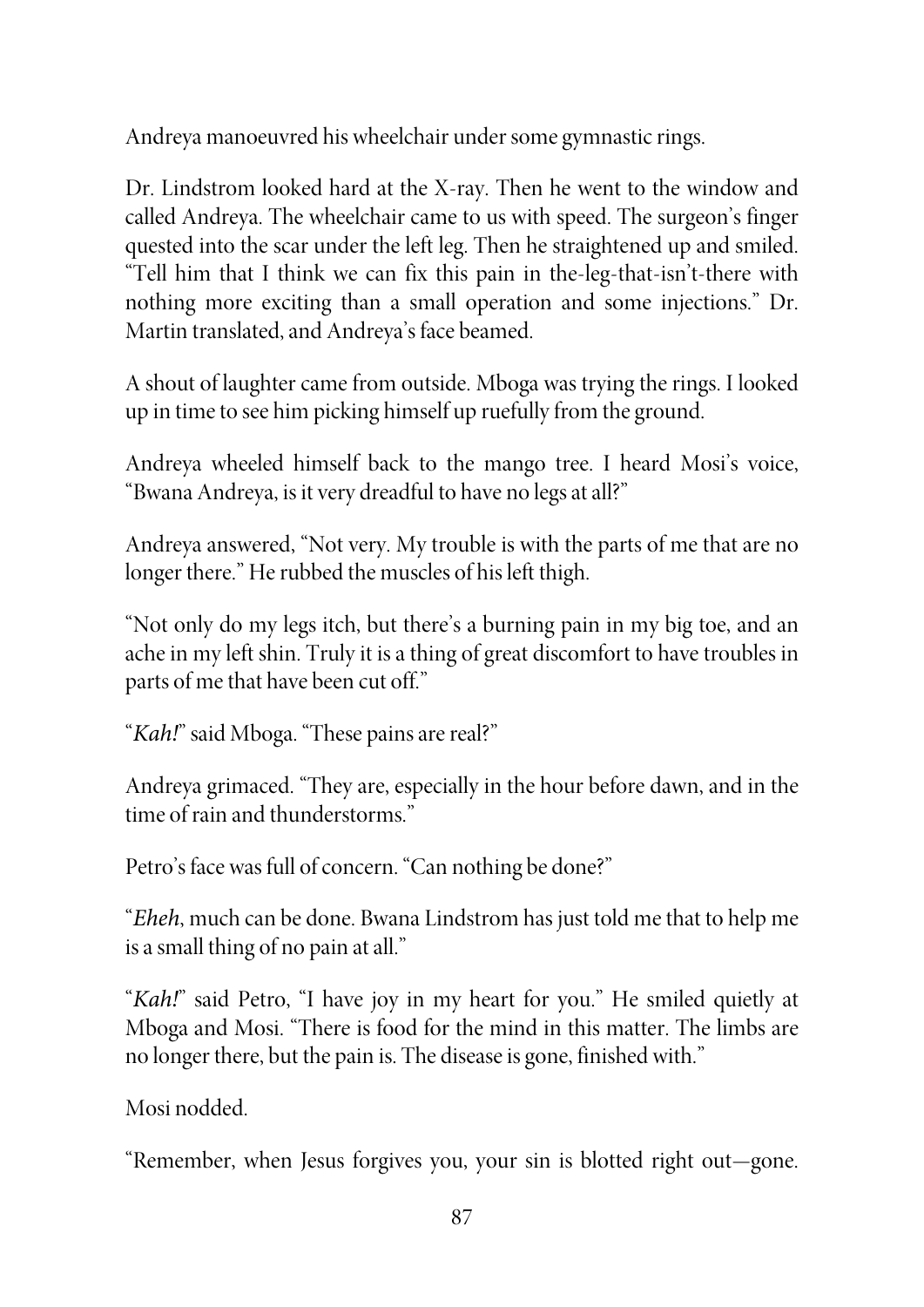Sometimes you will hear the voice of Shaitan accusing you and trying to deceive you, and you will feel pain as Andreya does. Let the scars remind you of what sin does in the way of damage, but know with certainty that thesin is gone, forgiven."

Mosi was thoughtful for a long time, then as I walked into the shadow of the mango tree he asked, "Is the Great One really going to help me too?"

"He certainly is, Mosi. He is a *fundi kabisa*, and when the work is done you will start walking like a young giraffe and as time goes on you will find yourself jumping around like a dicdic."

The boy's face broke into a smile. "Truly, Bwana?"

"Truly." I picked him up and we all moved out into the sunlight. Mosi chuckled, "Bwana, when my legs are straight, I shall race Tembo and climb the buyu tree…"

"Neheeh!" agreed Mboga, "and then the Bwana will have work mending broken necks!"

Dr. Lindstrom was writing in his diary. He looked up. "You will be interested to meet Samuel Mabarti, who is coming to help with the rehabilitation."

"We've met already, Dr. Lindstrom. He came out to Mvumi Hospital. His encouragement made all the difference to Petro, though I must say he pulled my leg thoroughly."

The bone specialist chuckled. "He's done that to other people by asking which of his legs was the artificial one."

"He came to me with the yarn that there was something wrong with the blood supply to his feet."

Dr. Lindstrom laughed. We went to the ward to make a final check-up before the next day's operations. He started drawing lines on the X-ray film and making calculations on the back of an envelope. I caught Petro's eye, and went across and sat beside him. "What's up?"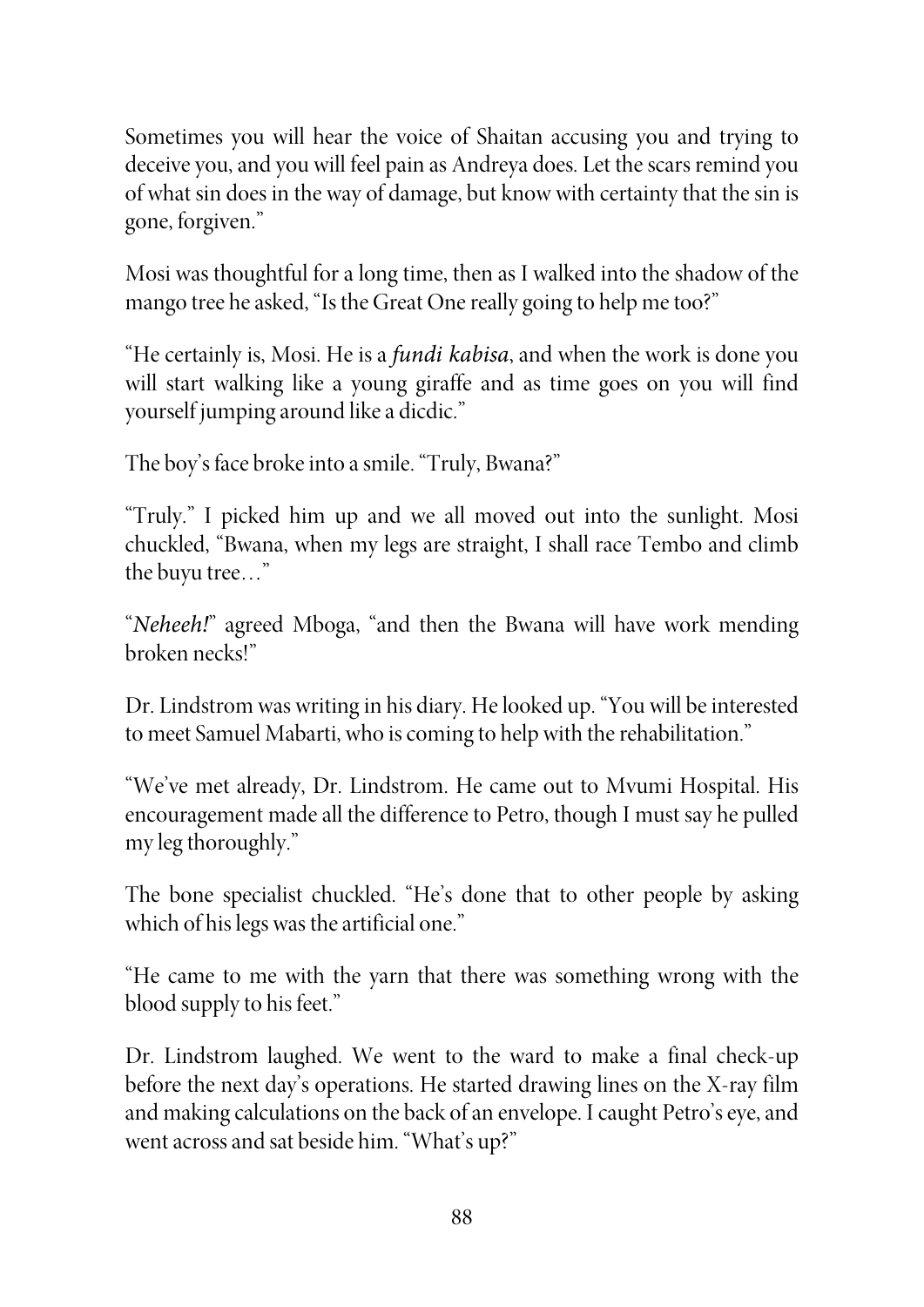"Bwana, it is a hard thing that I want you to agreeto."

"Eheh, what is this matter?"

The words came tumbling out of his mouth. "If I told you that I wanted to give one of those pairs of legs to Andreya, would you agree? The everyday legs are all I need. Could he have the Sunday legs?"

I was silent. He hurried on. "How could I go back to our hospital with two lots of legs and remember that Andreya has only a wheelchair that is always needing repairs? How could I look at those Sunday legs hanging up on the wall on week days and remember Andreya with no legs at all?"

"They're your legs, Petro, to keep or to give away. But would you not be wise to keep the Sunday legs?"

Petro shook his head, and spoke almost in a whisper. "Bwana, if Jesus Himself were in Andreya's place would I not give Him the better legs? Are not these His words?" He turned over the pages of his New Testament, and indicated a verse. I read, "Inasmuch as you have done it unto one of the least of My brothers, you have doneit to Me."

Dr. Lindstrom put down his pen, and handed the tape measure that he'd been using to a nurse. I called, "You'll need that a little longer, Doctor. Petro has just told me that he wants to give the Sunday legs to his new friend."

Dr. Lindstrom took Petro's hand and shook it. "That's simply grand; it couldn't be better. Why, it won't even be a problem to adjust them to fit him"

Petro pointed under the bed. "Bwana, please pass the legs with the shoes on them."

I did so. He leaned across Mosi's cot, and handed these to Andreya. "They are my gift to you."

Andreya's eyes were wide open, but no words came. Petro's eyes twinkled. "Had you not better put them on now so that you really will have something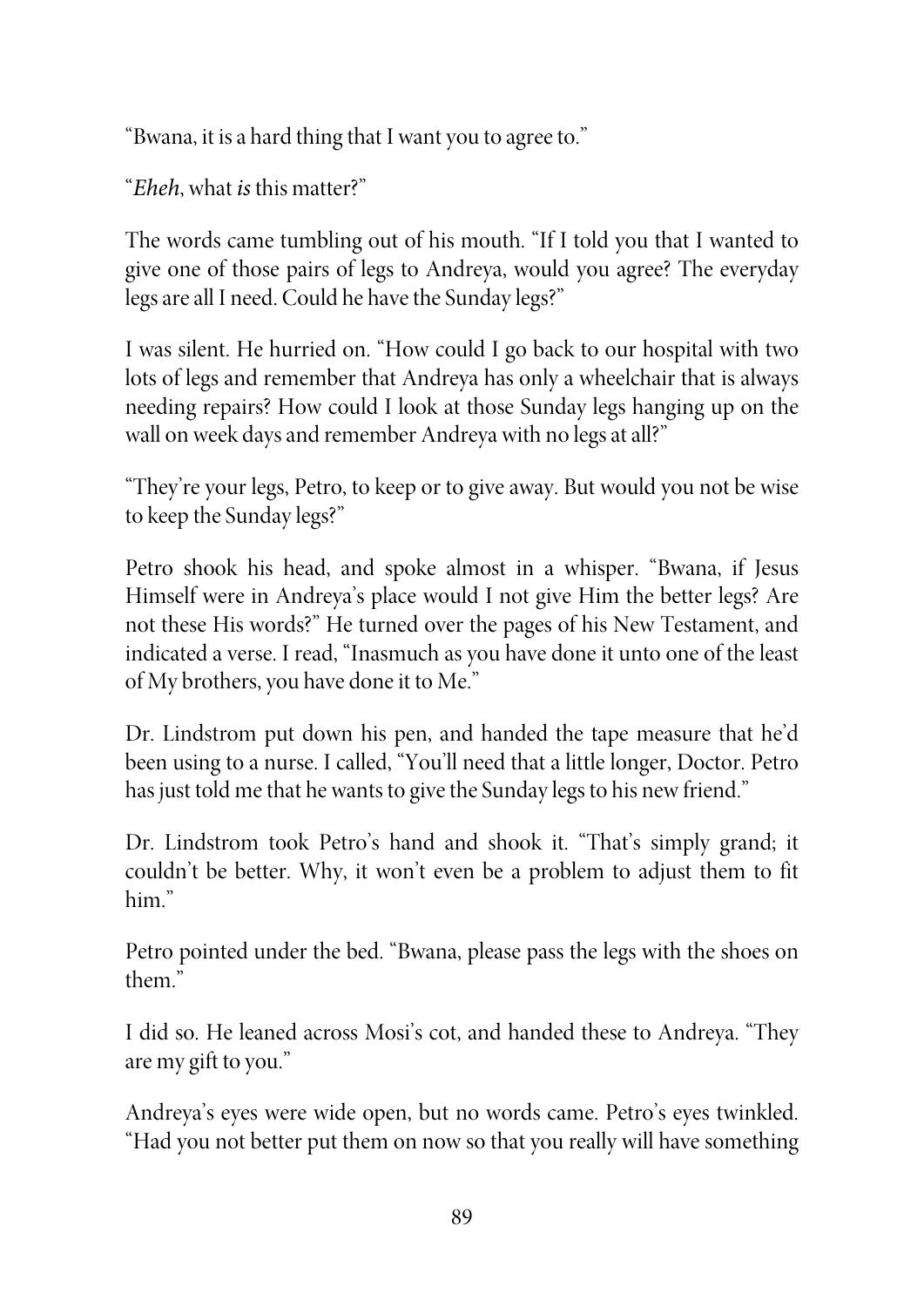to scratch?"

We all laughed.

As we walked through the door the surgeon said, "That's an answer to people who say, 'Why do missionary work?' The muscles on Petro's legs may not be worth having, but those on his soul are tremendous."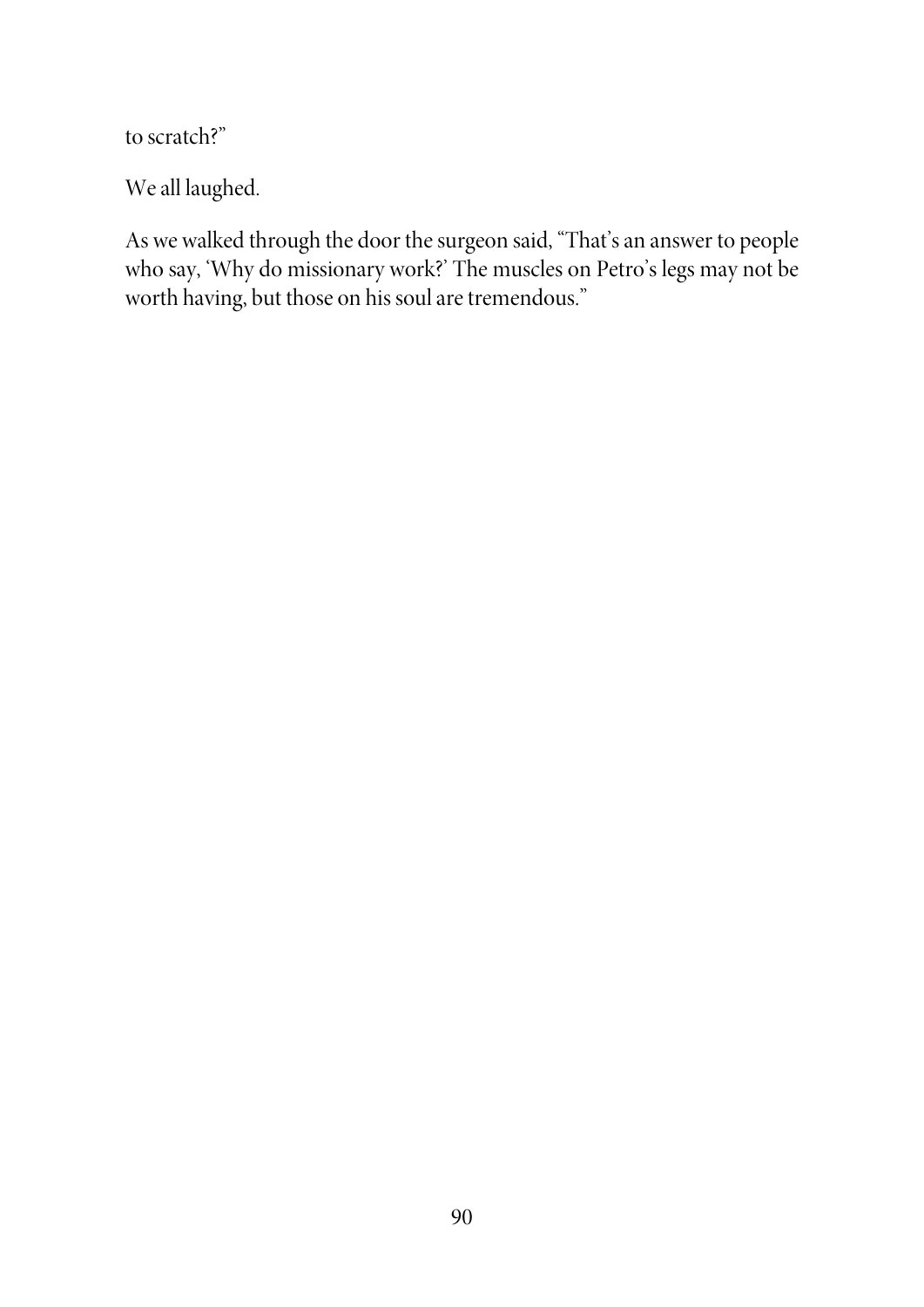## **Crossroads**

Petro leaned on the back of Andreya's wheelchair as they talked in the moonlit garden. He sighed contentedly. "All the doors that seemed shut are open, Andreya—the new legs, the money for them, the journey to this hospital, the *fundi* surgeon, someone to teach me to walk again everything."

Each word cameclearly as I stood at the window. I thought of the way Petro's character had grown in the last difficult weeks. His voice came again, "It will be good to walk again, and when I go back to the hospital I will be able to work better than ever before. Hewa and I will live in one of the new houses that have been built for the staff. We will work in our new garden together. I'll be close to her, and her fears will have less strength. She needs fellowship, Andreya."

"Eheh, Petro. Fellowship is a big thing—to be together, to talk together, to understand each other."

The crickets chirped cheerfully. There was the heavy sweet smell of frangipani. Petro drew in a deep breath, "Yoh! Even my leg feels less painful tonight."

Abruptly a dark cloud rolled across the moon. I heard Mboga's voice, "Petro! A thing of joy. Letters! Two of them. From Mvumi. One's from Hewa."

Petro hobbled over to the lamplight. With trembling fingers he opened the letter from his wife. His facefell as heread.

"Hewa writes nothing of all my letters. She answers none of my questions…"

"Hongo," muttered Mboga, "I wonder if she has received them. You know what her family is like—would they not have joy in bringing her sorrow?"

Petro didn't seem to be listening. He was opening the second letter. His eyes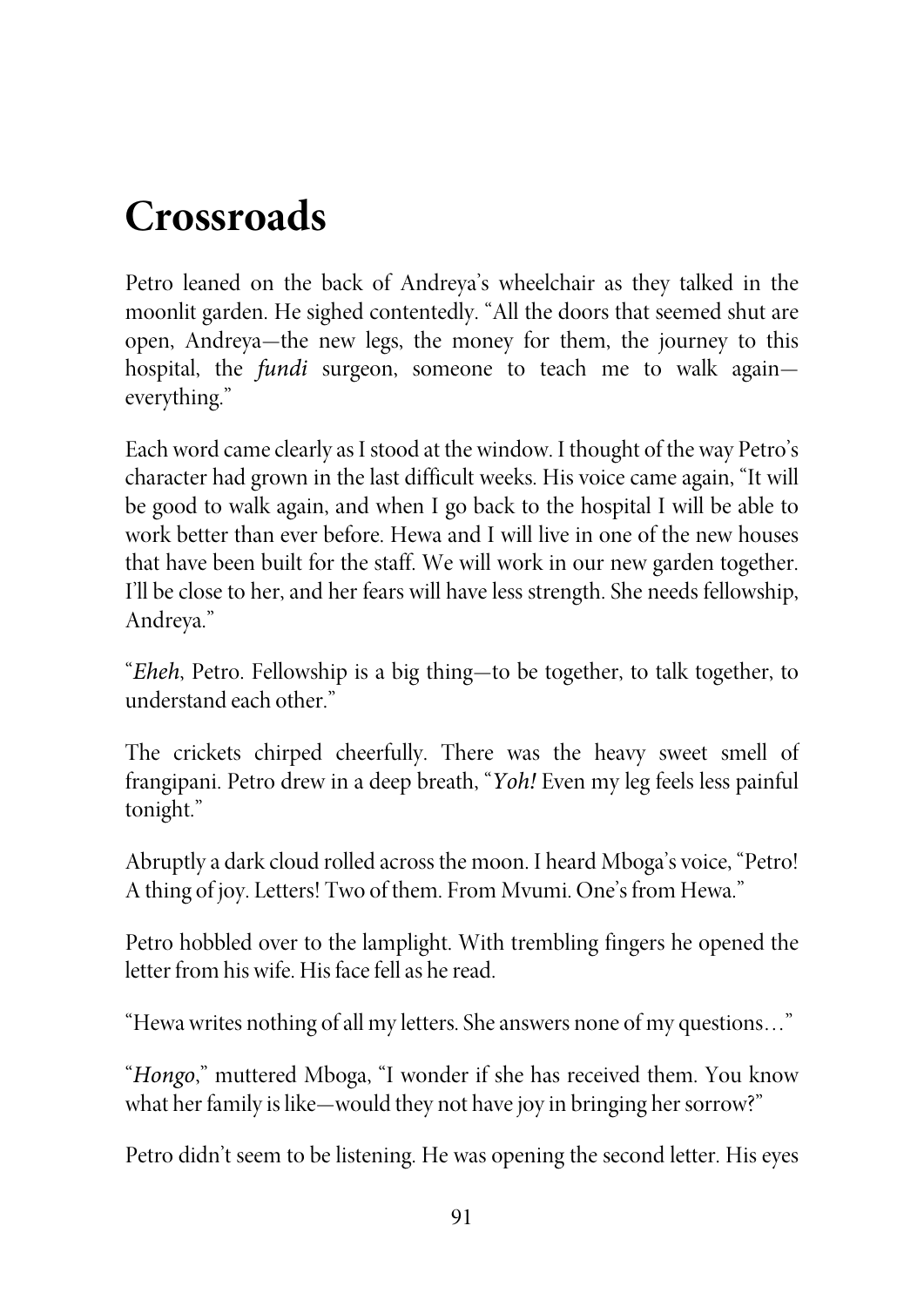grew wide as he read. "Koh!" he muttered, "the words of this letter are that my marriage will die if I let them operate on my legs."

Clouds above blotted out the moon. It was intensely dark. Thunder rumbled distantly. "God," prayed Petro quietly, "what shall I do? She is my wife..." He stood there in the lamplight, his eyes fixed on his swollen feet.

Dr. Lindstrom and Dr. Martin were strolling under the mango tree. I joined them. "We operate tomorrow on Petro," said Dr. Martin. "Will you give the anaesthetic?"

I nodded. "Gladly. I'll go now and arrange for pre-medication."

I went into the ward. For a while Petro didn't look up, and then slowly he fixed his eyes on mine.

"Petro, they have decided to operate tomorrow. Come to bed now. You must be prepared for the work."

He groaned. "Tomorrow! Yoh! Tomorrow!" Then he pushed the letters into my hand. "Read them, Bwana. They are from Hewa and Dolla. Read them! How can I have this work done if it causes my marriage to be wrecked?"

I read Hewa's letter first:

I am well. Aramu is well. He coughs these days with strength. The rains have fallen a little only. No work is yet done in our garden. What is your news?

Hewa.

Then I smoothed out the paper which ended up with Dolla's sprawling signature. It read:

To Petro,

The reason for this letter is that those of the family of Nhoto have been called together. Our words are that a man without feet we refuse, as is the custom of the tribe. The *shauri* has been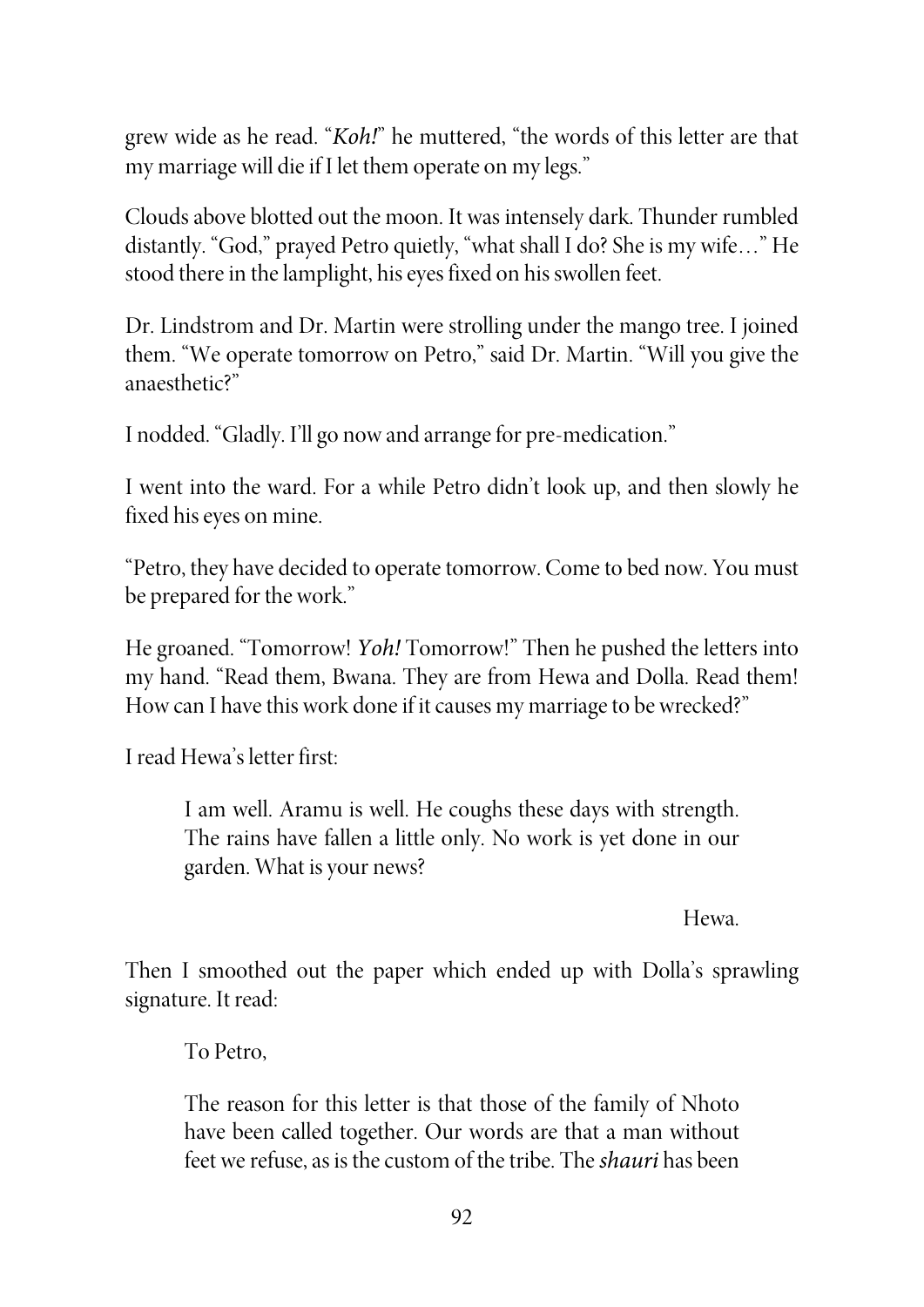made and Hewa agrees that if you follow the ways of the Wazugu (the Europeans) your marriage with her will die. She and the child will return to her father's house. This is our final word. The shoes have been thrown and they speak of death.

I folded the letter and put it into its envelope. Petro stumbled across to his bed and lay down. "Bwana, an hour ago my heart was full of peace. These letters had not come then. Nor did I know when the operation was; somehow it seemed far away, but I was ready for it—but this letter of Dolla's alters everything..."

"I've read the letters, Petro. I take it that this means you will lose the cattle of your dowry that you paid over to Dolla's father when you were married?"

There was anger in Petro's eyes. "Koh! Bwana, don't you understand at all? Cattle! This is a thing that gives small worry." He stretched out his hand and gripped my arm. "Bwana, I am sorry for my temper being as it is. But please understand, cattle do not worry me. Kah! How can you really understand the dark things of our lives? You see a cactus branch in the path and it's nothing more than rubbish to you. We are brought up to see death in it. Things that fill our minds and hearts with terror are matters of interest to you—nothing more. That letter is only a vague threat to you, but it tears my heart." The words came from him in a torrent. "You see in it nothing of deadliness, but I know that Hewa and Aramu will go out of my lifeif I let the doctors operate tomorrow. Is this the way to help my family to know God? Kumbe! My seeking to lose my own pain will only bring suffering and sorrow to those I love. Do I not remember how baby Lutu died in the house of her grandfather?"

He looked at me searchingly, and then speaking with desperation, "What else can I do but refuse this operation? Can you even guess what will happen to Hewa if she goes back to her family? Do you realise what will happen to the boy?"

"I understand, Petro, but you mustchoose. Did not Abraham long ago give a choice to his nephew Lot, and did he not take the easy way because it seemed the best one for the future of his family? God has opened doors and doors and doors for you. Was this for nothing?"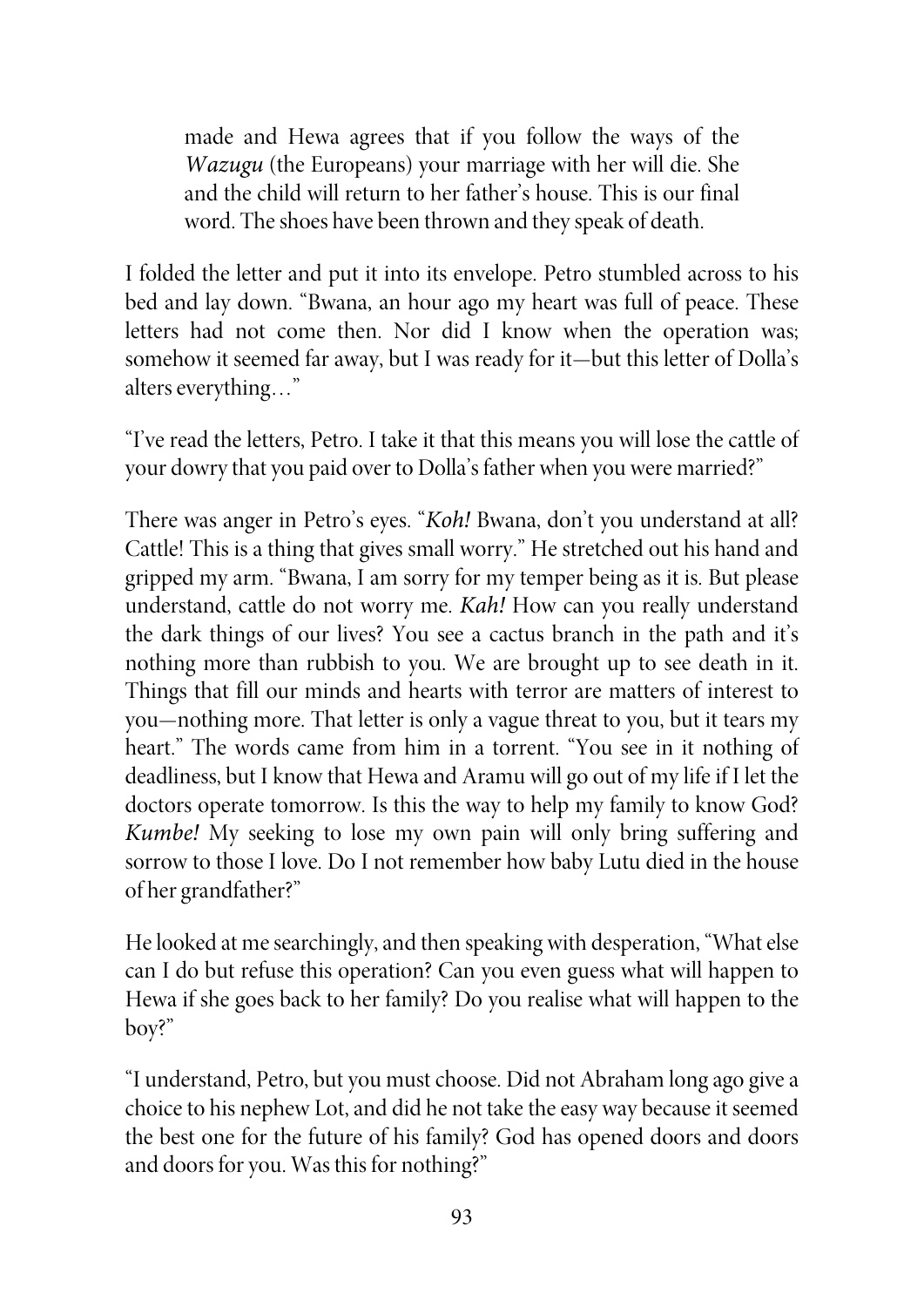"I know this thing, Bwana, but…"

As he spoke I saw Mboga squatting on the floor, his face a study. From the cot beside us came a shocked voice, "Bwana Petro! Then all your words about the Great Shepherd and Almighty God are for others only, and not for yourself? And all the things you said about my father's death…" His voice broke.

"Does this mean that you don't trust God any more?" Mboga's eyes were fixed on the haggard face of his friend.

Petro ran his fingers through his hair and bowed his head. He staggered to his feet and stumbled out into the darkness. I watched the minute hand of the battered ward clock crawl round a quarter of its journey. It seemed hours later when a composed Petro hobbled back. He faced Mosi and Mboga squarely. "I believe," he breathed; "of course I have faith in God. Is He not stronger than all others? Can He not stop the hands of those who cling to the old dark ways? When He gives orders, does He not give strength to obey them?"

Mosi struggled for words, "If He is stronger, then..."

Petro spoke suddenly in a quite matter-of-fact way. "Mosi, tomorrow they will operate on my legs, and God will take care of those whom I love, and me also."

At sunrise I went quietly through the hospital. In the theatre there was the sound of steam sterilisers. Nurses were moving purposefully about. In the ward Petro lay quiet. "Habari?" I greeted.

"The news is good," smiled Petro.

Mosi nodded, "And mine also."

"I have come that we may pray together. Jesus told us that if two or three come together in His Name He is there with them."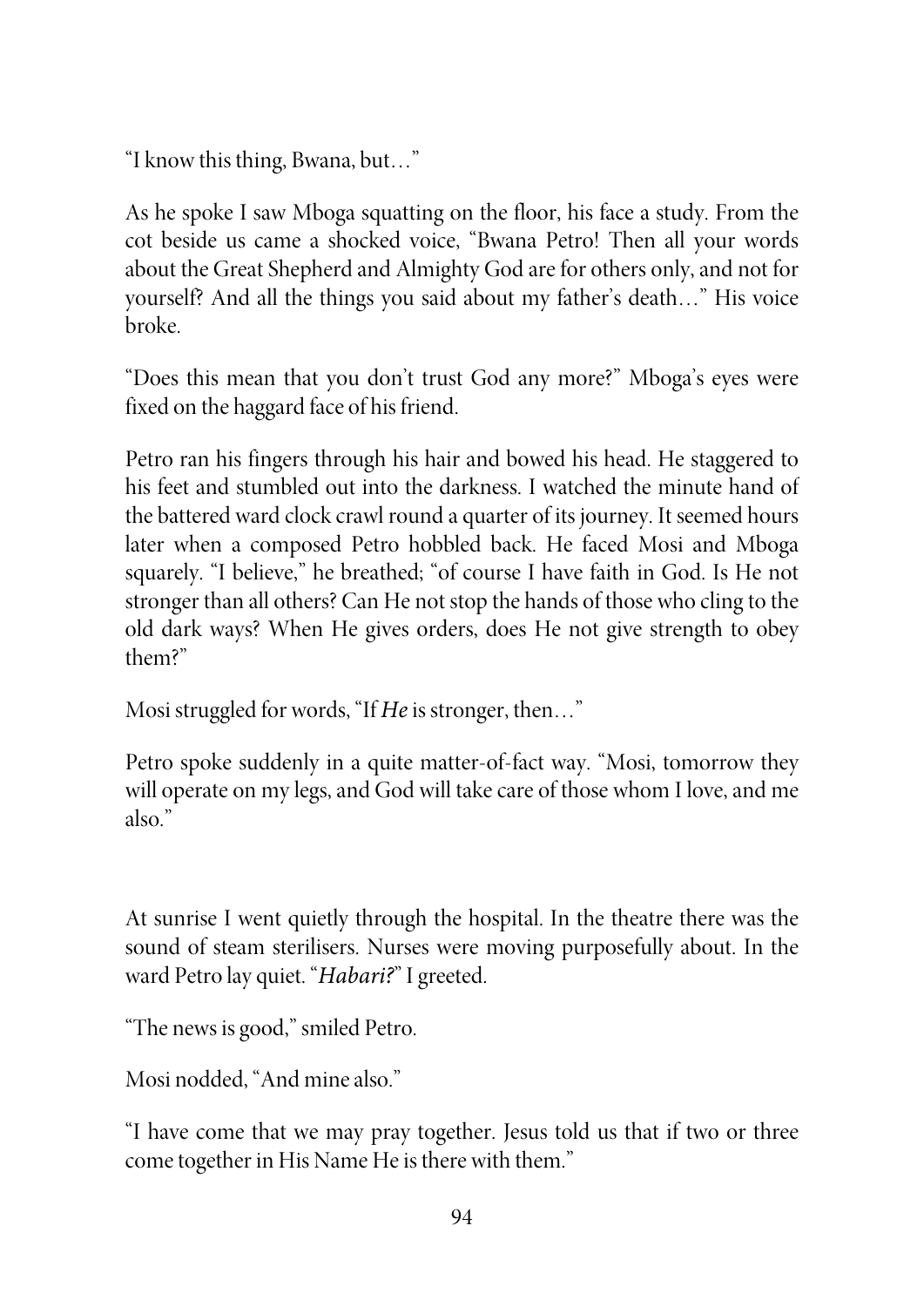"That's His promise," nodded Petro. "When Jesus promises something, He does it, doesn't He, Mosi?"

The boy smiled and nodded his head.

Petro closed his eyes and prayed out loud, "Help us all this morning, Lord Jesus, the doctors specially. Help me that I may be calm before the work is done, and without complaints afterwards. And please, Lord Jesus, be very closeto the ones welove."

A voice came down the passage, "Bring Petro to the theatre now."

He watched me putting on gown, cap and mask. "Bwana, it's good to know that you're giving the anaesthetic. It's still better to know that underneath me are God's everlasting arms."

"Eheh, Petro, it is the great solid thing to know at the very bottom of your heart. Now, here's the prick of the needle. You'll be asleep before I count ten."

In due course I caught Dr. Lindstrom's eye; he nodded and started. His African assistant and the theatre staff worked quickly and efficiently. When the operation was three parts over I noticed the surgeon making careful measurements. He spoke quietly, "I think we can be certain now that Petro will be at home with the legs you bought." As the nurse put on the bandages, Dr. Lindstrom continued, "The extra week of preparation was well worth it; he'll be on his new feet a month earlier. It's a great relief to know we are safely above the active trouble."

Mboga helped me wheel Petro back to the ward, and lift him onto the bed. His pulse was full and firm. I wrote instructions for pain control, and moved across to the next bed. "Well, Andreya?"

"What of Petro, Bwana?"

"Very satisfactory operation. Truly, Dr. Lindstrom is a fundi kabisa. I've heard of his work, but to see it gives me great confidence."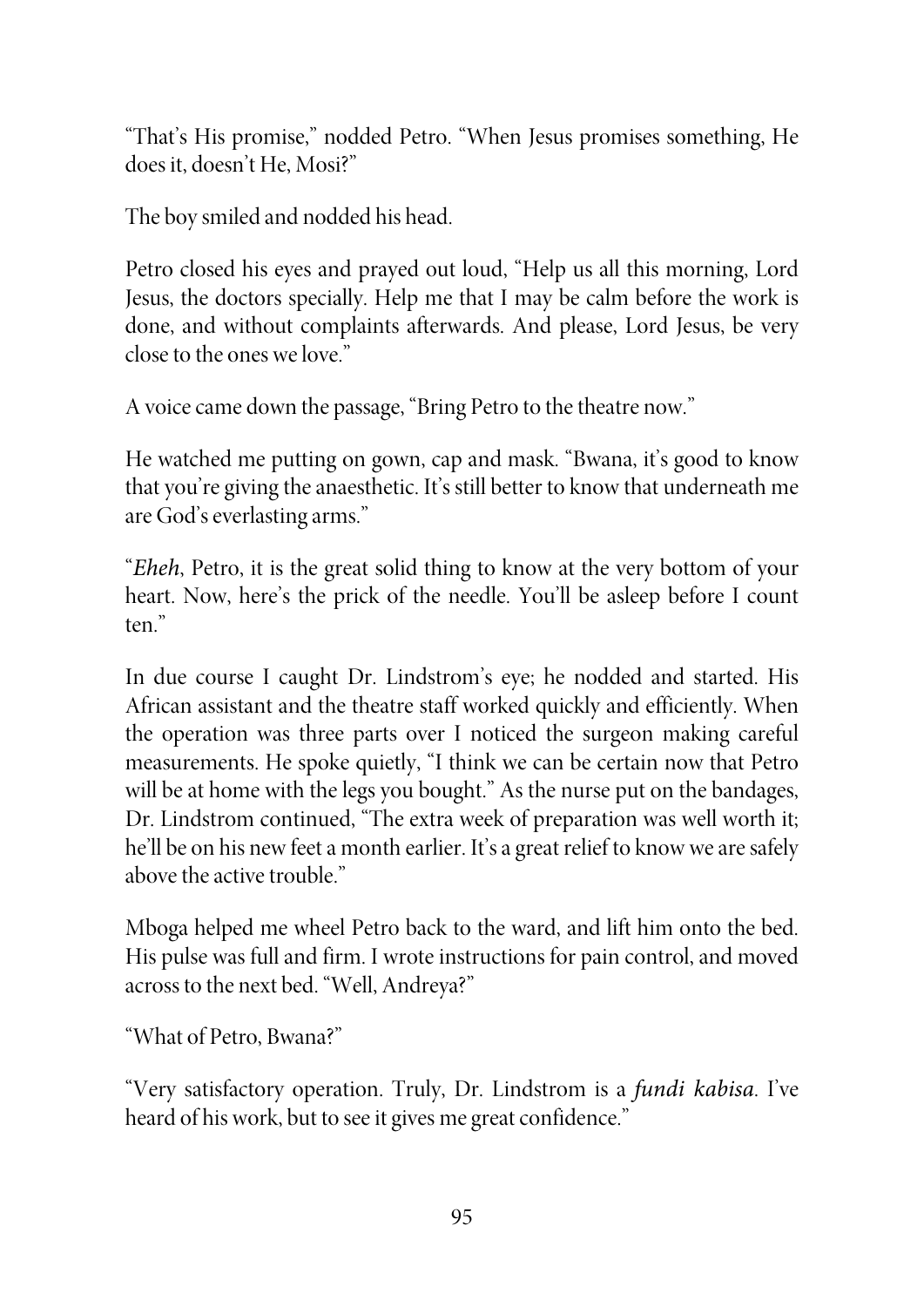That confidence increased as I watched him inject Andreya's thigh, and operate through a wound little bigger than a button hole. He took off his gloves. "That should fix everything now, and not stop him from starting to use his new legs tomorrow."

Again Mboga stood waiting to help me wheel Andreya back to the ward. "Is he all right, Bwana?"

"Yes, the cause of his pain has been dealt with."

"While you were operating on Petro we prayed, he and I, Bwana. Koh! He knows how to pray. He speaks to One he knows well and loves much. I'm sure God answers his prayers." Mboga was very serious. I had seldom seen him look as he did then.

Dr. Martin stood on the veranda in the early morning sun and nodded his head as the night nurse made her report. Dr. Lindstrom and I walked up. "Good news," he said. "Both of yesterday's patients are still asleep and none the worse for their operations." He looked towards a cloud of dust that was rising behind us. "Ah, I should think this is our friend, Mr. Mabarti."

He was right. Soon we were shaking hands. "First of all," said our visitor, "how are Petro and Andreya?"

"They are safely over the surgery," said Dr. Martin.

Dr. Lindstrom nodded. "But we must watch the reaction that occurs sometimes when a patient realises that not only has he lost his pain but a limb also. That's why I'm glad you've arrived, Samuel."

I broke in, "But how did you know that Petro had arrived here?"

Our visitor smiled. "Once I suppose the message might have been sent on drums, but actually I heard all about the happenings over the radio phone."

We walked down to the ward and stood around the two beds. There were greetings in a variety of languages. Then Samuel Mabarti asked in Swahili,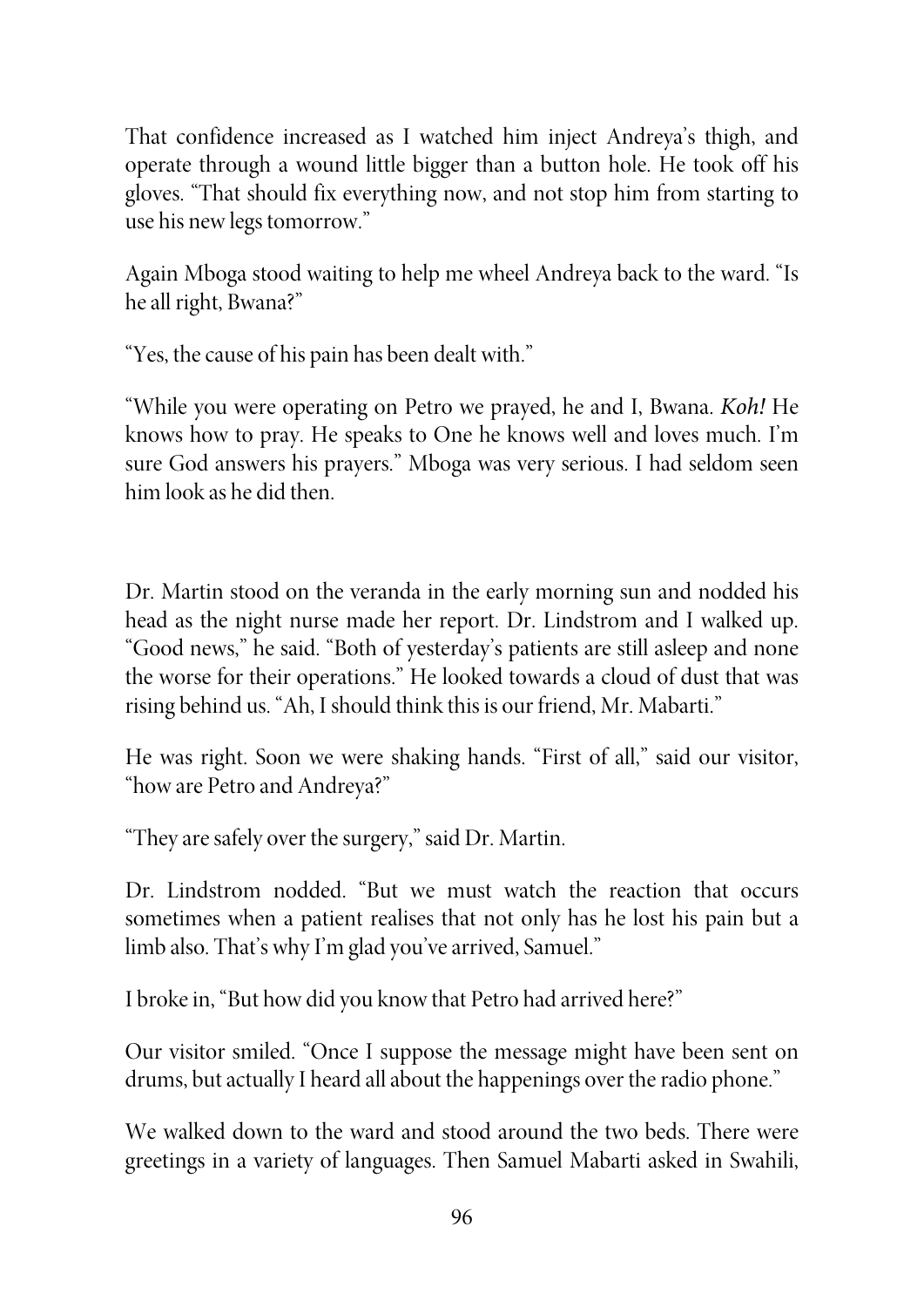"Habari gani?"

Together Petro and Andreya answered, "Good only."

"Eheh," added Petro, "and the pain has gone from my legs. Gone. For the first time for months I lie free from the misery of aching legs."

"Splendid," smiled Samuel Mabarti. "Go quietly for a few days, Petro, and then we'll begin muscle building exercises. You can watch Andreya for a start<sup>"</sup>

In the heat of the day I put my head round the door of the ward. Both Mosi and Andreya were asleep. But at the hour when most people are thinking of sleep Petro was wide awake. Samuel Mabarti was with me. He spoke, "No pain, Petro?"

"No, Bwana Samuel, no pain—but…" A shudder shook him. I felt his pulse. It was normal. A nurse, soft-footed, came with a thermometer. There was a long minute's silence, but the mercury only reached up to the small white arrow. I grunted, "No fever. No medical trouble."

Petro smiled oddly, "No legs either."

"Truly," said Samuel Mabarti, "this is the start of a new way of life—a better way."

"I realise this," came Petro's voice softly. "But I keep thinking of Hewa. Bwana Samuel, you know the ways of medicine men and witchcraft."

Samuel Mabarti nodded. "These things I know well, but your great defence is praying to God. He hears and works. The best answer you can have for your wife's family is to return to Mvumi with legs that walk with the same ease as those of Miti himself. Also, keep on writing regularly to Hewa. Do not sit and think sad thoughts of self-pity. Attack. And as for worry, 'Let the peace of God keep your heart and your mind.'"

"I understand you," nodded Petro. "I am forgetting to turn things that block the way into a bridge to help me over my difficulties."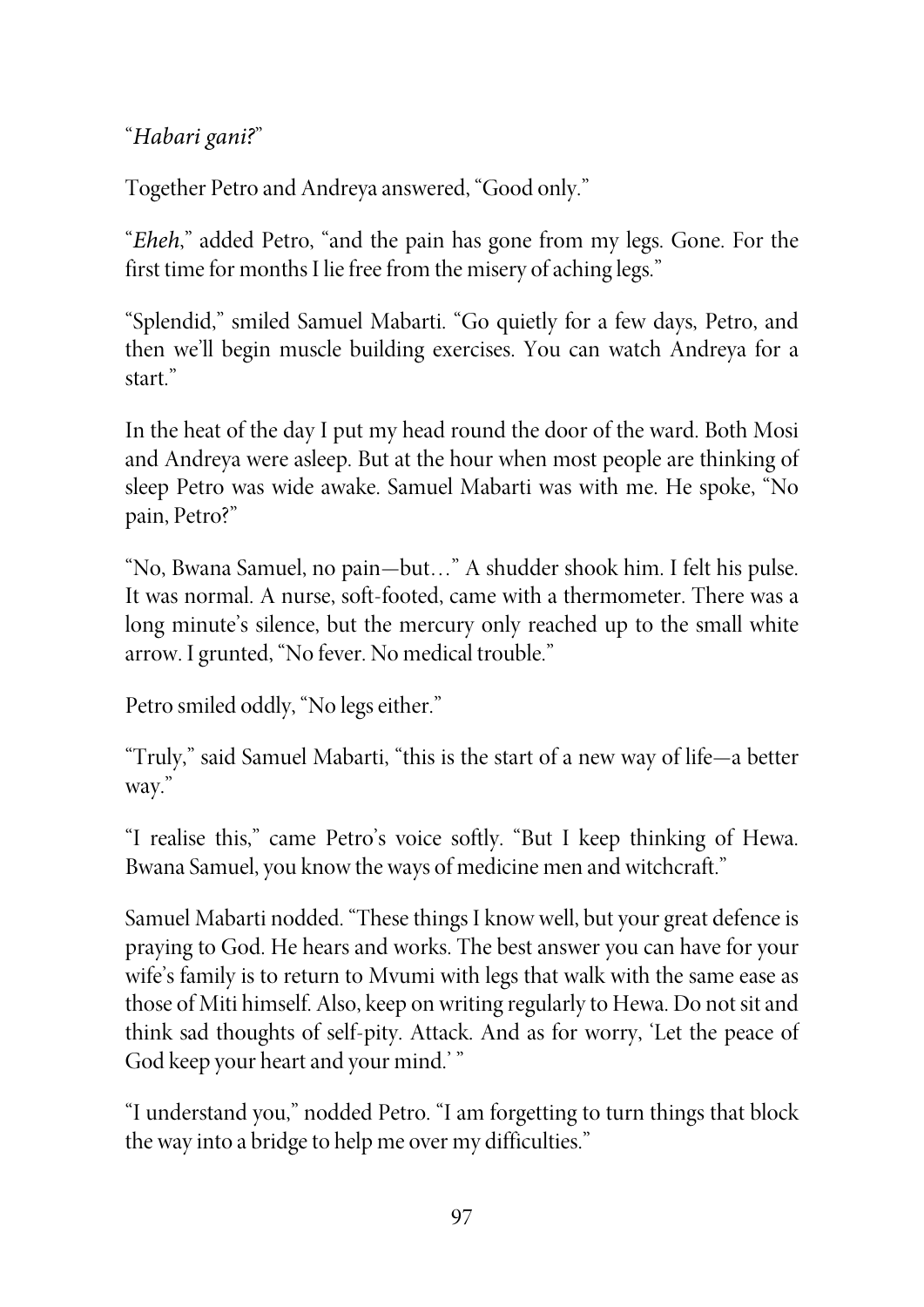## **Walking and Flying**

"Bwana Mabarti," said Petro, "tell us about the plans you have to teach us to walk again."

"Eheh. Even now as you lie in bed the legs will be strapped on. You can see how they are attached, and can understand which muscles need to be built up, and where the skin must be toughened. There's no joy in blisters!"

The legs were brought from a cupboard. Samuel Mabarti put them in place with precision, although no strap was tightened.

Mboga's voice came urgently, "Watch Petro, or he will step out of bed and walk home."

The rehabilitation man chuckled. "This is the programme." He plunged into quite a lot of detail.

I listened for quite a while and came away from the ward feeling enthusiastic and full of hope. Dr. Martin beckoned to me. "Our radio phone is calling you."

An insistent voice came through the loudspeaker, "Nairobi calling, Nairobi calling. Over."

"I'm receiving you loud and clear, Nairobi. Over."

"Mvumi hospital calling, Doctor. Mvumi, come in. Here's your call. Over and out."

Daudi's voice came, "Mvumi hospital calling. Over."

"Receiving you loud and clear, Daudi. What's up? Over."

There was a crackle static, then, "Difficulties, Doctor, and who can make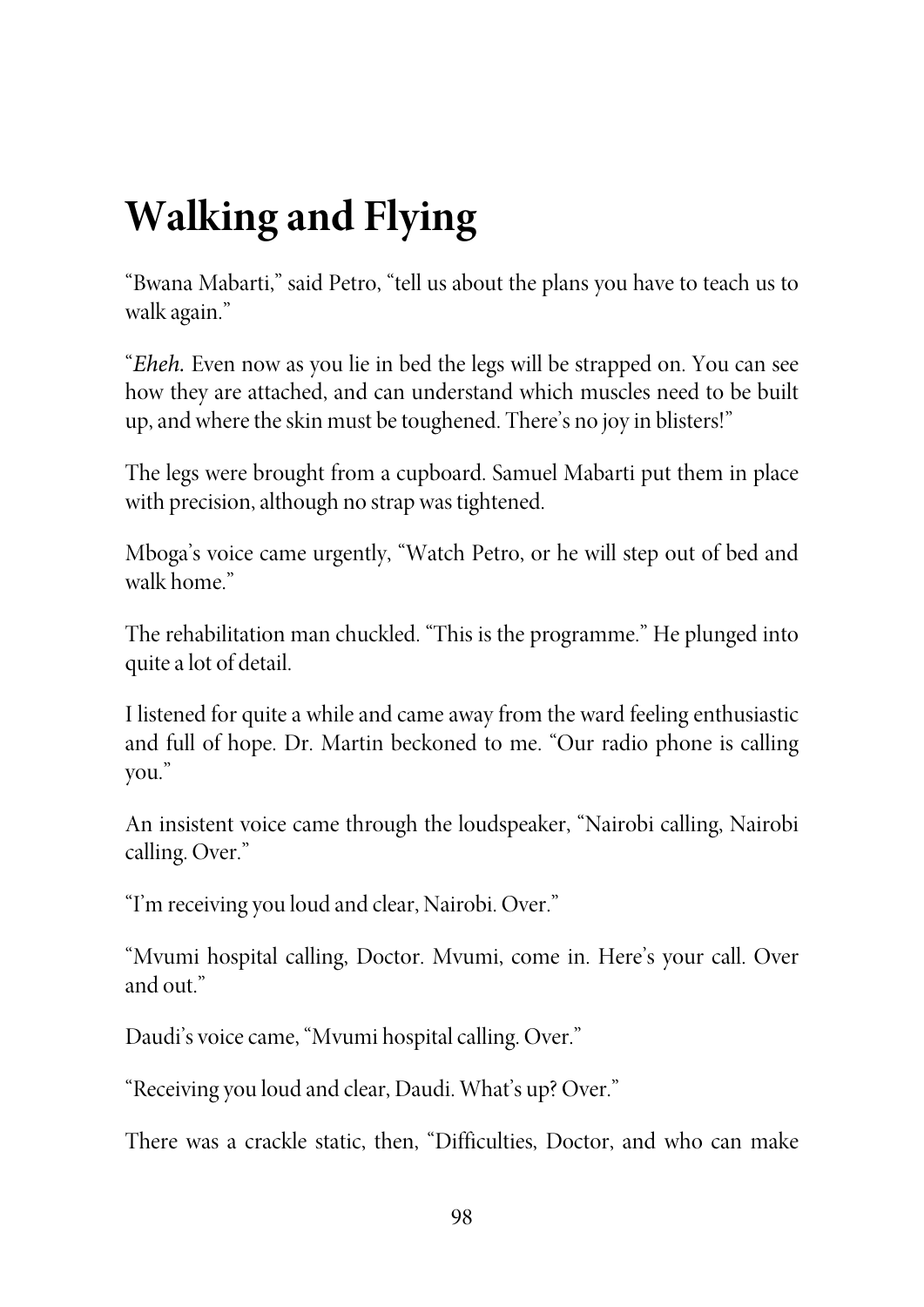these better than Petro's relations? First, Dolla. He climbed out of the window in the middle of the night and ran away, taking two blankets with him. This has upset Hewa. She panicked and ran away with the sick boy. They've probably gone to Miti's house. Any instructions? Over."

"Daudi, regarding Dolla, tell Mr. Kolongo about this. A man with a cracked skull like his could be in real danger medically. He certainly is still a troublemaker. Petro had a letter from him saying that if he had the amputation done his marriage would die. This upset him for a while, but he did not change his mind. The operation is over and was most successful. Try to contact Hewa and encourage her to bring Aramu back. Having no treatment can really do damage. Tell her that in a matter of say three months I believe Petro will walk into Mvumi in a way that will cause eyes to open wide. Over."

Daudi sounded excited. "Roger, Bwana. I will pass on this news and do as you say."

"Roger, Daudi. Now about Mosi, he's being built up for operation, but he's jumpy and a bit homesick. Tell you what, hold the phone open and bring Tembo, while I collect Mosi. A little chat like this might help considerably. What do you think? Over."

"Very good idea. Tembo is under the pepper trees; I'll call him. I'll leave the phone open from this end."

I hurried to the ward. A forlorn figure lay motionless in bed staring at the ceiling. "Come quickly, Mosi, I want you to talk to Tembo."

"To Tembo?" Life came back into his face. "Is he here? How did he come? What…"

I carried him, blankets and all, to the telephone. A young voice speaking Chigogo was coming through the microphone, "Mvumi hospital. Mvumi hospital here. Calling Mosi. Calling Mosi. Are you receiving me? Roger. Roger. Come in now, please. Over."

Mosi laughed out loud. "Kah! That was Tembo, Bwana. What do I do?"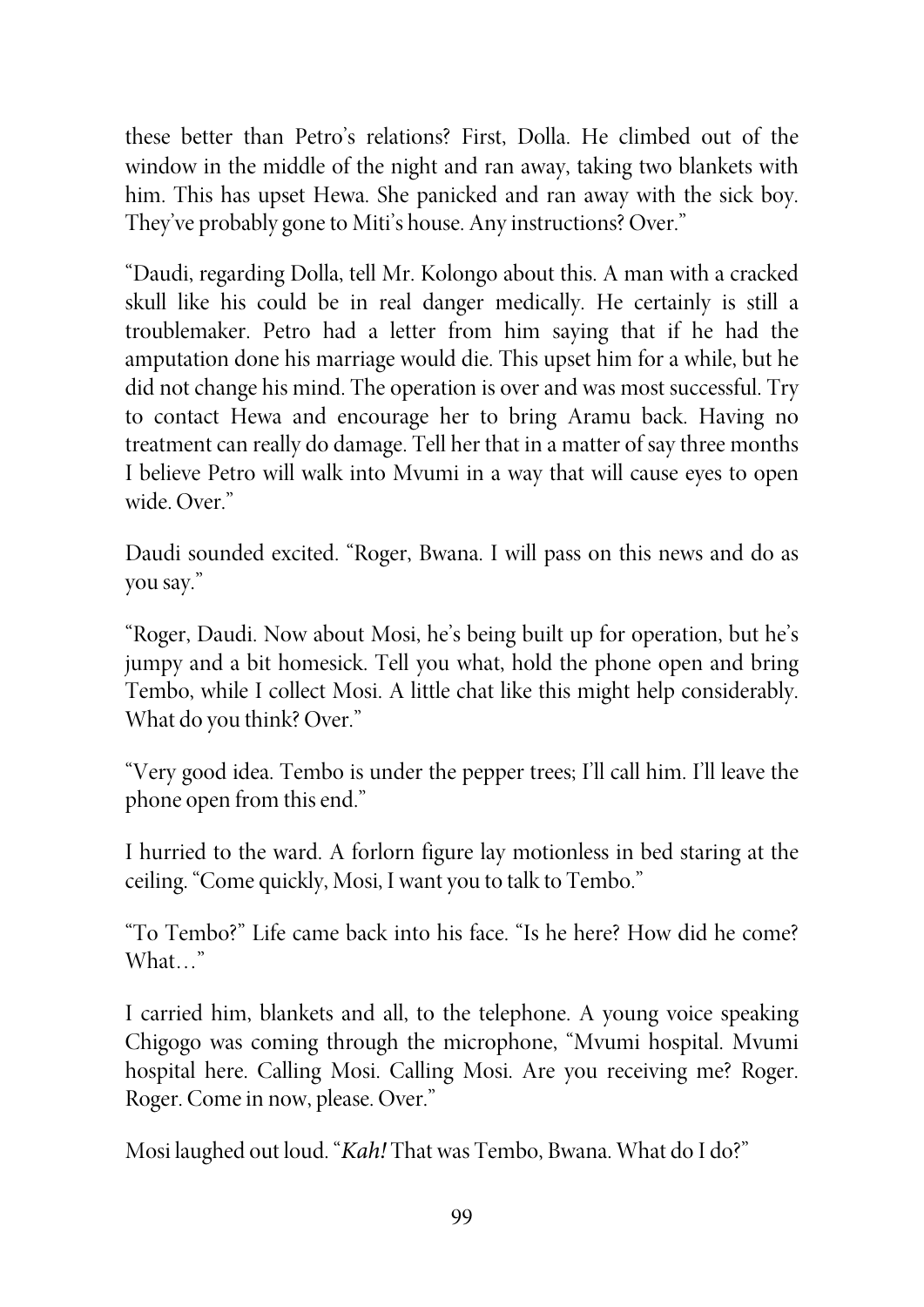"Push this button and talk." I propped him up and handed him the microphone. He pushed the button.

"This is Mosi," he said hesitatingly. Then came a rush of words, "Tembo, I have joy to hear your voice. These days I'm lonely, and I miss you and Baruti and Daudi. They spend so much time operating here that there is no time to talk." Suddenly he stopped. Shyness overcame him and he buried his head in the blanket.

Tembo's voice came, "Receiving you loud and clear, Mosi. We will rejoice to see you and Bwana Petro soon…"

A voice interrupted, "Nairobi Central calling. We have an urgent call for Dr. Martin. Over."

I lifted the microphone. "Roger, Nairobi. I'll call him. In the meantime, Mvumi, kwaheri. God bless you all. Over and out."

I moved towards the door. "Lietherefor a moment, Mosi."

A few minutes later Dr. Martin spoke into the microphone, "Martin here. Over<sup>"</sup>

I picked Mosi up and carried him back to the ward.

"Half past one," said Dr. Martin. "I'm off to the airstrip. The Missionary Aviation Fellowship plane is bringing a man with a broken leg. Coming?"

As we drove, Dr. Lindstrom said, "I've had another look at young Mosi. The treatment is working well. I'll do him at the end of the week. His operation could take us hours. He'll need at least two transfusions—that could be tricky as he has a rare type of blood."

The aircraft came into sight, circled, and landed very smoothly. The pilot supervised the handling of his stretcher case. He said, "I picked this man up way out in the Serengeti Plains in the animal park."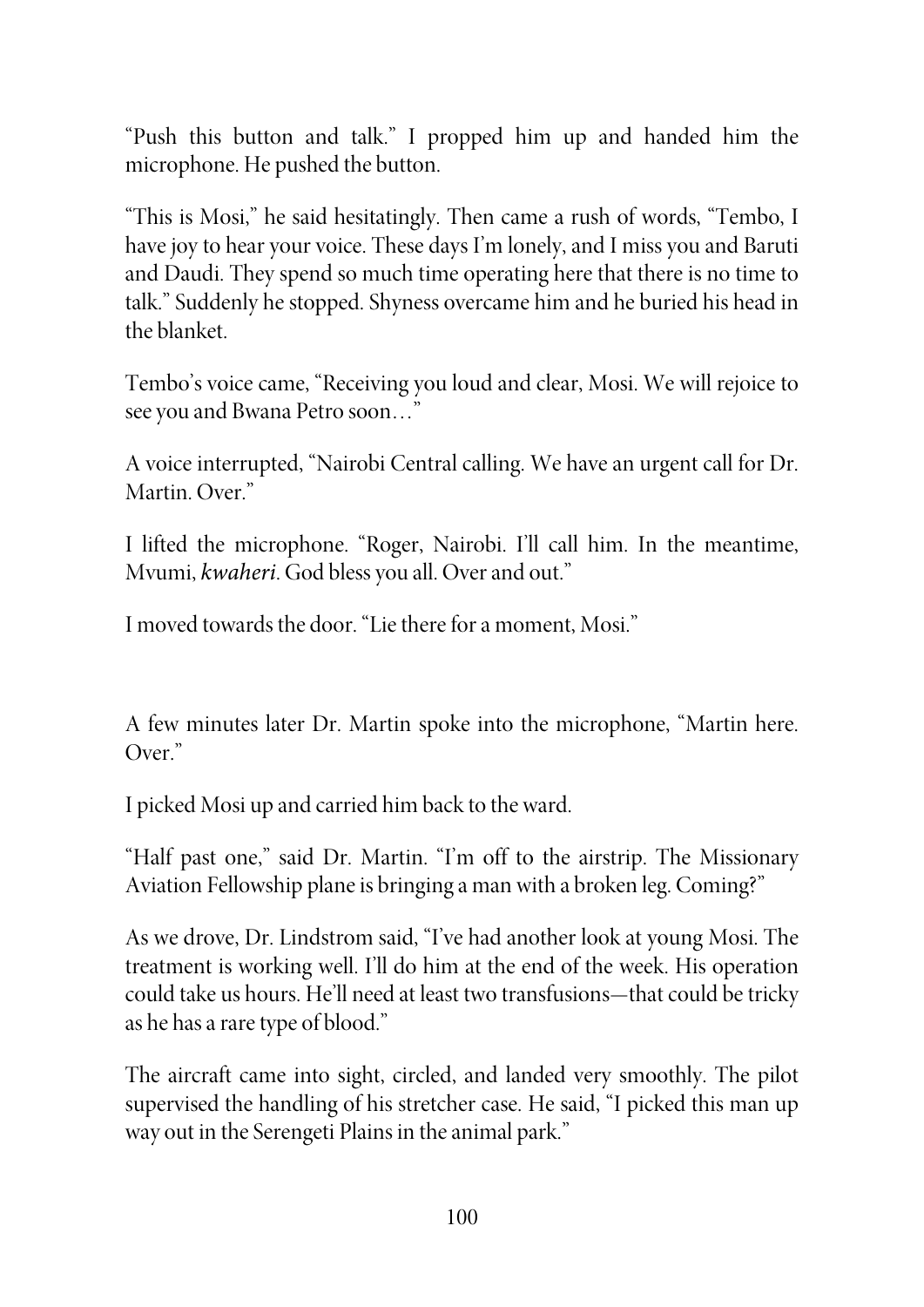"Was hecharged by a rhino?" asked Dr. Lindstrom.

"More dangerous creature than that," grinned the pilot. "He was knocked down by a motor-car." He handed me a packet of letters. "These are for you, Doctor. I'm going to Dodoma in four days' time. Any jobs?"

"Have you room for two of us? I have to be back at Mvumi soon. To fly would save a lot of time."

The pilot nodded. "Can do. In four days then." He started the motor and a minute later the plane to us was the size of a mosquito.

Dr. Martin swung the car round. "This chap's chances are excellent. It's only hours since his accident. It would be a different tale if he'd been driven hundreds of miles with that broken leg."

Back at the hospital I watched Samuel Mabarti talking to Mosi. He pointed, "See from one end of this passage to the other I have placed a long rope. It is knotted firmly at each end." The boy nodded. "And are not those the rings that Andreya swings on?"

"Truly," agreed hiscompanion. "In this way his arms, his shoulders, his back, grow very strong muscles."

The days passed quickly. One morning a nurse came hurrying into the ward carrying a tray. "Stitches out today," shesaid.

Following her came Dr. Martin and Dr. Lindstrom. They walked slowly down the passage looking at the rope and the rings. The surgeon tested the wire supports. "Excellent, Samuel. I can see the pattern of the whole learn-towalk-again scheme. Andreya can swing himself along that rope and learn to balance while his muscles adapt themselves. He'll be using the new legs first, and will be a step ahead of Petro. Together they'll learn faster than either could by himself."

When we arrived at the stitch-removing ceremony we found two very excited people. Andreya was sitting in the wheelchair. "Bwana, today's the day. Heh! What a joy it will be to walk, if only a little." He looked at the rope,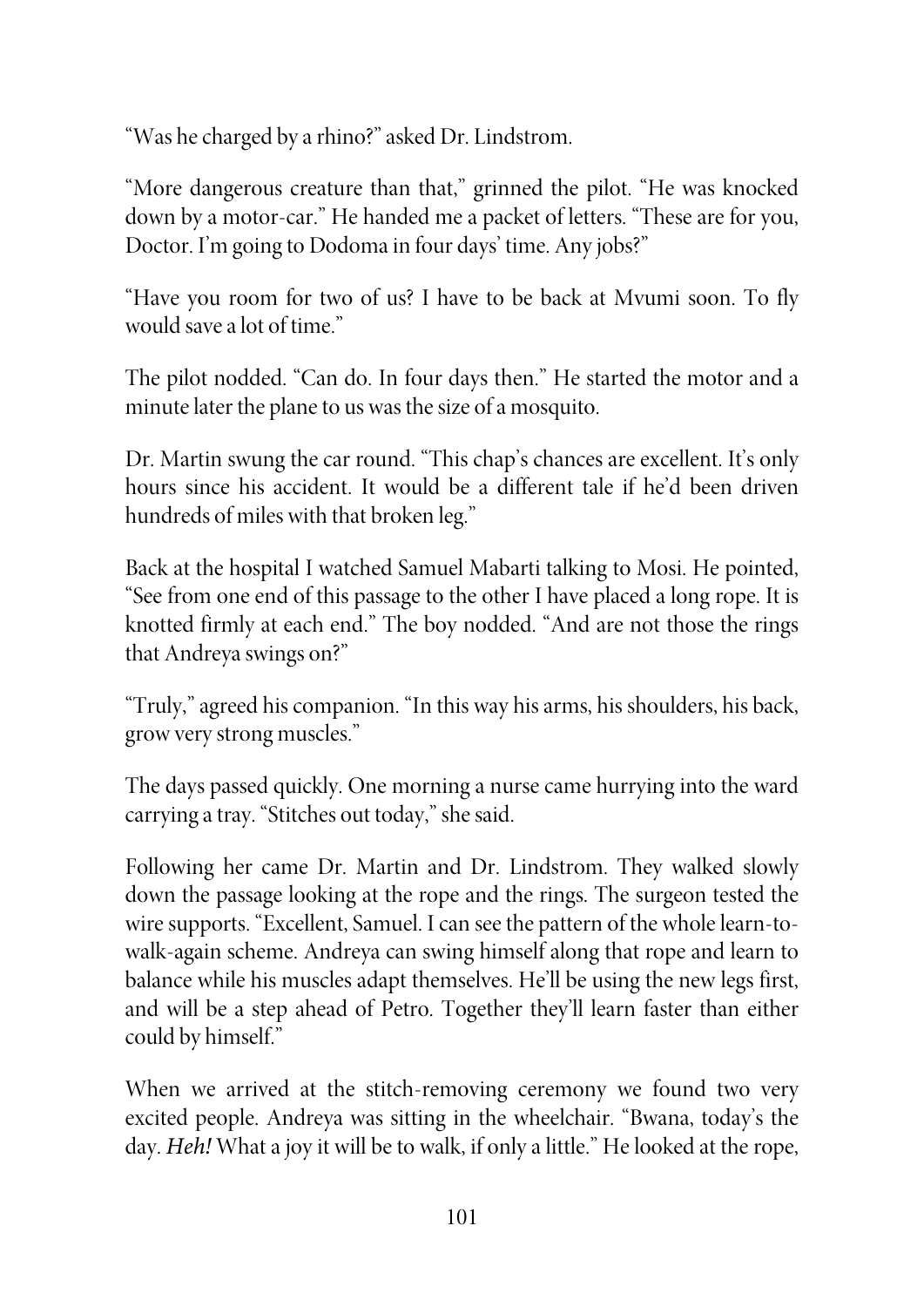grinned, and spat on his hands.

A few moments later Petro watched rather wistfully as the aluminium legs were fitted on to his friend. A strap was tightened here, another loosened there. Then with our arms around the smiling African's shoulders we lifted him onto his feet. A dazed look came over his face. For a moment hecouldn't find his balance. We moved slowly on to the veranda. Andreya grasped the thick rope above his head, and the weight was lifted from my shoulder. "Yoh!" he shouted, the muscles of his arms standing out. "I can stand!"

Samuel Mabarti smiled. "You mean that you are straight up in the air! Actually, your heels are not touching the ground. Lower yourself a bit."

Andreya did so and winced as the pressure increased. Then with a grin he swung along the rope, the new legs dangling. "Gently!" called Mabarti. "It will take many days—perhaps weeks—to learn to use those legs properly. Then you'll walk as well as I do."

Early next morning they were at it again, as Mosi was carried sound asleep to the operating theatre. For four hours I watched some notable surgery. Two blood transfusions were necessary during the latter part of the operation. As plasters were put on, Dr. Lindstrom said, "Mosi will be walking fairly well in three months' time, and he'll be moving around in a few weeks. He should have fewer problems than the other two."

I went to tell Petro the news. Dr. Martin interrupted hurriedly. "Message for you from the M.A.F. pilot. He wants you to fly out in two hours' time. He's had to alter his plans."

"I must writeto Hewa at once!"exclaimed Petro.

An hour and a half later when I came to say good-bye, Petro was licking up the envelope. I shook hands. "God bless and keep you both." I pocketed the letter. "I shall deliver this personally. Do not forget to write often. Hewa and Aramu need to hear from you."

Petro nodded. "Bwana, help them all you can, especially Aramu. Keep them close to the hospital. The shadow of Miti's house is a thing of fear in Hewa's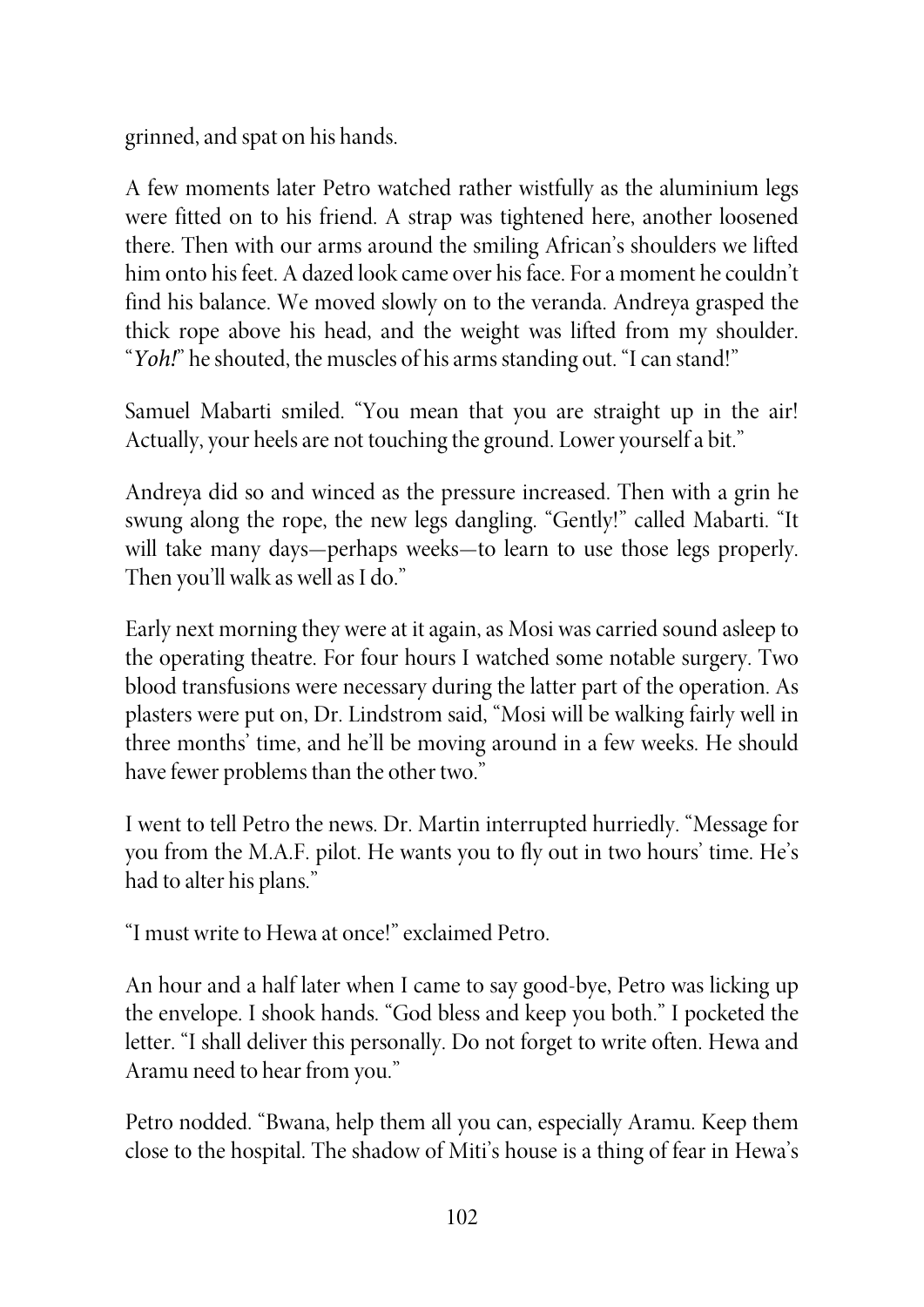life<sup>"</sup>

Through the window came a voice, "Tayari-ready!"

"I'll do these things, Petro. Remember, when we pray, God works."

I shook hands with Dr. Lindstrom and Samuel Mabarti. "Bwana Samuel, be specially kind to young Mosi. He will be sad that he could not say good-bye. He was still under the anaesthetic when I went in a few moments ago."

"I'll look after him, and the others also."

The jeep started up. Mboga climbed in behind. We called a final kwaheri, and soon the countryside was slipping by us as we drove towards the airstrip.

From the clouds came the sound of an aircraft. "Koh!" said Mboga, "is it a thing of wisdom to travel in so small a plane?"

The pilot landed smoothly, stepped down and greeted us. "I have quite a day in front of me. Hop in. Fasten your seat belts."

The propeller whirled. The brakes were off. We moved over the landing strip, and then the ground fell away. In a matter of seconds Dr. Martin and the jeep looked like toys beneath us.

Mboga shouted questions at me for most of the ninety-minute journey. He was peering excitedly through the window. "Yoh!" he cried, "see, the hill that looks like a crouching lion! We're coming close to Dodoma."

Below was the railway line that ran from the Indian Ocean to the Great Lakes, seven hundred miles away. The browns and greens of thornbush jungle were becoming more and more dotted with buildings, and then below us was Dodoma and the Great North Road which travelled from Cape Town to Cairo. Ahead was the airstrip; we touched down in a cloud of dust. The pilot taxied to where a group of people were standing. We undid our seat belts, stepped down, and greeted Daudi and Baruti.

Daudi spoke fast, "Bwana, there are troubles. Hewa is again at Miti's house, but is only seen outside at night. Strange things are happening!"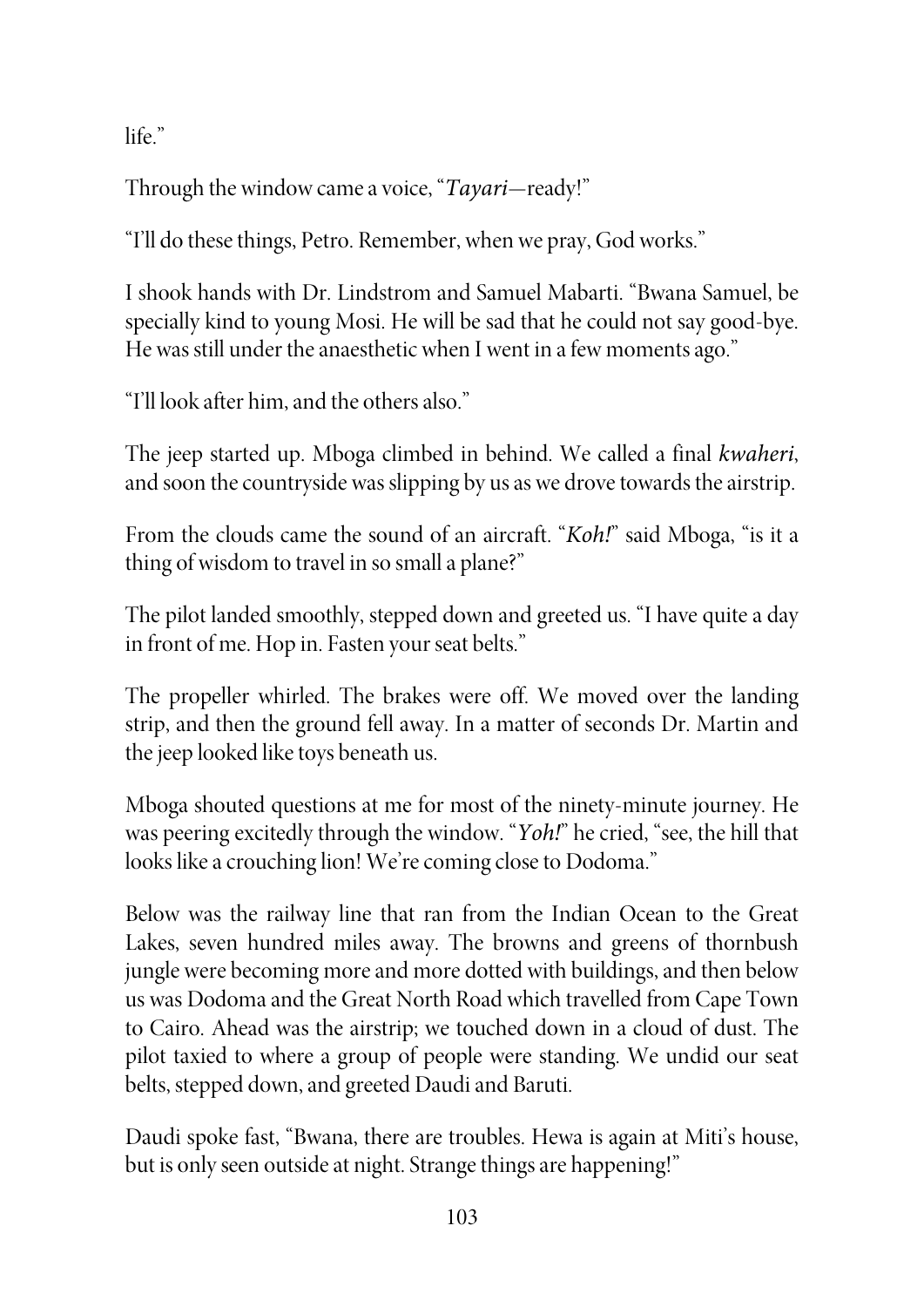"What of Aramu?"

"There is much talk of spells. He goes into trances and then becomes wildly excited. But always he coughs."

The Missionary Aviation Fellowship pilot was refuelling. I thanked him for the lift, and said, "You've given me one complete more day to live and be useful than if I'd travelled by bus and train."

"That's what we're here for," smiled the pilot. "Excuse me now, if I carry on." He stepped into the plane and waved his hand. "God bless you all."

A Land Rover swung into the road to the airstrip, and pulled up. Out stepped Mr. Kolongo. As he shook my hand he said, "I thought you'd like to know that Dolla has just been picked up near the beer market for trying to sell marijuana cigarettes."

It was though I had been hit by a bullet. I slapped my thigh. "That could be why Aramu is behaving oddly. Hashish could do all that and more."

The D.C. nodded. "And play havoc with Hewa too. The sooner you're back the better; by the way, Dolla has been screaming threats at you ever since he was arrested. Alcohol and his doped cigarettes have loosened his tongue. He laughed like a hyena and told me that Miti is full of envy and anger and that he hates Petro. 'When a man like Miti hates, you'd be surprised what can happen,' was his threat. So watch your step."

It was half an hour before sunset. We were obeying one of the local rules of the road, "Elephants have right of way." Two large members of the species and a baby crossed the road and went to wallow in swamp. Baruti sniffed. "Can anyonesmell anything burning?"

We put our noses to work, but detected nothing. We drove up a steep hill, but Baruti persisted. "Something is burning."

Mboga yelled, "There is truly! See, smoke comes through the floor."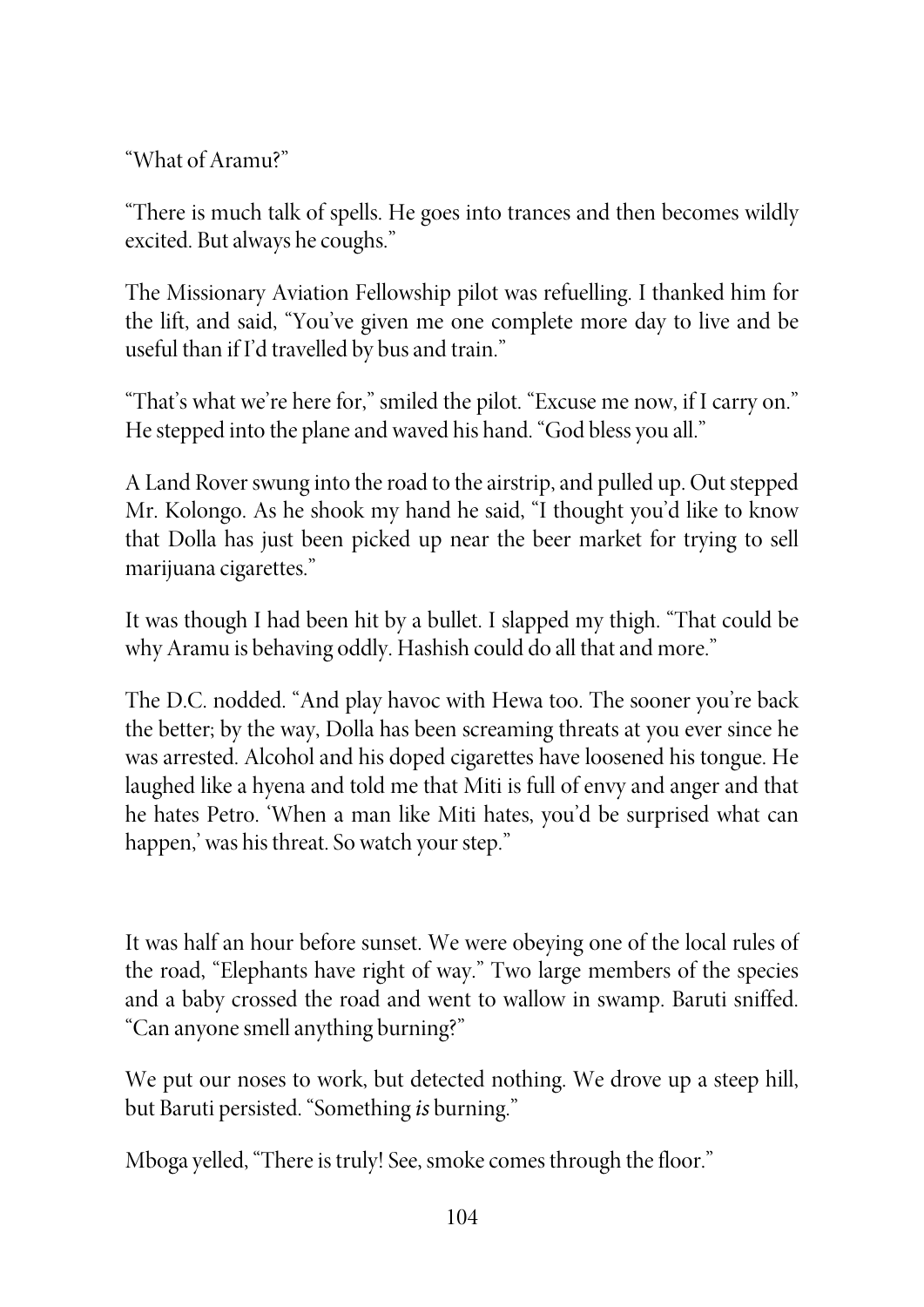Daudi jammed on the brakes, and I saw that the oil gauge was behaving queerly.

Under the truck there was the smell of dust and oil. Daudi threw up the bonnet. Blue smoke welled out. "Look!" said Baruti. Along the road we had travelled was a spoor of oil.

"Heeh!" came Mboga's voice. "It's the plug of the sump." He lay on his back, shuffled underneath the car, put his hand up and then yelled, "Koh! I'm roasted! It's burning hot."

"Is the plug still there?"called Daudi.

"Eheh," shouted Mboga, "but it is nearly unscrewed and the oil leaks from it."

"Dolla's work," grunted Daudi. "He's a cunning one, that."

"But," grinned Mboga, "he did not know of the spare oil we carry in the tin marked 'Antiseptic'."

It was dark when we moved on again. On the skyline I could see the contour of a hill above us. Theroad was like a scar in its side. "Heeh," said Daudi, "this place brings cold to the marrow of my bones. Even the crickets are still."

He turned off the headlights and stopped the engine. "Look over there."

"Heeh!" said Mboga. "It's our hospital. Its lights give me a different feeling about everything."

"Quiet," said Daudi, "listen to those drums. When Miti's wife beats drums people dance and froth comes to their lips, and their eyes become like those of a dead fish."

"Koh!" said Baruti, "this isevil."

Daudi spoke urgently. "Let's hide behind that buyu tree. We can see there and not beseen."

On the skyline granite boulders stood out like the sneering teeth of a skull.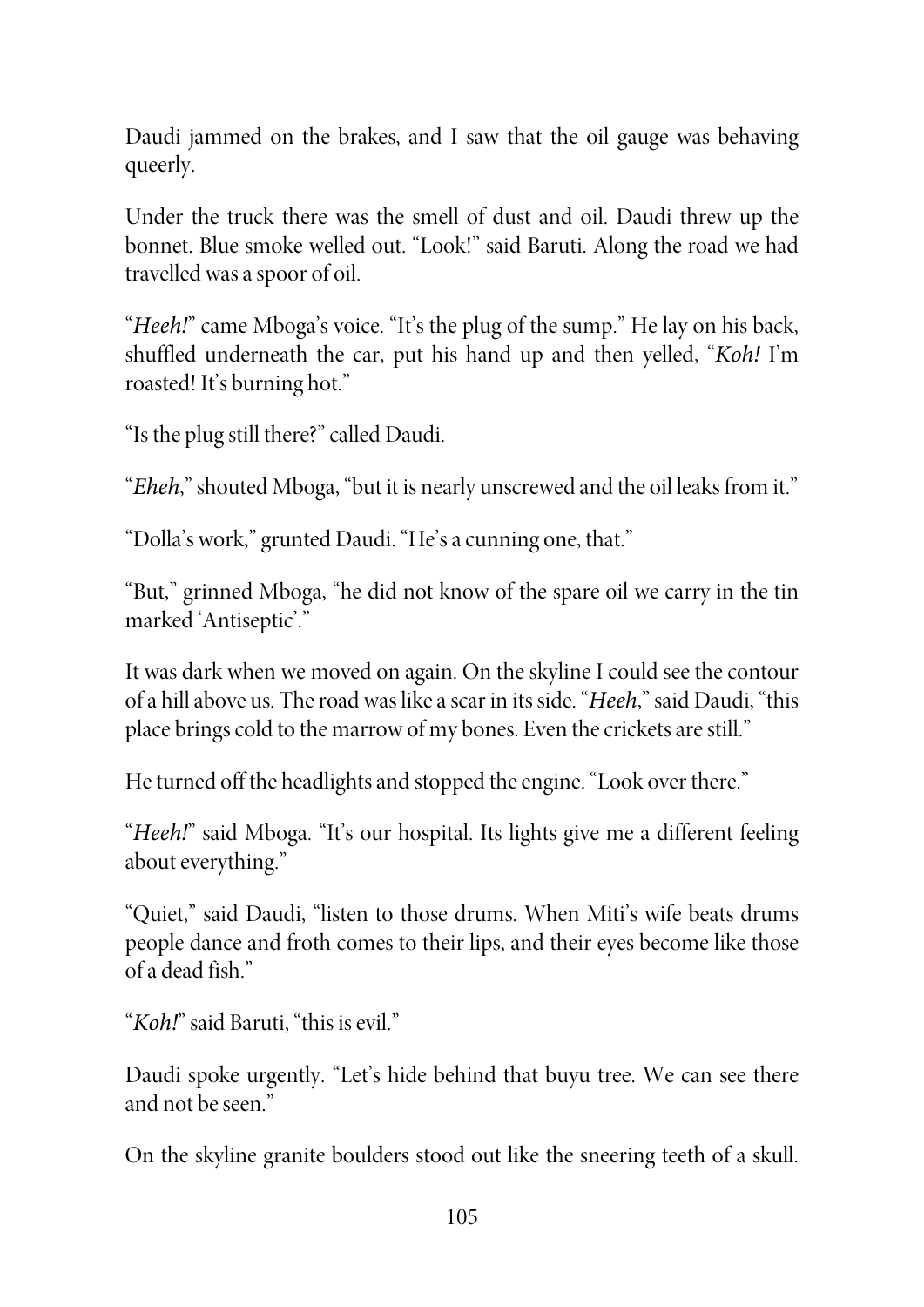Below us a woman was astride an hour-glass shaped, snakeskin-covered drum, swaying sensuously. With each convulsive movement, the charms around her neck jerked, and her hands moved like the swaying heads of cobras. An owl flew overhead and seemed to disappear into the medicine man's house. As if responding to its call, Miti came through the door. He wore a head-dress of buffalo skin and a string of leopard's teeth was round his neck. His face was masklike.

With a gesture he silenced the drums. A black cloud swept overhead. The air was filled with the strong smell of fermenting grain, and in the red flickering firelight we saw a female figure sway out of the shadows. "It's Hewa," breathed Daudi. "She seems in a trance."

Her muscles twitched. She stopped before Miti like someone hypnotised. He bent down and picked up a rooster.

"Watch," whispered Daudi, "he will kill it and will say that it runs in the direction of the one who casts spells that are hostile to Hewa."

With a sweep of his knife, Miti sliced off the cock's head. He tossed the headless bird to the ground in a way that invited it to run downhill towards the hospital. But the grim creature staggered round and careered straight at the medicine man himself, crashing into his thighs. He cursed, and flung the dead bird violently away from him.

Daudi's voice came urgently, "Let's go fast, Bwana. They must not know that we have seen this thing."

We crept back to the truck. Daudi let off the brakes and we drove silently down hill without lights.

"Kah!" said Baruti, spitting through the window, "darkness of all sorts brings little in the way of joy."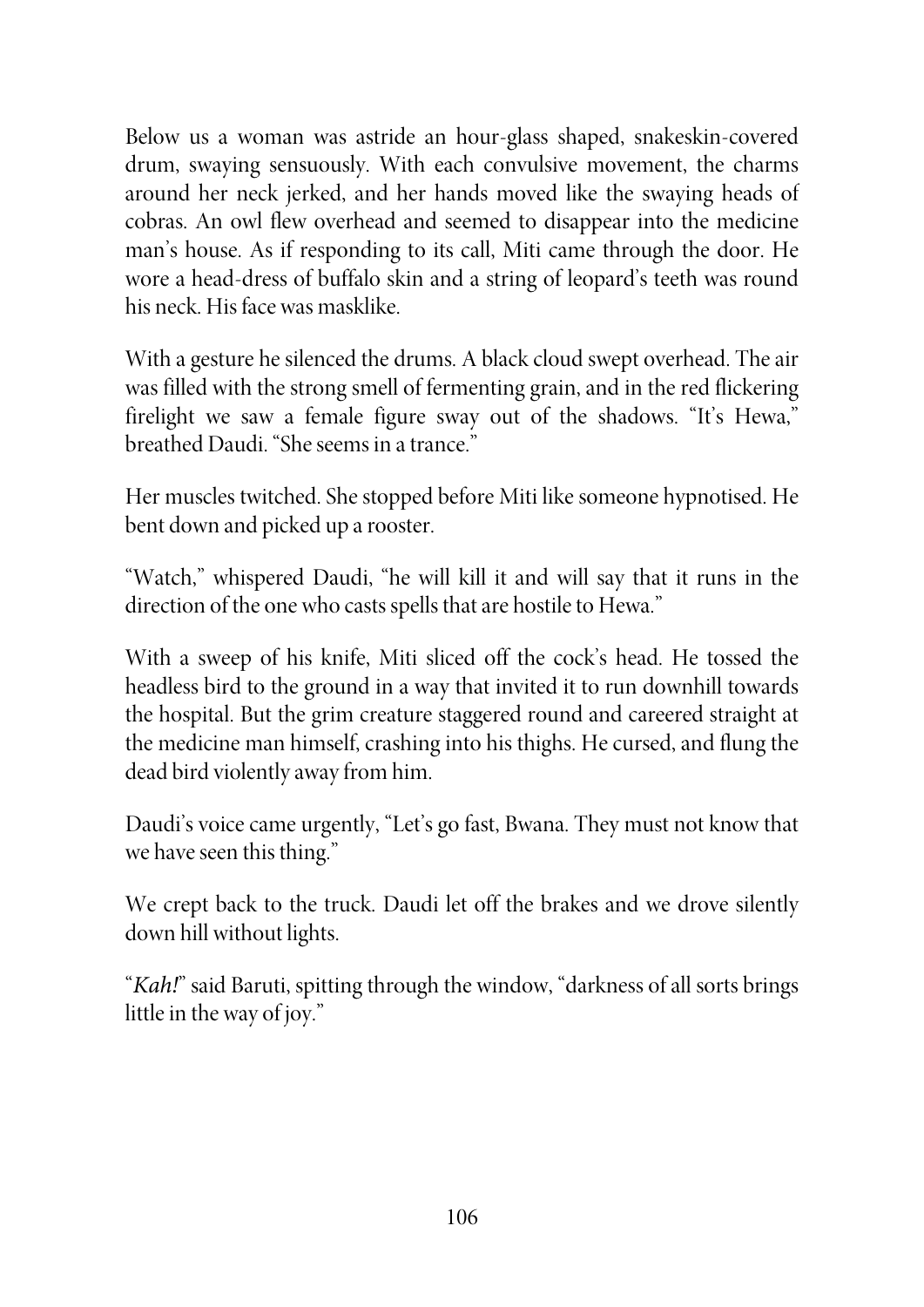# **Uncertainty**

At the hospital people crowded round us. "What of Petro and Mosi, Bwana?"

"The news is good. Mosi has straight legs, and Petro tackles his new legs with courage; but it will take time to learn to use them."

Mwendwa sighed. "Here the news is not good with Hewa. Her path has been difficult these weeks. She has but small faith, and great fear; she seems drawn to the dark ways."

I nodded, "And she's been pushed into them too. That brother of hers, Dolla, has probably been giving the child hashish and honey. This may well be the reason why he talks strangely."

"You speak truth, Bwana," nodded Mwendwa. "They have talked and talked to Hewa, and then shouted and waved their hands until she agreed to smoke hashish cigarettes. This has damaged her wisdom."

"Koh!" said Baruti, "Hewa has both her feet in the bog called trouble."

Daudi's voice came urgently. "Bwana, speak softly. Behold Hewa has just come through the hospital gate. See, she is coming to talk to you. Hongo! Already our prayers are being answered."

A dejected figure with a black cloth over her head and her shoulders hunched came towards me. She stopped some yards away. "Hodi, Bwana? May I come in?"

#### "Karibu."

We went into the office together. I put a chair for her and nodded to Mali, who was holding a teapot questioningly. Hewa sat uneasily staring at the floor. She had no charms around her neck or ankles, but the first and second fingers of her right hand showed nicotine stains. She sighed deeply and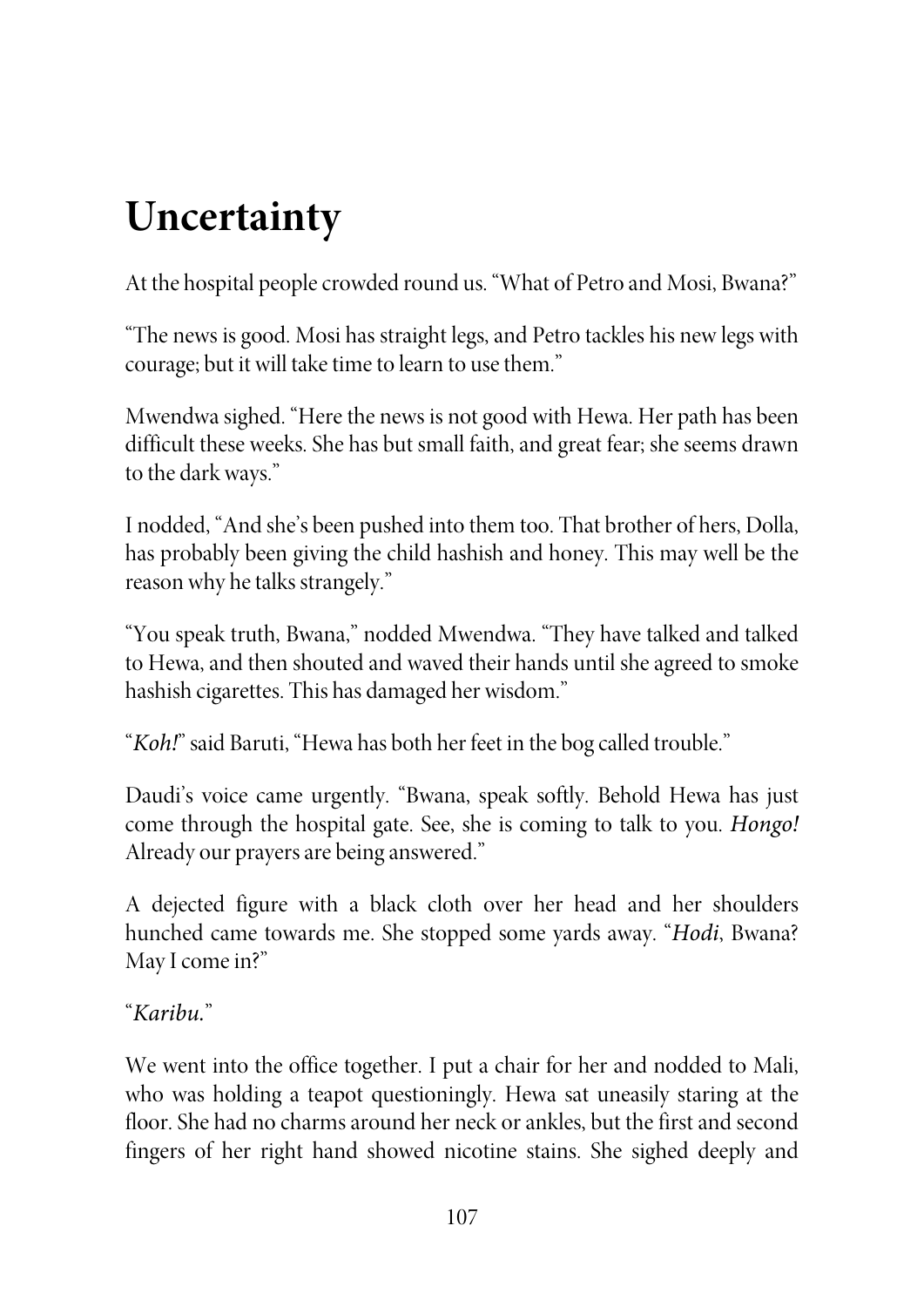spoke in a tired voice, "Bwana, what is the news of my husband?"

"The news is good, Hewa. Here's a letter which he wrote for you only yesterday. By now you must have received the many letters that he posted to you."

She looked up at me sharply, her voice changing, "I have had no letters—not even one."

"This is a strange thing. He has written many letters both to you and to Aramu."

Hewa threw back the black cloth. Her voice was shrill, "I have had no letters! But if I had, what good would they be. He's crippled. He's useless. We'll starve, Bwana!"

She buried her face in the black cloth and her shoulders shook. Mali brought in the tea tray, slid it onto the table and put her arm around Hewa's shoulder. I poured out three cups of tea, placed one beside Hewa, and handed the second one to the nurse.

"Hongo! It's a strange thing, Mali, Petro's been writing letters regularly, and not one has arrived."

Hewa sat upright and tears ran down her face. "Is it a strange thing that they have not arrived? There are many who rejoice to bring sadness to my heart. Koh! There are many who talk bitter words in the village these days."

"Eheh," I agreed. "But many mouths would be closed if they'd seen Petro with his new legs, and those who have already learned to walk with ones like them. There is no doubt that Petro will be able to carry on his work here and do it better than he's ever done it before. He'll have no pain. He will be able to move faster than he ever did before. He will be able to cultivate his garden."

Hewa looked at me in amazement. Then the corners of her mouth drooped again. "Bwana, you talk about my garden! Other people have begun digging and planting, but the place that Bwana Kolongo has given us has not yet been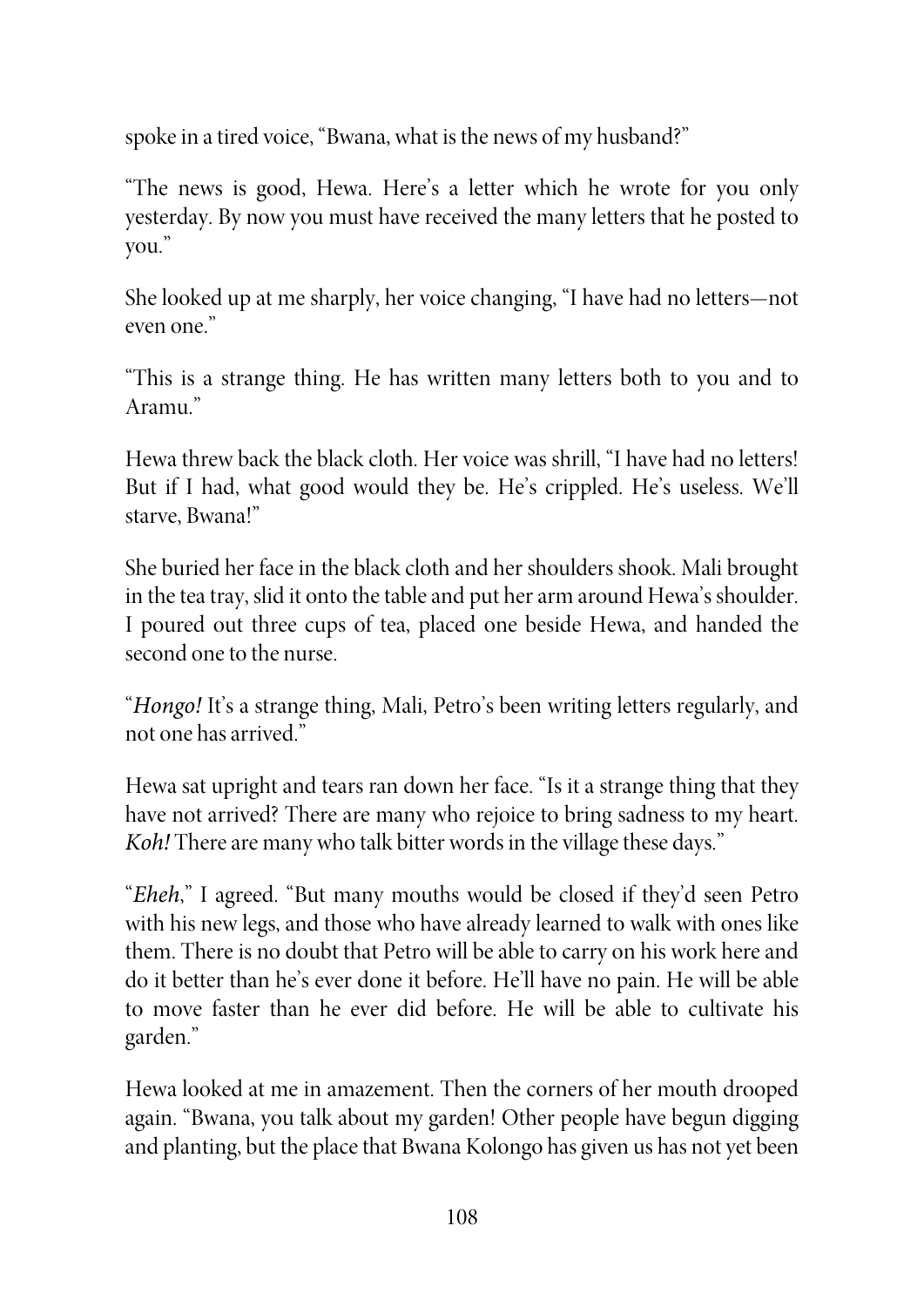touched by any hoe."

"This will change soon, Hewa. There are those who have told me that if you agree they will have joy to help in this matter, so that your planting may go on."

"I have no money to pay them, Bwana."

"They don't want money. They're Petro's friends, and your friends."

For a moment the misery seemed to lift, but it closed round her again, and she said, "But, Bwana, Aramu—he is so thin. And his cough, it shakes him with awful strength." Her tears started again.

"Stay close to the hospital, Hewa, and don't forget that you can't sit on two stools at once. The ways of Miti are not good ways, and his medicines do not help coughs of this sort."

Hewa's hands were over her face. It was hard to hear her say, "I don't know what to do. I'm being torn in two. There is the pull of the ways of God and the ways of the hospital here; and then, Bwana…" Shelooked in the direction of the hill where Miti lived. From itcamethethrob of drums.

"Hewa, always remember that light is stronger than darkness. Even a small light overcomes very much darkness."

She struggled to her feet, pulled the black cloth over her face and hurried through the door with a muffled kwaheri. But as she moved downhill she went slower. There was obvious misery in every step shetook.

"Hongo!" said Mali, "there is no joy in having a double mind. Truly Jesus said, 'You can't serve God and the devil at the same time.'"

That evening Daudi said, "Four things have happened. Hewa came here and visited us of her own accord. Then she found that the letters written to her have been stolen by others…"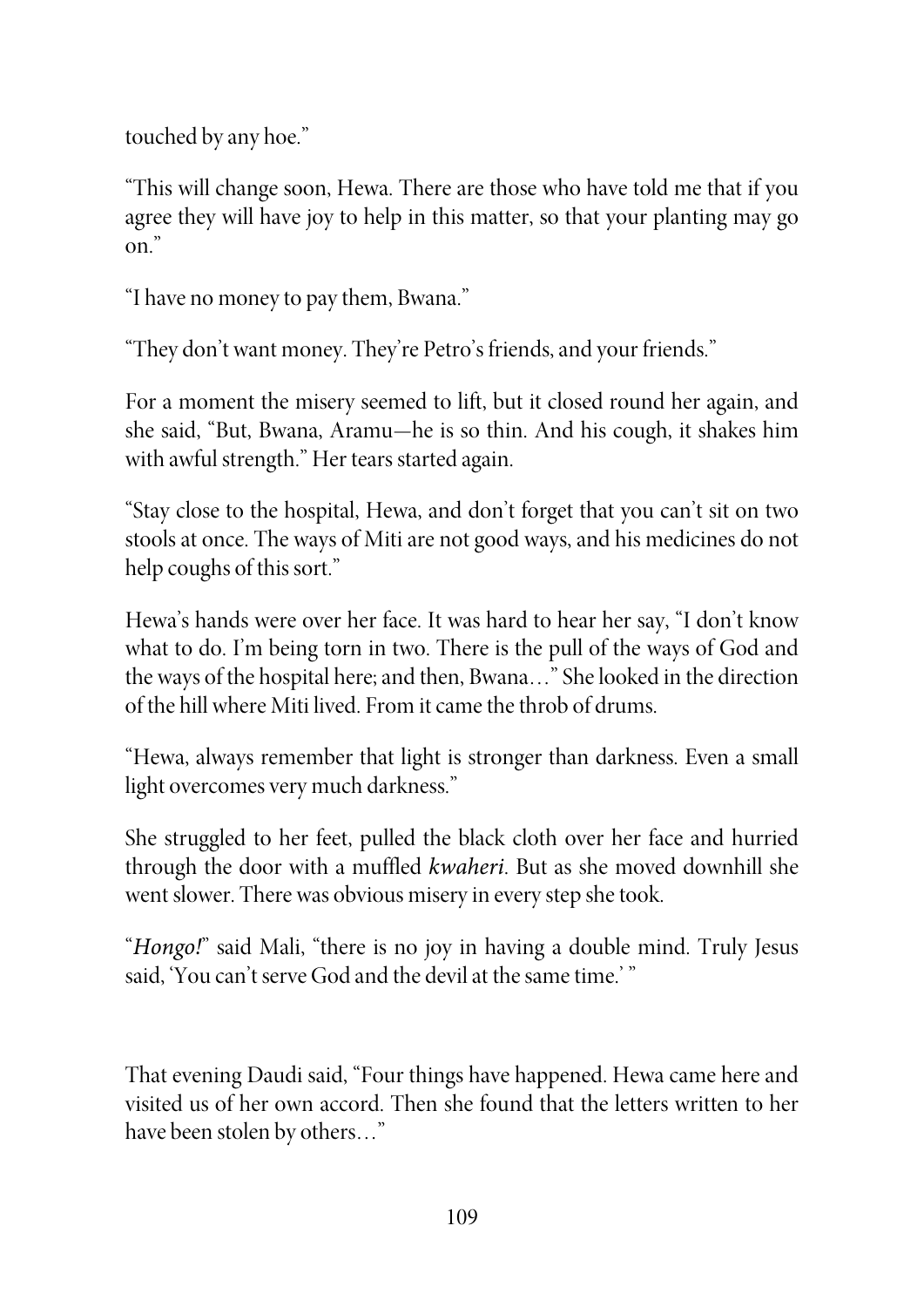Baruti grunted, "And who could do this but her own family?"

Daudi nodded slowly. "Eheh, this fills her mind with a new sort of doubt."

I broken in, "Then we have the nasty business of the beheaded rooster running straight at Miti. That must have given her a jolt. These are three things. What's the fourth?"

Daudi smiled, "It hasn't happened yet, but it will—a small time after sunset."

Later as I watched the sun go over the horizon, Mwendwa came to my door. "Bwana, where shall we put the child?"

"Which child, Mwendwa?"

"Why Aramu. His mother brought him in at the time when darkness fell."

"Whereis she now?"

"Hongo! Bwana, she did not stay."

Daudi grinned gleefully. "That is my last point. I knew it would happen."

"Put Aramu in the corner bed, Mwendwa." She nodded, and soon the boy was comfortably propped up with pillows.

Daudi looked at him. "Hongo! Hewa's confidence grows in the work of the hospital, and she trusts her uncle less."

We walked up to the cot. Aramu looked scared. "Bwana, what are you going to do to me?"

"I'm going to *pima* your chest—examine it."

There was fear in his face. "You will not cut my skin with a knife?"

"I will certainly not do that. Now open your mouth wide."

The boy clenched his teeth tightly together. "No, Bwana. No, Bwana. Don't!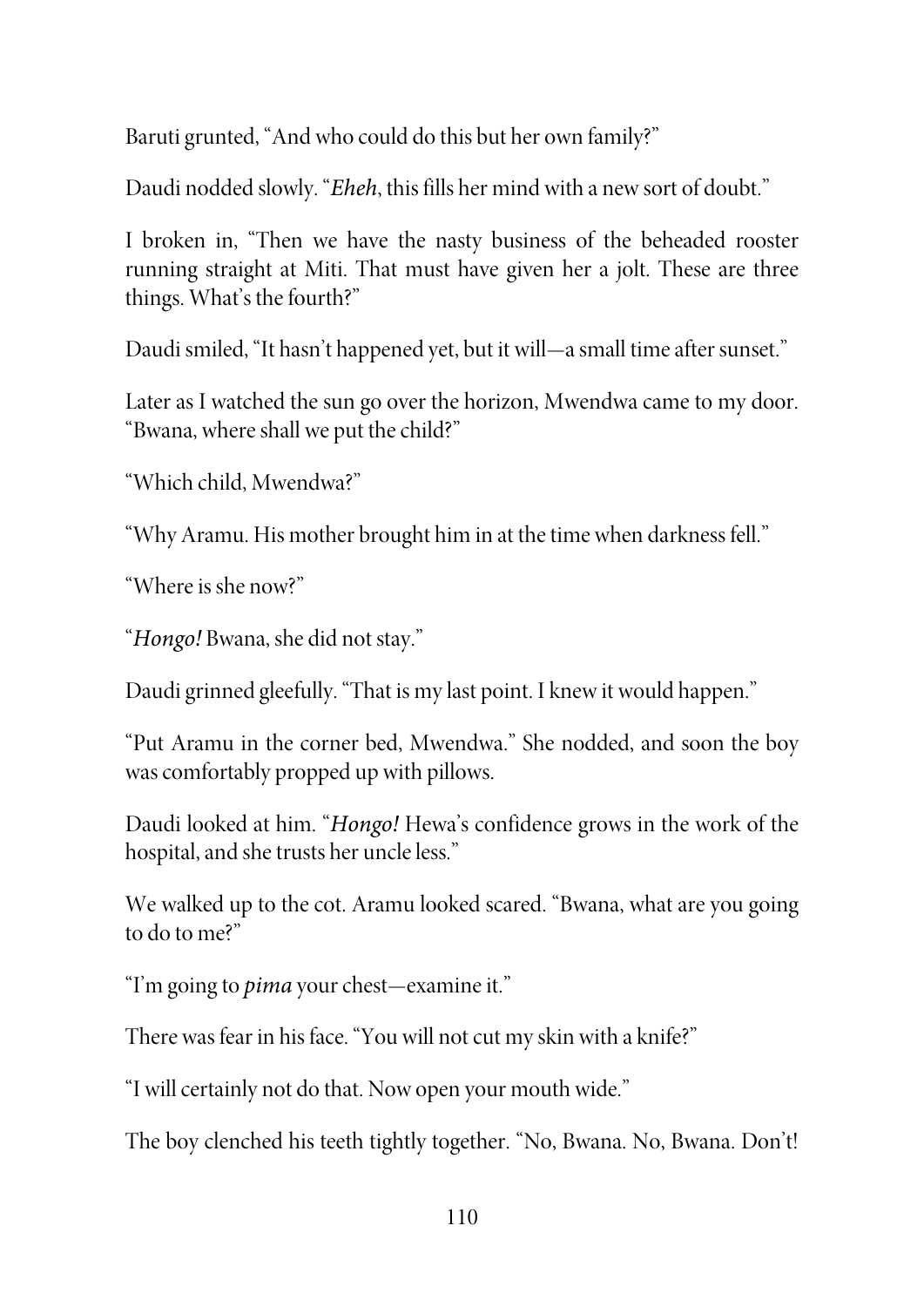There is great pain when they scrape my throat with their fingers to remove the teeth that grow there."

"Hongo," said Baruti, "the Bwana would not do this. We do not tula malaka —scrape the throat—in the hospital. It is not our custom at all."

"I want to see down your throat, that's all, Aramu. Perhaps there's some sickness there."

"Promise not to put your fingers in."

"I promise. Now open wide, like Kiboko, the hippo."

The child did. One look made it obvious that his throat had been scraped recently. Quite apart from the pain, it could only have stirred up his disease. Then I listened to his chest. What I heard was a clear signpost to a dangerous advance in his lung trouble.

For three days his temperature was high. He lay in bed exhausted. Hewa came silently and visited him each day. When his temperature came down I encouraged him to start his special exercises again. "Aramu, I want you to eat with the hunger of Simba the lion himself."

He shook his head. "I am unable, Bwana. My stomach has no joy in food. Not even in the honey that they gave me in the house of my mother's relations. It tasted bitter."

"Encourage it to sing, Aramu. It is better to have songs in your stomach than coughs in your chest."

His eyes twinkled. Slowly, day by day he grew stronger. When he was able to get up he took particular pleasure in sitting in the sun on a stool carved like a crouching giraffe. He watched everything that went on. For the most part he was silent, but occasionally he would sing odd little tunes.

A week later he sat listening to Baruti playing his ilimba. He was copying every action that the musician was making, his fingers moving over the ghostly spokes of an imaginary ilimba. Daudi caught my eye and grinned,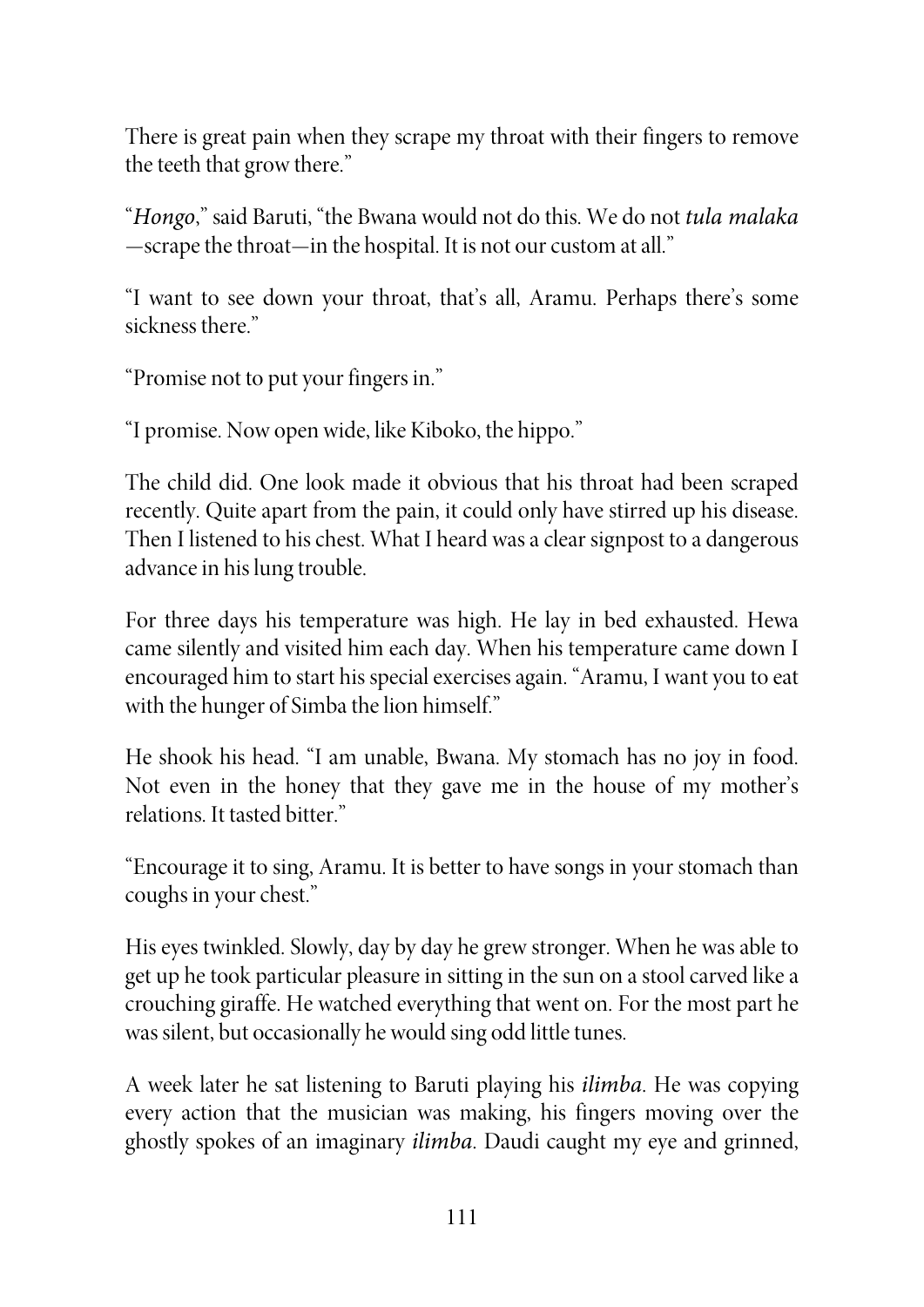but he stopped when the child suddenly sang a weird little tune in his husky voice.

As hefinished, I said, "Where did you learn that, Aramu?"

"It is a song my uncle sings."

I caught Daudi's eye, and went on, "Does your stomach have joy in the medicine these days?"

"Eheh, Bwana."

"And does it sing a little when you eat?"

He nodded. Then tears ran down his face. "But, Bwana, I'm lonely for my father. I always have joy in being near him. His voice brings peace to my head."

Though he was looking at me, his brown eyes seemed to go right through me. "Bwana, there are those who speak with me—sometimes they sing songs. This happened often when I was at the house of my uncle, when he gave me medicine<sup>"</sup>

"Did this medicine make you feel dizzy?"

" $Ng$ " $\alpha$ , Bwana. I would feel brave as a lion, but my legs did not have the same courage as my head."

"Did you hear voices in your head before Miti gave you his medicine?"

He slowly shook his head. "Ng'o, Bwana."

I took Baruti and Daudi aside. "Two things we know—the damage done by scraping his throat was real. But worse still is the drug that they've been giving him."

"Eheh," agreed Baruti, "but he improves here. And my *ilimba* brings quiet to his mind." He went back and squatted down with the sick boy, playing his ilimba again.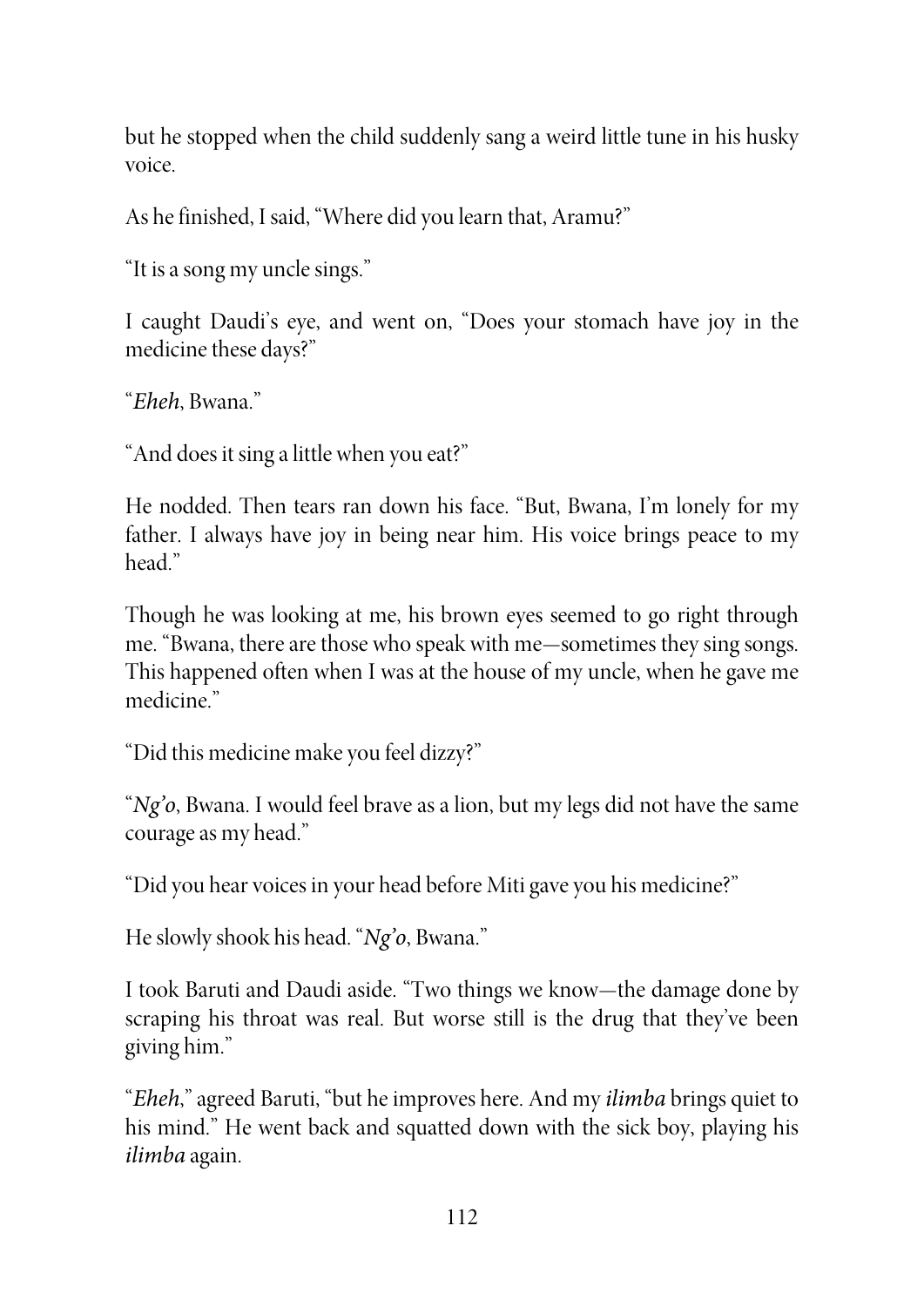"Koh!" said Daudi, "this is how some of the best work is done here. This is how we help many of the small ones to know God."

Next morning Gideon's bus arrived and with it a letter from Petro and a small square box, which contained a tape. At the hospital Hewa sat with Aramu beside her.

"Habari?" asked Hewa.

"The news is good." I held up theletter and the box. "And the news is here."

Aramu looked at me solemnly, "I wish my father would speak to me."

I put my hand on hiscurly head. "Aramu, I have an idea that he's going to."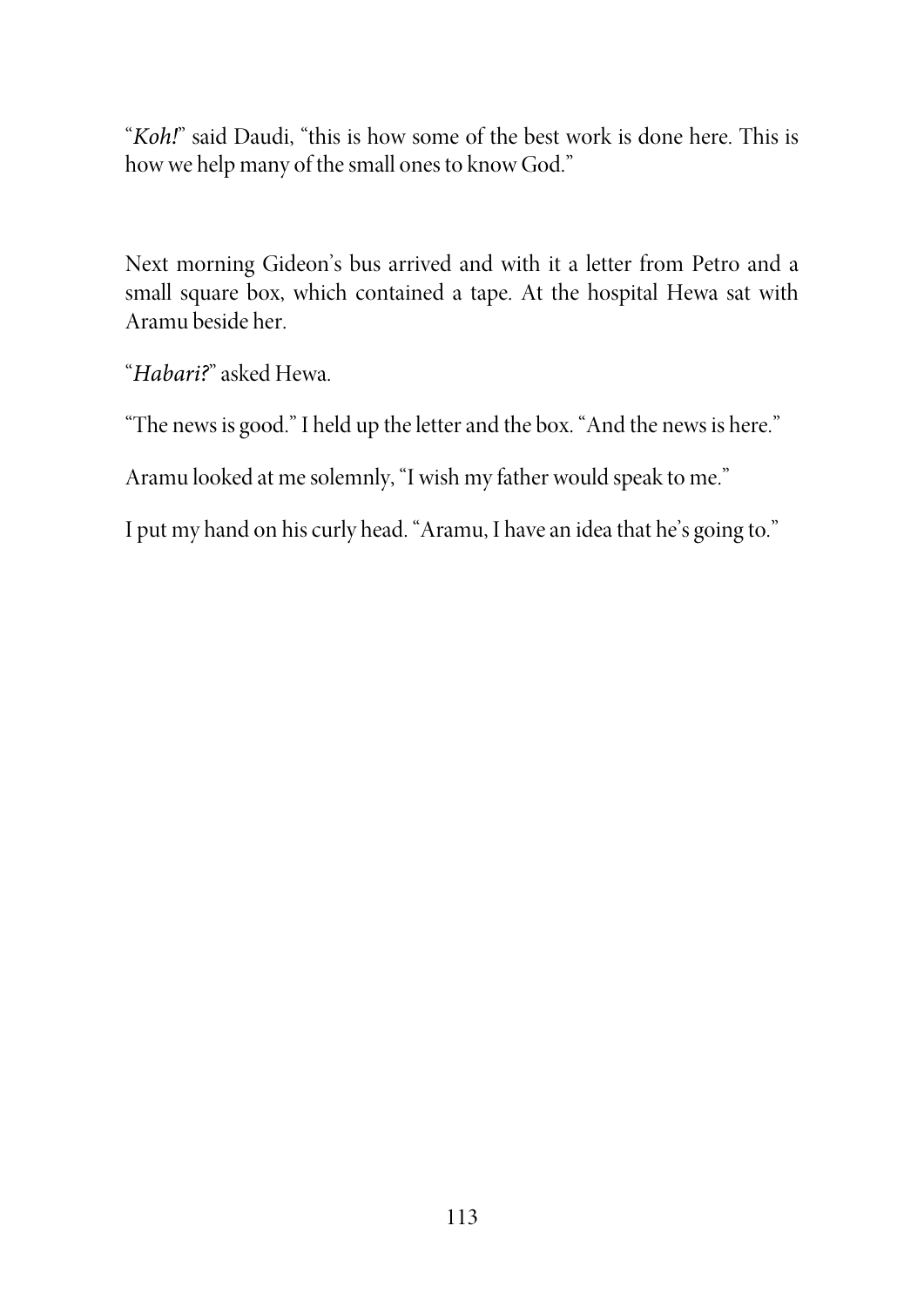## **Planting**

Mboga brought out a small tape-recorder. There was a sparkle in Aramu's eyes. "Heeh! Bwana, is my father's voice truly within that thing?"

I switched on. Petro's voice came clearly.

There were special messages, first for Hewa, then for a number of his friends. Aramu's face had fallen. There was no mention of his name. Suddenly Petro's voice came, "Aramu, are you there?"

The little boy beamed, "I am, my father."

"Many times a day," went on Petro's voice, "I speak to God about you and your mother. Have no fear, for the strength of Almighty God protects you. I have asked Him to do this, and He will. As I lie on my bed I think of many stories to tell you when I come back walking on my new legs. There is one about Hyena, who thought he would be king of the jungle, but when he heard Simba the lion roar he scuttled away with his tail between his legs, for he knew his strength was small. Never forget, Aramu, that though Shaitan the devil threatens and makes terrifying noises, our God iscompletely strong and He says, 'I am with you all the day.' " The tape suddenly ended. The small boy looked up with a glowing face. "The voice of my father brings comfort to my heart," he said softly.

Hewa's head was in her hands. Thunder rumbled.

"Do not fear the noise; rejoice that rain will help our gardens," said Daudi. "Aramu, many of us will go to your father's garden—Baruti, Mboga and Mali, and many others. We will start the planting."

"Yoh!" said the small boy, "a thing of joy."

The gusty wind made the sound of drums from Miti's house come startlingly louder. The smile left Hewa's face. She shivered. But Aramu only chuckled.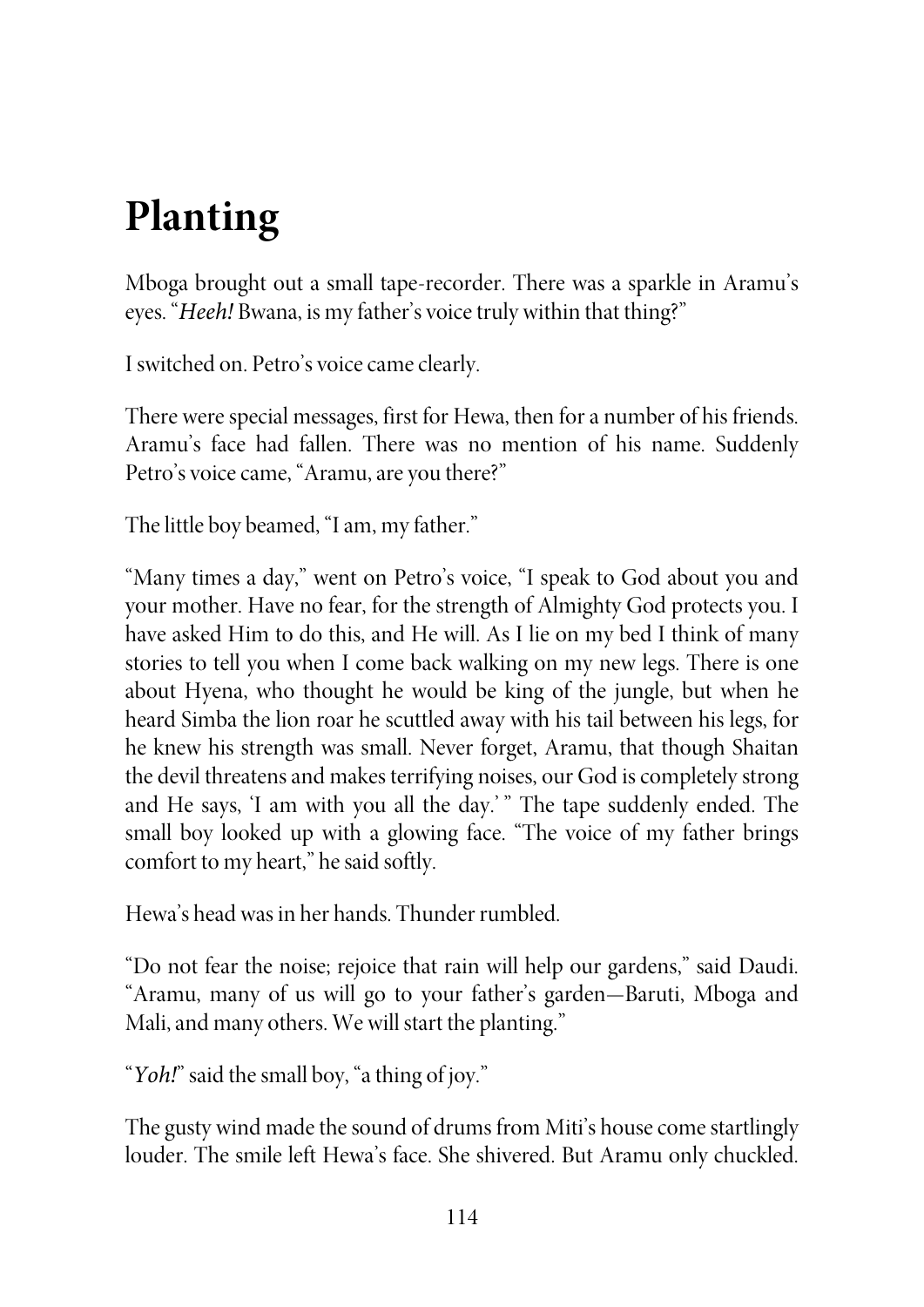"Mbisi the hyena has only fear in him when he hears the voice of Simba the lion. Truly the words of my father bring courage to my heart."

The storm was on us and great drops of rain pounded down. We stood huddled together on the veranda. Above the noise of the downpour Daudi shouted, "It would be good to dig Petro's garden in the new way, so that the water is caught instead of rushing past and taking the soil with it."

The old frightened look came back into Hewa's eyes. "*Kah!* that is not our custom."

"Truly," agreed Baruti, "but it is a good way. Have you not heard the words of the Bwana D.C.?"

Hewa shook her head. Baruti held up a great cob of yellow corn. "This is the special seed that he has given us."

Hewa fumbled underneath her cloth and produced a parcel tied up in black rag. She undid the top of it, and I saw very ordinary looking millet seed. Daudi whispered, "Bwana, see the black stuff with the millet—that is special medicine. It makes the spirits look after her crops."

The rain stopped. Everybody trooped off towards the garden. They stood in a long line and then, Baruti leading, they started to sing a cultivation song. The hoes bit into the soil, and before my eyes the rough piece of stony looking ground became a garden. In two hours half the plot of land was dug. Then rain came again. Aramu and Hewa crouched under an umbrella watching it pelt down. Soon water was running down the path; red trickles came from their garden. "Heeh," said the small boy, "the rain is stealing our garden."

"Truly," agreed Daudi, "see!" He dug a shallow trench across one of the trickles and heaped up earth behind it. The water ran into the garden and the rich soil was not carried away. "That is wisdom," laughed the child. But Hewa shook her head. We could see soil erosion taking place before our eyes, and the answer to it.

"Kumbe!" cried Mboga, "look down there!"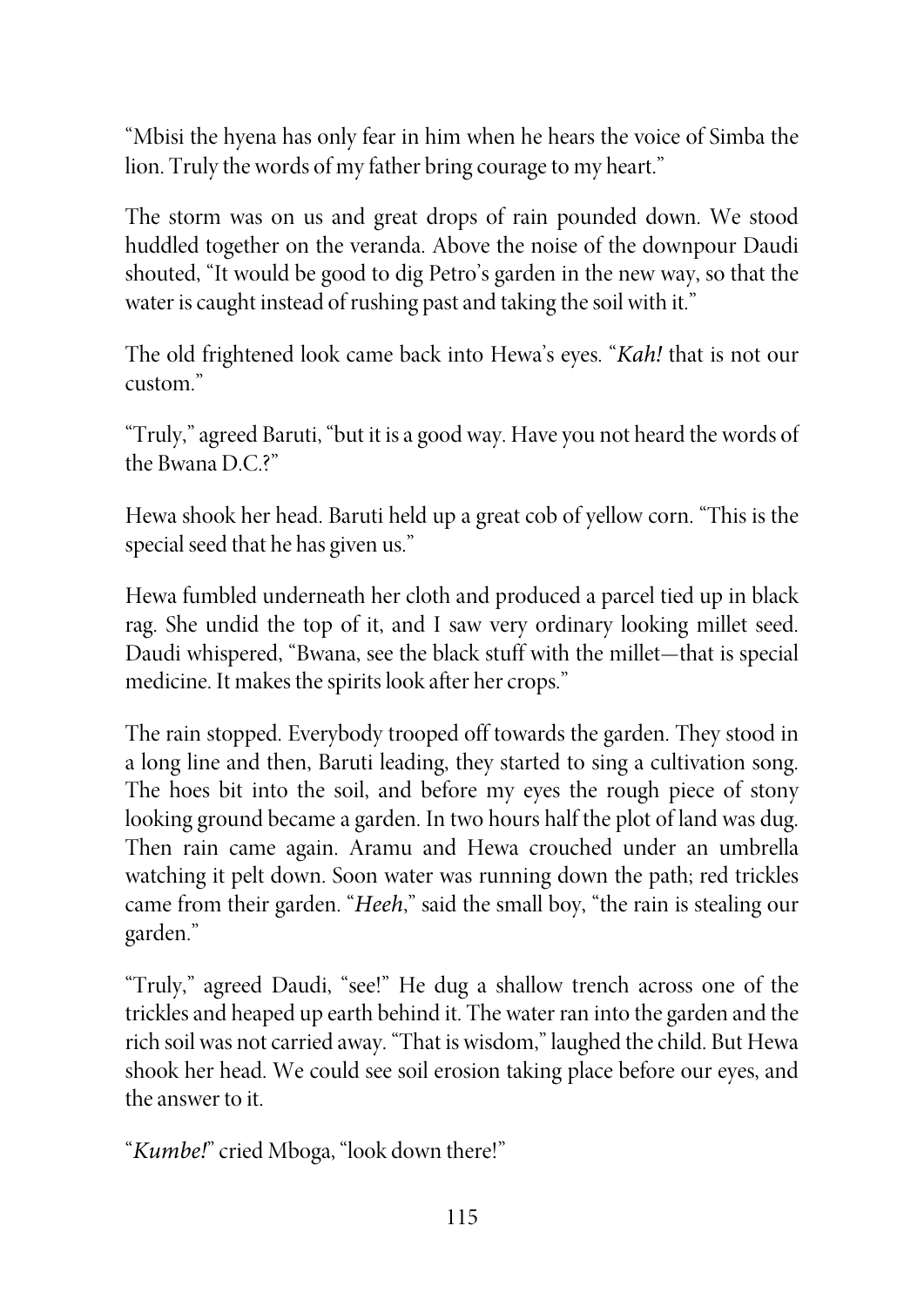Splashing across the river came a tractor. Up the hill it lumbered. Under an umbrella beside the driver sat Nelson Kolongo. He jumped down and greeted us. "Hewa!" he called, "here is the new machine to dig your garden."

Petro's wife was speechless.

"Hongo," laughed Nelson Kolongo. "It has taken you perhaps two hours to dig that garden. Watch now."

In ten minutes the tractor had dug the rest of the garden. Deep furrows were drinking up the moisture.

"We have been talking about better ways," said Daudi.

"Eheh, a better way of cultivating and better seed mean more crops. More crops bring more food; more food makes stronger people and there is less disease."

"Kumbe! and less work for the hospital," chuckled Mboga, "the Bwana would not like that."

"The more water we can store underground the better," I smiled. "Mosquitoes breed in swamps. Put the puddles underground where the roots are and they work. Turn the swamps into gardens and there is no joy for mosquitoes."

Slowly and deliberately Hewa stood up. She took her bundle of millet seed and poured it on the ground. "Come, let us plant the garden in the new way."

Nelson Kolongo nodded approvingly. "This is the thing. In the weeks ahead compare your garden with those who go the old way. You have started later than they, see how your corn grows in comparison with theirs. See it and understand. The new way is the way of wisdom."

Hoes were busily digging the soil into ridges. Aramu and Tembo built little walls which turned the water from the path into the garden. They laughed, "This is the way; when the river runs into your garden water is not lost."

There was another tropical downpour. Muddy streams of water cascaded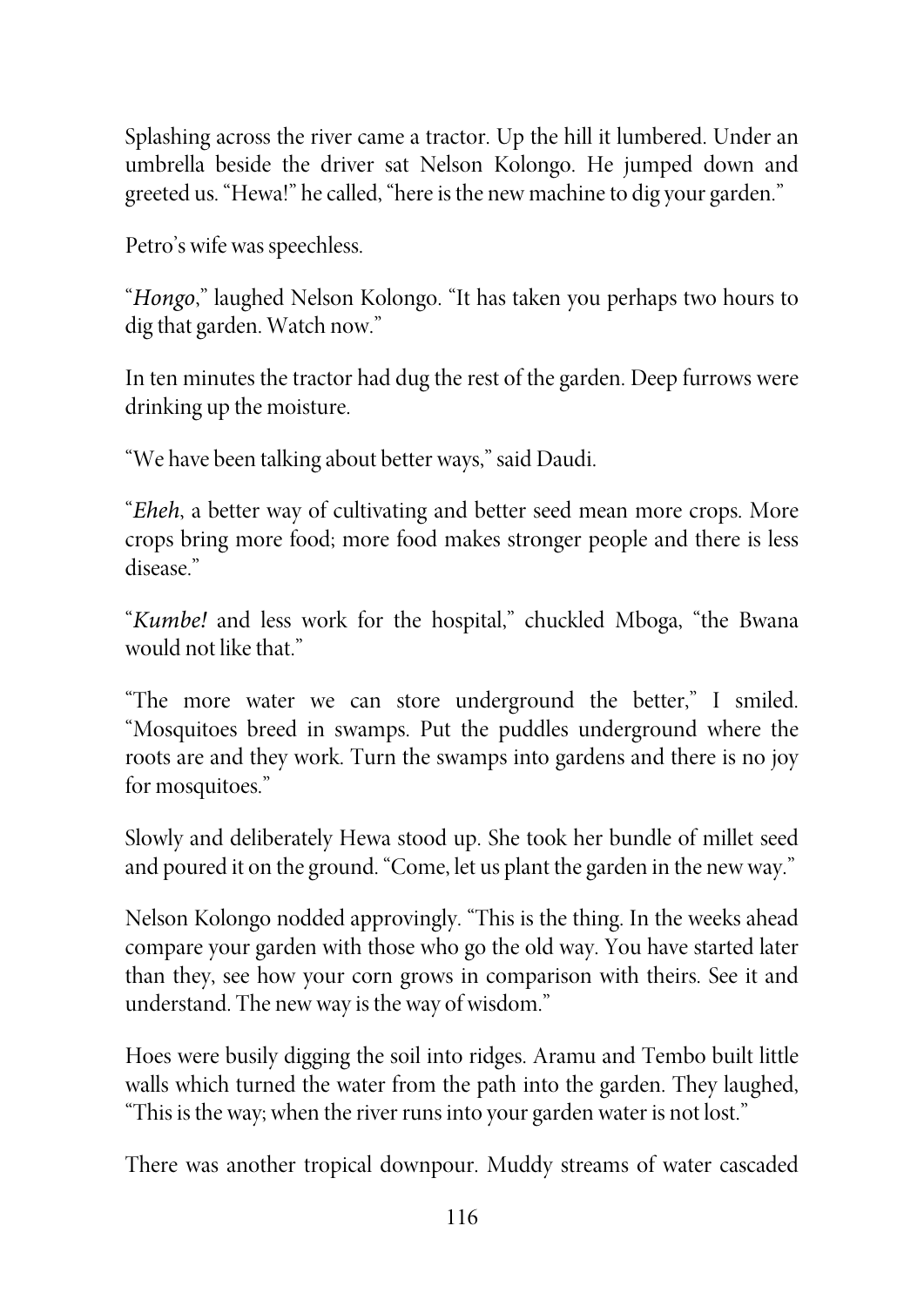down the hill. Children laughed and paddled. Aramu had been whisked away to the wards by a nurse, but Tembo was still busy building dams.

"Hongo!" said Baruti, "never have I seen so much water held by the land. In this way we make wells of our own." He splashed round in the rich red mud. "It brings joy to your feet to walk in this."

Hewa was smiling. The corn was carefully planted. The sun came out.

"Yoh-he! there will be quick growth now."

"Ngh-heh!" called Baruti, "come over here." We looked at a garden planted in the old way. The ground had been loosened with a hoe, a grain of seed had been trodden in. The corn had grown a few inches above the flat ground, but the torrential rain had taken the soil from round it. Baruti shook his head, "The new way is better."

From all over the countryside came the rhythm of the cultivation song mixed with the busy rhythm of the hoes.

Late in the afternoon Daudi whispered in my ear, "Bwana, there is one note in the whole song which jars upon my ears."

"Koh! Daudi, what song? What note?"

He motioned towards Hewa. Her smile had gone, and there was a strained look in her eyes. She gazed at the ground where she had thrown the millet seed.

"Hongo!" said Daudi, "within her a fight is going on. She asks herself, 'Should I have thrown away the seed with the medicine on it? Will I bring anger upon myself for cultivating the new way?'"

Mali put down her hoe. She too had seen the look on the woman's face. She put her arm through Hewa's. "Come," she said, "we will return to the hospital. It is time for the evening meal. Today is a day of rejoicing, for the harvest should be good."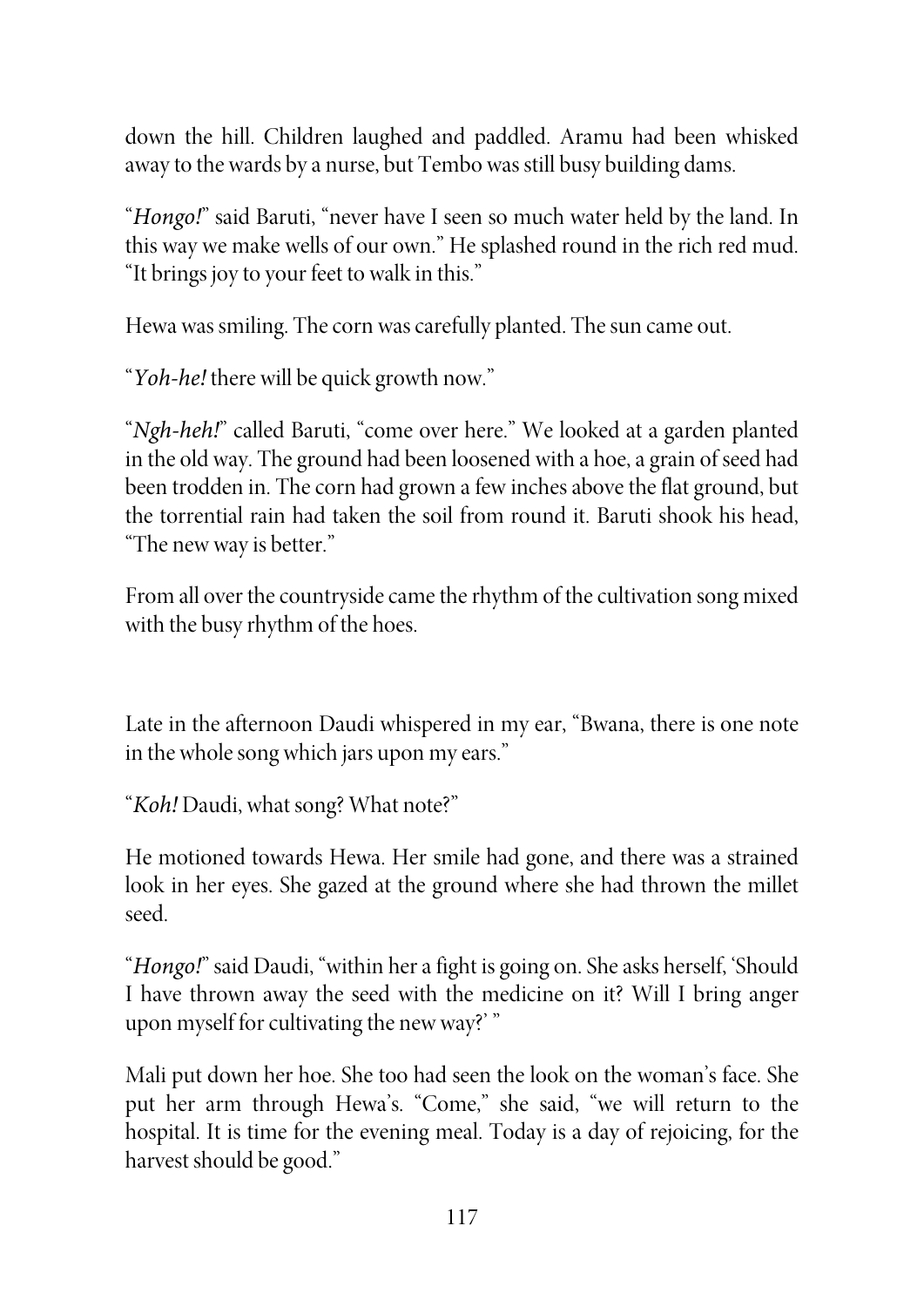"Eheh," said Hewa, but her eyes were full of doubt.

Baruti nodded slowly. "Bwana, I'm going to watch tonight not far from this place. There will be anger in the heart of Miti after today's happenings. Tomorrow we may find evil medicine in this garden; this would bring even deeper fear to Hewa."

Late that night I was called to the hospital. Near the buyu tree Baruti's voice came softly out of the darkness. "Neither of us will sleep much tonight, Bwana."

I replied, "Eyes wide open, O hunter! Let no damage come to those that we try to help."

Passing the children's ward I could see Hewa bending over Aramu's cot; his cough was harsh. On the way back from the baby ward Daudi met me. "You ought to see Hewa, Bwana, she has the look of those whose minds have reached the end of the road."

I went into the ward. Hewa stood staring at the sleeping child. Suddenly she turned; I thought she was going to scream, but sheclapped her hand over her mouth. Gently I gave her a pill. "Swallow it, Hewa, then go and rest. The child will be all right for Mali will look after him."

She pleaded, "Bwana, let me sleep here on the floor beside him… I cannot leave him."

"All right. Do that, but lie down now and rest."

Daudi stood outside the door. "I'll stay here, Bwana. Baruti is also watching near the buyu tree."

There was an odd pattern of drums that night, but Miti made no move. "Nothing happened," reported Baruti in the morning, "but Hewa thought it would. At dawn she came down here, walked around the garden, looking carefully for what she feared to find. But it was not there. When she walked back to the hospital it seemed there was more strength in her feet."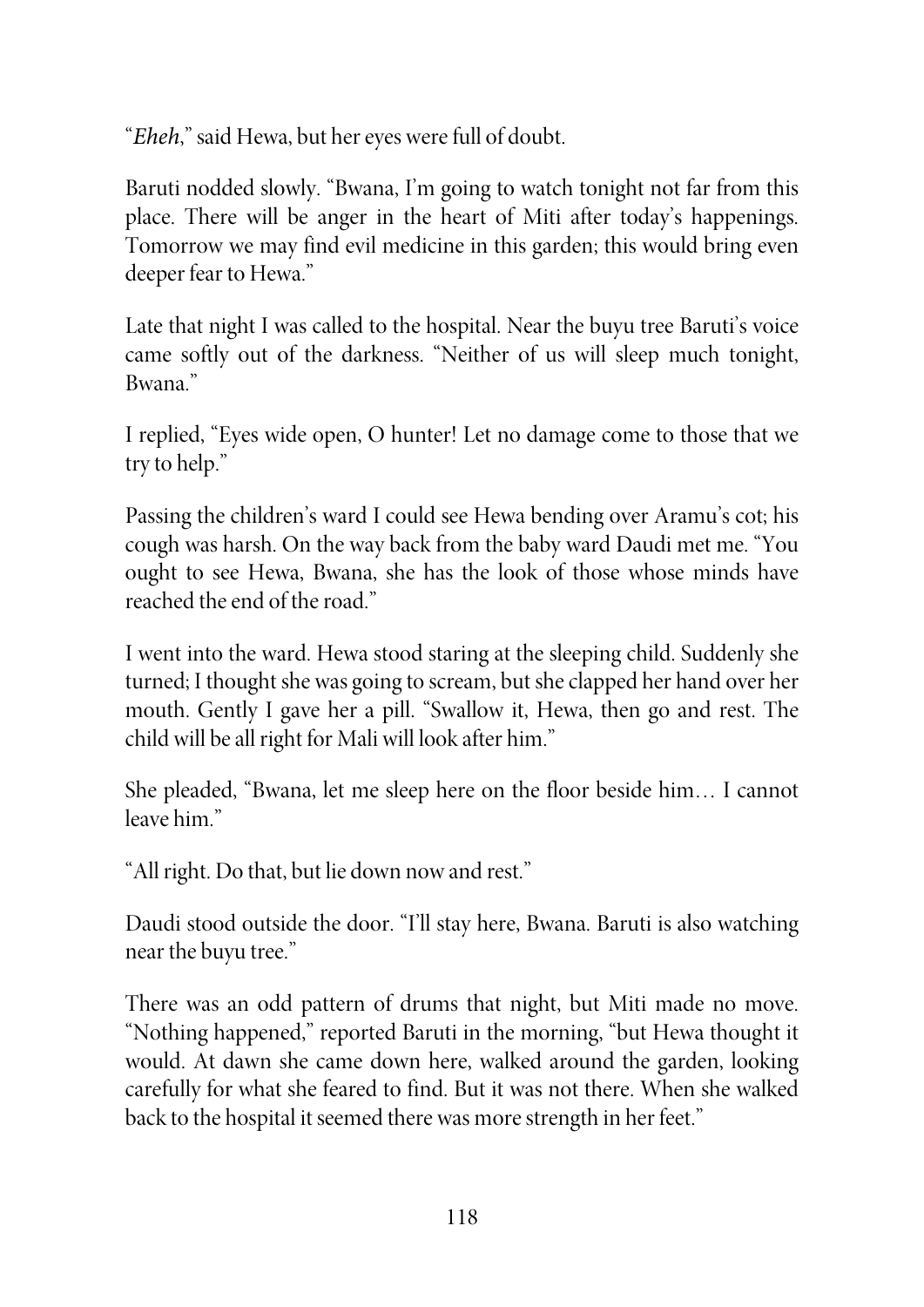For a week the vigil went on. The corn started to sprout. There were occasional thunder showers, ideal weather for the crops. Nothing hostile happened and another week passed, but I could see Baruti losing weight as night after night he kept watch. "Miti surely will do nothing now," said Daudi, at the end of still another week.

One afternoon the mail arrived. Again there was a letter from Petro. "Mboga, go over to Hewa's house and call her: she will havejoy to hear the news."

But five minutes later he was back. "Bwana, the house is closed and Hewa is not there."

"Right, I will read theletter to her later. This is what hesays:

"The news is good. I am able to walk for an hour a day, although my legs wobble like those of a newly born calf. Andreya and I spend much time rubbing methylated spirits onto the stumps of our legs. These days they have a very good powder which stops perspiration in these places for, behold, you sweat, your skin becomes soft, and soon it is very sore. A visitor came here. He had a small camera, and he took pictures that move. It is a thing of interest and great education to watch yourself walk from behind. In this way we have both learned more quickly."

And then the tone of the letter changed suddenly. I turned to those who were listening, "That is the news."

I went to the office. "Daudi, listen to this:

"Regarding what happens at home, I have shiverings up my spine and a feeling of deep fear. There is comfort to know that you and my friends are there to help. The greatest comfort is to know that the strong hand of Almighty God is upon those whom I love. But, Bwana, here, away from them, there is small joy within me."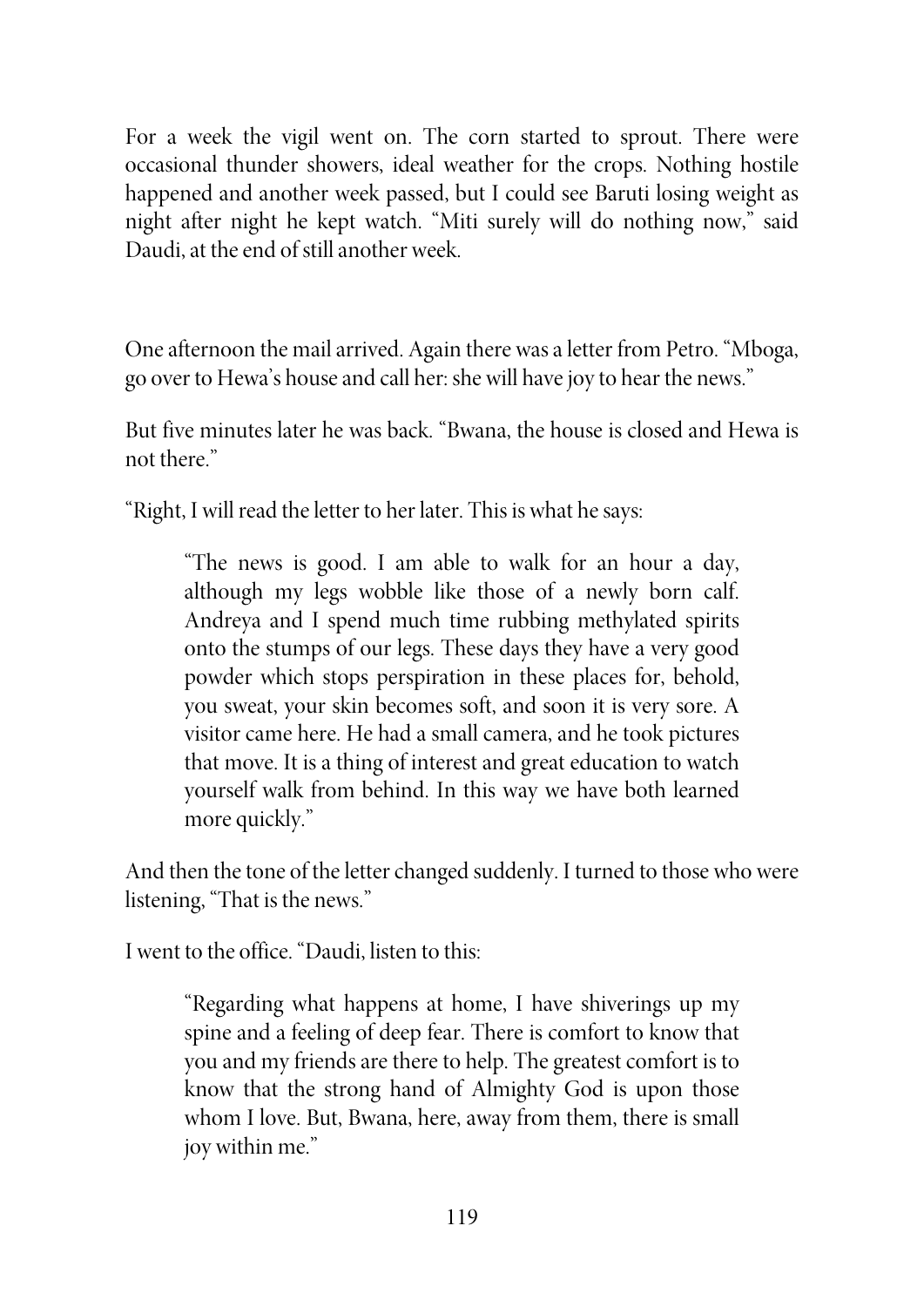Petro's feelings of small joy would have come to a climax if he'd been with us half an hour after sundown. Baruti hobbled to the door. "Bwana, it has happened. Where the path forks, in the corner of Hewa's garden, half buried, is a gourd no bigger than your fist. In the minds of the people this is black magic and means calamity of some sort."

Daudi nodded. "Let us go and deal with it. Who will tear the thing up and break it in pieces?"

"Leave that to me," I answered. "It is well known that witchcraft of this sort does not touch Europeans."

"That is true," said Baruti, "but it *can* mean much to Daudi and myself."

"It did mean much," agreed Daudi, "and even now the thought of touching it gives me no joy. But that will not stop me digging it up and crushing it small with the heel of my shoe."

"Not yours only, but mine as well," said Baruti.

"Eheh," said Daudi, "we will do this thing together. But much of the damage has been done already. Hewa knows about it, and her heart will be full of fear."

We went down the path. The small patch of light that the hurricane lantern gave only made things more eerie. In the background people, vague shadows, were watching to see what would be done; people with fear in their hearts, but people who wanted to see the charm destroyed.

"Hongo," muttered Daudi, "they come to watch, and if anything should happen to us, *kah!* right through the country there will be tongues that speak softly and furtively."

We had come to the place where the gourd stuck out of the earth. Daudi pushed it over with his foot, then deliberately bent down, picked it up, placed it in the centre of the path, and ground it with his heel. Baruti stepped forward and crushed what was left into small pieces, and then, pulling a bunch of leaves from the baobab tree, he swept the path clean. There was a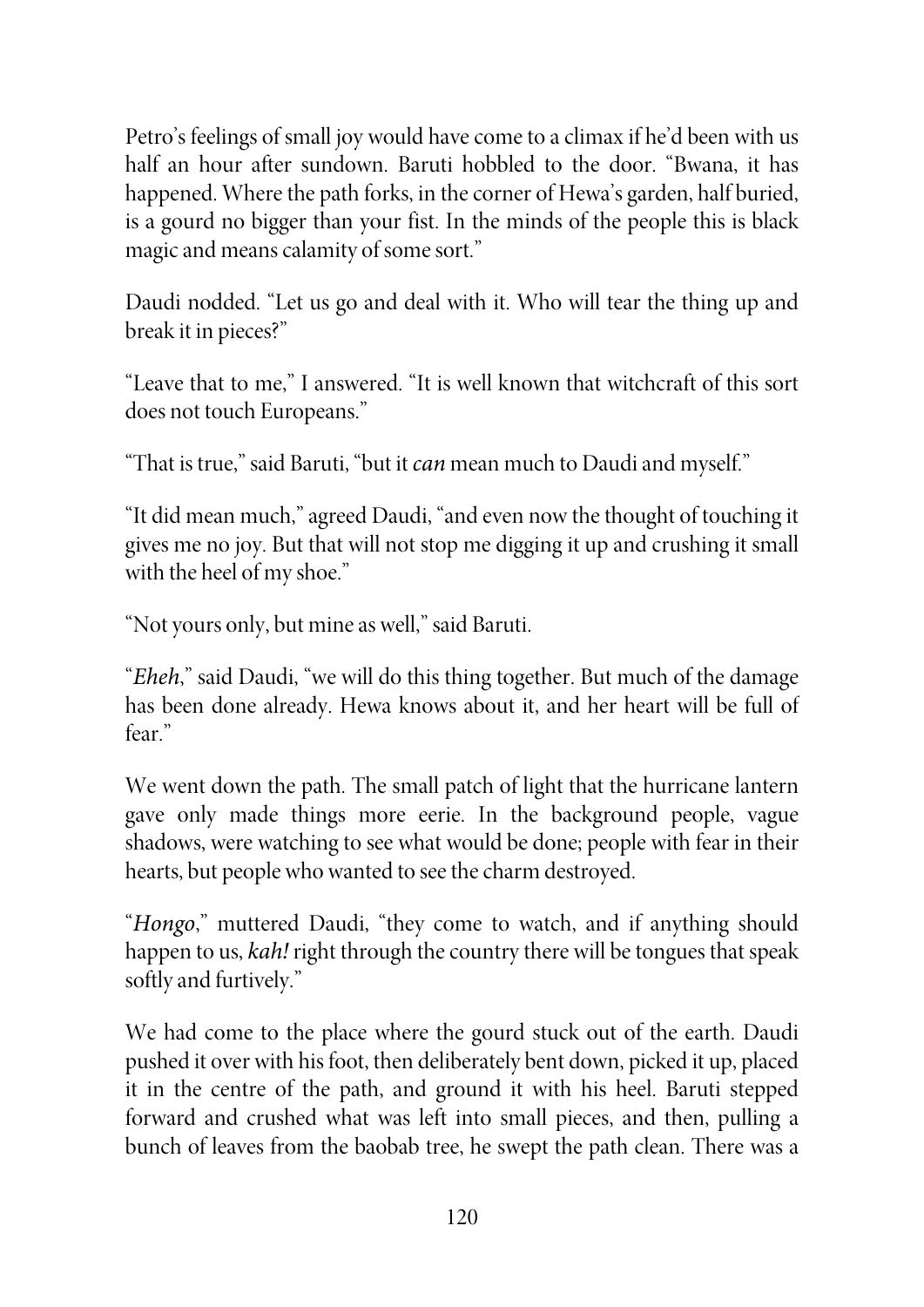murmur from the scores of people who were watching. On the night air came the sound of drums that throbbed on and on and on in a way that was strangely ominous.

But next morning in the brilliant sunshine, things seemed different. Aramu walked down from the hospital and sat on one of the roots of the great baobab tree. I came along the path and greeted him in the usual way, "Mbukwa, Aramu."

He did not reply. Suddenly he started to sing in a queer throaty fashion. Hewa came running down the path, two of the nurses close behind her. She was trembling like a leaf, her eyes staring, her mouth twitching. Aramu made odd little movements with his fingers as though he were trying to draw a picture in the air, then he stood up, swayed, his knees crumpled, and he fell to the ground.

I bent down and felt his pulse. Hewa, her eyes wide, started the eerie dirge that African women sing when death comes to their homes. I picked up the small boy and hurried with him to the ward. As I put him on his bed his pulse became more regular, but he was quite unconscious. "Sit here with him, Hewa, and be very quiet. Drink this yourself." She swallowed the calming medicine that Mali had brought. For half an hour we waited and watched. The child was still unconscious. "Keep him absolutely quiet," I told the nurses, "but watch Hewa carefully."

All was quiet until darkness fell. Daudi came running to me. "Bwana, it's happened again. Hewa's carried Aramu off from the hospital!" As he spoke I saw the headlights of a vehicle away along the road. They swerved and abruptly went out. I jumped up. "Someone's had an accident close to Miti's house!"

We ran down the road, crossed the dry river bed and were panting up the slope towards medicine man's house when suddenly the sinister drumming which had been going on night and day stopped and the *chenga*—the alarm cry—rang out three times. In the silence that followed I was amazed to hear Dr. Lindstrom's voice from the gloom, "Now wouldn't that happen! Just when I was recording the oddest collection of drumming I've ever heard, they stop."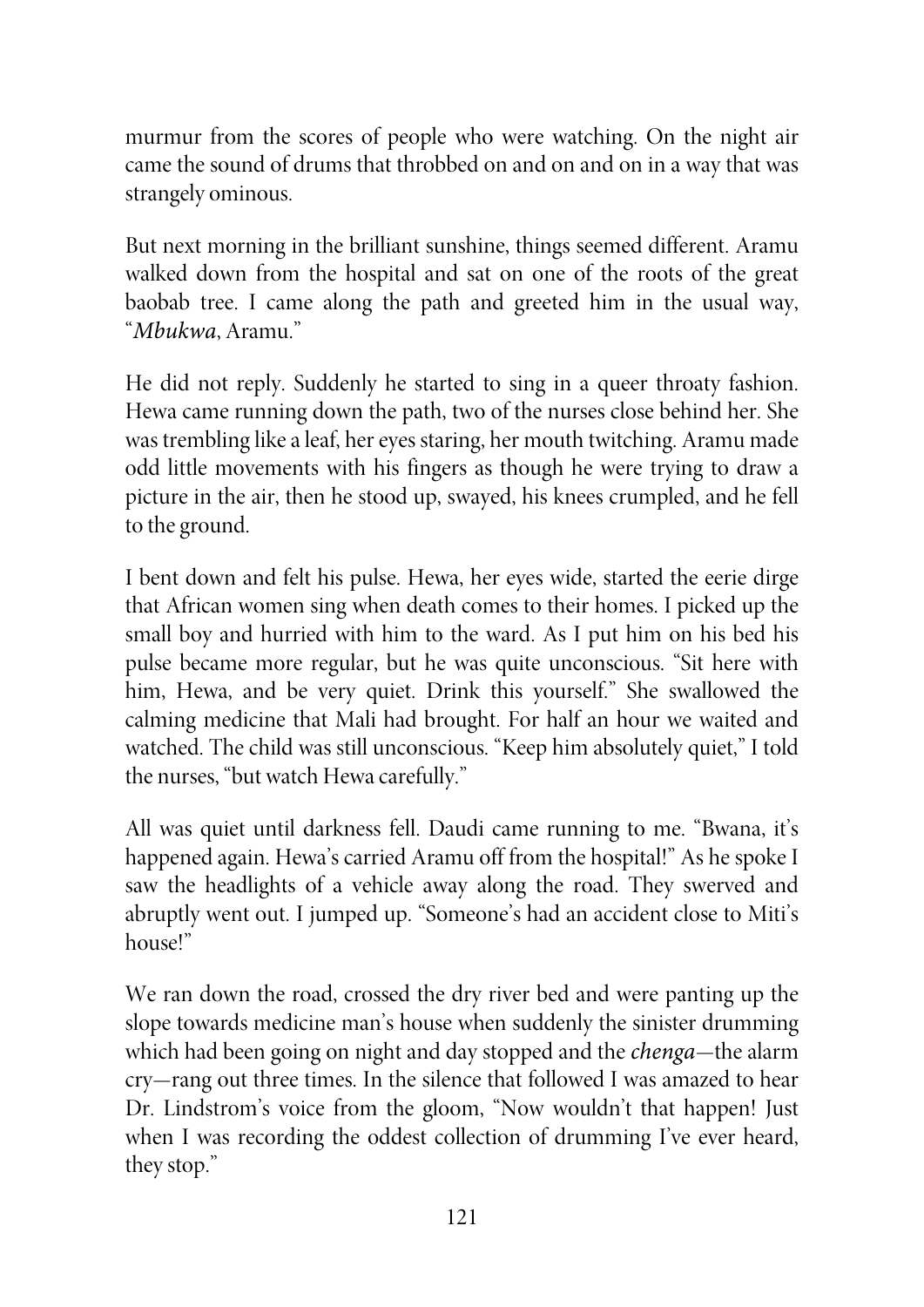Baruti and Daudi moved silently towards the thornbush-surrounded house. I went over and shook the surgeon's hand. "What brings you here, Doctor?"

"We've brought Petro back. For the last two days he's had a strong urge to be back at Mvumi. Then came the chance to fly and although he needed another month's practice with his new legs, we grabbed the opportunity. I borrowed a Land Rover in Dodoma, and here we are."

"It's grand to see you. We arein a tight spot at the moment and hiscoming is a most positive answer to our prayers. By the way, where is Petro now?"

"Asleep in the car I believe. Both he and Mosi were carsick. Neither of them were taking any interest in anything when I heard those drums and jumped out to tape-record them."

Behind us came a gasp and then a thud. Twenty yards away, struggling to his feet was a haggard looking Petro. The roughness of the pathway was no place for him to walk. Mboga and I stood on each side of him. We moved forward to the fringe of the clearing near Miti's house.

Behind my hand I whispered to Dr. Lindstrom. "They were drumming out hostile spirits." He handed me a powerful torch. I switched it on and lighted up a scene of complete misery. Hewa sat hunched on the ground, sobbing hysterically. Miti and his wife seemed to tower over her. Lying on a cowskin on the ground wrapped in an old black cloth was the twitching body of Aramu.

Petro's voice rang out, "Nhawule, what's up?"

Miti stood in front of Hewa and glared at Petro, who pushed away Mboga's supporting hand, and with excellent balance walked towards the place where his son lay on the ground. "Aramu!"

The small boy stirred. His voice came shrilly, "My father! If it were only you... and not your voice in a box!"

"It is I!" cried Petro. "But I cannot bend down, although I can walk."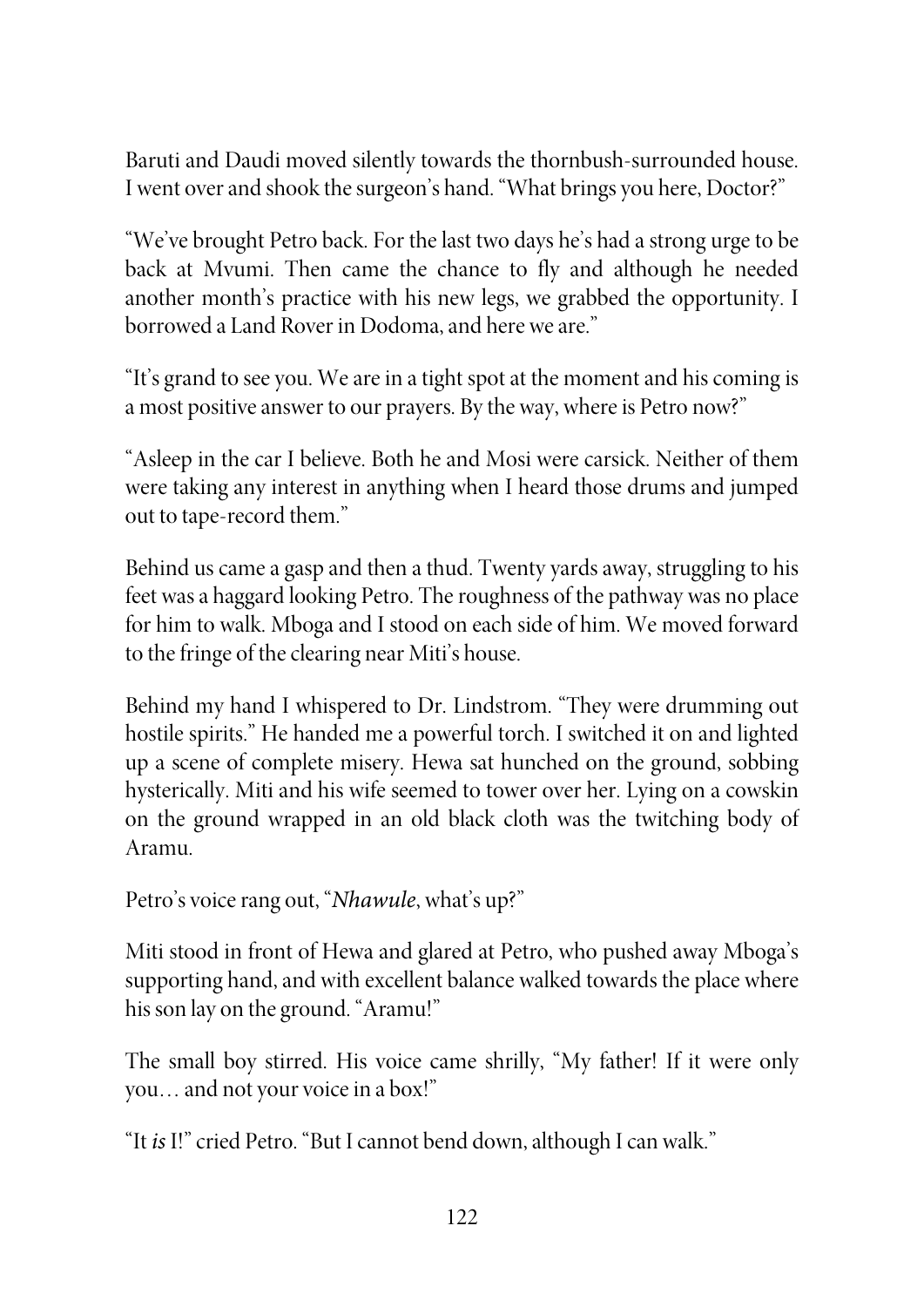Hewa started to her feet, brushed aside the hand which clutched at her and lifted up the small boy. Aramu opened his eyes. "Father!" he cried, and put out his arms. Petro held them both close.

I looked towards the house. Miti and his wife had disappeared. Dr. Lindstrom looked at me questioningly. "What's it all about?"

"Let's go back to the Land Rover. This child is desperately ill. I'll tell you about it on the way."

A quarter of an hour later we stood around Aramu's bed. Petro leaned against the wall, clutching the window-sill. Hewa stood beside him, her face drawn. The surgeon took the stethoscope from his ears. He held the child's listless hand in his and looked at the knob-like joints. "It looks like bronchiectasis and a brain abscess to me, with meningitis more than a probability. I'm afraid hischances are very slim."

Petro tried to keep his voice calm, "Bwana, what are your thoughts?"

"For many days we knew he had many ipus—abscesses—at the bottom of his lungs, Petro; that is why we gave him much medicine and made him cough with his head down and his legs up. The great danger is that the germs will find their way from the lungs to the brain."

Hewa spoke with difficulty. "If… if I had left him here, would he have been all right?"

"I think so, but this is a sickness with wicked claws."

Petro whispered, "Is there great danger?"

I nodded. He bent down. The child's lips moved. Petro listened and turned gently to Hewa, "He asks that you sing to him."

With a catch in her voice Hewa knelt beside the cot and started to sing. The small boy sighed, relaxed and went to sleep. We tiptoed out into the warmth of the African night, leaving Petro and Hewa together at the foot of the cot.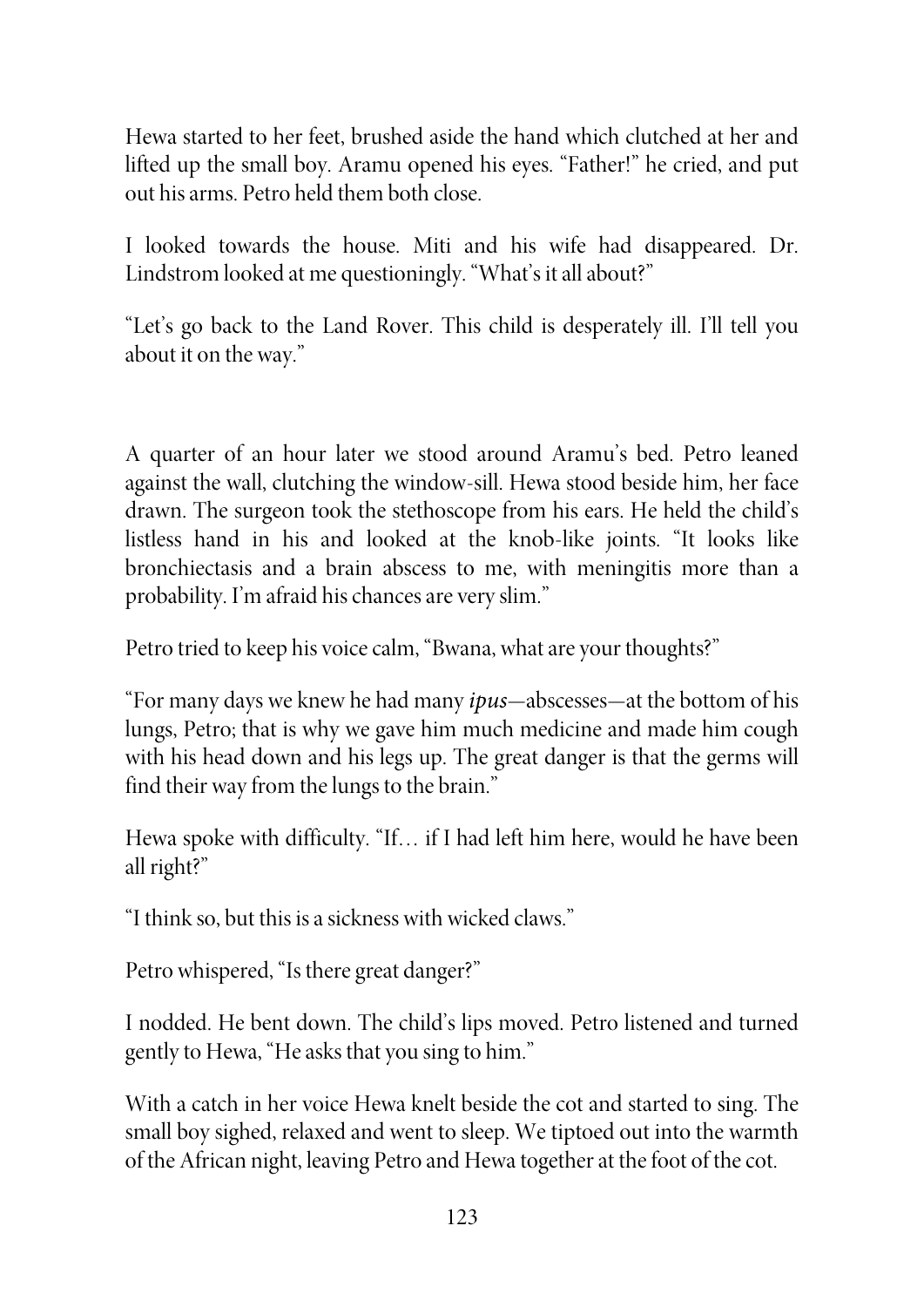Dr. Lindstrom walked over to the Land Rover. "I must return to Dodoma tonight. I'm flying out tomorrow. But beforeI go I want you to have a look at Mosi." He threw open the door. "Out you come, Mosi."

I stepped forward to help the lad. "No," smiled Dr. Lindstrom, "let him do it all by himself!"

The boy, whose legs were in plaster from toes to hip, swung himself to the ground with his arms. He moved towards us like a man on stilts. "Mosi, it's wonderful to see you walking!"

Dr. Lindstrom was speaking behind me. "We put new plasters on for him yesterday. His legs look a bit like a battlefield, but they soon will be able to take anything he cares to give them. In a few months' time his legs will be as straight as yours and mine."

He put out his hand to the boy. "Kwaheri, Mosi."

The boy's face was solemn. "Kwaheri, Bwana Doctor. Assante muno muno<sup>"</sup>

Dr. Lindstrom smiled. "You don't need to be a linguist to understand thanks that come from the heart. I must say good-bye to Petro."

Petro and Hewa were at the ward door. "Bwana, the child sleeps," she whispered.

Dr. Lindstrom put his hand on the shoulders of each of them. "You both should rest also. These have been days of great stress." I translated this.

"Eheh," said Petro, "but truly the peace of God does keep our hearts and our minds."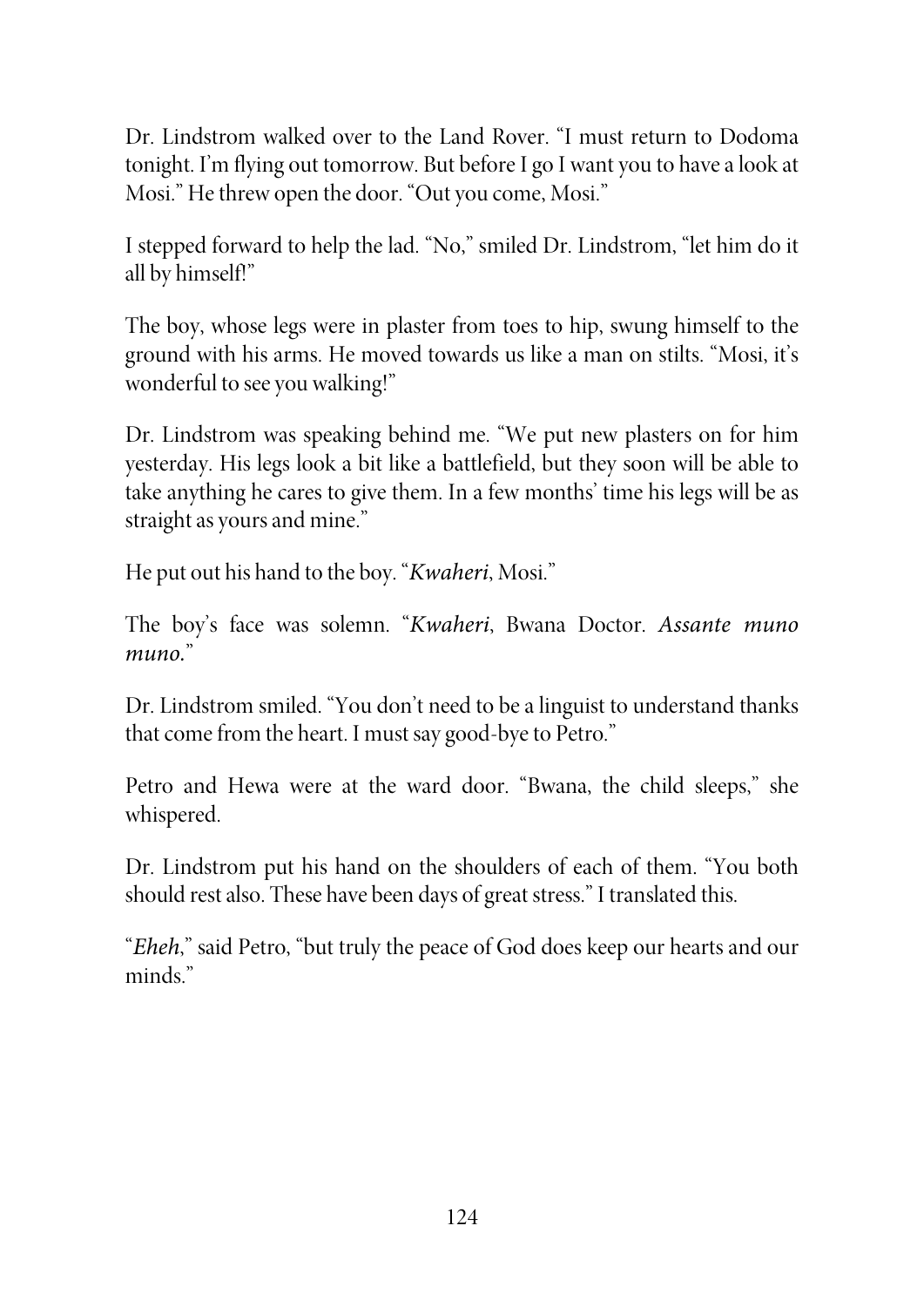## **Harvest**

Mboga stood outside the door grinning. "Bwana, do you see what I see?"

Up the hill towards the hospital came Petro and Hewa. They were talking together and smiling. Petro moved stiffly, and as he came past the buyu tree he stumbled over a small root. Hewa was beside him in a moment. Again they smiled at each other and walked slowly up to the ward and through the door to the little room where Aramu lay.

"Eheh. It gives great satisfaction to see those two together again with joy in their hearts."

Daudi, smiling, came out of the dispensary. "It is good to see indeed, but what of the child?"

"He has great sickness. This morning he was 104°F. Sometimes he is conscious; sometimes heis unconscious."

Mboga cleared his throat, "I have news, Bwana. The Arab who owns thelarge lorry told me that he is carrying Miti's possessions to another part of the country, 25 miles from here, and Kuguni is going with him."

We went quietly into the room where Aramu lay. He was propped up on a pillow, wide awake. Petro was telling him a story from the Bible. As he finished I looked through the window. Standing as near as he could was Mosi, listening to every word. Seeing me, he turned away, a look half of fear in his eyes. "Don't go," I called. "Stay here."

"Who is it?" asked Hewa. She stood beside me.

"It's Mosi. He's rather lonely I think."

We watched him hurrying down the path. Stiff-legged in his long plasters he tried to run, and lost his balance. "Yoh!" cried Hewa, "he will fall!"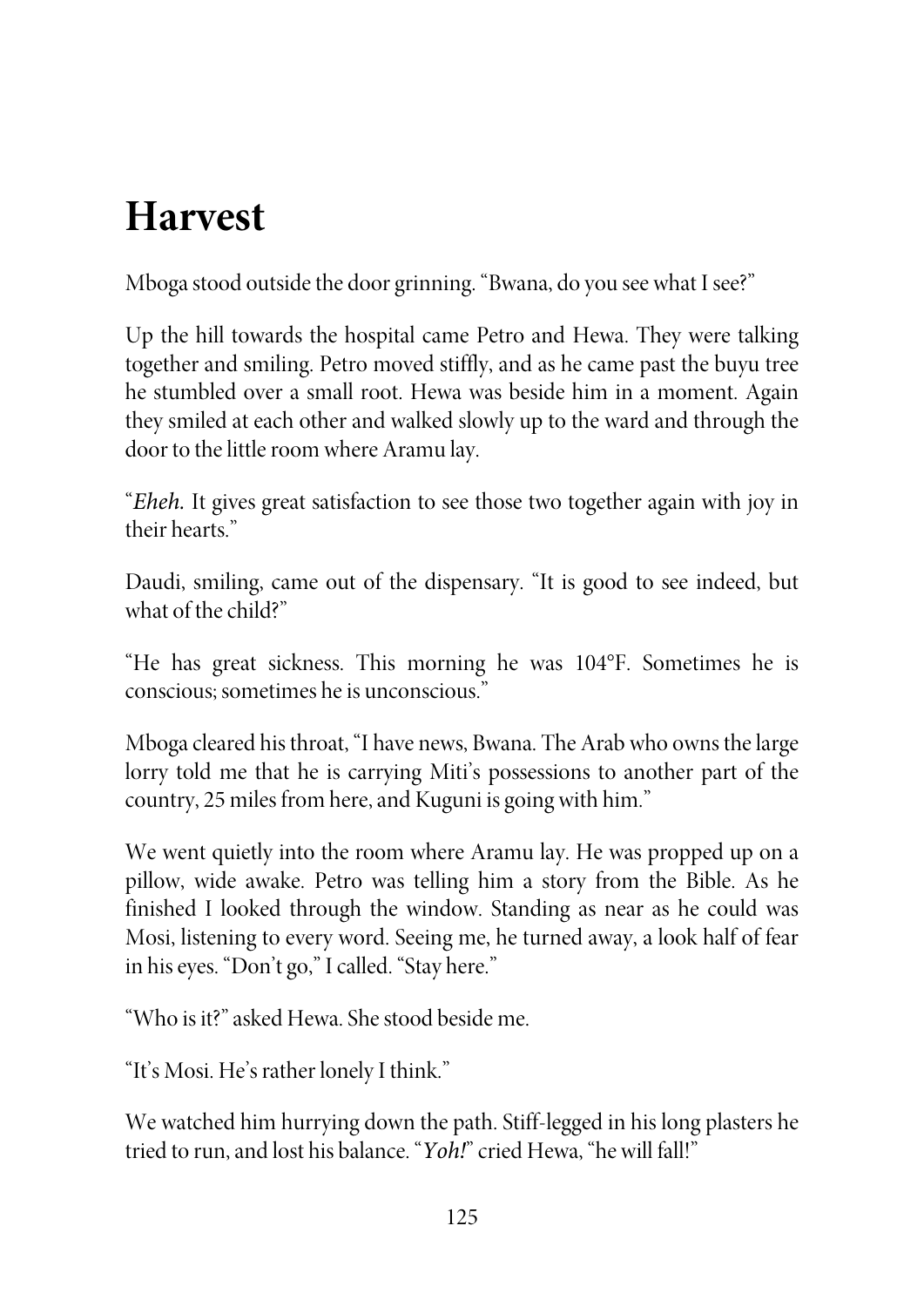Mosi fell heavily, lay there for a minute, and then crawled along the ground on his hands to a small tree, and pulled himself upright. Petro groaned, "Kah! I know how it feels to do that."

Daudi joined us. He pointed to Kuguni who came out of the dispensary clutching a bottle of pills. "Hongo! He goes downhill and out of the hospital's life. Petro, have you heard that Miti's going away?"

Hewa, nodding, replied, "And it brings joy to the bottom of our hearts. I feel free."

"This is good, Hewa. And your brother, Dolla, isn't likely to bring trouble either for many days. Nelson Kolongo tells methat for sometime he will be a guest at the Hoteli ya King George."

"Gaol?"

"Yes, he's been involved in drug traffic."

"Koh! Then…" Petro was looking towards Aramu.

I nodded. "He was giving hashish to Aramu—amongst others."

I saw Hewa looking down at her fingers. In a muffled voice she said, "He gave mecigarettes to smoke and said that they would bring peace."

There was a long uncomfortable silence, broken when Daudi looked through the window. "Hongo! Look at this. Truly he has courage, this one."

Mosi, a grim line around his lips, was walking with difficulty uphill towards us. "Kumbe!" said Daudi, "things aren't going to be easy for him."

Baruti and Tembo came round the corner. They took Mosi with them to the pepper trees and soon he was lying comfortably in the sun as the minstrel played his ilimba. Seeing me walk to the door, Baruti handed over his instrument to Tembo. "Make music, while I have words with the Bwana." He came towards me, "Bwana Doctor, this is the day when you said I could go back to my house."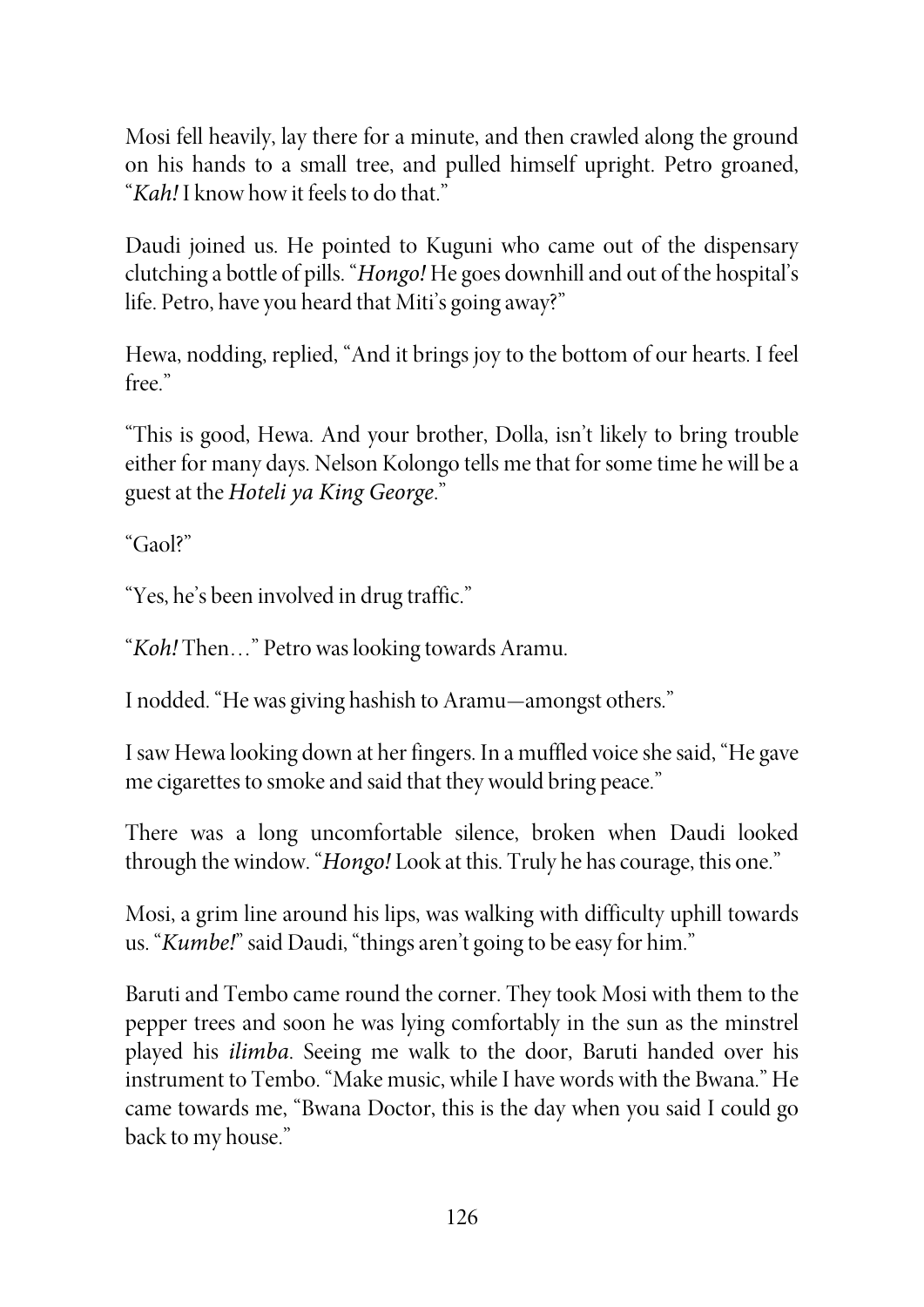"You may, Baruti. Your broken leg has been very useful."

"Eheh, but what about young Tembo?"

"He can go with you. It is as easy to swallow pills at your house as it is here."

Baruti nodded. He went back and sat down between Tembo and Mosi and started to sing.

In the ward Iexamined Aramu'schart. "It looks ominous to me, Mwendwa."

"Truly, Bwana, but he has great joy. He has his father and mother with him and they talk together. Petro tells him stories and talks about God; there is a new joy in all their hearts."

Next afternoon Aramu's temperature was still higher. I heard the hum of an approaching aircraft, and hurried to the landing strip. Dr. Forrest swung down to the ground, greeted everybody and walked with me up the path. "How is your hand?" I asked.

"On duty again. What of your leg patients?"

"Petro's back. He walks surprisingly well on his new legs. But his small son is critically ill."

We walked into the ward. Through the window I could see Petro and Hewa standing looking towards the plane with Mosi between them.

Mali took us to the room where Aramu lay. Dr. Forrest bent over him, felt his pulse, examined his eyes, moved his neck back and forth. Quietly he said, "You're right. He won't be with us for long." He moved towards Petro, his hand outstretched, "What's the news?"

"My news is good only, Doctor."

Dr. Forrest suddenly saw Mosi standing uncertainly in the background. He walked over to him. "Mosi! I am delighted to see you looking so strong—and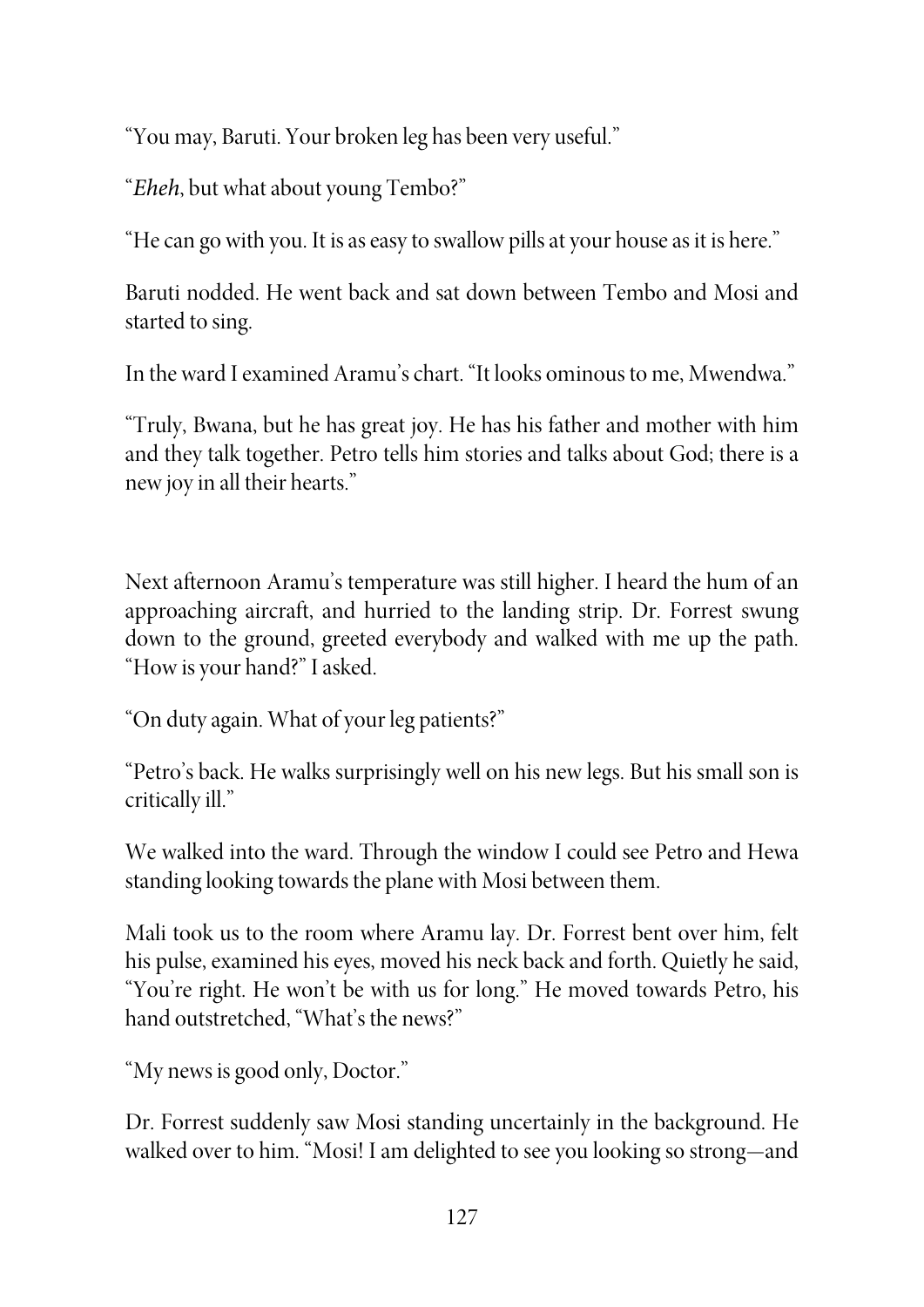so tall! Show me what you can do. Walk for me!"

Hesitatingly the boy moved forward. He went twenty paces and Dr. Forrest's voice came, "That's splendid. Turn and come back." Mosi's face glowed with pleasure. "Now, Bwana Petro, let mesee you."

Petro moved along the path. He too turned and came back. With a twinkle in his eyes, Dr. Forrest said, "Good, but not quite up to Mosi's standard. You must help each other. Well, I must go; this was only a flying visit." He put his hand on the boy's shoulder. "Next time you might like to go with me on a safari in the aeroplane." Mosi's eyes gleamed.

Dr. Forrest dropped his voice as he moved towards the plane. "Don't come with me, I think you'd better stay here with the sick boy." I nodded. He waved his hand, "Kwaheri." Mosi followed him a little way down the path. Hewa, Petro and I walked into the room where Aramu lay.

"Heis unconscious."

Hewa nodded and said huskily, "Bwana, his strength seems so small. Truly his sickness increases every hour." She sat beside the bed, took the small boy's hand in hers and bowed her head. He lay there scarcely breathing.

The child opened his eyes and, seeing his parents, smiled. His face was serene.

"The peace of God keeps his heart,"came Petro's voice quietly.

"And mine, also," breathed Hewa.

I bent over and felt Aramu's pulse, and then looked up at Petro and Hewa. They stood very close together. "He has entered God's house with joy."

Hewa, with tears running down her face, said, "Bwana, is this the end?"

I shook my head, and Petro said huskily, "No, Hewa, for him it is the beginning."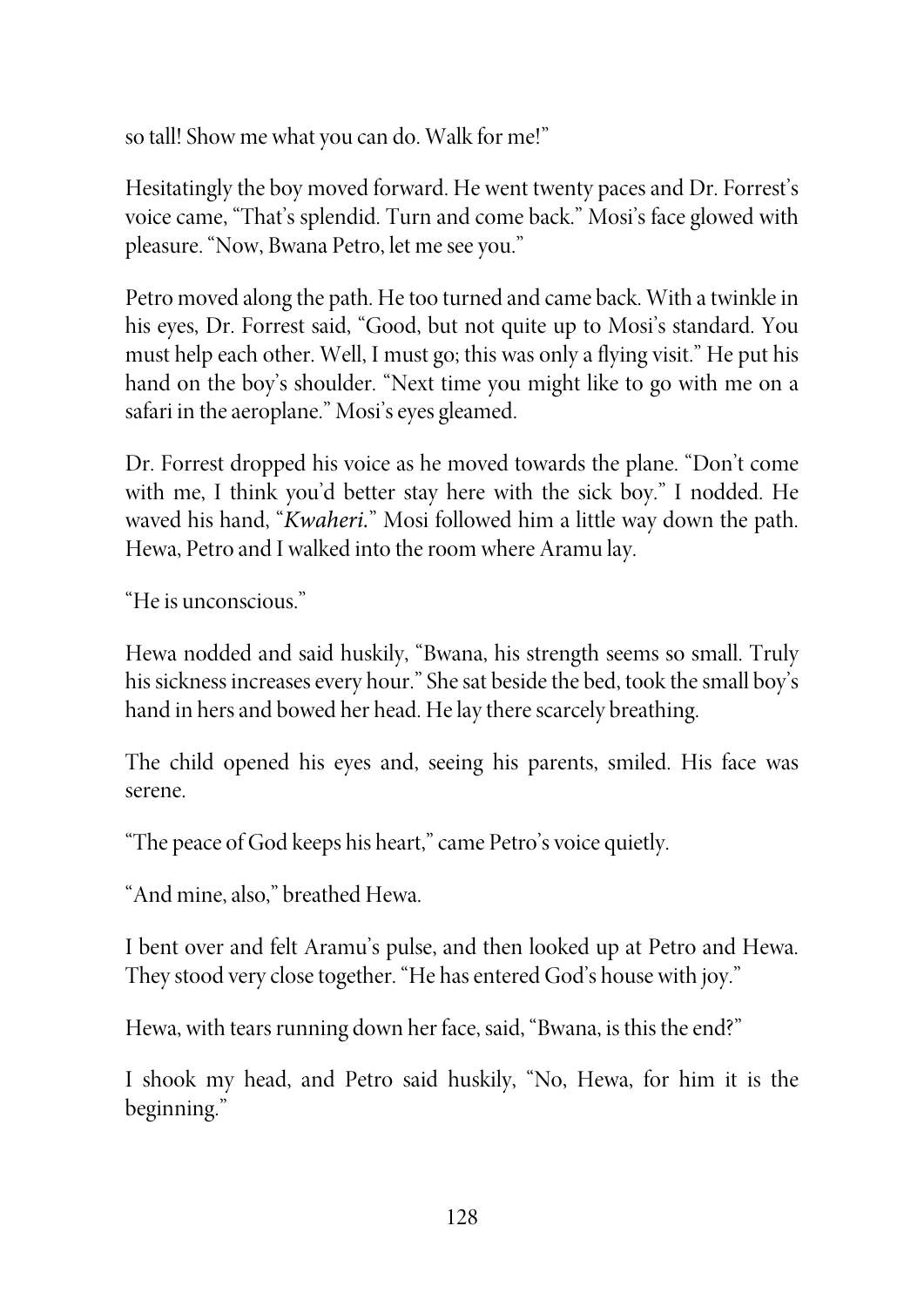It was evening. Mosi was talking intently to Daudi, "Great One, what shall I do now? What will become of me when my legs are better and I can leave the hospital?"

Daudi said quietly, "You have lost your weakness and pain? You can walk? Is not this a matter for rejoicing?"

Mosi nodded his head slowly.

"Has not God arranged all this for you? And will He not arrange all therest where you will live, what you will do with your life?"

"Ye-e-s. But somehow sadness grips me…"

He put his hand over his eyes, walked stiffly away and sat on the spreading roots of the buyu tree.

Up the hill walked Hewa and Petro. Hewa pointed. "He is there by the buyu tree."

They paused near the place where Mosi crouched awkwardly in the shadows. I heard Petro's voice, "Come with us, Mosi. There is room in our house. We can learn to walk together, and," hesmiled, "we will travel in His path."

The rains were over; hot sun and dry winds had ripened the crops. The countryside was alive with activity. Through the radio phone came Nelson Kolongo's voice, "You will be having an easy time in hospital, people are too busy harvesting to be sick."

As our new link with the world at large fell silent I saw Daudi pointing. Along the path from the gardens came three people in single file. In front strode Petro, over his shoulder a sack of maize. Trying to keep in step with him was Mosi. He had no plasters on his legs, and his arms were full of tasselled corn cobs. Hewa walked gracefully behind him, a tall cone-shaped basket piled high with grain balanced effortlessly on her head.

I could hear the happy ring in Hewa's voice as she said, "Truly, Mosi, our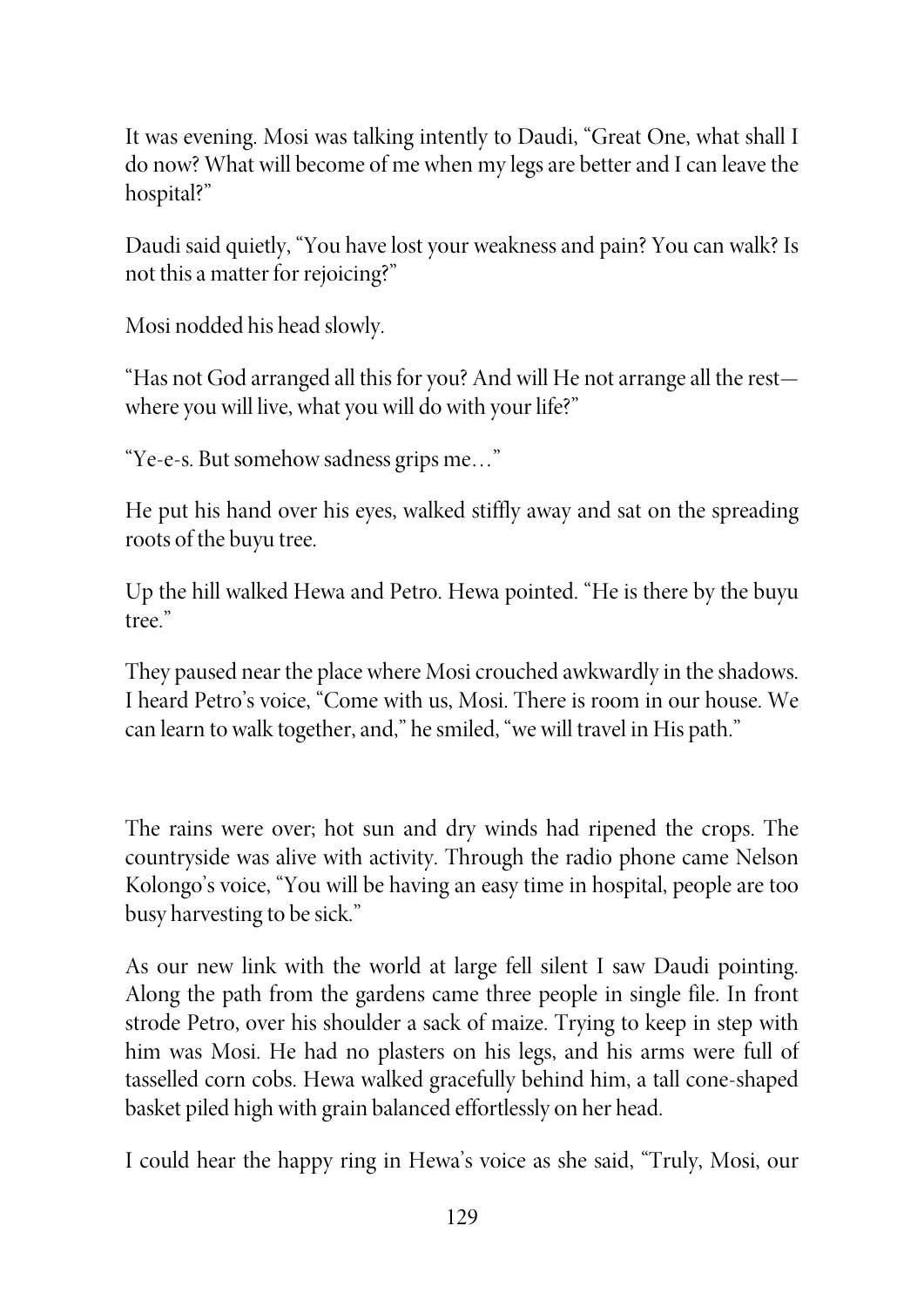corn is the best grown in any garden in the village."

I nodded. "She's right. The barrier has become a bridge for them; they travel the road together. This has been a notable harvest."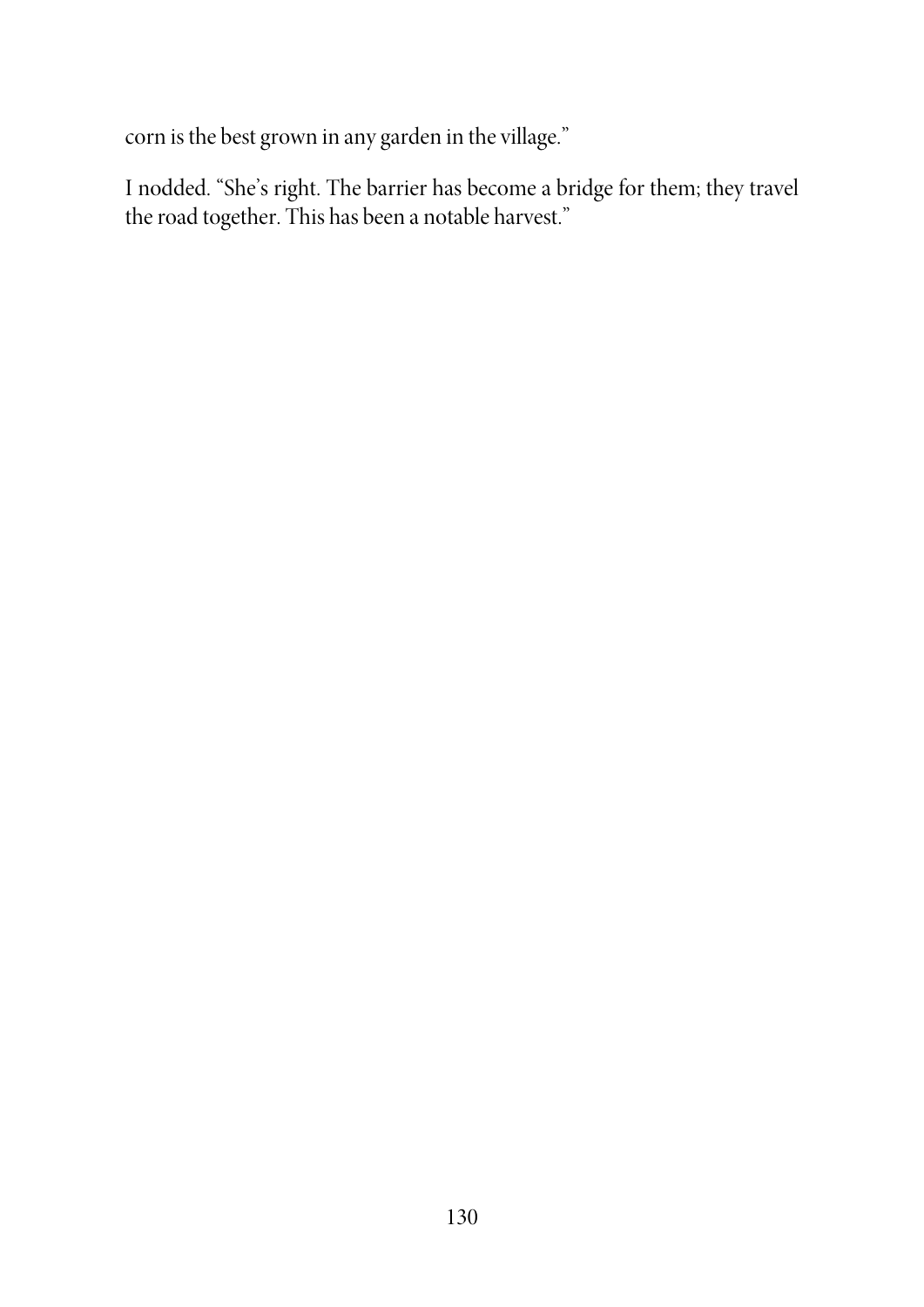## **Glossary**

Ch—Chigogo Sw—Swahili

assante (Sw)—thank you bati (Sw)—corrugated iron Bibi (Sw)—lit. grandmother—a term of respect Bwana (Sw)—sir, mister, lord bwete (Ch)—useless chenga (Ch)—alarm cry chidindilo (Ch)—prison, "The Hotel of King George" chifuko (Ch)—a pocket, a bag, generally cloth with a purse-string around its neck Chigogo (Ch)—the language of the Central Plains of Tanzania chigongo (Ch)—swelling on the back Chizungu (Ch)—English language Daudi (Sw)—David (pron. Dhowdee) debe (Sw)—a kerosene tin  $dudu$  (Sw)—an insect; anything that creeps or crawls eheh (Ch)—agreement—affirmative fundi (Sw)—an expert, a trained person  $hodi$  (Sw)—May I come in hongo! (Ch)—behold ilimba (Ch)—a musical instrument kabisa (Sw)—very—emphasis kah! (Sw)—an exclamation of surprise or disgust depending on tone of voice  $karibu$  (Sw)—Come in, welcome. The reply to *hodi* kaya (Ch)—house koh! (Sw)—as for kah  $kumbel$  (Sw)—behold—with a raising of the eyebrows kwaheri (Sw)—good-bye  $lulo$  (Ch)—thank you (for congratulations) lusona (Ch)—congratulations